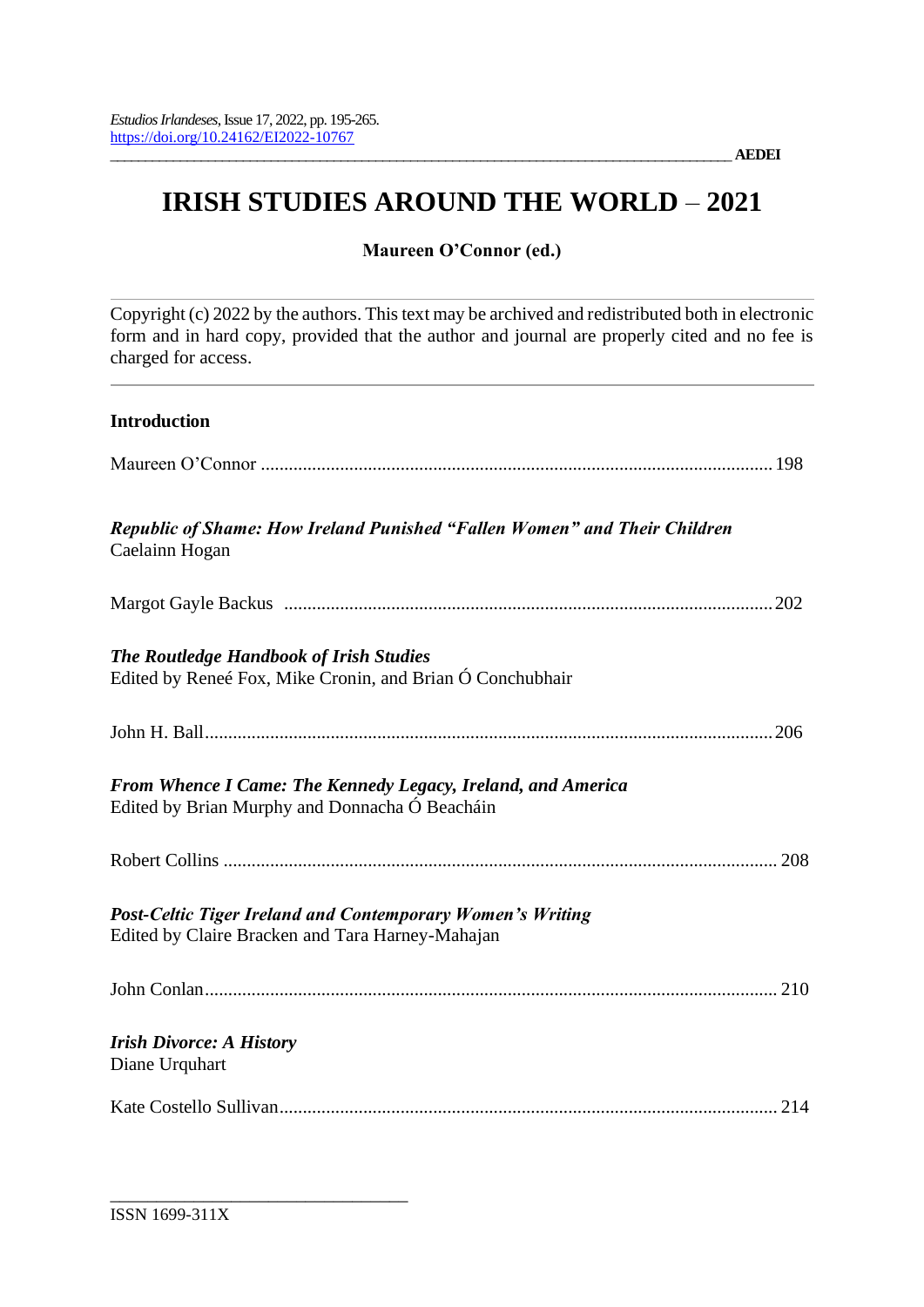| Geofeminism in Irish and Diasporic Culture: Intimate Cartographies<br>Christin M. Mulligan                                                      |
|-------------------------------------------------------------------------------------------------------------------------------------------------|
|                                                                                                                                                 |
| <b>Transhumance and the Making of Ireland's Uplands</b><br>Eugene Costello                                                                      |
|                                                                                                                                                 |
| The Edinburgh Companion to Irish Modernism<br>Edited by Maud Ellmann, Sîan White, and Vicki Mahaffy                                             |
|                                                                                                                                                 |
| The Golden Thread: Irish Women Playwrights, Volumes 1 and 2<br>Edited by David Clare, Fiona McDonagh, and Justine Nakase                        |
|                                                                                                                                                 |
| Irish Anglican Literature and Drama: Hybridity and Discord<br>David Clare                                                                       |
|                                                                                                                                                 |
| Novel Institutions: Anachronism, Irish Novels, and Nineteenth Century Realism<br>Mary L. Mullen                                                 |
|                                                                                                                                                 |
| Art, Ireland, and the Irish Diaspora: Chicago, Dublin, New York 1893-1939: Culture,<br><b>Connections, and Controversies</b><br>Éimear O'Connor |
|                                                                                                                                                 |
| Coffin Ship: Life and Death at Sea During the Great Irish Famine<br>Cian McMahon                                                                |
|                                                                                                                                                 |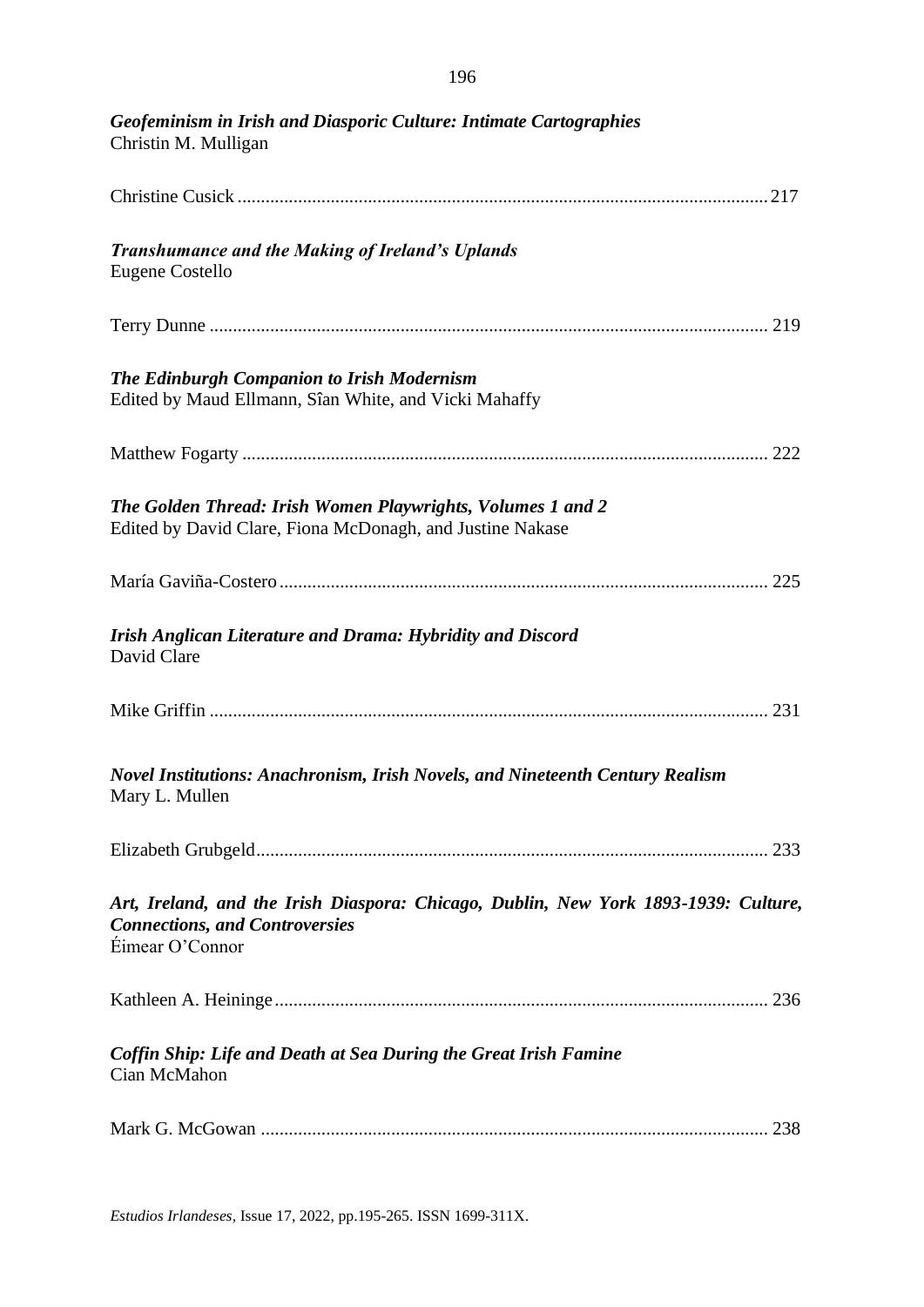| <b>Beckett's Laboratory: Experiments in the Theatre Enclosure</b><br>Corey Wakeling                                      |
|--------------------------------------------------------------------------------------------------------------------------|
|                                                                                                                          |
| <b>Irish Country Furniture and Furnishings 1700-2000</b><br>Claudia Kinmonth                                             |
|                                                                                                                          |
| Look! It's a Woman Writer!: Irish Literary Feminisms, 1970-2020<br>Edited by Eilís Ní Dhuibhne                           |
|                                                                                                                          |
| The First Irish Cities: An Eighteenth-Century Transformation<br>David Dickson                                            |
|                                                                                                                          |
| Bohemian Belfast and Dublin: Two Artistic and Literary Worlds, in the Work of Gerard<br><b>Keenan</b><br>James Gallacher |
|                                                                                                                          |
| <b>New Zealand's Response to the 1916 Rising</b><br>Edited by Peter Kuch and Lisa Marr                                   |
|                                                                                                                          |
| A History of Irish Women's Poetry<br>Edited by Ailbhe Darcy and David Wheatley                                           |
|                                                                                                                          |
| Ireland's Gramophones: Material Culture, Memory and Trauma in Irish Modernism<br>Zan Cammack                             |
|                                                                                                                          |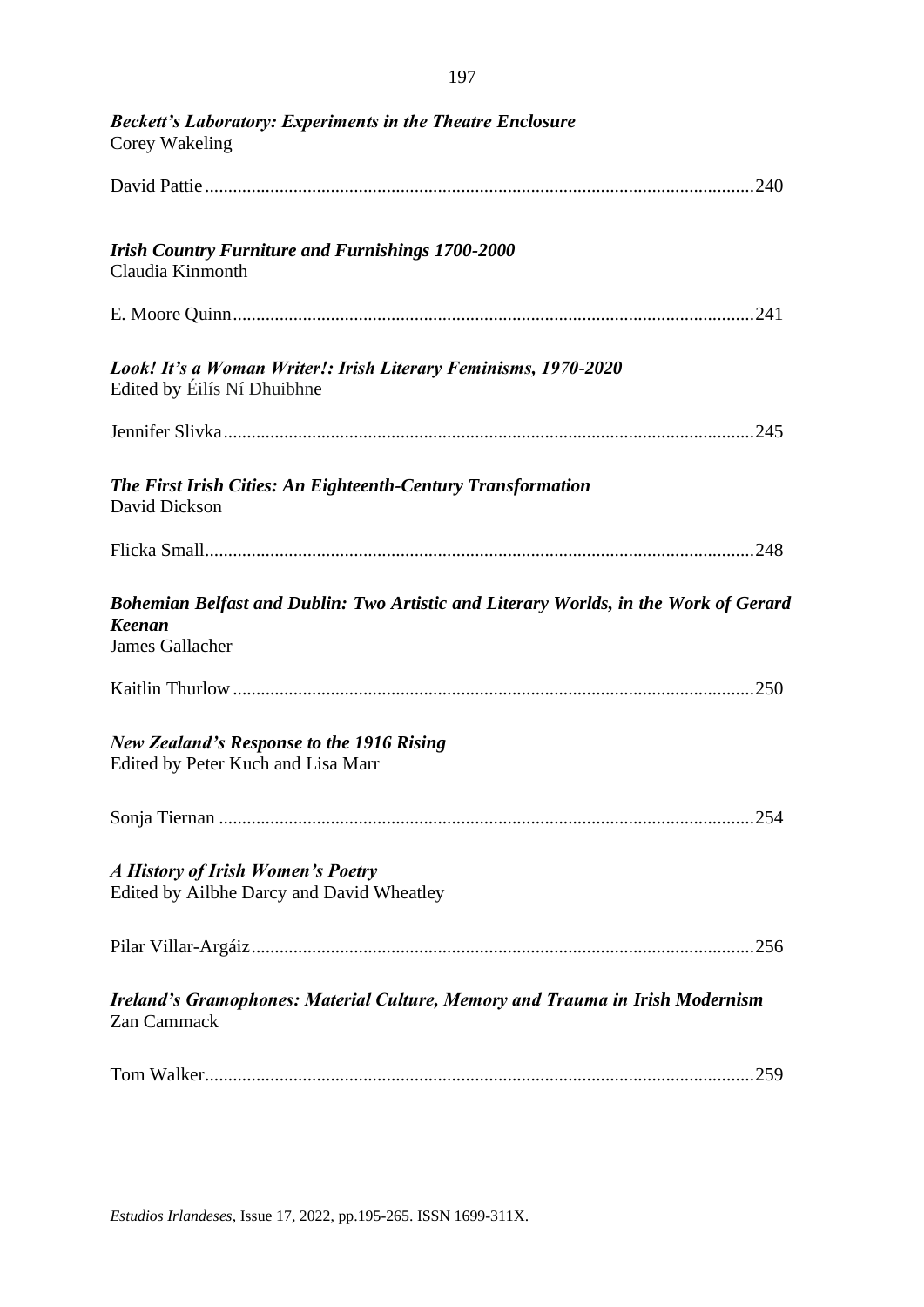*How Ireland Voted 2020: The End of an Era*

Edited by Michael Gallagher, Michael Marsh, and Theresa Reidy

Timothy White .................................................................................................................262

## **Introduction**

### Maureen O'Connor

We had such high hopes for 2021. There was a time in the summer when those hopes seemed about to be fulfilled, but for much of the year we were back to where we were the year before. Because of the unrelenting pandemic, some 2021 cultural and academic events relevant to Irish Studies remained virtual, some were held using a blended format, and some events took place in person. Most of the major Irish Studies conferences remained online, such as the British Association for Irish Studies (BAIS), which, ever-innovative, held another month-long conference in May, this time on the subject of the Irish diaspora. This event followed the association's research day, held on 17 March, which functioned as a wonderful kind of clearing house, a place to learn about all sorts of Irish Studies projects around the world. The event's Twitter hashtag, #BAISDay2021, continues to be a valuable resource. In May, the French Society for Irish Studies (SOFEIR), held its annual conference virtually, on the topic, "Strange Country, Ireland in Politics and Culture, 1998-2121." The June 2021 American Conference for Irish Studies conference (ACIS), "Heritage, Healing, and Home," hosted by Ulster University, at the Magee campus, Derry City Centre, and addressed by (among others) the president of Ireland, Michael D. Higgins, showcased the impressive IT skills of the university, some of which can yet be seen on the conference YouTube channel: [https://tinyurl.com/4u6b97vr.](https://tinyurl.com/4u6b97vr) Also online and in June, hosted by University College Cork, was the 2021 Society for the Study of Nineteenth-Century Ireland conference, on the subject of "Dwelling(s) in Nineteenth-Century Ireland." The 2021 European Federation of Associations and Centres of Irish Studies Conference (EFACIS), "Interfaces and Dialogues," hosted by the Centre for Irish Studies in Charles University, Prague, was held virtually in September. The Irish Women's Writing Network, [https://irishwomenswritingnetwork.com,](https://irishwomenswritingnetwork.com/) held its first virtual symposium in September, while another new event, conducted both online and in-person, was Ireland's first Working-Class Studies conference, held in November. Some sessions happened over Zoom and some were in person at Liberty Hall in Dublin, a building of historical significance in the labour movement. It was the site of a soup kitchen, organised by Maud Gonne and Constance Markievicz, for workers affected by the 1913 Lock-out and the headquarters for several newspapers: *The Irish Worker* and *The Worker* (both shut down by the British authorities), as well as *The Worker's Republic*, edited by James Connolly until the 1916 Easter Rising. Irish labour was also the subject of a series of talks hosted by the Irish Labour History Society in February and March. All of the usual sources for academic talks in Irish Studies continued to host events online in 2021, including Trinity Long Hub, Glucksman Ireland House, New York, the Moore Institute at the National University of Ireland, Galway, Irish Studies at St Mary's University, Nova Scotia, and the Newberry Library in Chicago. Many of the events hosted by these centres are yet available online.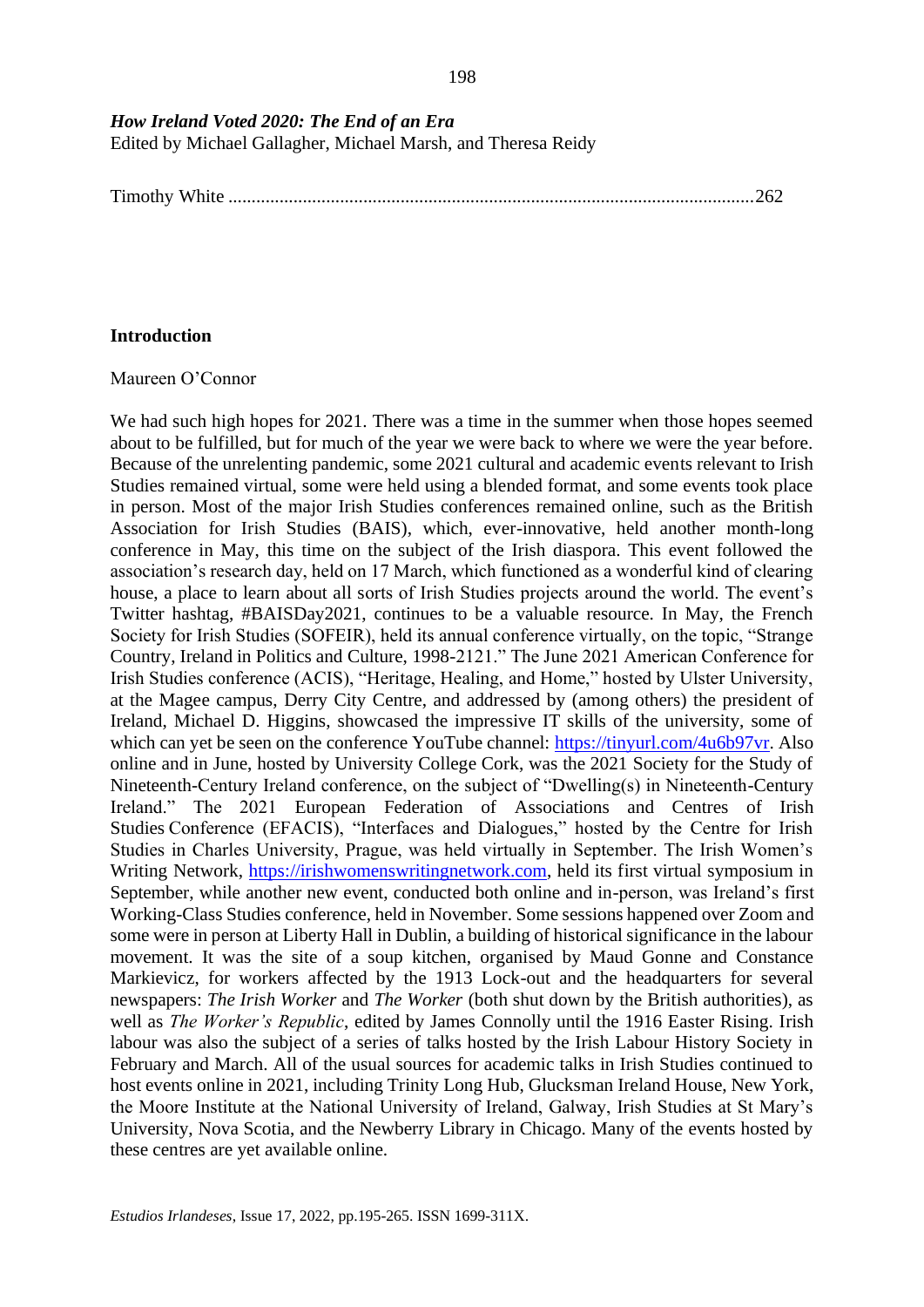There are a number of exciting events to report from the last year, and it might be easiest to proceed through the calendar. In Ireland, the year got off to a joyous bang, with RTÉ's New Year's celebration, the highlight of which was a cover of the Saw Doctors song "N17" by upand-coming Nigerian-Irish superstar, Tolü Makay, who sang with the RTÉ Concert Orchestra, a performance that has been downloaded from YouTube over a million times [\(https://www.youtube.com/watch?v=k6sD1i3M0qY\)](https://www.youtube.com/watch?v=k6sD1i3M0qY). On 14 January, Queens University Belfast hosted the East Side Arts / Northern Ireland Writing Showcase, with a keynote from Dawn Miranda Sherratt-Bado, "'This Must Be the Place': Mapping Contemporary Women's Writing from Northern Ireland." As mentioned, one of the benefits of the new virtual world, is that so many talks are available online, like this one: [https://www.youtube.com/watch?v=Di4bZCT7H0M.](https://www.youtube.com/watch?v=Di4bZCT7H0M) A long-anticipated January event was the brilliant production of Samuel Beckett's *Happy Days*, live-streamed from the Olympia Theatre on 30 January, starring Siobhán McSweeney, whom you might know as Sister Michael from *Derry Girls* (which by the way, completed shooting its third and final season in December). Perhaps it is not surprising that 2021 was the year for Beckett's *Happy Days*: an Irish-language, Company SJ site-specific production, based on Inis Oírr, one of the Aran Islands, was part of both Galway's International Arts Festival as well as the Dublin Theatre Festival. Late January was also when Seamus Scanlon of City College New York hosted an online Japan-Ireland project, "Echoes of Calling," a Japanese dance production by Japanese choreographer and dancer Akiko Kitamura that incorporates Irish traditional music.

The first day of spring in the Celtic calendar, 1 February, which is known as Imbolg and St. Brigid's Day, symbolising hope and renewal in both the pagan and Christian traditions, saw a number of events that got the cultural year off to an energetic start. I am cheating a *little* by using Brigid's Day to introduce you to a podcast that actually launched in December of 2020, from Queen's University Belfast and University of Ulster: "The Bad Bridget Project: Criminal and Deviant Irish Women in North America, 1838-1918." Siobhán McSweeney is one of the hosts of the inaugural episode. But to get back to 2021, the National Library of Ireland hosted an online talk on 1 February that explored all the crafts and legends associated with the date, which will be celebrated as an official national holiday next year. A number of events marked the day internationally, hosted online by several Irish embassies through the Irish Department of Foreign Affairs fourth global St Brigid's Day, which featured talks by authors such as Emilie Pine and Emma Donoghue, politicians and activists like Máiréad McGuinness, Monica McWilliams, and Ailbhe Smyth, and also focused on women and science, as well as in music and the visual arts. The virtual celebrations happened in thirty cities, including Madrid, Chicago, Vancouver, Shanghai, Sydney, Washington DC, Paris, Brussels, Berlin, and London.

This year and next are the most challenging as we reach the end of the Decade of Commemoration, beginning with the partition of the island in 1921, which ignited the Civil War that ended with the establishment of the Free State in 1922. Under the darkening shadow of Brexit and continuing debate about the future of the Northern Ireland protocol, the partition centenary has been the occasion for multiple events around Ireland, north and south, many of them highly controversial, such as a commemorative church service in Armagh in October, an invitation to which was declined by president Michael D. Higgins. In February, Queens University Belfast announced a series of public talks, "The Partition of Ireland: Causes and Consequences," that began in April. In June, a documentary, *Partition, 1921,* aired on RTÉ. Whether the attempt to present a balanced, objective discussion was successful may be debatable. In May, Dr Linda Connolly of Maynooth University presented a talk in Áras an Uachtaráin (the Irish president's residence), discussing a largely neglected aspect of the period under consideration: "Ethical Commemoration, Women and the Irish Revolution 1919-23," the text of which is available here: [https://president.ie/en/media-library/speeches/linda-connolly](https://president.ie/en/media-library/speeches/linda-connolly-ethical-commemoration-women-and-the-irish-revolution-1919-23)[ethical-commemoration-women-and-the-irish-revolution-1919-23.](https://president.ie/en/media-library/speeches/linda-connolly-ethical-commemoration-women-and-the-irish-revolution-1919-23) A related project is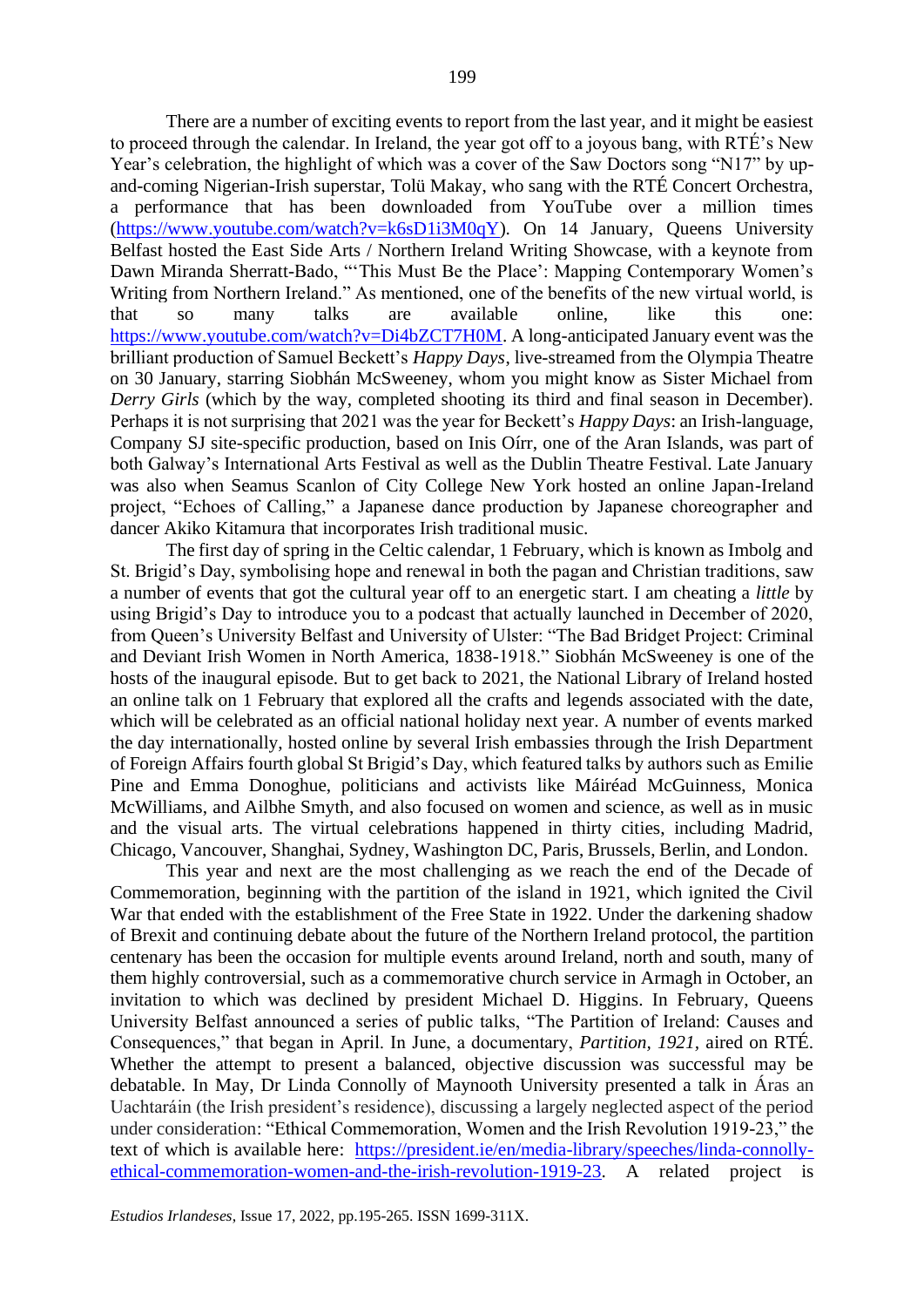"Outrage," by visual artist Louise Lowe, Markievicz Award winner, in collaboration with Dr Kelly Fitzgerald, UCD, which explores outrages perpetrated against women during Civil War period. May is also when the Irish Department for Tourism, Arts, Culture, Gaeltacht, Sport and Media launched "Mná 100" as part of the government-sponsored series of Decade of Commemoration events. "Mná" is the Irish for "women," the focus here being on women's activities in the period 1921-1923. The Century Ireland website, sponsored by the department, [https://www.decadeofcentenaries.com,](https://www.decadeofcentenaries.com/) is an invaluable resource for centenary-related material, including the year-long Hedge School Series and details of the recently launched exhibition, "Studio and State: The Laverys and the Anglo-Irish Treaty," which consists of artworks, talks, performances, and online tours, and will run into early 2022. Dublin Castle has placed the original Anglo-Irish Treaty on display for the first time. The Oxford seminar series in Irish History included numerous presentations on partition, the peace process, and the Northern Irish protocol. The Taoiseach, Micheál Martin, addressed an October conference on the topic held in University College Cork, "Negotiating the Negotiations: New Perspectives and Appraisals of the Anglo-Irish Treaty 1921-2021," and even Irish Studies in New Zealand, specifically at the University of Otaga, has launched a series of public lectures on the subject.

March is the month of Ireland's patron saint. St. Patrick's Day celebrations continued to be subdued in Ireland this year, with no official parades. An aerial light display over Dublin used drones instead of fireworks to create its elaborate effects, and RTÉ broadcast a virtual parade, featuring videos from around the globe. While in nearly-COVID-free New Zealand traditional Paddy's parades were able to go ahead, a number of American cities and towns conducted drive-through or "reverse" parades: floats were parked and performances were held in large public spaces to be viewed by passing cars. A less celebratory, more critical approach to understanding Irish identity was the St Patrick's Day premier of *Home*, an Abbey Theatre production about the Magdalene laundries. Filmed over the course of seven days in February, it comprised a series of readings of testimonies of survivors as well as official reports of investigations into these institutions. Directed by Graham LcLaren and Neil Murray, the performance piece was available for free on YouTube for four months after its initial release. The 2020/2021 Women's History Association of Ireland conference, also held online in March, was on a related topic: "Besieged Bodies: Gendered Violence, Sexualities, and Motherhood." March was the month of the Chicago Irish Film Festival, just of one of many Irish film festivals held annually around the world, as well as Culture Ireland's Seoda Festival, an international online festival (via YouTube) of Irish culture, including the performance of "Notes from a Quiet Land," curated by Sinéad Gleeson. The last March event to include here is the launch of a webinar series, "The Jews of Ireland and Irish-Jewish Encounters," from Cambridge University's Woolf Institute.

Ireland's popular president, Michael D. Higgins, turned 80 in April, and among the celebratory observations of the day was the broadcast of *Ómós - Michael D @ 80* on TG4, the Irish-language television station. Singers and poets from around the world contributed to the programme, including the award-winning Zambian-Irish rapper and poet, Denise Chaila, and Tolü Makay, two young women who were everywhere on the Irish cultural scene in 2021. Around the same time, in mid-April, the Global Irish Network, hosted by the Keough-Naughton Institute for Irish Studies at the University of Notre Dame, held a webinar, a series of talks on "Post-Covid: A New Irish Studies?," a panel of talks from scholars in the USA, the UK, and Ireland. Another online event from April was the Franco-Irish literary festival, which focused on ecological and environmental approaches to literature. The 2021 Cork International Poetry Festival was also run online this year, in May, which is when the Global Irish Diaspora Congress online initiative was launched. The inaugural event was titled "The Global Future of Irish Studies" and featured members of EFACIS, the organisation that has continued their essential and diverse "The Irish Itinerary" podcast.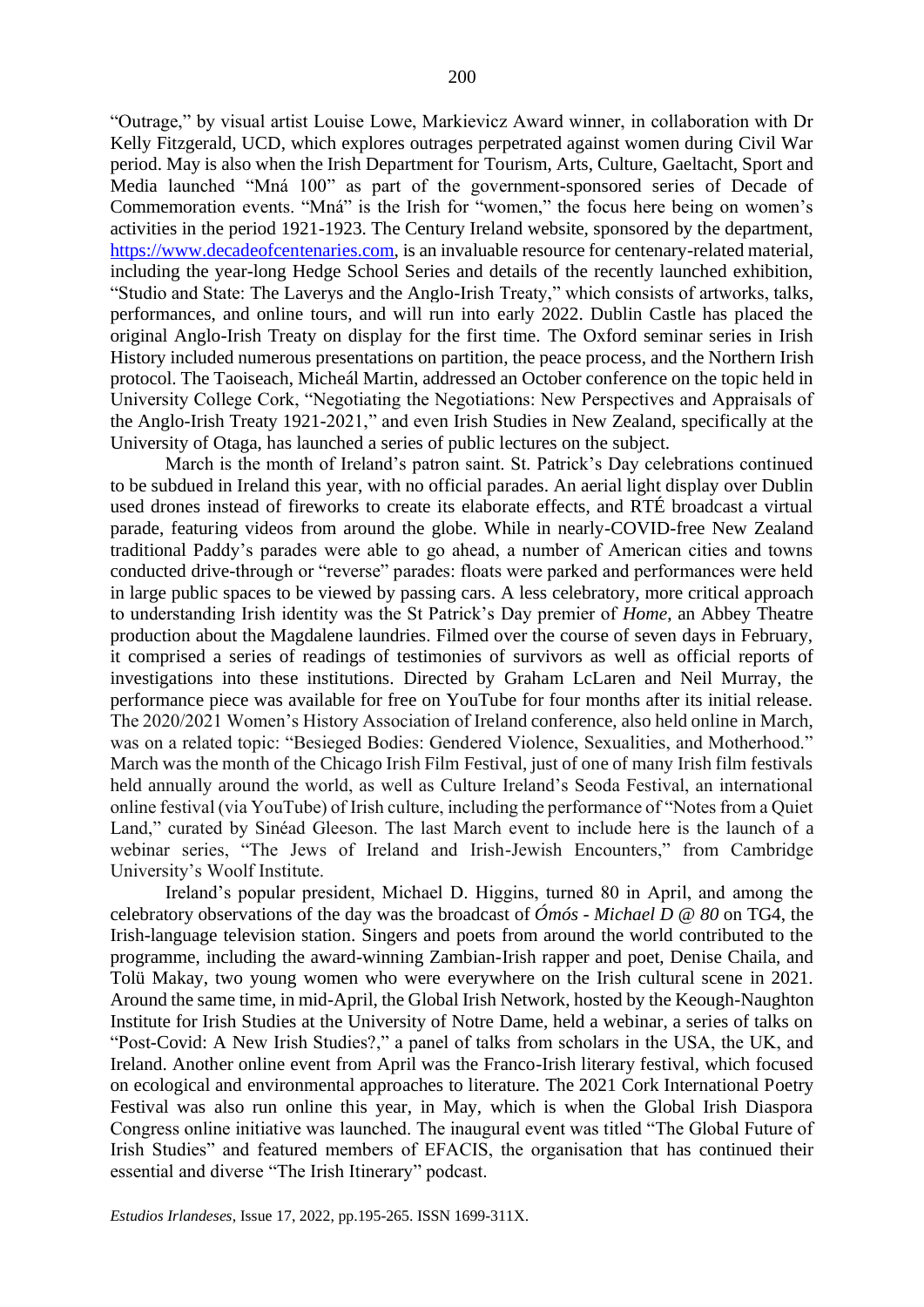Bloomsday was once again curtailed by concerns about the coronavirus, with some events in Dublin held in person and some online, as was the case in many venues around the world. RTÉ radio re-ran the famous thirty-hour Bloomsday *Ulysses* marathon recording/ performance from 1982, while the Irish Embassy in France gave away 500 copies of Joyce's novel (one could also choose the short-story collection, *Dubliners*). The Cork Midsummer festival was held both online and in-person in June, while the Galway International Arts Festival, originally scheduled for July, postponed some of its planned events until the autumn and some until summer 2022. Large summer festivals struggled, but the autumn calendar promised (and delivered) innovative and diverse work as well as a return to beloved classics. The first play by an Irish Traveller to appear on the Abbey stage, *Walls and Windows*, by Rosaleen McDonagh, directed by Jason Byrne, was livestreamed in September. McDonagh is also the author of the memoir *Unsettled,* published in 2021. The "Queen of Ireland," drag artist Panti Bliss, hosted the Mother Summer Block Party in September at Collins Barracks in Dublin, which included a performance by Denise Chaila.

October's Dublin Theatre Festival held some events online and some in-person, including Mark O'Halloran's *Conversations after Sex.* The Wexford Spiegeltent Festival featured an in-person line-up, including *Tomfoolery*, a comedy revue by Tommy Tiernan. Also in October, the Irish Rep Company in New York staged a production of Kevin Barry's *Autumn Royal*, a live performance that was also made available to livestream. Another live October performance made available to livestream and on-demand (fully captioned) was produced by the Peacock Theatre, *What I (Don't) Know about Autism*, by Jody O'Neill. Not only did the play address the complexities of autism and feature both autistic and non-autistic performers, but the performance space was also designed for a neuro-mixed audience, encouraging attendees to respond and move about as they please. The arrival of the Omicron variant of COVID in late November caused problems for Irish theatre, as new restrictions on attendance were brought in and many performances had to refund tickets, affecting anticipated events, like Paul Sheridan's new play, *Philo and Me*, and the Abbey theatre production of Brian Friel's *Faith Healer*, starring Aidan Gillen, who was also one of the stars of the new crime-family drama on RTÉ that debuted in September, *Kin*. While *Faith Healer* has proven a hit and will run through January 2022, *Kin*, like many things in 2021, was something of a disappointment.

October is Ireland's Black History month, and an international series of commemorations in the autumn were organised around the 175<sup>th</sup> anniversary of Frederick Douglass's visit to Ireland, a good year to launch the "Black and Irish Gala" in December, an awards ceremony highlighting achievements in the fields of culture and business. The Embassy of Ireland in the United States provided information on many of the events in Chicago, at Princeton, and in University College Cork, as well as a short film, *Black Abolitionists in Ireland,* created by the African American Irish Diaspora Network: [https://www.dfa.ie/irish](https://www.dfa.ie/irish-embassy/usa/news-and-events/news-archive/frederick-douglass-in-ireland---175th-anniversary-commemorations.html)[embassy/usa/news-and-events/news-archive/frederick-douglass-in-ireland---175th](https://www.dfa.ie/irish-embassy/usa/news-and-events/news-archive/frederick-douglass-in-ireland---175th-anniversary-commemorations.html)[anniversary-commemorations.html.](https://www.dfa.ie/irish-embassy/usa/news-and-events/news-archive/frederick-douglass-in-ireland---175th-anniversary-commemorations.html) New York University published a report on their "Black, Brown, and Green Voices" project and held an online conference, "Where Do We Go from

Here? Revisiting Black Irish Relations and Responding to a Transnational Moment." A momentous event in more recent Irish social history was the 2018 referendum on repealing the 8<sup>th</sup> amendment, and in November, University College Dublin launched a website on women's reproductive rights in Ireland, "Archiving the 8<sup>th</sup>": [https://archivingthe8th.ucd.ie/.](https://archivingthe8th.ucd.ie/)

Despite an exceptionally challenging year for academics who have had to teach, administrate, research, and write under impossible conditions, I have managed, with help and cooperation, to increase the number of reviews for this current issue, although not by as much as I had hoped. Everyone is still under unprecedented pressure, and I am most grateful to those reviewers who came through and produced stellar work despite difficulties. Last year I concluded by noting that the winter solstice sunrise was livestreamed from within the chamber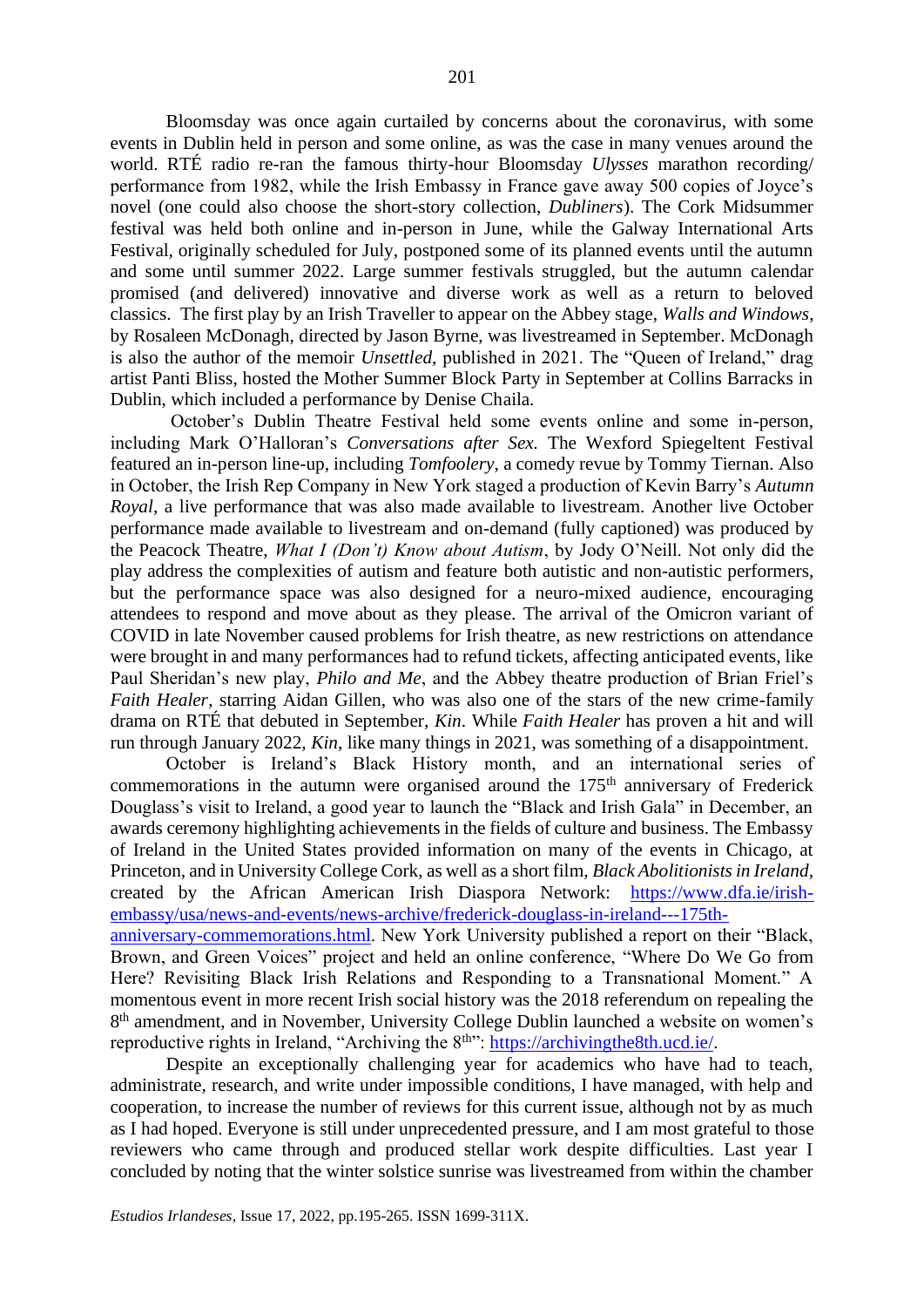of the Neolithic passage tomb in Newgrange. The same happened in December of 2021, though this year there were some in-person attendees as well. As I wrap this up, I find myself regretfully thinking of Yeats's phrase, "another emblem there," when I recall that the skies were too dark and overcast to illuminate the chamber in 2021. This YouTube video of this year's occasion had to resort to photographs taken the previous year: [https://www.youtube.com/watch?v=ecjqezW0ggI.](https://www.youtube.com/watch?v=ecjqezW0ggI) Let us hope the light returns in 2022.

**Maureen O'Connor** lectures in the Department of English in University College Cork. She is the author of *The Female and the Species: The Animal in Irish Women's Writing* (2010), coeditor, with Derek Gladwin, of a special issue of the *Canadian Journal of Irish Studies*, "Irish Studies and the Environmental Humanities" (2018); with Kathryn Laing and Sinéad Mooney, of *Edna O'Brien: New Critical Perspectives* (2006); with Lisa Colletta, of *Wild Colonial Girl: Essays on Edna O'Brien* (2006); and, with Tadhg Foley, of *Ireland and India: Colonies, Culture, and Empire* (2006). Her latest book, *Edna O'Brien and the Art of Fiction*, was published by Bucknell University Press in 2021.

### [Maureen.OConnor@ucc.ie](mailto:Maureen.OConnor@ucc.ie)

**<https://orcid.org/0000-0003-4455-5529>** 

*Republic of Shame: How Ireland Punished "Fallen Women" and Their Children* Caelainn Hogan Penguin, 2021. 256 pages. ISBN: 9780241984123

**Reviewer:** Margot Gayle Backus (University of Houston)

As Angela Bourke observes, in traditional Ireland, an array of folk beliefs and practices handled "social deviance and stigma, [using] a vocabulary and a system of metaphor through which to contain the sort of tensions that Victorian administrators preferred to house in grim four-story buildings" (580). Caelainn Hogan's *Republic of Shame* describes the convergence in modern Ireland *of* certain grim Victorian buildings and institutions *with* traditional vocabularies of deviance and stigma which gave rise to the network of orphanages, mother and baby "homes," industrial schools, and Magdalene laundries she terms the "shame-industrial complex" (19). Hogan's interwoven accounts of specific institutions from various vantage points − of the religious and lay people who worked in them, the mothers and other family members who willingly or unwillingly surrendered children to them, of adults unable to trace their own origins, and of children and adults who never left them − fill heretofore undetected gaps in our understanding of these institutions.

In a concise rationale for her approach, Hogan identifies what has been missing from the existing journalism, research, and reports that have sought to expose, explain, or quantify these "institutions and the culture that produced them." "The moral judgment" of the institutions, she points out, "is the easy part." In this book, Hogan is undertaking what she terms, the "hard part":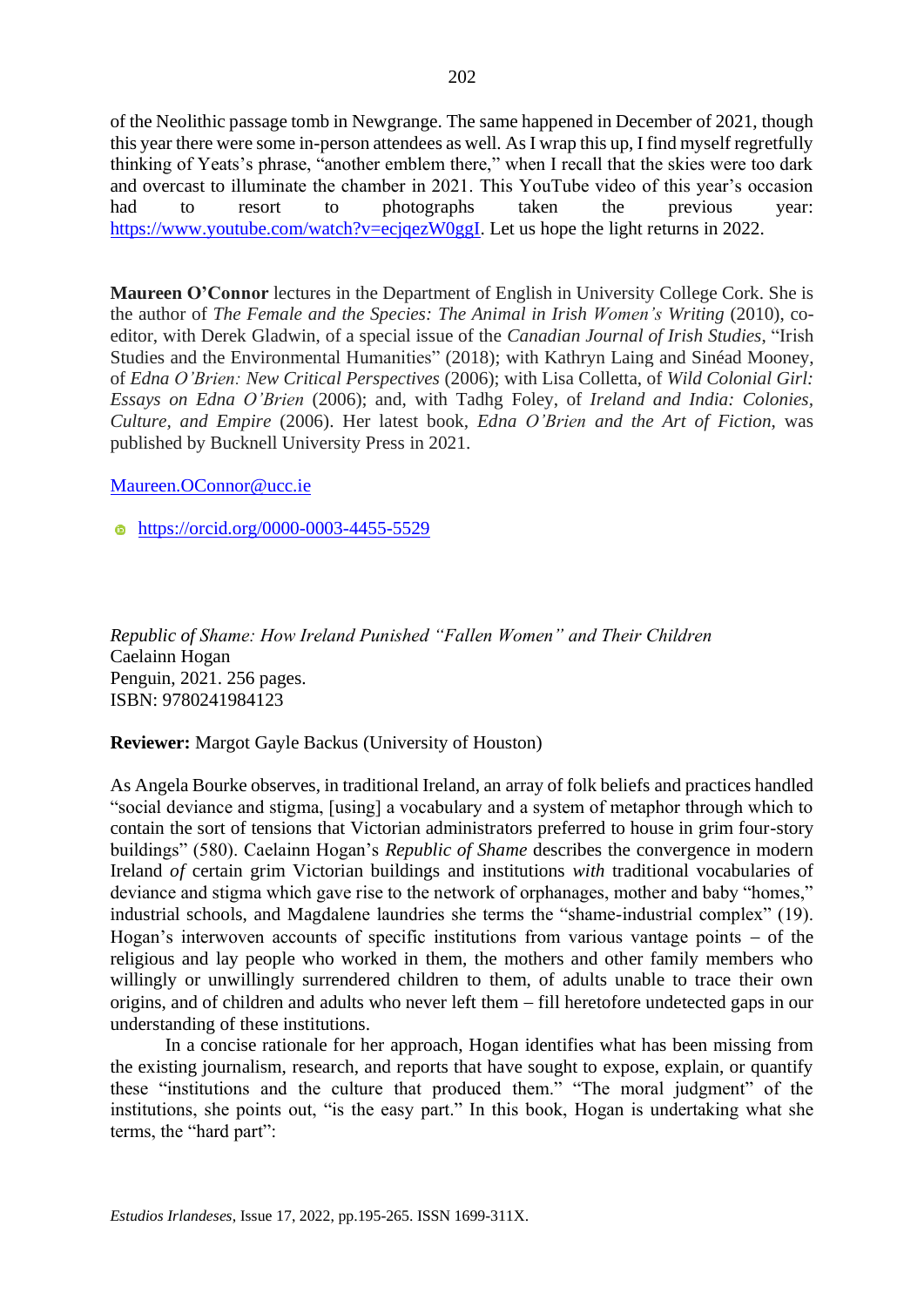to enter into the mindset and methods of the nuns who created and operated the institutions, the churchmen and politicians who supported them, the public servants who compiled reports about them, the doctors, priests, and social workers who referred women to them, the families that sent their daughters to them, and the women and children who spent time in them. (7)

Hogan pieces observations, memories, and statistics from interviews and archival research into layered accounts foregrounding particular institutions. These accounts are enriched as she revisits particular institutions across chapters serially organised around specific perspectives: those of nurses, domestics, and nuns who worked in the institutions; the priests and professionals who oversaw them; their inmates; the children of inmates; the families of inmates; and those residents who lived side-by-side with these institutions. This elegant and eloquent schema places post-Treaty Ireland's institutionalisation of women and children in a newly comprehensive framework, one that is subjective, but not sensationalising, and rigorous, but not sanitising.

As Hogan points out, the "building blocks" of independent Ireland's church/State infrastructure were neither "intrinsically Irish" nor "intrinsically Catholic" (29). These building blocks include "the United Kingdom's Poor Law system, and the network of workhouses established under it"; the Protestant Magdalene Asylums, the first of which was established in Dublin in 1767; and the laundries that "started as halfway houses run by lay people at a time when the State's own approach was to incarcerate the vulnerable, poor or morally contagious" (30). This holistic account of the multifarious origins of Ireland's shame-industrial complex may have important implications for a broader understanding not only of modern institutions, but of what material and intangible benefits they produced for various groups, and how these came, in modernising society, to outweigh any ethical responsibility to one's neighbours. If Ireland's shame-industrial complex was not the product of any one institution or organisation, neither did it serve the interests of an all-powerful oligarchy. Rather, as Hogan makes clear, these interlocking institutions were so powerful and pervasive because they appealed to the self-interest of virtually everyone with any reason to know about them, with the exception of their inmates (37).

Hogan's bird's-eye view of "Ireland's architecture of containment" allows us to see across spatial, temporal, and social opacities that have limited our ability to view forms of institutionalised cruelty and neglect in twentieth-century Ireland even across specific institutions, let alone in any broader context.<sup>1</sup> Unquestionably, moral and religious beliefs rationalising cruelty, punishment, and neglect drove the institutions of other modernising societies, as Angela Bourke reminds us when she uses "Victorian administrators" and "grim four-story buildings" as metonyms for British modernity. Yet beliefs, practices, and institutions identifiable in modernising societies around the world have seemed anomalous when encountered in the context of "independent Catholic Ireland's" belated and "disorientingly rapid" modernisation, where they attained, in Hogan's words, "a sort of dark perfection" (29).

Central to this "dark perfection," as most would agree, was a synchronisation of institution, stigma, affect, and subject formation brought about through the nascent Irish State's alignment with a particularly shame-based, anti-sex, anti-body strain of Irish Catholicism. As Hogan demonstrates, however, shame was not merely the by-product of this synchronisation, nor was it merely an alibi for its operations. Rather, shame itself was at the system's core. At

<sup>1</sup> Jim Smith's term "architecture of containment" more or less coincides with Hogan's "shame-industrial complex." I use the term here, and look forward to using both terms in the future, because Hogan's schematisation of Ireland's institutions allows us to work in more nuanced ways back and forth between the material, economic *architecture*  of these institutions and their affective, ideological infrastructure.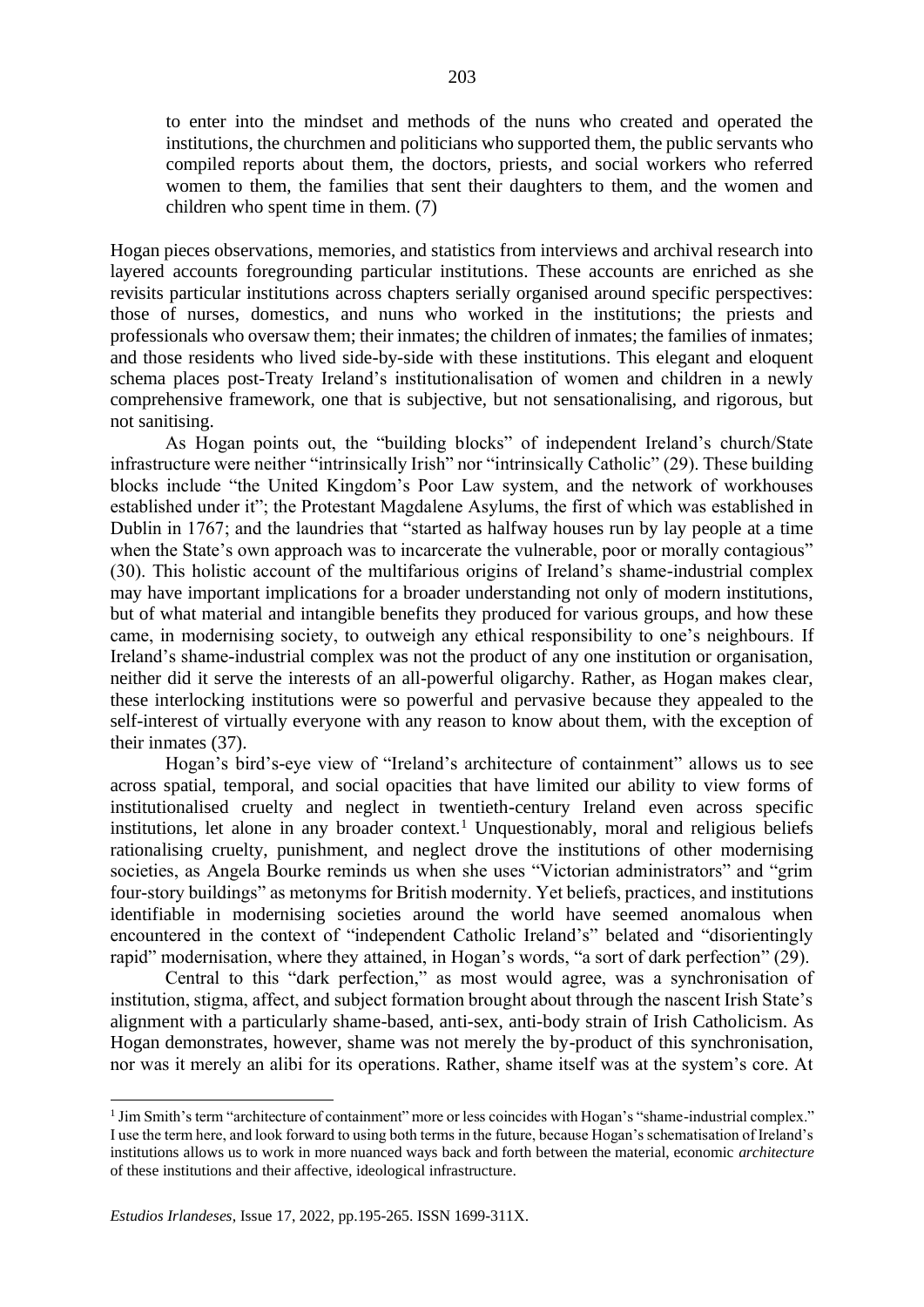the end of her first chapter, Hogan quotes Sister Goretti, an elderly nun, explaining that Irish families in earlier decades could not have borne "the burden of an unmarried woman and her child … because of the shame," and responds with the question that will organise the book as a whole: "but where did the shame come from?" (10).

In her early chapters, Hogan identifies several tributaries that flowed into the shameindustrial complex, starting with a "narrative of the early decades of St. Patrick's Guild," founded in 1910 when a woman who ran a "home" for Protestant children in Dublin sought help from her neighbour, Mary Cruice, for "a young Catholic woman and her child." Dublin diocesan archives suggest that Cruice was unable to find a Catholic organisation in Dublin "providing for 'unwanted babies'" (11). This detail alone speaks volumes, since Catholic-run Magdalene laundries were already well-established, so that the absence of any arrangements for the infants of so-called penitents makes clear that their fate would have been dealt with on an ad hoc basis, with culturally normative outcomes ranging from infanticide to informal fosterage or adoption, and life trajectories for surviving infants ranging from remaining in the care of their extended family, to adoption, to institutionalisation. Thus, Cruice founded St. Patrick's Guild to redress a pattern of infant abandonment and neglect that the Guild's activities would serve to systematise and expand.

From the outset, Cruice's organisation displayed many of the defining characteristics of what would become the shame-industrial complex. For instance, the Guild prioritised the physical restriction and cultural erasure of illicitly pregnant Irish Catholic women, some of whom were intercepted by a "network of informants" as they attempted to leave the country, and some of whom were captured in England and forcibly repatriated (14). These women's infants seem to have remained an after-thought. They were put up for adoption, fostered out, or kept by Miss Cruice "until the child was three and could be committed to an industrial school" (16). Although the birth mothers (or their families) were obliged to pay for their child's care, the range of outcomes—from de facto infanticide, to ad hoc fosterage, to adoption—remained the same. Perhaps unsurprisingly, rates of infant mortality remained high, and infant death was often owing to malnutrition (14). As Hogan traces strands of history littered with grim body counts, she repeatedly notes beliefs or attitudes rationalising or minimising the deaths of infants and children. In her account of the early years of St. Patrick's Guild, for instance, she quotes a doctor's complacent response to one year's high mortality rates: "Our babies are of such a class as to be predestined to disease"  $(14)$ .<sup>2</sup>

Having examined the founding of an early-twentieth-century Dublin Mother and Baby "Home," Hogan reaches back into the more elusive origin of the embodied shame that both produced, and proliferated in response to, abuse and neglect in such post-Treaty institutions. She notes that Dublin's "Foundling Hospital […] set up on the grounds of the House of Industry in Dublin," over "a century before the Famine." As with St. Patrick's Guild, the central impetus of the Foundling Hospital was "saving illegitimate children from abandonment and infanticide" (20). In this instance, however, in addition to a staggering body count − in the decade from 1750 to 1760, "half of more than 7,000 babies admitted died in the institution" (30) − Hogan quotes a Victorian scholar describing the prevalence among the survivors of the Foundling Hospital he interviewed of a specific kind of shameful alienation that would become central to the workings of the shame-industrial complex. In an 1876 pamphlet on the history of the Foundling Hospital (which closed in 1835), William Dudley Wodsworth notes that these survivors all described a "feeling of painful wonderment and anxiety […] as to whom their parents might possibly have been" (29).

<sup>2</sup> Catholic church/State oversight of the Guild was formalised in 1943, when Mary Cruice transferred control of St. Patrick's Guild to the Daughters of Charity, whose work with foundlings dates back to the seventeenth century France, when the order ran a home for babies abandoned on the streets of Paris (29).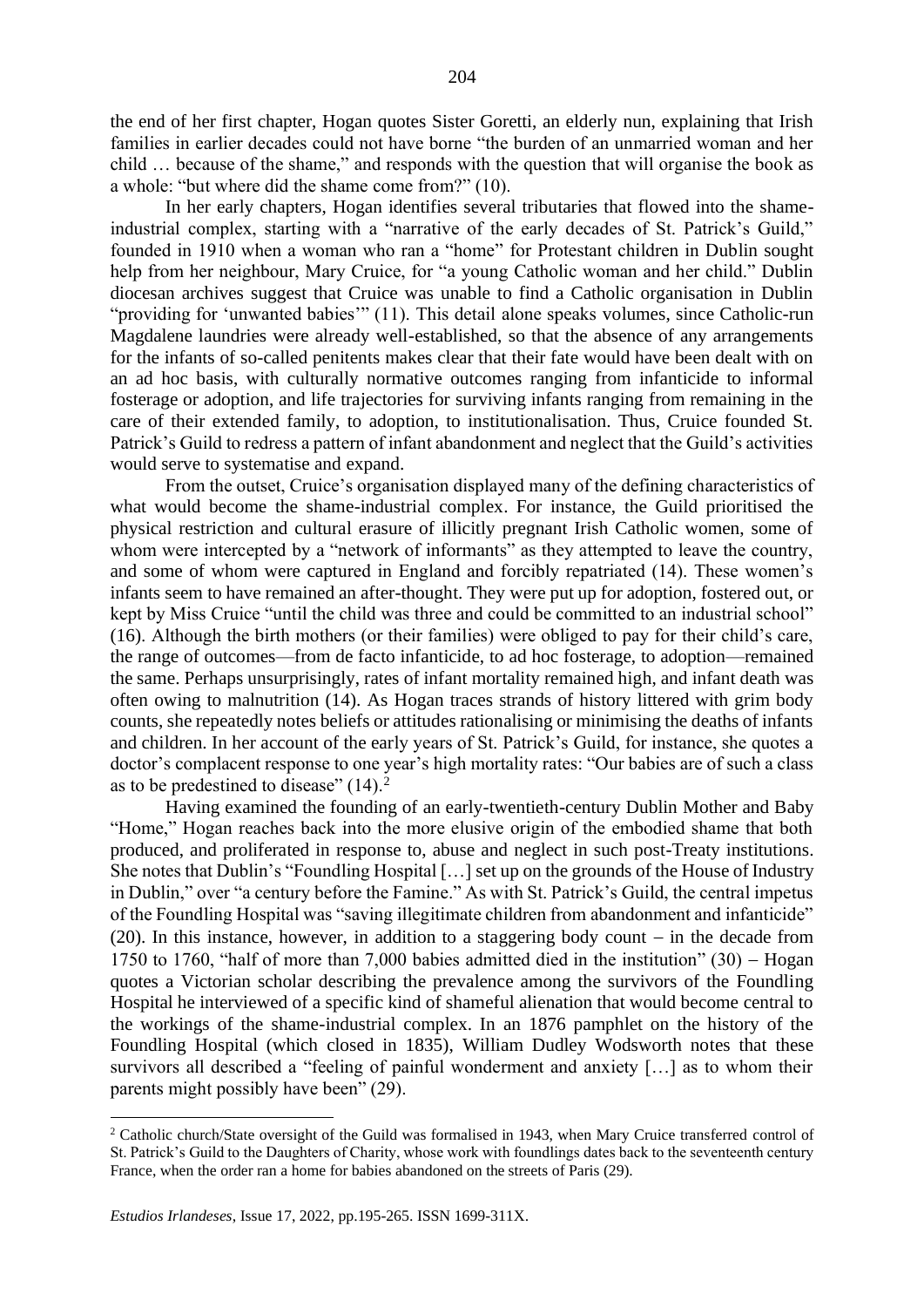As Hogan's informants repeatedly observe, children whose origins are obscured through some form of church/State intercession remain bereft of a fundamental sense of belonging, and thus of any secure identity. The prevalence of such systematically broken bonds in Ireland helps to explain where the personnel who ran the Irish shame-industrial complex came from. One woman who served as a nurse at Temple Hill, a mother and baby "home" that grew out of Saint Patrick's Guild, contends that among the religious sisters she worked with from 1958-1987, there had not been a single "normal human being." The sisters, as she puts it, "lacked that connection"− the capacity to empathise or connect with others − though she is not sure whether it was "beaten out of them or whether they never had it" (22). Hogan's informant describes her uncertainty about whether the nuns' lack of connection resulted from physical abuse, or whether this pathology might have been innate. Thus, she raises the possibility that the shameful alienation that ideally suited certain individuals for work in the shame-industrial complex may have been passed down intergenerationally in socially-sanctioned families once it was instilled into infants and children of earlier generations.

For the first dozen or so years following the 1992 Bishop Casey scandal, the paradigmatic abuses of the mid-century Irish church/State theocracy were identified almost exclusively as those directed toward those women who were deemed immoral or to pose a risk to public morality. This focalising of women as the paradigmatic subject of Irish church/State abuses makes sense, given the church's moralising focus on adult women in their sexual and reproductive capacities (12). Yet, this focus renders obscure or easily forgotten a vast range of appalling and systemic abuses to which children, the poor, and the disabled have been and continue to be routinely subjected. Hogan's holistic exploration of Ireland's various church/State institutions from an array of angles helps to make more fully visible the ways in which sexual stigmatisation and abuse not only robbed women of their most fundamental humanity, but also became the basis for a far-broader somatisation of all children who could be deemed the product of a given woman's immorality, even if the woman's only "original sin" was poverty or independent thinking. Ideologically speaking, and crucially, this continuing fixation on women's immorality afforded post-Treaty modernity with a license to disqualify parents and break up families at will, effectively neutralising the sense of self from which human social agency springs.

As the rate of Irish modernisation accelerated, sexual and moral shame increasingly legitimated the exercise of church/State control over infants, children, women, and thus over biological and ideological reproduction itself. The embodied shame the shame-industrial complex instilled in its inmates, in turn, pervasively shaped Irish subjectivity in a manner conducive to the system's further growth. By Hogan's account, Ireland's shame-industrial complex not only produced, but was also the product *of* systematic, mass-scale (dis)placement of infants and children into foundling hospitals, workhouses, orphanages, foster care, and adoptive families. Her work affords a new frame of reference in which to view twentiethcentury Ireland's seemingly anomalous interlocking institutions by tracing their origins to earlier colonial institutions that coexisted alongside traditional belief systems and arrangements they would go on partly to absorb, and otherwise supplant. Thus, *Republic of Shame* represents a valuable opportunity to reconsider the role of institutional incarceration not only in modern Ireland, but, comparatively, in modernising societies around the world. Schematically, Hogan's emphasis on the role of Ireland's shame-industrial complex in radically and rapidly foreclosing ad hoc community arrangements for the care of displaced infants and children suggests a broader correlation between industrial capitalism's sanctification of the heterosexual nuclear family, with its strong affective bonds, and the rise of modern institutional machinery prioritising the severance of every bond connecting mothers, parents, extended families, and communities to all infants deemed "unwanted." Surely the connections between the widespread success of the heterosexual nuclear family, and of the modern ideologies that declared that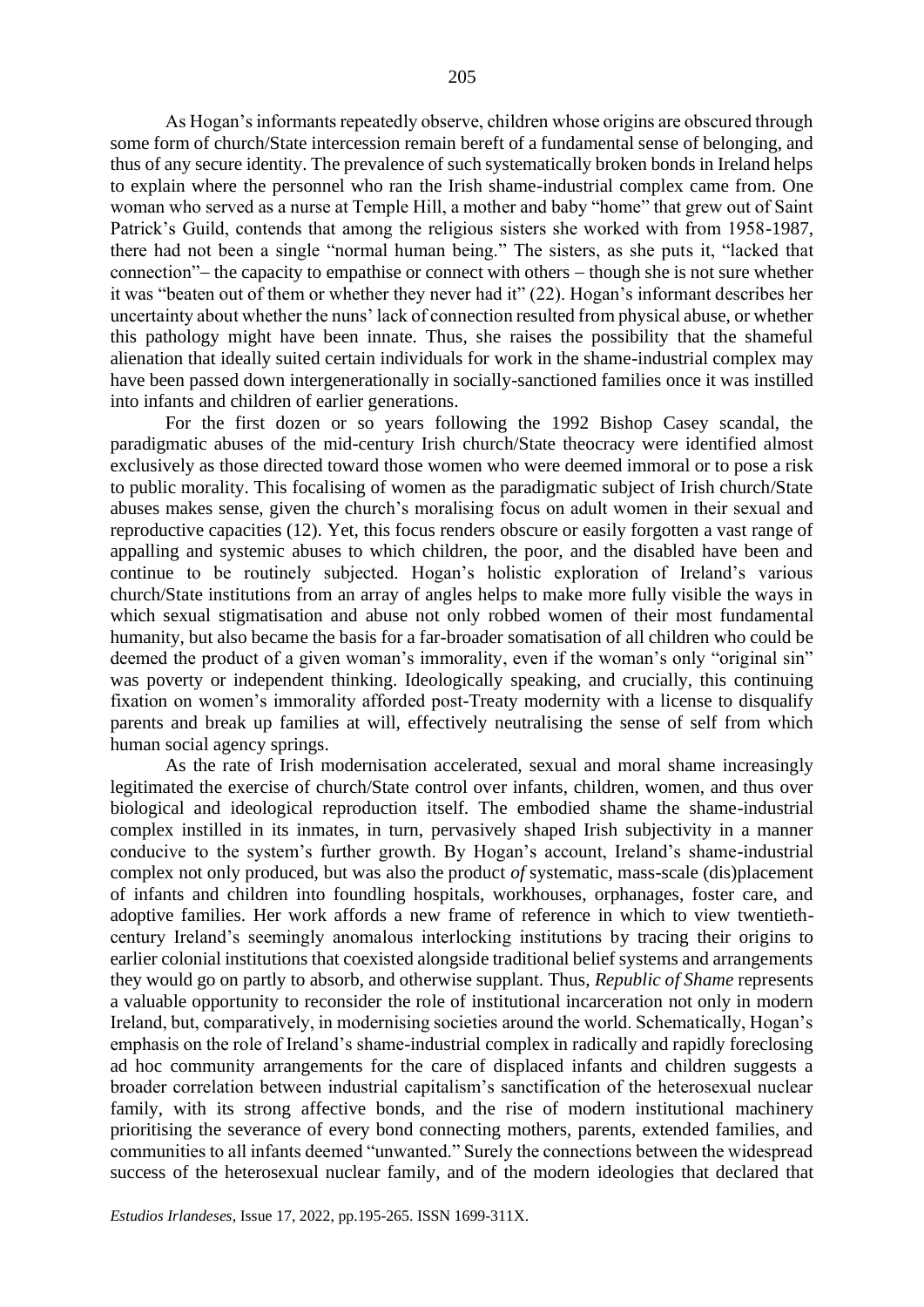family synonymous with morality, are worth reconsidering in light of the role played by institutionalisation in eradicating all viable pre-modern arrangements for the nurture of infants and children.

### **Works Cited**

Bourke, Angela (1995). "Reading a Woman's Death: Colonial Text and Oral Tradition in Nineteenth-Century Ireland" *Feminist Studies,* 21 (3): 553-86.

Smith, James M. (2007). *Ireland's Magdalene Laundries and the Nation's Architecture of Containment*. Notre Dame: University of Notre Dame Press.

**Margot Gayle Backus** is John and Rebecca Moores Professor of English at the University of Houston. She was 2014-15 Queens University Fulbright Scholar of Anglophone Irish Writing, and 2015 James Joyce Scholar in residence at the University of Buffalo. Her books include *The Gothic Family Romance: Heterosexuality, Child Sacrifice, and the Anglo-Irish Colonial Order*  (Duke University Press, 1999), *Scandal Work: James Joyce, the New Journalism, and the Home Rule Newspaper Wars* (University of Notre Dame Press, 2013), and, with Joseph Valente, *The Child Sex Scandal and Modern Irish Literature: Writing the Unspeakable* (Indiana University Press, 2020).

### [mbackus@uh.edu](mailto:mbackus@uh.edu)

*The Routledge Handbook of Irish Studies* Edited by Reneé Fox, Mike Cronin, and Brian Ó Conchubhair Routledge, 2020. 518 pages. ISBN: 9780367259136

**Reviewer:** John H. Ball (Hillsborough Community College)

*The Routledge Handbook of Irish Studies*, edited by Reneé Fox, Mike Cronin, and Brian Ó Conchubhair, is without question an ambitious book. It seeks to give a comprehensive overview of the state of the field of Irish studies in 2020, and, overall, it succeeds at that goal. It is a substantial work, coming in at around 500 pages with thirty-nine essays written by subject area specialists in fields ranging from history and literature to architecture, queer (or quare) studies, music, material culture, women's studies, and material culture to give but a sample. These areas are broadly organised into six sections: an Overview, Historicizing Irish Studies, Global Ireland, Identities, Culture, Theorizing, and Legacy. Temporally, while occasionally dipping back to earlier periods, the collection focuses on the period from the nineteenth century forward and ends with a final essay addressing Ireland and COVID-19. These diverse topics are held together by a series of introductory essays provided by the editors in each section. These introductions are invaluable in navigating the scope of the book as no matter what one's academic training, there will be some essays that are unfamiliar intellectual territory. The result is a collection of essays where the whole is more than the sum of its parts. It admirably meets its stated goal as a summary of the state of Irish Studies. However, it goes beyond to be both an impassioned plea and a working model for what Irish Studies should be going forward. Additionally, it is also a composite study of contemporary Ireland in its own right.

The main audience for *The Routledge Handbook of Irish Studies* (henceforth *RHIS*) is, unsurprisingly, academics working in the field of Irish Studies. For established scholars in this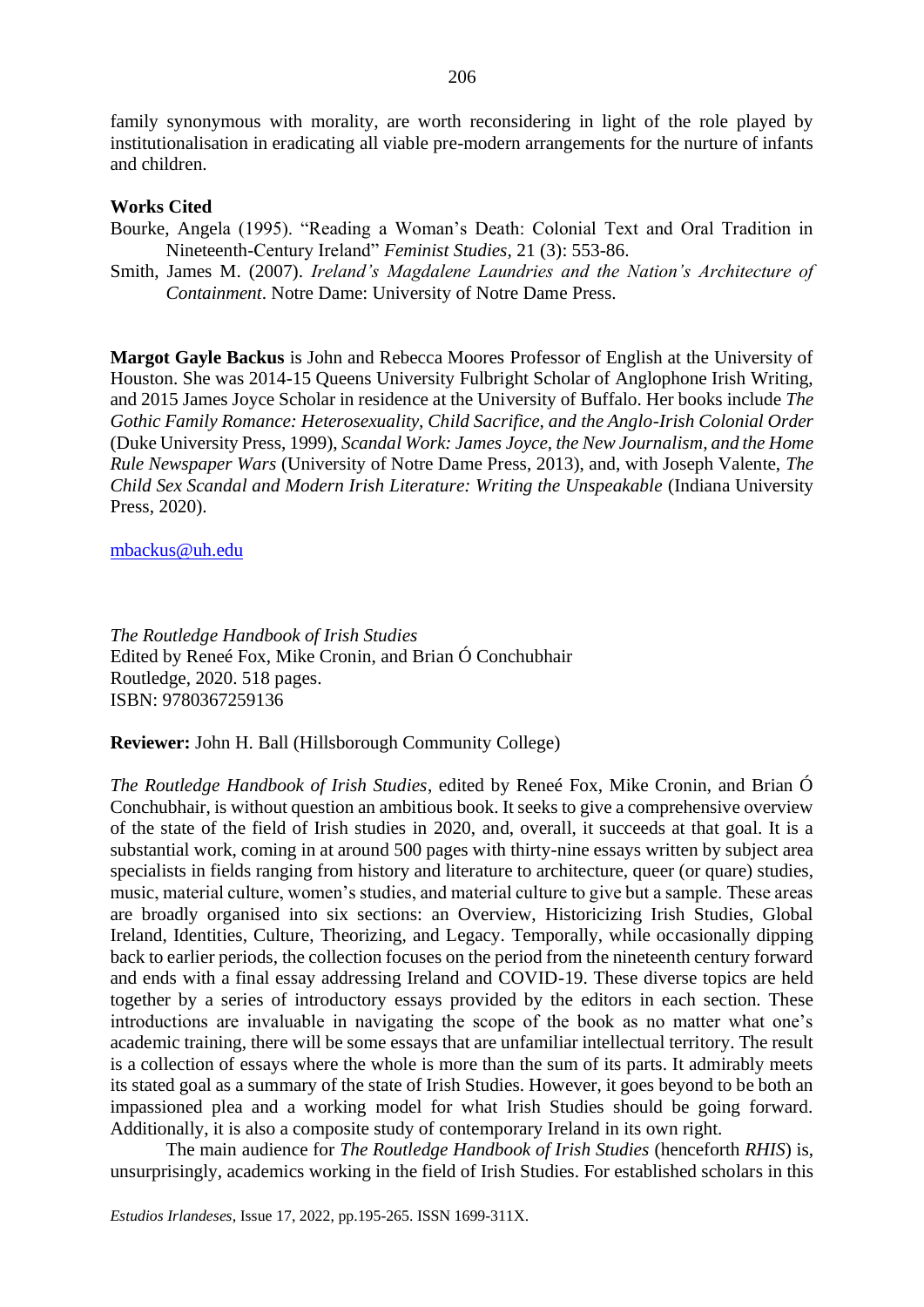field, the *RHIS* presents them with an overview of the latest scholarship in a multitude of disciplines and a chance to position their own work within that scholarship. The *RHIS* is useful as well as it shows underserved areas of research as well. Maureen O'Connor's chapter on Irish animal studies stands out here, both for its argument of the value of examining culture though the lens of animals both real and symbolic, and for its demonstrations of numerous points where this area can enrich Irish Studies. This collection likely will spark numerous ideas for future study. For graduate students, newer scholars, or those returning to research, this collection is a gold mine. It not only provides a current state of the field, but the up-to-date references in each essay are numerous, and a strong starting place for building a bibliography for future research. Finally, the broad range of essays offer many suggestions for collaboration on research between disciplines. This aspect of the study should not be undersold: Irish Studies at its best has always been multidisciplinary, and one of the central themes of *RHIS* is to expand that diversity.

The *RHIS* argues that its reassessment of Irish Studies is necessary, because in 2007 Ireland went through a recognizable shift in era. Broadly, the collection argues that with the end of the "Troubles" and the rise of the Celtic Tiger in the 1990s, Irish Studies shifted focus away from traditional questions around nationalism and church history. This lasted until the 2007 economic crisis, which sparked new discussions around a more inclusive Ireland and new interrogations of neoliberal policies. This era is the central focus of the collection. With a certain self-awareness, the collection also suggests we are on the edge of a new era by including a final speculative essay by Malcolm Sen on the impacts of COVID-19 on Irish society. The essay effectively finishes the collection as it ends the work with a note of uncertainty. It reminds the reader of the global nature of what we are all living through as well as emphasising how understanding a pathogen is not just about the physical virus but also about the cultural interpretations and practices that go with it. The collection finishes in this voice of uncertainty, both in that the pandemic is far from over and that it may well mark the start of another era of Irish Studies that will require new questions and approaches. In doing so the *RHIS* proclaims its confidence in its own ideas and an openness for further conversation that marks the very best scholarship.

This mapping of eras is crucial to the larger academic argument of this collection, but it also provides a lively discussion of contemporary Irish culture. This was a surprise as a reader, as the essays do not directly react to each other's scholarship. However, they indirectly build their points around a series of shared events in recent Irish history such as the 2004 referendum on birth-right citizenship, the successful referendums on gay marriage and abortion, the recent uncovering of the full extent of the horror of mother and baby homes, and the struggles of growing wealth inequality from the austerity programs after 2007. The essays do so not only through academic studies, but also via popular culture and media. The murder-mystery author Tana French makes several appearances, as do contemporary poets, and political advertisements. Material culture, such as a memorable artist's addition to a vintage porcelain saucer which, indeed, does call into question the missing teacup, shows the importance of including the physical as well as the intellectual dimensions of modern Ireland. These are not only valuable points of academic analysis, but they also give connection points for readers who may find themselves engaged with arguments in unfamiliar disciplines.

The essays in *RHIS* collectively make an argument not just for how Irish Studies has changed, but also offer a working model of how it should continue changing. Setting the baseline of Irish Studies as it existed before and during the Celtic Tiger period, this collection makes a collective argument that Irish Studies has pulled away from its historic focus on nationalism and church history. It shows a growth beyond the constraints of history and literature to incorporate other academic disciplines. It calls for more gender inclusivity, and especially for more gender and queer theory. It argues that contemporary Ireland needs more engagement with theories and scholarship around race to reflect what it means to be Irish today.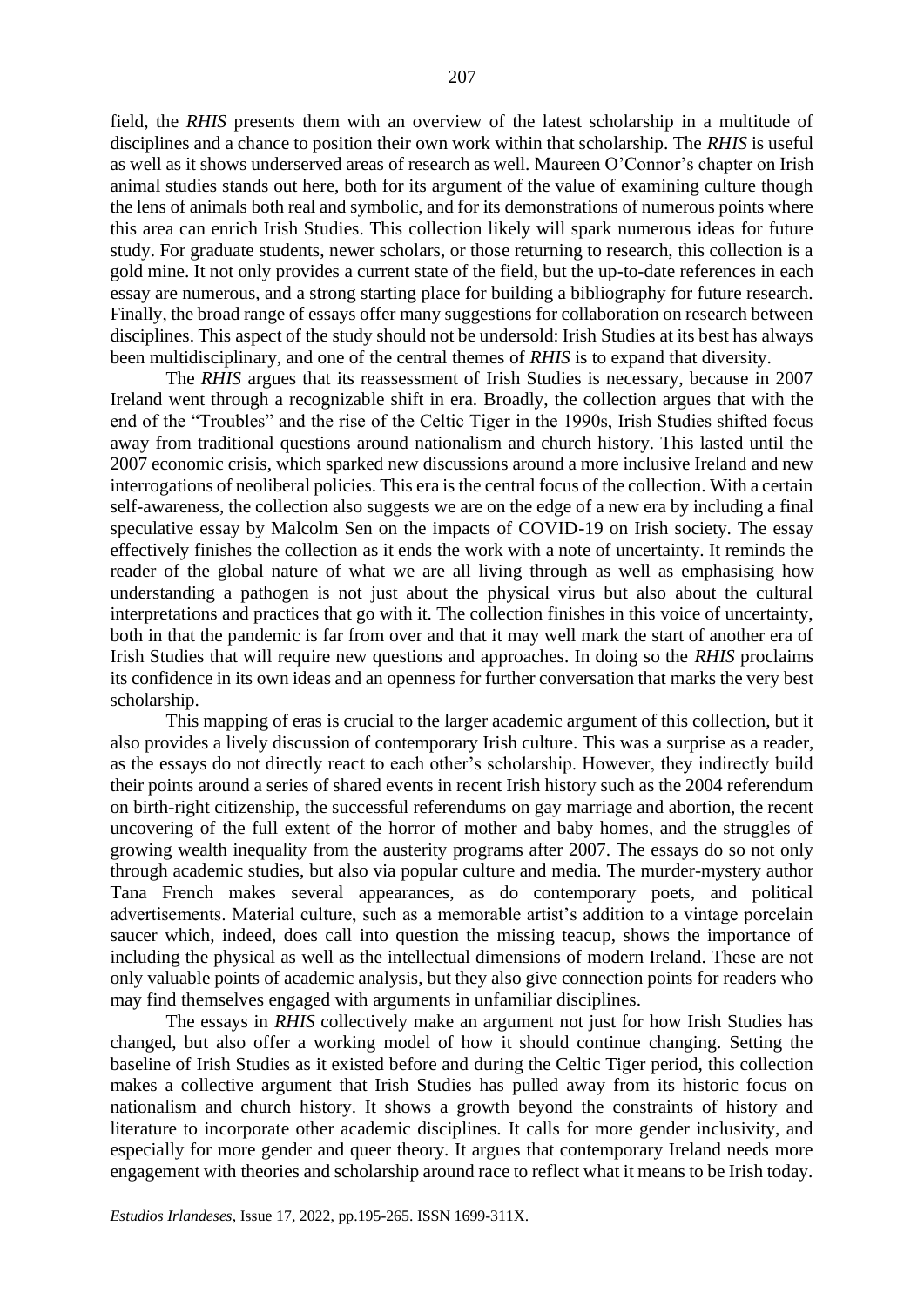Its scholarship shows that neoliberal governmental policies are not only creating widening economic disparities, but they are also failing to provide needed support for the Irish language. Additionally, the collection recognises that Irish Studies benefits from a growing international dimension that has expanded beyond Ireland and, to a lesser degree, the United States. These arguments are supported by the very diversity of the essays which are themselves evidence for the state of the field.

If there are any critiques to be made, they are the ones typical for this type of work. The broad scope makes it challenging for the reader to hold onto the themes and arguments of a collection. There is also a feeling that in setting up the pre-Celtic Tiger scholarship as an oldfashioned point of contrast to where the field is today, that the work has created a bit of a strawman argument. Reneé Fox's chapter in *RHIS* demonstrates how contemporary authors since 2007 have drawn on nineteenth-century Irish literature previously overlooked in Irish Studies as a whole. Fox makes the important argument that this use suggests there is much in the nineteenth-century text that deserve another look and perhaps a larger place in Irish Studies. Similarly, the pre-Celtic Tiger historiography and scholarship certainly retains value, especially if approached with new questions in mind.

The *RHIS* is a compelling and extraordinarily useful collection for anyone engaged in Irish Studies. There will be a tendency for scholars to read only the sections related to their disciplines, but it absolutely is worth engaging the collection in its entirety. The essays speak to each other, if indirectly, and together they build a composite picture that is a working model for diverse, international, and inclusive scholarship. It presents a compelling vision of what Irish Studies was, is, and will be.

**John H. Ball** received his Ph. D. in History from the Johns Hopkins University in 2007. His research interests are early modern Irish and British history, especially around interpreting the popular violence of the Uprising of 1641. He is an Associate Professor of History at Hillsborough Community College in Tampa, Florida.

[jball9@hccfl.edu](mailto:jball9@hccfl.edu)

*From Whence I Came: The Kennedy Legacy, Ireland, and America*  Edited by Brian Murphy and Donnacha Ó Beacháin Irish Academic Press, 2021. 296 pages. ISBN: 9781788551410

**Reviewer:** Robert Collins (University of Limerick)

There is no denying the intense Irish interest in American politics and in particular, the race for the White House and the furore surrounding presidential campaigns. The contemporary elections of Barack Obama, Donald Trump, and Joe Biden have arguably been followed on Irish television screens even more intensely than Irish election results. Despite the enduring relationship between Ireland and the United States, interest in the presidency largely began with the election of John F. Kennedy on 8 November 1960. The victory of the first Irish Catholic president ensured a keen Irish interest, as well as the growing celebrity of the former senator from Massachusetts.

In this work, Murphy and Ó Beacháin explore this interest in an easy-to-read collection of essays that were mostly derived from papers presented at the Kennedy Summer School in

*Estudios Irlandeses*, Issue 17, 2022, pp.195-265. ISSN 1699-311X.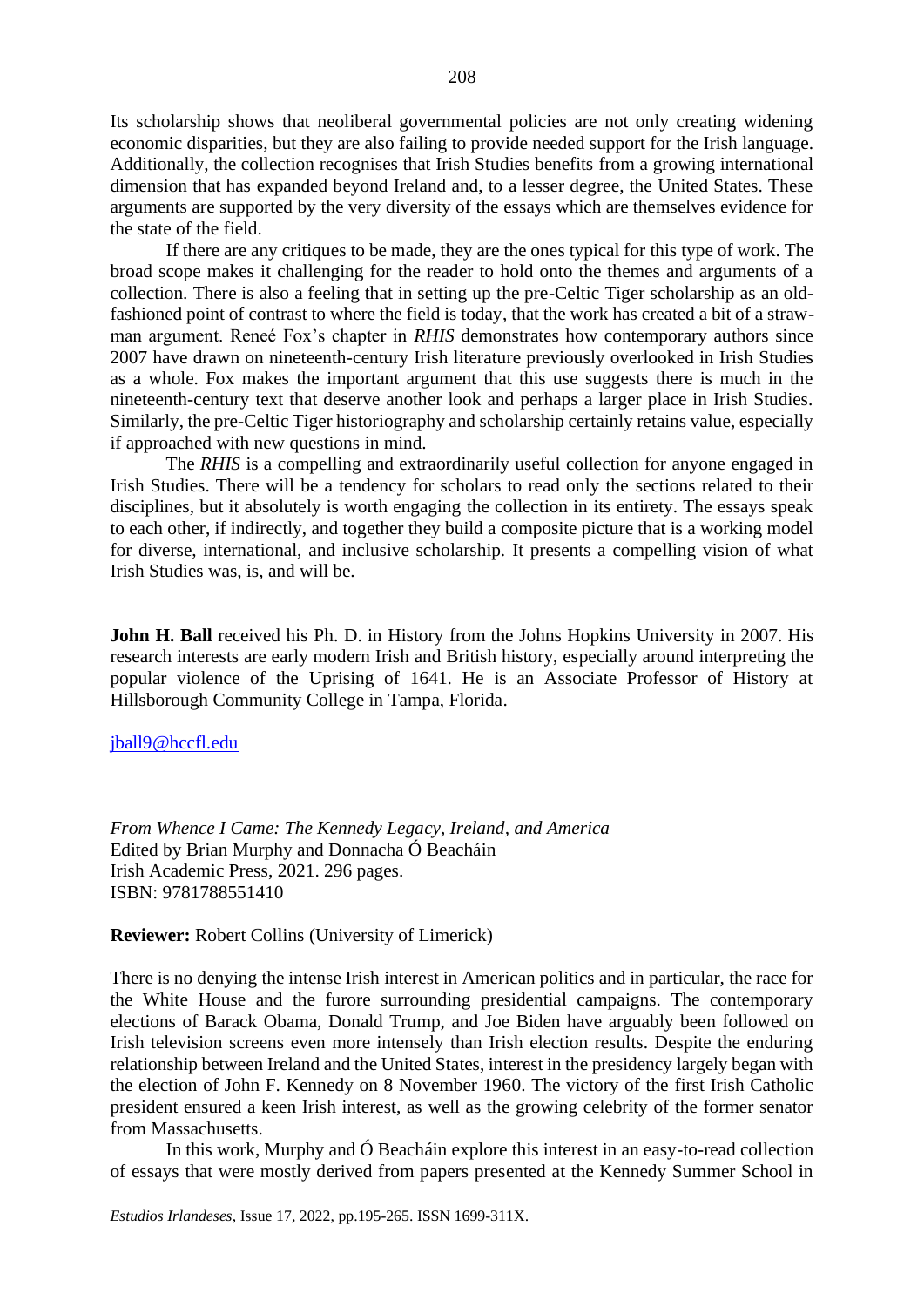New Ross, County Wexford. The diverse contributions range from a discussion of Bridget Kennedy, JFK's great-grandmother, to contributions from a speechwriter and chief strategist who worked on the staffs of, respectively, Barack Obama and Bernie Sanders. Throughout the work, effective use of contemporary accounts provides valuable insights for any reader into the perceptions and motivations of the Kennedy family, their colleagues, and political opponents. The most obvious example of this is  $\acute{o}$  Beacháin's contribution on the various electoral victories of the 35th President of the United States. Similar in approach to his previous work *From Partition to Brexit: The Irish Government and Northern Ireland*, he cleverly documents the manoeuvres and meetings held to ensure JFK's path to the presidency, alongside the importance of his father's wealth.

For scholars particularly interested in the complex and nuanced relationship between Ireland and the United States in the twentieth century, contributions by Michael Kennedy, Mary Daly, and Alison Meagher, certainly enhance the existing literature. Michael Kennedy, Executive Editor of the significant Documents on Irish Foreign Policy Project, exploits the DIFP archive to demonstrate the limited involvement of President Roosevelt and Joseph Kennedy in the drafting of the 1938 Anglo-Irish Agreement. Joseph Kennedy, JFK's father and US Ambassador to the UK, was appointed to the role in the same year but Michael Kennedy comes to the interesting conclusion that "no compelling evidence" exists that his appointment had any impact on the agreement and that "De Valera played the American card in hope rather than expectation" (38).

Daly discusses the changing Ireland-US relationship in the years preceding Kennedy's presidential visit to Ireland in June 1963. One interesting insight in the essay is the assertion that Irish government policy on Northern Ireland moved away from a focus solely on partition to a more pragmatic approach. In doing so, it solidified the Irish approach that would largely dominate once conflict broke out in the late 1960s. Furthermore, Daly details the oftenoverlooked visit by Taoiseach Seán Lemass to the US in October 1963, just a month before Kennedy's assassination in Dallas, as well as his feature on the cover of *Time* magazine a month after Kennedy's June visit.

Meagher's essay details the involvement of Senator Edward "Ted" Kennedy in attempting to mediate in the Northern Ireland conflict. Kennedy's involvement in the so-called "Four Horsemen" alongside Hugh Carey, Thomas "Tip" O'Neill, and Daniel Patrick Moynihan arguably became his lasting legacy on the conflict. The piece could have been improved further with a meaningful discussion surrounding the importance of opposing groups such as Noraid and the Irish National Caucus, particularly in the aftermath of the 1981 Hunger Strikes. However, Meagher accurately points to the importance of John Hume in influencing Kennedy's stance on the conflict. The relationship between Kennedy and Hume was the driving force behind the "Four Horsemen", alongside Kennedy's considerable clout within the Democratic party.

In addition to these valuable contributions to the existing historiography on Irish-US relations in the twentieth century are a number of personal accounts that provide fascinating insights into the workings of both a presidential campaign and a presidency. Cody Keenan worked as a speechwriter during the Obama administration and Tad Devine has extensive experience advising on presidential campaigns and has written of his experience on Bernie Sanders's unsuccessful 2016 campaign. These accounts articulate a unique perspective on individuals who often operated on the periphery but nevertheless played important roles in the running of a campaign and a presidency.

Overall, Murphy and Ó Beacháin have put together a collection of essays that despite Kennedy's worldwide notoriety still provide a valuable contribution on the cult of personality that can be created around a historical figure. By challenging some presumed narratives that have long circulated about the Kennedy family and legacy, this collection is invaluable to any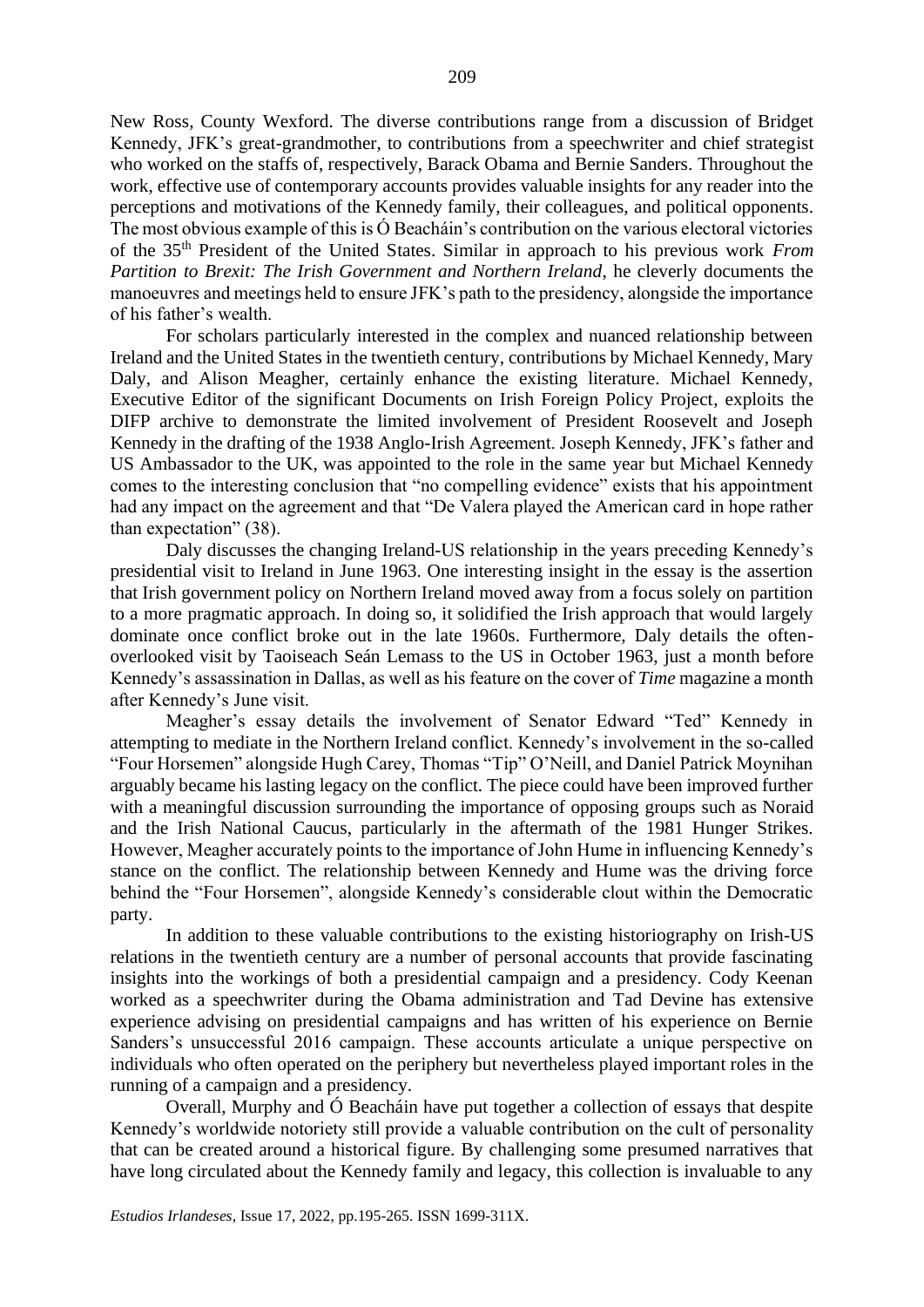scholar interested in American politics, as well as the relationship between Ireland and America throughout the twentieth century. Furthermore, the accessibility of the work should also appeal to a wider readership, and anyone interested in the Kennedys, including the legacy of his Irish visit, one that still resonates on this island nearly sixty years later.

**Robert Collins** is a lecturer in the Department of History at the University of Limerick. He was awarded his PhD in 2020 and his monograph titled *Noraid and the Northern Ireland Troubles, 1970-1994* is due for publication with Four Courts Press in May 2022. His research interests include: Irish America, modern Irish history and Irish diaspora studies.

### [robert.collins@ul.ie](mailto:robert.collins@ul.ie)

*Post-Celtic Tiger Ireland and Contemporary Women's Writing*  Edited by Claire Bracken and Tara Harney-Mahajan Routledge, 2021. 214 pages. ISBN: 9780367465179

**Reviewer:** John Conlan (Maynooth University)

It might seem difficult for a young person to imagine the bizarre popular culture of the Irish economic boom. No strangers to hyper-consumerist values themselves, most university undergraduates (born after 9/11) would not have been as immersed in the zany phantasmagoria of money and status that shapes the world of Claire Kilroy's novels, for example. This was a bizarre period in which national newspapers became daily-administered vehicles for distracting us from the inequities that underlay the speculative bubble of the Celtic Tiger. It was an era in which broadsheet lifestyle magazines mocked us with illusions of attainable grandeur, where photoshoots advertised a newly-minted cabal of B-listers who swigged champagne with lawyers and property magnates, enticing us to magical venues with names like "Rénards" or "Lillie's", garish Hybrasils where, it seemed, we could all enjoy the pursuits of the moneyed, professional classes. Indeed, it would be hard for the average, rent-oppressed student to imagine the sheer malignancy of the Stockholm Syndrome that permeated culture-at-large in the leadup to the economic crash. In the rapidly neoliberalising mediascape, the most visible canaries in the coalmine were wealthy suburban economists who acted as condescending fieldanthropologists, fascinated by the working class and their penchant for breakfast rolls. In this circus-mirror of national self-awareness, it was therefore unsurprising that more disturbing goings-on in the Department of Finance or the Central Bank flew under the radar.

Such was the bread-and-butter of everyday culture during the boom. The aftermath which we inhabit − the trial of Anglo bankers, the economic self-reckoning of the Nyberg report − is a more sober existence altogether. It seems appropriate, therefore, that a recent essay collection, *Post-Celtic Tiger Ireland and Contemporary Women's Writing* manages to reinvigorate what often feels like an exhausted market in rear-view assessments of Ireland's boom-bust escapades. Here, editors Claire Bracken and Tara Harney-Mahajan maintain a distinct awareness of the disturbing underside of our neoliberal moment, as it is best captured in the work of contemporary women writers.

The volume was originally published as a special issue of the journal *LIT* (*Literature, Interpretation, Theory*) back in 2017, and the editors deliver a thought-provoking introduction, providing a comprehensive overview of the philosophical significance of the project and the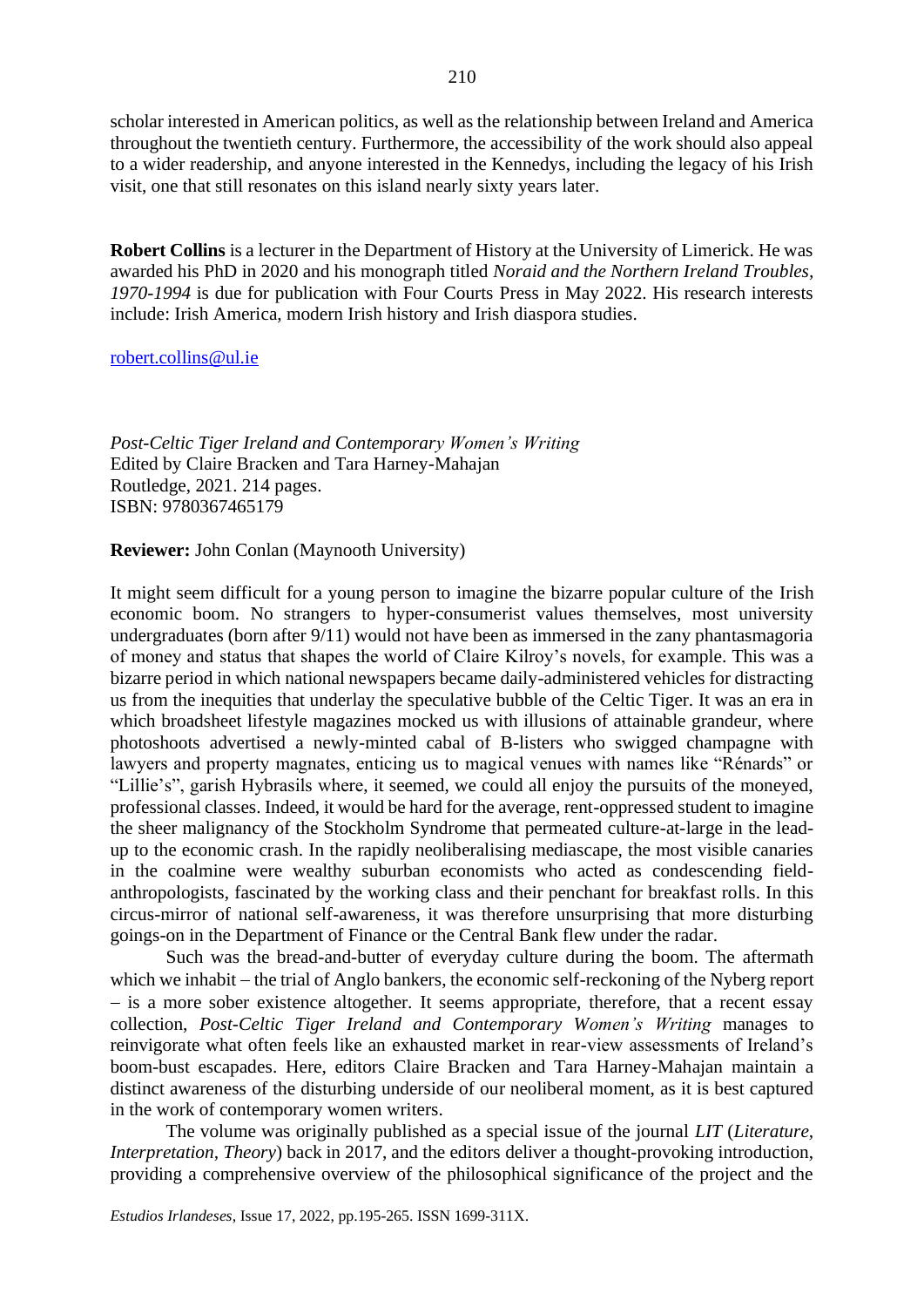writers who have been included. The book features critical essays on Kilroy, Emma Donoghue, Louise O'Neill, Marian Keyes, Belinda McKeown, Anne Enright, Christine Dwyer Hickey, Eimear McBride, and Melatu Uche Okorie. As well as the critical essays (which go beyond mere single-author critical studies, as Emer O'Toole's essay on "Waking the Feminists" makes clear), the collection is bolstered by interviews with two of the authors. Mary Burke's interview with Kilroy opens the collection, and in what is perhaps the centrepiece of the book, Melatu Uche Okorie is featured in a critical introduction/ conversation with Sara Martín-Ruiz, as well as in her short story "This Hostel Life." Mindful of issues of inclusivity, the editors are also cognizant of the space-constraints of their project, as they are keen to highlight many other writers who have not been included (Sara Baume, Doireann Ní Ghríofa, Danielle McLaughlin, and Laoisa Sexton all receive honourable mention). With this inclusive scope and mindset, *Post-Celtic Tiger Ireland* is an effective exercise in archive-building, tracing feminist connections and solidarities across different genres and mediums.

Working at the intersection of theories of gender, neoliberal precarity, and posthumanism, the writers included in this volume speak to the delayed awareness of the excesses of the economic boom. The critical essays are therefore an important intervention to the extent that they show how Irish women writers have been immersed in the ethical quandaries of the Celtic Tiger from an early stage, questioning "gendered constructions of late capitalism" and "the ways in which Irish recessionary culture locates the feminine as a site of blame for the excesses of the Tiger period" (2). In the introduction to her interview with Kilroy, Mary Burke presents us with the image of "the frivolous woman laden down with Brown Thomas bags" (29). Intolerable as this mirror to our own shabby genteel culture may be, it is precisely the fraught entanglement of gender and socio-economics that is addressed by the volume throughout, as it explores the contest between masculine-coded discourses of neoliberal austerity and the voice of a feminist writing that is inimical to such values. As the introduction argues, "the Celtic Tiger era's fetishization of female excess deflected attention from the macho politicians, builders, and developers hustling the economy away; a disordered male capacity for dangerous risk-taking" (29).

Burke's interview with Kilroy leads nicely into a comparative study of her novel, *The Devil I Know*, which is read alongside Anne Enright's *The Green Road*, and Christine Dwyer Hickey's *The Lives of Women*. Exploring the idea of the "neoliberal present" (54), Mary McGlynn notes how the "ghostly home" and the "globalized non-place" (57) are symptoms of an extenuated spatio-temporal predicament across these novels about the Celtic Tiger written by women. McGlynn points to what Diane Negra calls "idealized, cosmopolitan mobilities" (57) as recurrent tropes in the writers under consideration, and the queer temporality which she sees at work in either author is exemplary of a "neoliberal logic [that] re-insinuates itself via a vernacular, unofficial rhetoric of inevitability, assuming a guise of 'always and everywhere'" (57).

Rachael Lynch continues the theme of queer temporalities with her essay on "Gina and the Kryptonite: Mortgage Shagging in Anne Enright's *The Forgotten Waltz*", which offers a theoretically ground-breaking reading of Enright's 2011 novel. Here, the child-figure of Evie in Enright's novel is read as a futuristic emblem of feminist kinship, where the unconventional relationship between Evie and the narrator, Gina, projects the posthuman ideal of nonheteronormative kinship. In Lynch's analysis, Enright emerges as a sort of tech-utopian feminist, and she detects "the figurative possibility of a post-human world that privileges connection and relationality" (130) in the Irish novelist's descriptions of the electronic communications that mediate Evie and Gina's interactions.

In her convincing assertion of Enright's posthumanist credentials, Lynch places the Irish novelist's work in the context of feminist posthumanism, from Cary Wolfe to Rosi Braidotti. The Deleuzian aspects of Braidotti's programme for imagining new forms of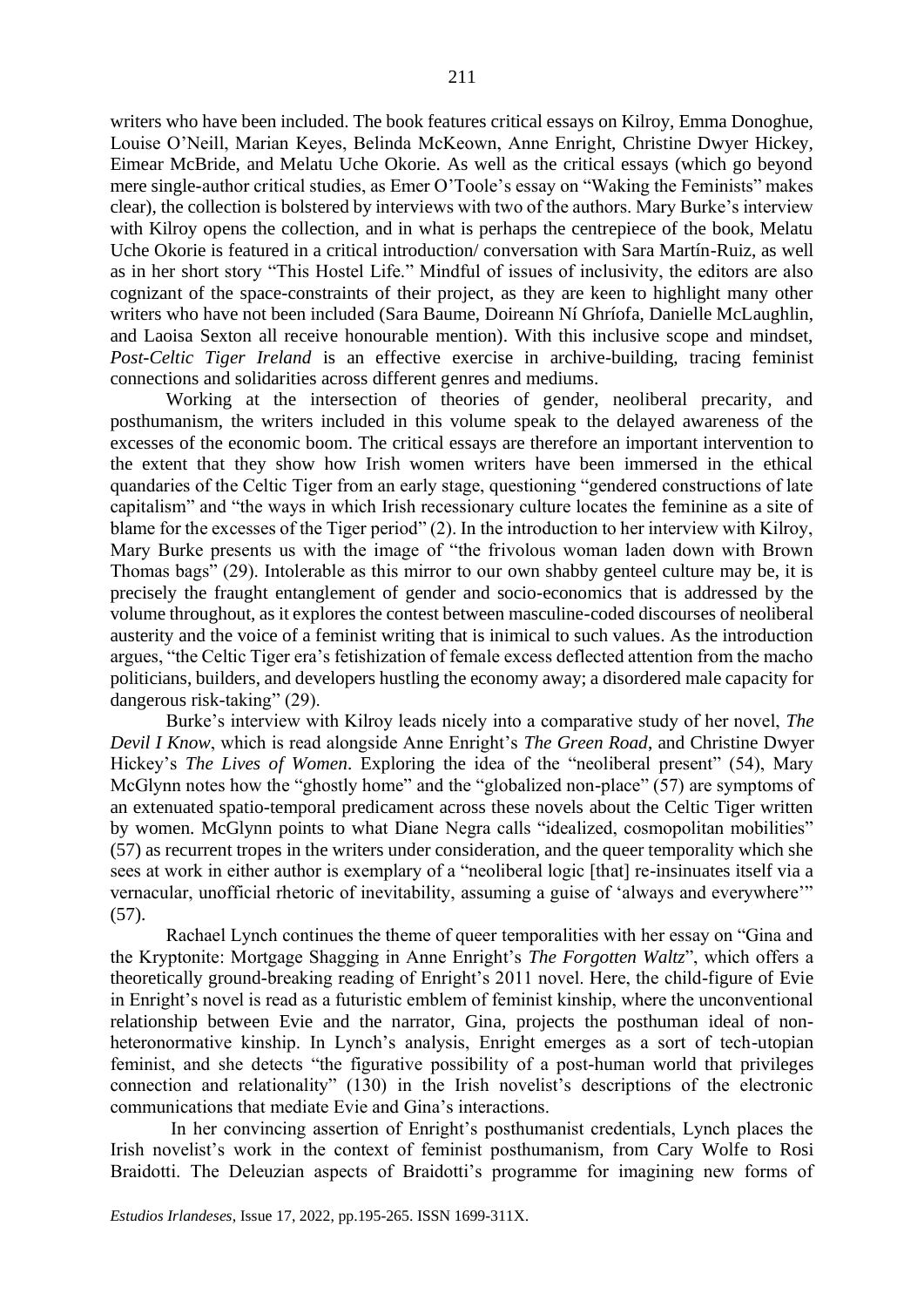posthuman kinship is manifested, according to Lynch, in the "non-normative bonds" that are central to Enrights's novel (131), a vision of community that speaks to current theories of the "xenofamilial" (Hester 65). Perhaps the most convincing part of Lynch's vision of posthuman solidarity in the novel is her framing of Enright's book within the network of media reviews that occasioned its release back in 2011. Here, the rather lukewarm critical response that the novel first elicited is revised to give a recuperative reading of Enright as a novelist deeply engaged in questions of identity than her early critics (who were irked by the "emotionally flattened" cast of the novel [117]) might have been alert to. Lynch thus manages to achieve a successful remediation of Enright, restoring her place in the vanguard of post-recession writers.

Margaret O'Neill's essay on Emma Donoghue and Marian Keyes deals explicitly with the topic of the economic recession. O'Neill reads the authors' respective novels, *Room* and *Brightest Star*, as illustrating "the violence inflicted by neoliberal systems of economic and social repression" (75). Situating the two writers with respect to the social impact of the banking bailout and austerity, O'Neill sees the characters of *Room* as subject to a regime of "biopolitical control" that, following Sara Ahmed's theory of "migrant orientation" (75), calls for a queer reorientation of the neoliberal subject. Whilst a contemporary writer like Donoghue "opens the possibility of discovering other life paths" (76), Keyes portrays a similar "linguistic violence" (80), whereby corporate media language insinuates itself into everyday existence, leading to the entrapment of vulnerable characters in a consumerist dystopia.

This critique of the hyper-consumerist overtones of Tiger-era culture is expanded in Susan Cahill's essay "A Girl is a Half-Formed Thing?: Girlhood, Trauma and Resistance in Post-Tiger Irish Literature", where the novels of Eimear McBride and Louise O'Neill are placed within the context of discourses of the "Celtic Kitten" that tend to commodify adolescent femininity. Cahill distils a powerful sense of the exploitative nature of Tiger-era culture, and the way in which "Femininity became increasingly constructed in postfeminist neoliberal terms such that female empowerment became coded as the freedom to consume" (156). Along these lines, the stream of consciousness style of McBride becomes a medium for expressing vulnerability, and the "immediate porousness" (160) of the young girl's consciousness becomes a facet of the trauma of abuse. O'Neill's novels are likewise read as a reaction to trauma and loss, and Cahill is attentive to the complex dynamic by means of which "we are forced to examine our own complicity" in the kinds of misogyny and rape culture that inform the world of her characters. The role of affect and what Sara Ahmed terms the "cultural politics of emotion" are persuasively emphasised as the abiding themes of both authors.

Patrick Mullen has similar concerns, as he looks to Lauren Berlant in his essay "Queer Possession and the Celtic Tiger: Affect and Economics in Belinda McKeown's *Tender.*" Exploring the "complex relations between affects and economics" (96), Mullen sees an epistemology of the closet at work in the trajectory of Ireland's passage from boom-time to crash. The way in which McKeown's character Catherine develops a complex relationship with her queer friend James shows a type of person who "violently defends re-fabricated closets in order to reproduce her own social and psychic value" (96). Key to this complex psychodynamic is the notion of "possession," a multivalent term, as Mullen reminds us, and one that operates in both an affective and an economic frame of reference. Mullen's close-reading of McKeown's novel is illuminating in this regard, and in keeping with the style of the critical works which inspire him (like Berlant's *Cruel Optimism*). As a critical essay about a woman writer's engagement with the fraught gender relations of the Celtic Tiger and its aftermath, Mullen deepens our appreciation of the "queer pleasure taken in language" by McKeown, as well as her attunement to a queer perspective that is best equipped to interrogate the psychic cost of economic circumstance, "the pride and the paranoia […] liberation and control" (105).

The most explicitly polemical piece of the collection is Emer O'Toole's essay on "Waking the Feminists: Reimagining the Space of the National Theatre in the Era of the Celtic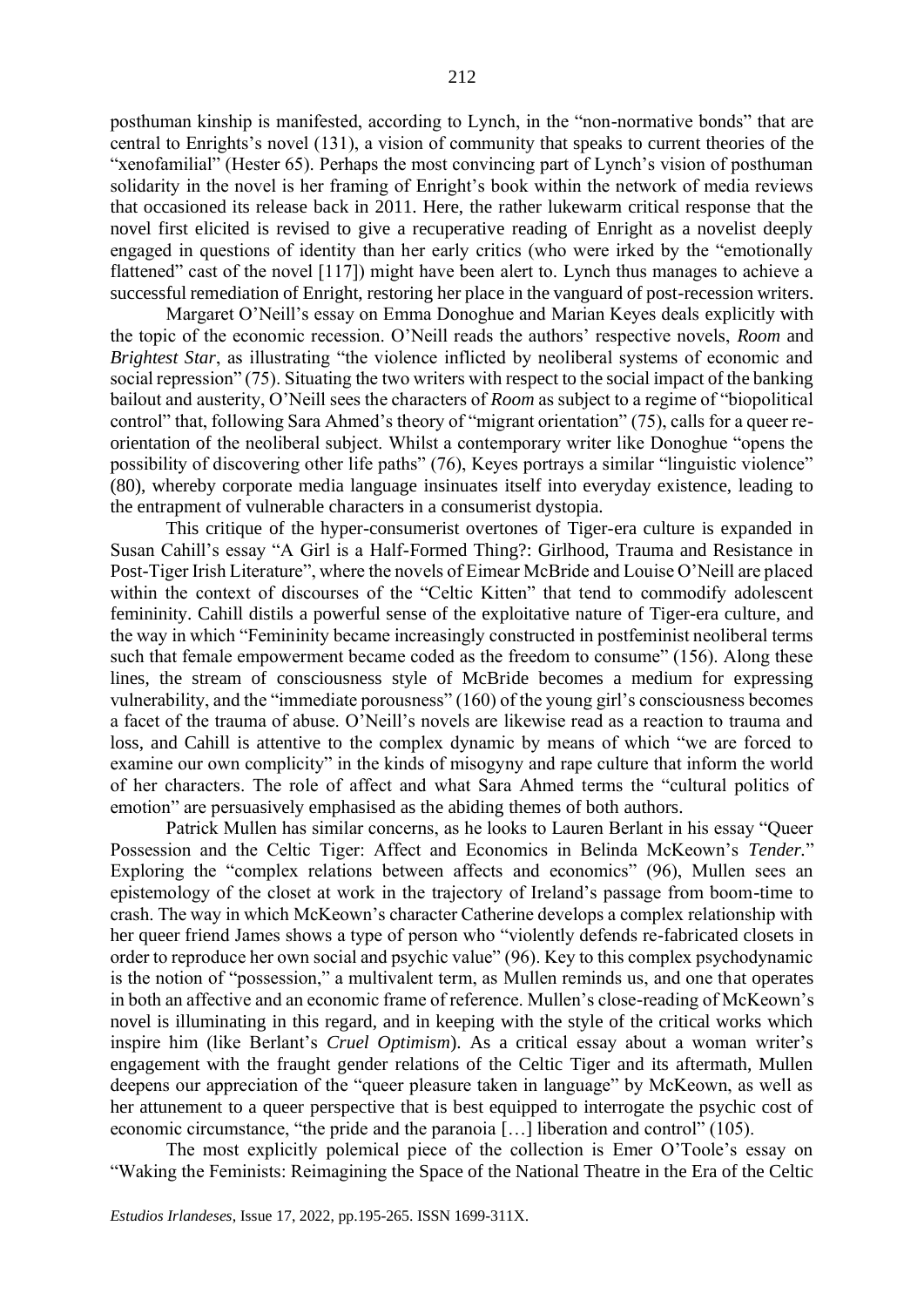Phoenix." Here, O'Toole directly addresses any lingering scepticism there might be about the necessity for a coordinated feminist response to underrepresentation of women's voices in Irish arts and letters. She focuses on the controversial way in which Abbey Theatre director, Fiach Mac Chongail, defended its 2016 centenary program, entitled "Waking the Nation." The program, which included only one woman playwright, inspired a collective backlash from arts practitioners under the hashtag #WakingtheFeminists (or WTF, coined by Maeve Stone of Pan Pan Theatre Company). O'Toole reads the concerted activism which followed as an example of political dramaturgy, what Baz Kershaw calls the "knowing performativity" of subversive political spectacles (138), as well as an example of the kind of "performative assembly" that Judith Butler makes central to her work on gender and power.

O'Toole sees the ethos of collaborative performance which inspired the WTF movement as continuous with the existing (although marginalised) history of politically committed dramaturgy on the Irish stage. Grace Dyas' *Heroin* (2010) and ANU Production's *Laundry*  (2011) are taken as recent examples of an inclusive vision of feminist solidarity and an antidote to masculinist discourses of neoliberal austerity. As O'Toole writes, the meeting that was staged at the Abbey in the wake of the centenary program's announcement "emphasized collectivity and barriers to inclusion, countering faux-meritocratic claims of austerity and neoliberalism. It temporarily materialized an intersectional feminist space within the national theatre" (149). O'Toole is most astute when she points to the too-easy dismissal of such intersectional activism as "identity politics" (143), reminding us of the blind-spots internal to many socialist movements, and how the solidarity and community-building of an intersectional, feminist dramaturgy might offer us a more sophisticated and inclusive programme for change.

The capstone of the collection is undoubtedly Melatu Uche Okorie's story "This Hostel Life,", originally published as party of a collection of short stories of the same name by Skein Press in 2018. Sara Martín-Ruiz gives a critical introduction to Okorie as well as an interview with the author that addresses topics ranging from the challenges faced by non-white authors during the Celtic Tiger to the difficulties involved in achieving publication in Ireland. In Okorie's own words, "I think for every writer, publication is a sort of affirmation, a form though which you know someone thinks what you have to say is worth hearing" (180). In this light, *Post-Celtic Tiger Ireland* is a powerful contribution to efforts at redressing the unequal distribution of platforms for minority voices, a lingering problem in Irish publishing. *Post-Celtic Tiger Ireland* reminds us that there is much work left to be done.

#### **Works Cited**

Ahmed, Sara (2014). *The Cultural Politics of Emotion.* Edinburgh: Edinburgh University Press. Butler, Judith (2015). *Notes Toward a Performative Theory of Assembly*. Cambridge, Mass.: Harvard University Press.

Hester, Helen. (2018). *Xenofeminism*. Cambridge, UK: Polity Press.

**John Conlan** is an Assistant Lecturer at Maynooth University. He holds a PhD in English from the University of Notre Dame, Indiana. His work, which will appear in The Dublin James Joyce Journal and Constellazioni, focuses on the history of science and haptic literature in the period of late modernism. He has written on contemporary electronic music and questions of ethnonationalist historiography in James Joyce, and he is currently working on a monograph on late modernist vitalism, from Mina Loy to Don Delillo.

### [Seanie.conlan@gmail.com](mailto:Seanie.conlan@gmail.com)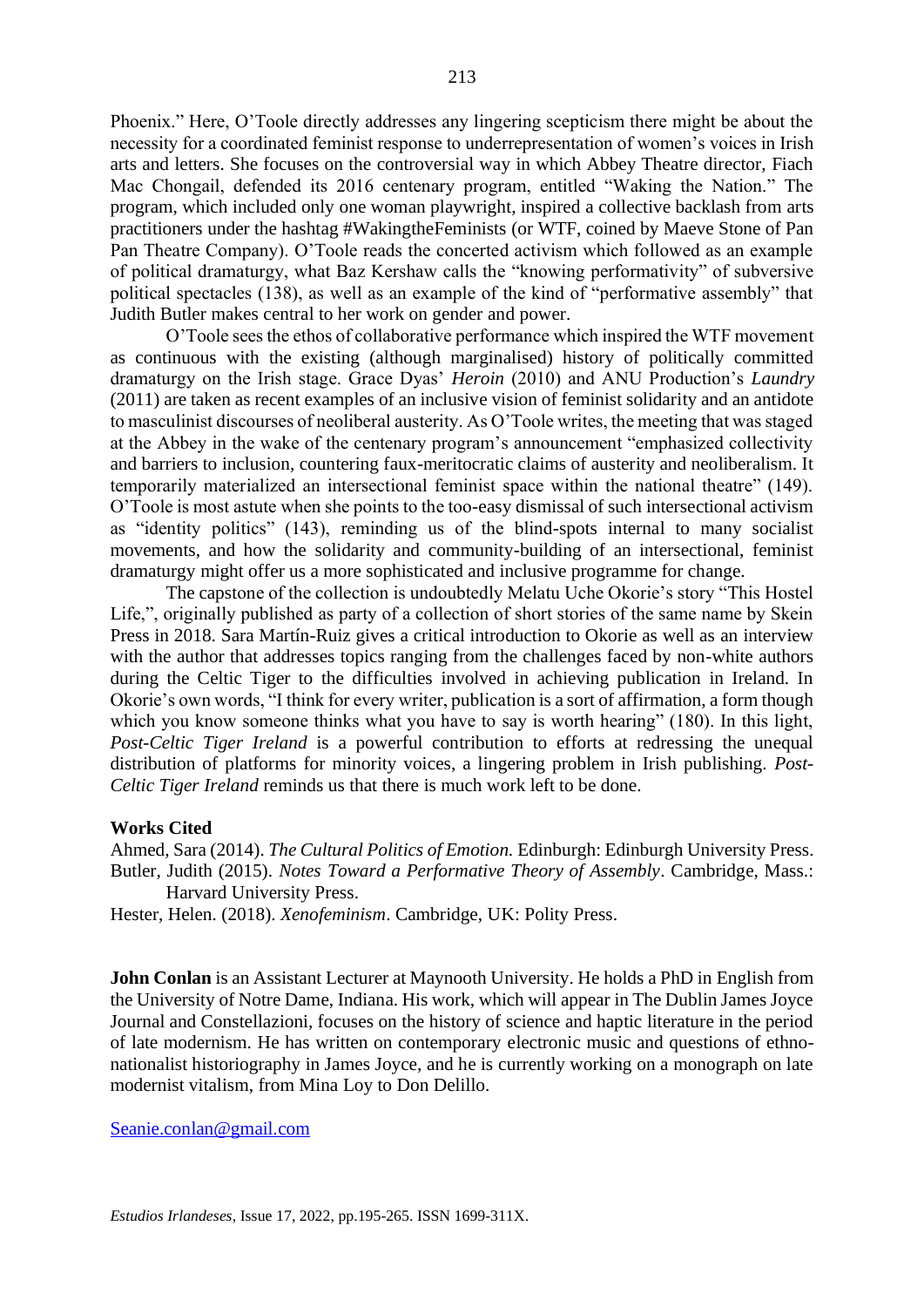*Irish Divorce: A History* Diane Urquhart Cambridge University Press, 2020. 296 pages. ISBN: 9781108717250

**Reviewer:** Kate Costello-Sullivan (Lemoyne College, Syracuse, New York)

Diane Urquhart's new study, *Irish Divorce: A History*, offers the kind of research one does not realise is essential to the larger body of knowledge until it has been written. While most considering this topic would immediately revert to the Republic's failed referendum of 1986 and the subsequent successful vote in 1995, Urquhart shows that divorce was a contentious and complex socio-political issue for the better part of the preceding 300+ years. Even more importantly, she combines exhaustive research with a holistic consideration of the issue not only in terms of gender, but also through the lenses of class, religion, nationalism, and ideology.

Any study of the history of divorce in Ireland would likely need to engage the gendered dynamics in play, and Urquhart does this masterfully. Her comprehensive review of the subject productively exploits resources ranging from the Public Record Office of Northern Ireland (PRONI); the Dublin Diocesan Archives; Parliamentary and Governmental records from the Republic, Northern Ireland, and England; and the National Library of Ireland, among others. This enables her to expose the legal double standard under which women historically laboured in petitioning for a divorce; for example, being required to prove "double offences" (instead of just one for grounds) out of "concerns for the hereditary transmittal of property" (17-8), or the greater risks women faced of losing child custody (e.g., 88, 106, 119).

As importantly, her careful tracing of evolving laws allows Urquhart to identify how shifts in definitions of gender, family, and home impacted such rulings. Thus, divorced women were subject to greater moral and social censure, and recognition of their legal status was sporadic and slow. Urquhart indicates that women's domiciles were not legally recognised in law until 1973 (e.g., 10, 31, 159). Similarly, as gendered definitions of masculinity shifted and the husband's role became more associated with that of "protector," wife beating came to be considered "unmanly," and the "court's onus shifted … to the safety of the wife and her fear of injury" (53, 111-12). Urquhart's use of actual court cases from archival records humanises her subject and undergirds a central premise of her study, that divorce, which can be a mercy that "ultimately frees people from unhappy, loveless and abusive unions" (251), was a humane outlet long denied to Irish citizens, north and south.

Taking an intersectional approach, Urquhart also examines the ways in which class complicated and sometimes confounded these gender dynamics. While acknowledging the "social complexion" of divorce in terms of maintaining wealth dating back to Brehon law (5- 6), Urquhart also systematically exposes how access to divorce was compromised as much by financial as by legal means. Because divorces were heard at Westminster after the Act of Union, for example, they correlated heavily to class, a hindrance that adhered well into the twentieth century (see, e.g., 99-101). Like gender, class considerations also biased divorce rulings: for example, upper-class women were "believed to be less resilient to violence than their lowerclass counterparts" (108). Urquhart's study traces many instances where a lack of access, combined with the gendered double standard, forced couples, particularly women, to stay in unhappy and sometimes violent marriages.

Urquhart displays sustained sensitivity not only to divorce's legal construction, but also, as evident above, to the ideological and interpretive frames that shaped those juridical contexts. This provides for some fascinating and nuanced readings of contemporary social and political calculations not only in the Republic, but also in Northern Ireland and under British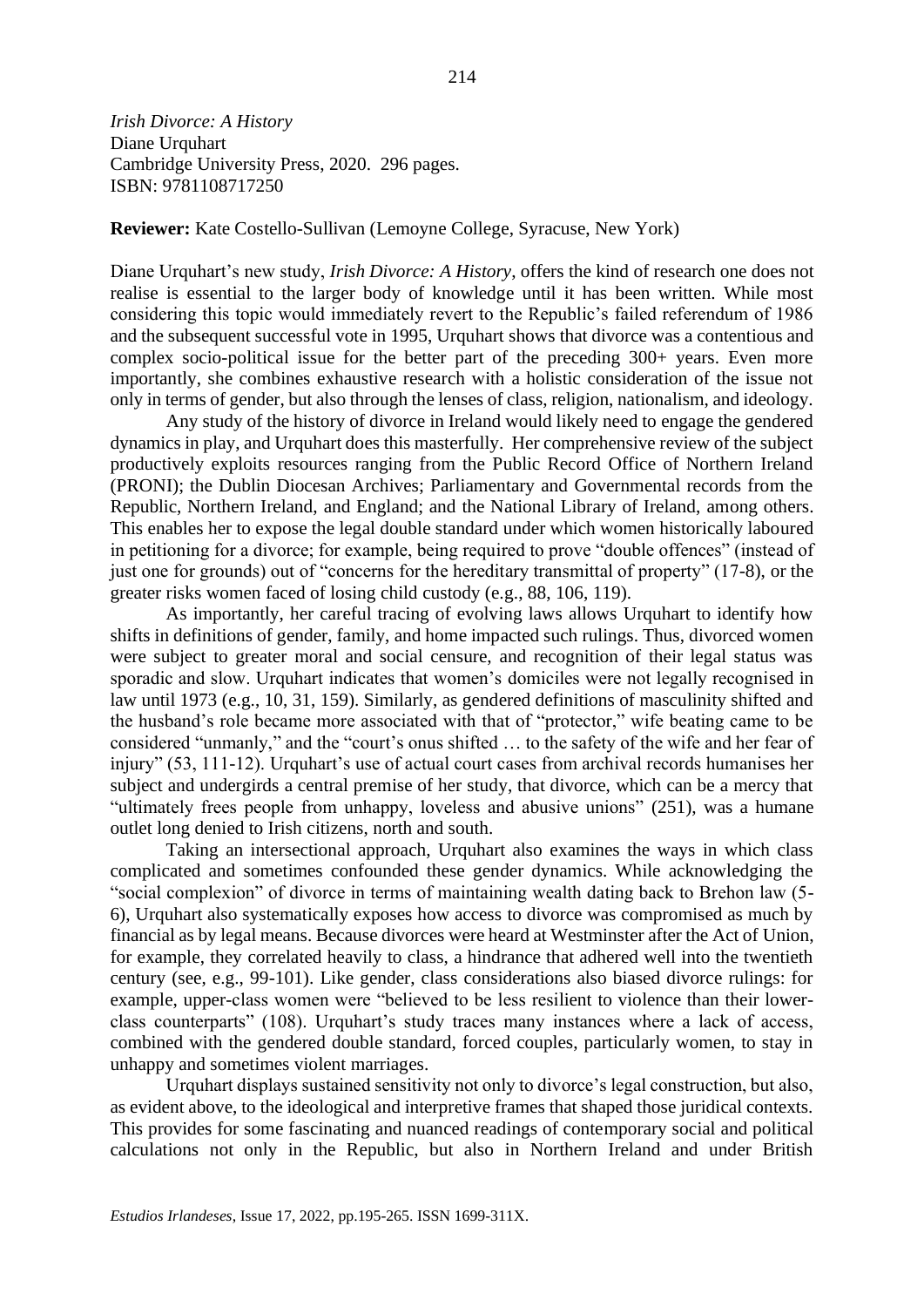government. Urquhart thus illustrates the ways that a nation's self-conception can influence the state's legal contexts and debates, at times with lasting consequence.

Naturally, the influence of the Roman Catholic Church on divorce is a consistent theme. From the 1860s, the Catholic hierarchy condemned state involvement in what was considered a Church affair (85). Their influence was of course particularly pronounced after the establishment of the Free State and with de Valera's 1937 revision to the Constitution. Yet Urquhart lays bare the ideological assumptions being made both by the Catholic Church and by the new Irish government. She contextualises the hierarchy's attempt to assert its authority in the Republic throughout the twentieth century in terms of an evolving Irish national identity, for example, detailing how the divorce issue and deferral to the Church reflected the "insecure government [of] a beleaguered new state" (175). In that regard, she contends, the eventual deconstruction of divorce, like the removal of the privileged place of the Catholic Church from the Constitution and the acknowledgment of women's legal status cited above, reflects "a mark of maturity" in the Irish state—one that arguably continued with the Repeal of the  $8<sup>th</sup>$ Amendment in 2018 (237).

As importantly, Urquhart recognises that the divorce debates betrayed tacit assumptions about what Irish identity meant. From at least the 1790s, divorce was associated with "imported immorality" and a fear that "Ireland was adopting English vices," a refrain still sung well into the mid-twentieth century (30, 191). This again reflects a presumed, fundamental, and national moral superiority (30). While the Catholic Church also asserted the preeminence of the majority opposition to divorce, this assumption, again, implied that limited demands for divorce reflected disagreement rather than potential lack of access (178, 183). Similarly, the new-found government fretted about the divorce debate as a question of minority rights, thus exposing not only their awareness of the potential pitfalls of alienating their Protestant citizens (a conversation in which Yeats famously engaged), but also the (erroneous) presumption that divorce was a "Protestant issue" in the first place (180-183). Divorce − and its exclusion based on Catholic moral teachings − even came to be seen as a potential obstacle to reunification (166). Urquhart thus illustrates the complex forces at play in this debate: definitions of national character; state building; the entanglement of religious and political identity; and responses to imperialism.

Northern Ireland, too, reflected the complexities of these religious, national, and ideological intersections. Despite the Catholic Church's claims to the contrary, Urquhart notes that "[m]oral conservatism in Northern Ireland […] crossed religious and political bounds" (166). Just as Republicans in the South fretted over the appearance of "Rome rule," Northern Unionists watched the divorce debate through the lens of their own political priorities: "The DUP and the OUP […] hoped for the referendum's defeat to stall the emerging involvement of the Republic in Northern Ireland affairs epitomized by the 1985 Anglo-Irish Agreement" (166). Adherence to outdated British Parliament precedents, Urquhart contends, reflected the Northern Irish Parliament's "timidity to waver from Westminster practices" (134-35). In Northern Ireland, as in the Republic, questions of respectability and privacy impacted families' willingness to come forward to divorce publicly, and claims to moral exceptionalism inflected these debates (see 146, 168-69). Finally, as in the Republic, there were concerns that broaching the subject of divorce would "'stir up a sectarian controversy,'" reflecting the fraught interreligious tensions impacting both the Republic and Northern Ireland (Moorehead qtd in Urquhart 147).

Given the timeframe of her study, Urquhart also examines the evolution of the divorce debate within the wider context of the British Empire. Her exploration of parliamentary analyses of the divorce debate provides a nuanced understanding of British concerns with not only avoiding religious and nationalist tensions, but also the equitable application of the law within the UK. While Urquhart acknowledges predictable British fears of inflaming their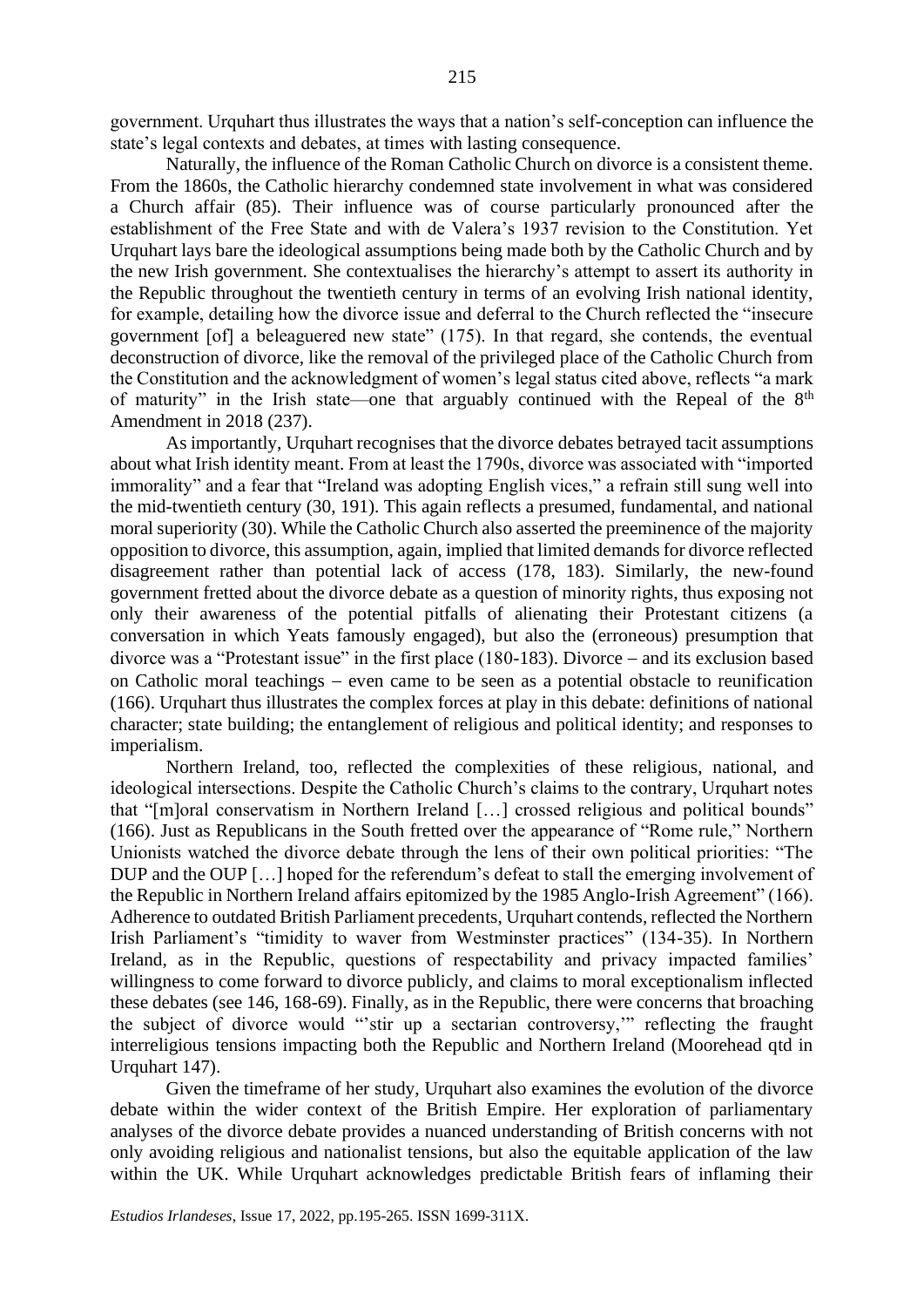Catholic subjects by broaching the topic of divorce as a "religiously controversial issue," she also traces sensitivity to, and discomfort with, the lack of "legislative uniformity" from the Act of Union on (69, 131). She thus notes that contemporaries in the 1850s argued for "equality between two countries wedded by the act of union [sic]"  $(67)$  – a concern that was still being invoked regarding Northern Ireland as late as 1976 (163).

Finally, Urquhart highlights the role of the creation of the Free State and Northern Ireland in 1921 and 1922 in laying the groundwork for the Republic's legislative lack of divorce for the next eighty years: "parliamentary divorce ceased at Westminster. Its jurisdiction was transferred to the new parliament of Northern Ireland; but this was not reciprocated in the Irish Free State ..." (130, 247). Such context broadens our vision from the narrow confines of the Republic and its founding ideologies to engage the wide sweep of how Ireland arrived at that pass. Urquhart's address of divorce in the British, Northern Irish, and Irish contexts masterfully interweaves these related dialogues while carefully capturing the unique attributes of each.

Urquhart ends her work by reiterating the value of divorce as a vehicle for release from unhappiness; she acknowledges the reality of marital breakdown, its ideological inflections and appropriations, and its complex history in Ireland. In many respects, her conclusion is a perfect encapsulation of this study. As lucid as it is thorough, *Irish Divorce: A History* contributes a comprehensive look at a fraught social issue through exhaustive research and careful contextualisation. It offers a profoundly humane and empathetic analysis of what, for many, proved an elusive necessity that was cordoned off—for centuries—by ideological, nationalistic, imperial, and/or political boundaries and further inflected by class and gender. As a result, this study has much to teach us not only about divorce, but also about the ways the self-fashionings and political maneuverings of a nation-state can subvert the very citizens they are purportedly meant to serve.

**Kate Costello-Sullivan** is a Professor of Modern Irish literature and the former Dean of the College of Arts and Sciences at Le Moyne College. She teaches courses in 19th-21st-century English and Irish literature, poetry, and post-colonial literature. Kate holds a B.A. in English and Spanish from Rutgers University-New Brunswick, and her M.A. and Ph.D. in English/Irish Studies from Boston College (PhD 2004). She is the author of the monographs *[Mother/Country:](https://www.peterlang.com/view/title/35387) Politics of the Personal in the Fiction of Colm [Tóibín](https://www.peterlang.com/view/title/35387)* (Reimaging Ireland series, Peter Lang 2012) and, most recently, of *[Trauma](https://press.syr.edu/supressbooks/225/trauma-and-recovery-in-the-twenty-first-century-irish-novel/) and Recovery in the [Twenty-first-Century](https://press.syr.edu/supressbooks/225/trauma-and-recovery-in-the-twenty-first-century-irish-novel/) Irish Novel*, (Syracuse University Pess, March 2018). Kate has also edited two critical editions, J. [Sheridan](https://press.syr.edu/supressbooks/658/carmilla/) Le Fanu's novella *[Carmilla](https://press.syr.edu/supressbooks/658/carmilla/)* (2013, Syracuse University Press) and Norah [Hoult's](http://www.anthempress.com/index.php/norah-hoult-s-poor-women-pb) *Poor [Women!](http://www.anthempress.com/index.php/norah-hoult-s-poor-women-pb)* (2016, Anthem Press). The most recent former President of the American Conference for Irish Studies – the largest academic Irish organisation in the world − Kate has also served since summer 2018 as the (first female) Series Editor of Syracuse University Press's prestigious Irish line, the oldest line of its kind in North America. She is currently researching representations of the nurturing parental body in Irish literature for her next monograph and has two book-length, co-edited collections under contract or review.

[sullivkp@lemoyne.edu](mailto:sullivkp@lemoyne.edu)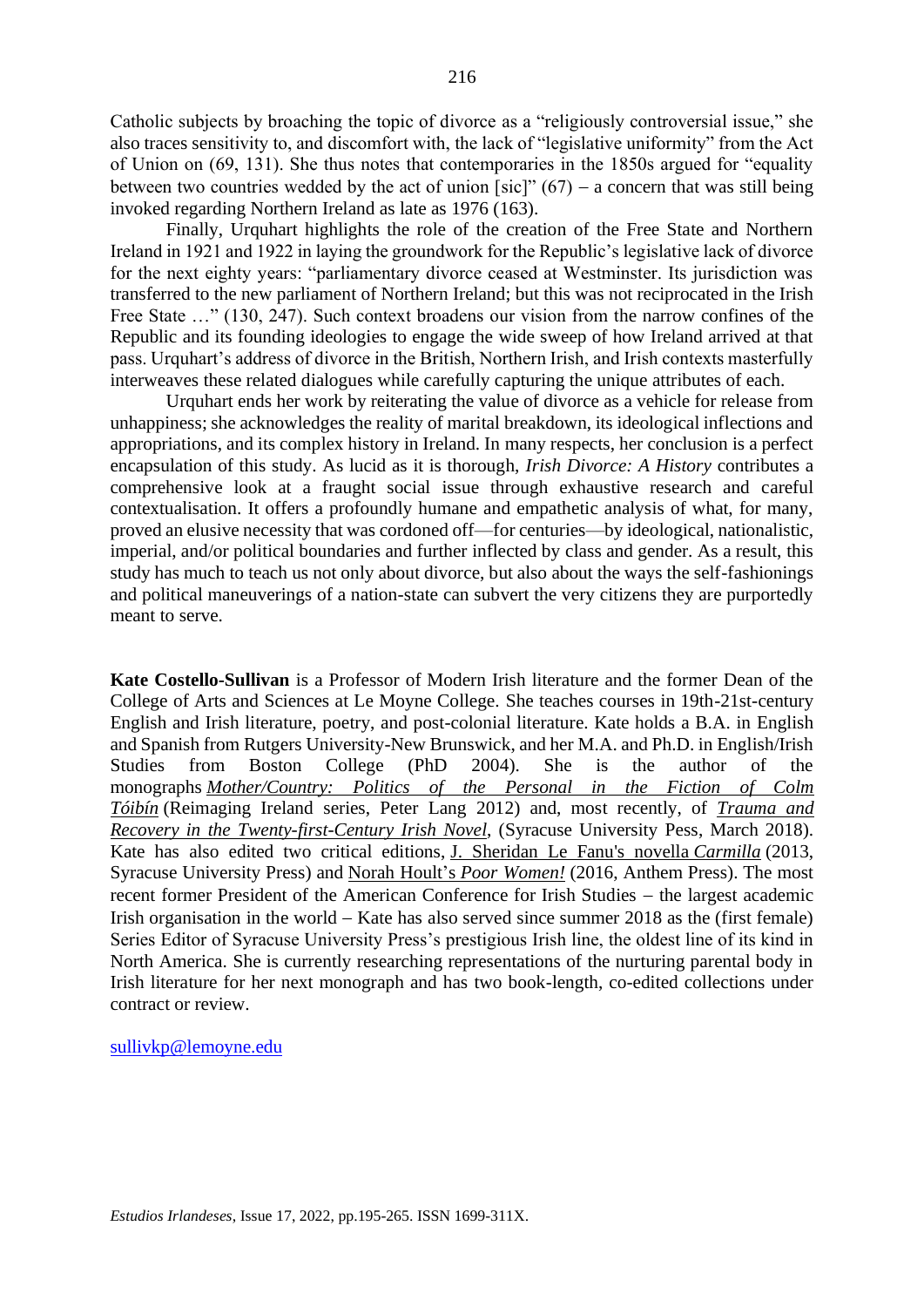*Geofeminism in Irish and Diasporic Culture: Intimate Cartographies* Christin M. Mulligan Palgrave Macmillan, 2019. 269 pages. ISBN: 9783030192143

**Reviewer:** Christine Cusick (Seton Hill University, Pennsylvania)

Geofeminism, as an interpretive lens, has the potential to expand the scope and impact of fields such as ecocriticism, feminist studies, and cultural geography. At its best, this inquiry invites readers to interrogate not only the ways human experience of nonhuman nature are wedded to gender identity, power, and constructs, but also the ways the human animal, in body, mind, and imagination, occupies space and time. As is the case with most specialised terminology in academic discourse, it has not evolved without critique, and this study is quite cognizant of this context while still working to "revive" its use. To successfully scaffold and synthesise these epistemological nuances is no easy task, and yet in Christin Mulligan's study *Geofeminism in Irish and Diasporic Culture: Intimate Cartographies* she achieves just this.

In the book's introduction, Mulligan asserts that through a juxtaposition of chronological periods and genres she aims to study "the ways in which their symbolic landscapes respond to centuries-old literary traditions and see to resituate 'occupied territory'" (4). She prepares the reader that she will trace "the struggle for each of the authors and filmmakers to find their voices and tongues (Gaelic, Shakespearean, or otherwise) amidst [the] complex history filled with lacunae created by oppression from various authoritarian and misogynist institutions" (3). This ambitious pursuit is a necessary and often neglected one, and this study contributes to the conversation by tending to the gaps and silences created across time and space and by simultaneously holding these conditions of being in the world within the same critical breath. Mulligan achieves this through an expansive definition of geofeminism that includes "intersectional geofeminist theoretical paradigms and postcolonial geocriticism" (4) and an authentically robust, interdisciplinary methodology.

Border-crossing of time, genre, text, and place guides this study. "*Saor an tSeanbhcan Bocht!':* Moving from *Cailleach to Spéirbhean,"* for example, begins with an examination of historical contexts for the archetypes of *an tseanbhean bhoct,* the poor old woman, or *ancailleach,* the hag, as well as *an spéirbhean,* the sky queen, with specific attention to the ways this feminisation of Ireland is connected to an analysis of the presence, and absence, of the Irish language in varying discourse. Beginning with a close study of "Róisín Dubh" in the Jacobite period, shifting to the lens of translation work of nineteenth and twentieth centuries, moving to the Joycean adaptation and then to the satirical turn in the work of late-twentiethcentury poets, the chapter navigates the location of colonial resistance and transgression of hierarchical notions of time, history, and space. Throughout this genealogy, the conclusion insists that the nuanced cultural preoccupation with these icons indicates that psychological decolonisation is neither tidy nor complete.

Through a close study of Ní Dhomhnaill's "*Cailleach*/Hag" and "*Primavera"* Mulligan examines a contemporary perspective on the sky-woman images and their relevance for Ní Dhomhnaill in light of the legacy of James Joyce, Seamus Heaney, and Paul Muldoon's treatment of the *aislingí* in English as well as in Máirtín Ó Cadhain's prose. Mulligan argues that it is the geographic specificity that distinguishes Ní Dhomhnaill's point of mythical and personal location. Rather than a sweeping map that subsumes all of Ireland, it is the "intimate cartography" that is in fact subversive, that works from within the historic objectification of women, of the *Cailleach/hag,* to in fact upend it. Such reading of Ní Dhomhnaill's disembodied "hag energy" is the sort of turn that characterises this study, a reminder that a diachronic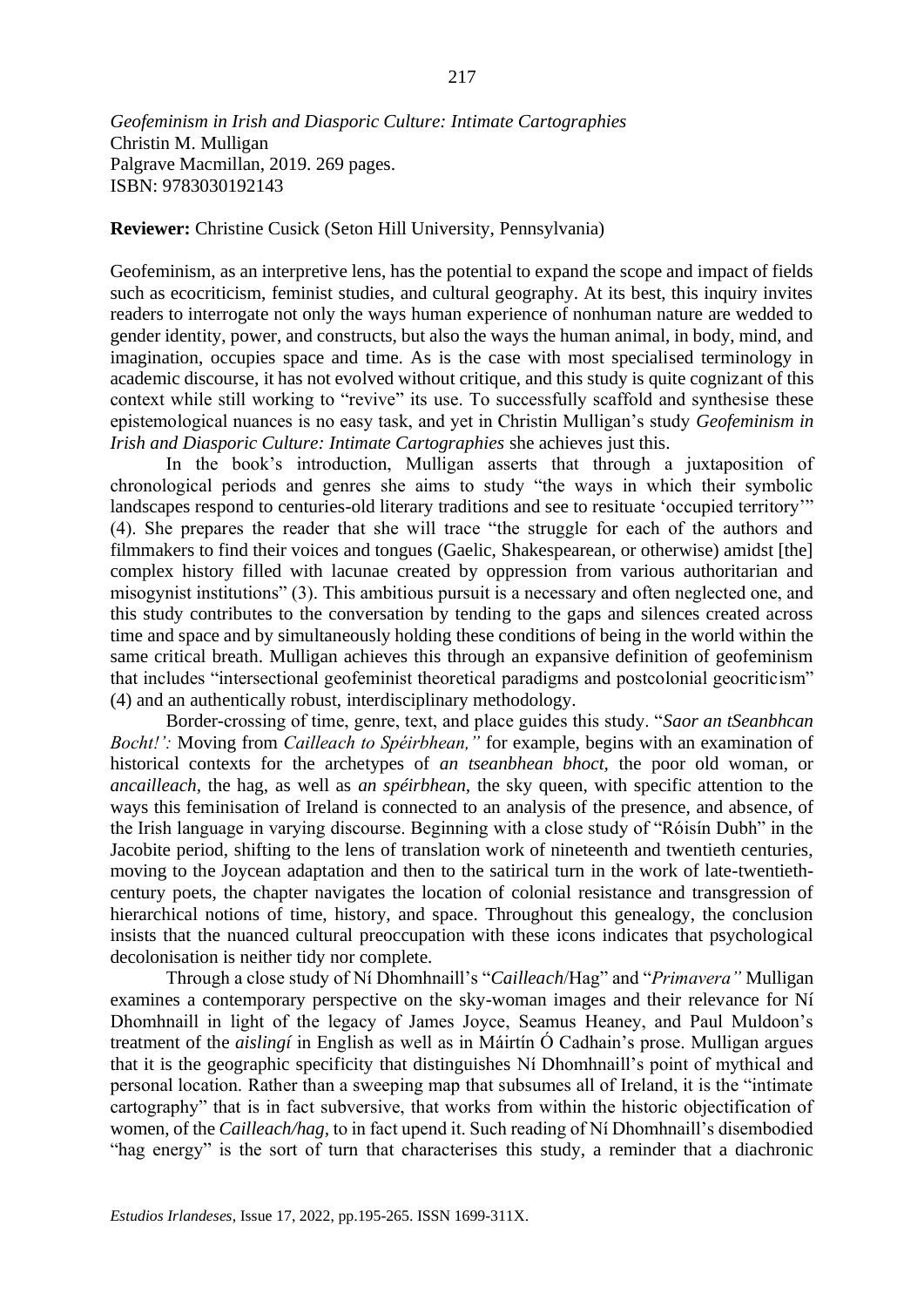interrogation of hierarchy, of archetype, of identity, is not a linear process and sometimes leads us into the underworld as much as the one that surrounds us.

In chapters such as "Nuala Ní Dhomhnaill's Traumatic/Erotic Map: Transubstatiating the Body of Ireland" Mulligan deepens the analysis of Ní Dhomhnaill's cartographic impulse, engaging the lens of cartographer and writer Tim Robinson's conception of "dwelling" in compelling ways, positing the possibilities of mapping as a generative act that can in fact be a gesture of recuperation, of reclaiming both language and stories of human inhabitation. More specifically, Mulligan argues that Ní Dhomhnaill's use of lyric address to confront trauma positions Irish-language female speakers as subversive agents within social, political, and religious contexts and that essential to this are the rhetorical forms and structures of the Irish writing.

In keeping with its spirit of transgression, the study unabashedly calls into question the potentially short-sighted disregard of artistic / religious traditions because of their complicity in oppressive power systems and suggests that in so doing we are losing sight of how poets such as Nuala Ní Dhomhnaill subvert and reconstitute this history and how in this transgressive spirit reveal the centrality of linguistic intervention.

Through close reading and diligent theoretical frameworks that draw heavily on feminist critics, including Luce Irigaray and Julia Kristeva, and postcolonial critics such as Homi Bhabha, this study gracefully traverses time and space. It invites us to consider how cultural texts bring "seemingly disparate" ideologies, such as traditional Irish Catholic perspectives on the body and spirit and feminist ideologies into dialogue. It engages meticulous readings of canonical figures from Yeats to Joyce to Heaney, always for the sake of illuminating the cartographies that script and are inscribed by the female voice. Moreover, the diligent narrative continuity across chapters allows the reader to experience the very embodiment of time and place that she invites us to interrogate.

This study calls us to consider marginalised contemporary voices not merely against figures of the Irish canon, but as necessarily entangled with them. And while the juxtaposition of Yeats against mystery thriller writer Tana French may not seem a likely move, this is perhaps the very point. Using French's "revisionist mythology" as a lens to highlight Yeats's economic, gender, and political privilege in relation to his contrived escapes into otherworld, Mulligan calls into question the assumption of its safety, offering as example French's novels and the historical case of Bridget Cleary, a seamstress, who thought by her family to be a "changeling" was burned by her husband in 1895 during a home exorcism. The study thus uses a juxtaposition of Yeatsian quest and conceptions of the otherworld against the lived tragedy of female as "changeling" to craft a feminist critique of place and invocation of the changeling in French's fiction with particular emphasis on *The Likeness* (2008), ultimately concluding that French uses Irish mythology to "reshape the legacy" of Yeats.

While this is not, and never purports to be, an ecofeminist study, the book's final chapter "Coda: The Necessity of thinking Geologically and Globally on Irish Grounds" thoughtfully gestures toward the implications of such analysis for understandings of Ireland and the Anthropocene with particular emphasis on the necessity of translation studies and a transnational interpretive lens.

Mulligan is willing to embed her own intellectual curiosity within its time and place in this study, from recalling her first undergraduate encounter with Seamus Heaney's "Postscript," extending the experience into present classrooms, to offering a "coda" that marks how conference proceedings stirred her still-expanding ideas on the value of these conversations. In this way, she maps her own "intimacies" as a scholar and as a human. This is an admittedly ambitious study, traversing genres, languages, canons, genders, oceans, and centuries. At times it perhaps tries to encompass more than might be necessary, but given the design of its scope and purpose, it admirably achieves both breadth and depth.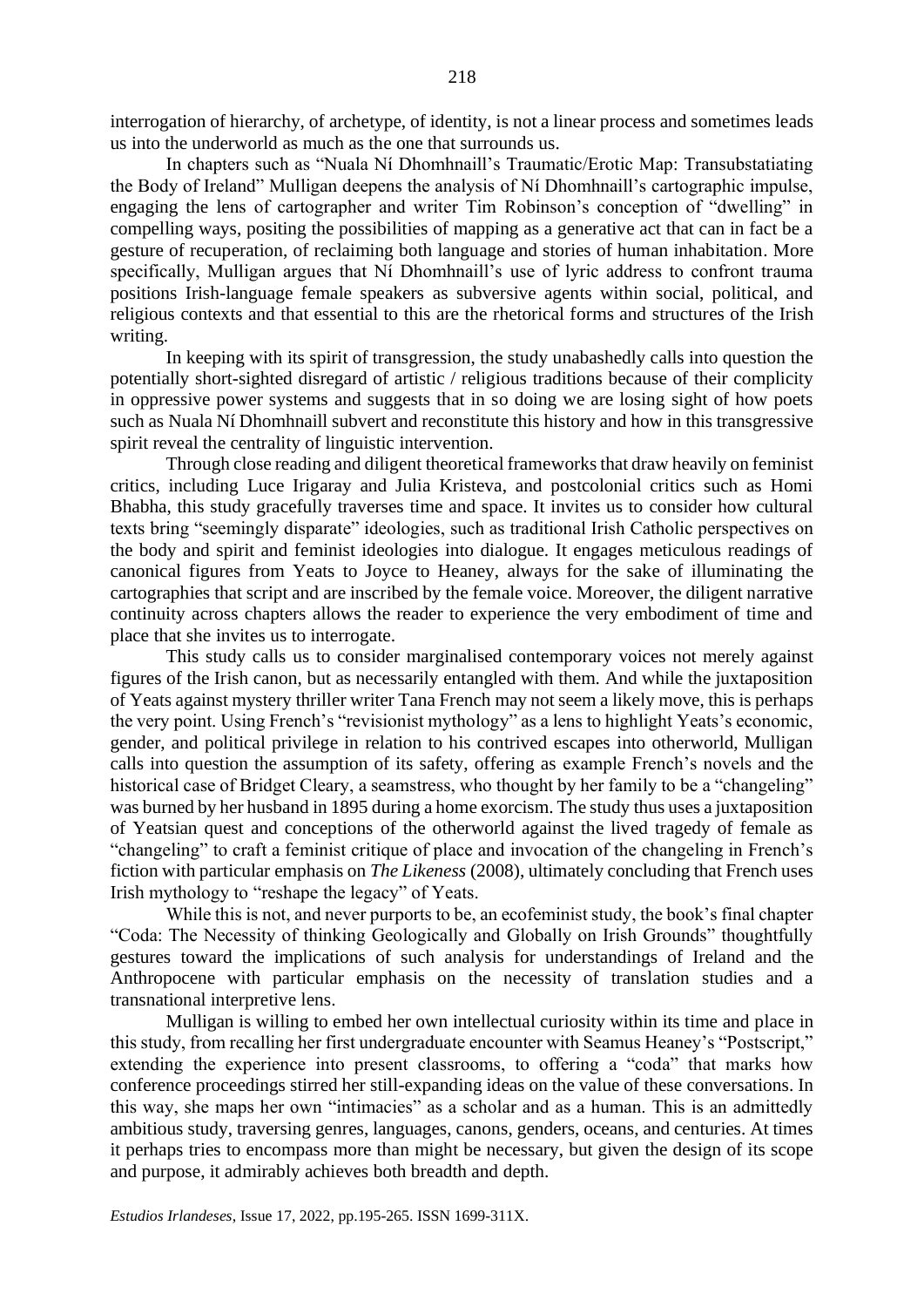Offering us a relatively new voice in Irish Studies, this monograph offers us a glimpse into the possibilities and energy of our field as one that will increasingly hold space for the female voices and experiences of the past and present. Mulligan not only invites us to reimagine the primary texts, but in several instances, she thoughtfully calls us to reflect on and re-imagine leading voices of our field, and as a result, on our own work as scholars. Her analysis is rigorous and her conclusions are unapologetically hopeful, arguing ultimately that language allows for healing and "redemptive maps," even against centuries fraught with colonial and patriarchal oppression.

In his series editor's preface, Robert T. Tally Jr. suggests that the aim of the Geocriticism and Spatial Literary Series is to "make possible different ways of seeing literary and cultural texts." I would argue that in the series' inclusion of Mulligan's study, this goal is achieved.

**Christine Cusick** earned her Ph.D. in English at Duquesne University with specialisations in Twentieth-Century-British and Irish Literature and Environmental Humanities. Her research and publications are in the areas of Irish Studies, Ecocriticism, Creative Nonfiction, Writing Pedagogy, and Cultural Geography.

[Cusick@setonhill.edu](mailto:Cusick@setonhill.edu)

*Transhumance and the Making of Ireland's Uplands* Eugene Costello Boydell and Brewer, 2020. 240 pages. ISBN: 9781783275311

**Reviewer:** Terry Dunne (Laois Historian in Residence)

In the Irish past, how most people earned their proverbial crust was in agriculture. In the latemodern period this was especially true for the decades between the early-nineteenth century retraction of textiles, and the late-twentieth-century advent of foreign direct investment. This centrality is not, however, reflected in scholarship. Consequently, *Transhumance and the Making of Ireland's Uplands* is especially welcome. It is the first full-length published work on the archaeology of agriculture and rural life in, primarily, late-modern Ireland since the 2006 essay collection, *Unearthing Hidden Ireland,* edited by Charles E. Orser, Jr. The present reviewer is a sociologist, and this is a work in archaeology, so doubtless there will be disciplinary-specific aspects which I will not necessarily appreciate. However, we surely want to ascertain how the book speaks to a wider cross-disciplinary audience. It is worth noting that while the rural West, in particular, was a great focus of sociology and anthropology up to the 1980s, this interest has dissipated, something which ill serves the need to understand agriculture as we experience the twin crises of biodiversity and climate.

Transhumance, or as it is more usually called in the Irish context, booleying, is a form of mobile pastoralism where herds and herders move to seasonal pastures and settlements. It occurred in a specific short-distance form in north-western Europe, with a further divergence between patterns in Scandinavia, on the one hand, and in Britain and Ireland, on the other. Transhumance in mainland Europe is typically associated with more long-distance seasonal movements. The simplest way of putting it in the Irish context is that transhumance has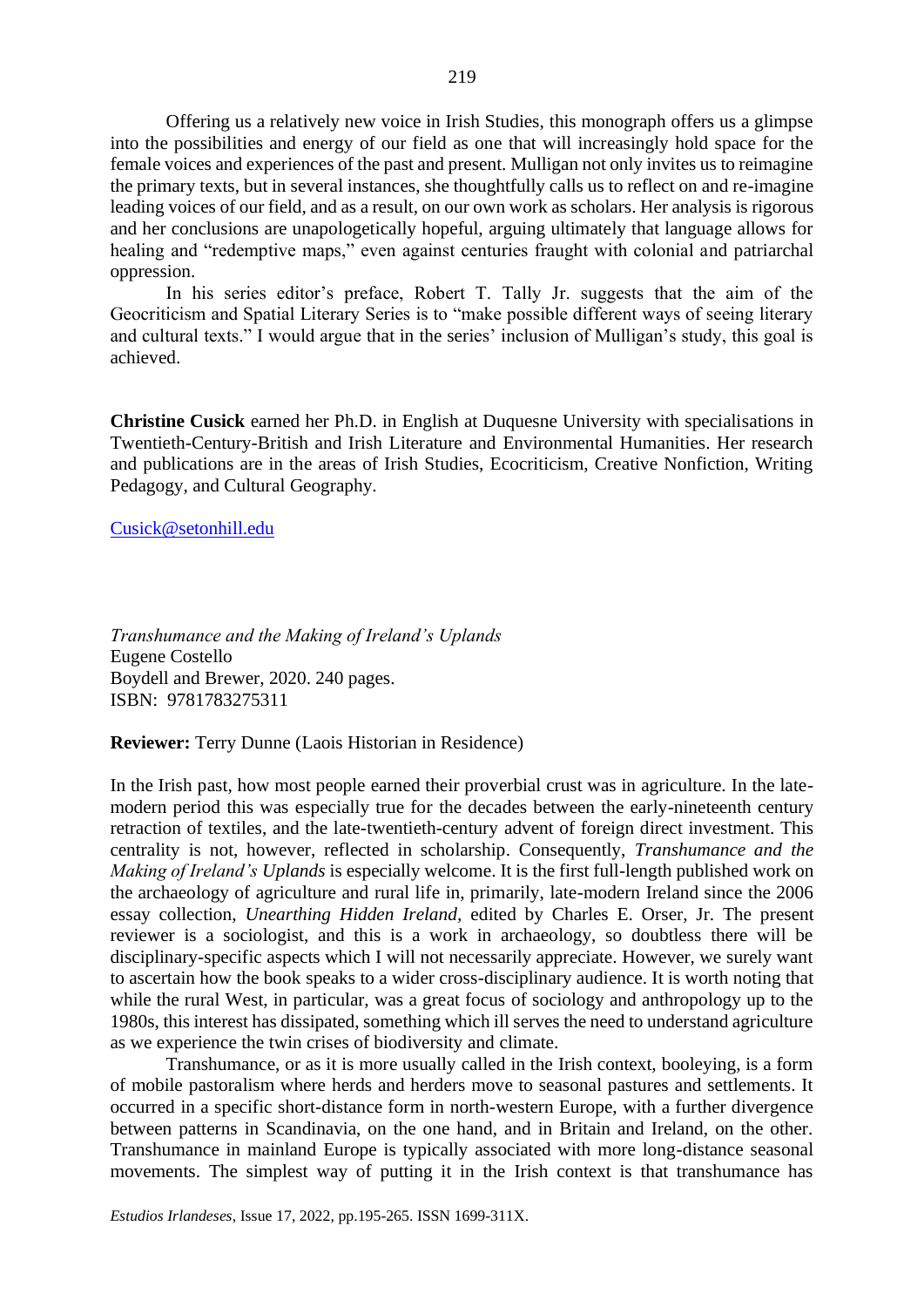principally meant the summer pasturing of dairy cows in upland areas of rough grazing commons, usually under the watch of young people, often young women, who reside in seasonal summer dwellings while engaged in this work.

Eugene Costello's book has three study areas: Gleann Cholm Cille, in Donegal, and on the north-western seaboard; the Carna peninsula, in Galway's Connemara and on the western seaboard; and the inland Galtee mountains in the south. He also draws on two sites of previous archaeological fieldwork, Achill Island in the West and the Mourne mountains in the northeast. He makes a sensitive study of these landscapes drawing on archaeology, placenames, oral tradition, historic documents, and soil science. However, even with that great interdisciplinary strength it is perhaps the starting premise of regional diversity which is the real key to the book's success. The selection was based on ethnographic evidence for the existence of transhumance in the relevant areas at least up until the mid-nineteenth century, and, crucially, the diversity of environments they represent. That diversity is not just a matter of altitude; the Galtees are much higher that the uplands found in Carna or Gleann Cholm Cille. In the opinion of this reviewer a crucial aspect is, as Costello puts it "there is much more agriculturally productive land around the Galtees than in the two western study areas" (6).

Is it possible that the evidence of transhumance in the Galtees is representative of a wider phenomenon of transhumance in the south-west? Costello identified other uplands in the region as having potentials for archaeological fieldwork, namely the Comeraghs and the MacGillycuddy's Reeks, but less oral tradition on booleying has been recorded there (e.g., by the Folklore Commission). Other uplands in the south-west have been afforested by conifer plantations and consequently are less conducive to archaeological fieldwork. In fact, Costello has identified at least some evidence for transhumance for at least some of the 1550-1900 period for an even wider range of south-west upland across Kerry, Cork, Limerick, and the borders of Tipperary and Waterford. Of course, in one sense, it should hardly be surprising if booleying played a significant role in Ireland's south-westerly dairying heartland, as dairying was central to the practice. Transhumance is remembered today in such evocative placenames, as, in the southern slopes of the Galtees, Cnoc an Bhainne, or Hill of the Milk (120), or, alternatively forgotten, in archaic names on old maps such as Glaunary, or Gleann Áirí, meaning Valley of the Summer Milking-place (114). It was specifically dairy herds that required the daily attentions of pastoralists on their summer pastures and hence a need for people to relocate with the herds.

The broad south-west is important to an overarching argument of the book. Costello challenges the E. Estyn Evans school with regard to the apparently archaic, conservative, and timeless nature of social forms in the far West of Ireland. That suggests that the seaboard Western periphery is essentially a sort of open-air museum of the past, or at least it was in the more recent past, Jean Graham having carried out "pioneering" (46) work on transhumance in the 1950s in Evans's Queen's University Belfast bailiwick. That is all well and good; there is no part of modern Ireland that was somehow outside of modernity. That granted, it must be said nonetheless the impression one gets from Costello's case studies is of a comparative conservatism in the two western ones adjacent to the Atlantic. As he puts it, "landowners in certain parts of Connemara and Donegal had generally shied away from altering rural society over the preceding century and a half or more" (138), that is, before opening decades of the nineteenth century. Likewise, he argues that, with the exception of the Galtees, late transhumance, into the mid-to late nineteenth century, was "generally practised only by the land-starved communities along the western seaboard" (171), which seems like a verdict of marginality. Kelp, yarn, and migration get occasional mention, in what is in fairness a book on a specific agricultural practice, but perhaps these issues speak more to how communities of Western seashores were integrated into global capitalism.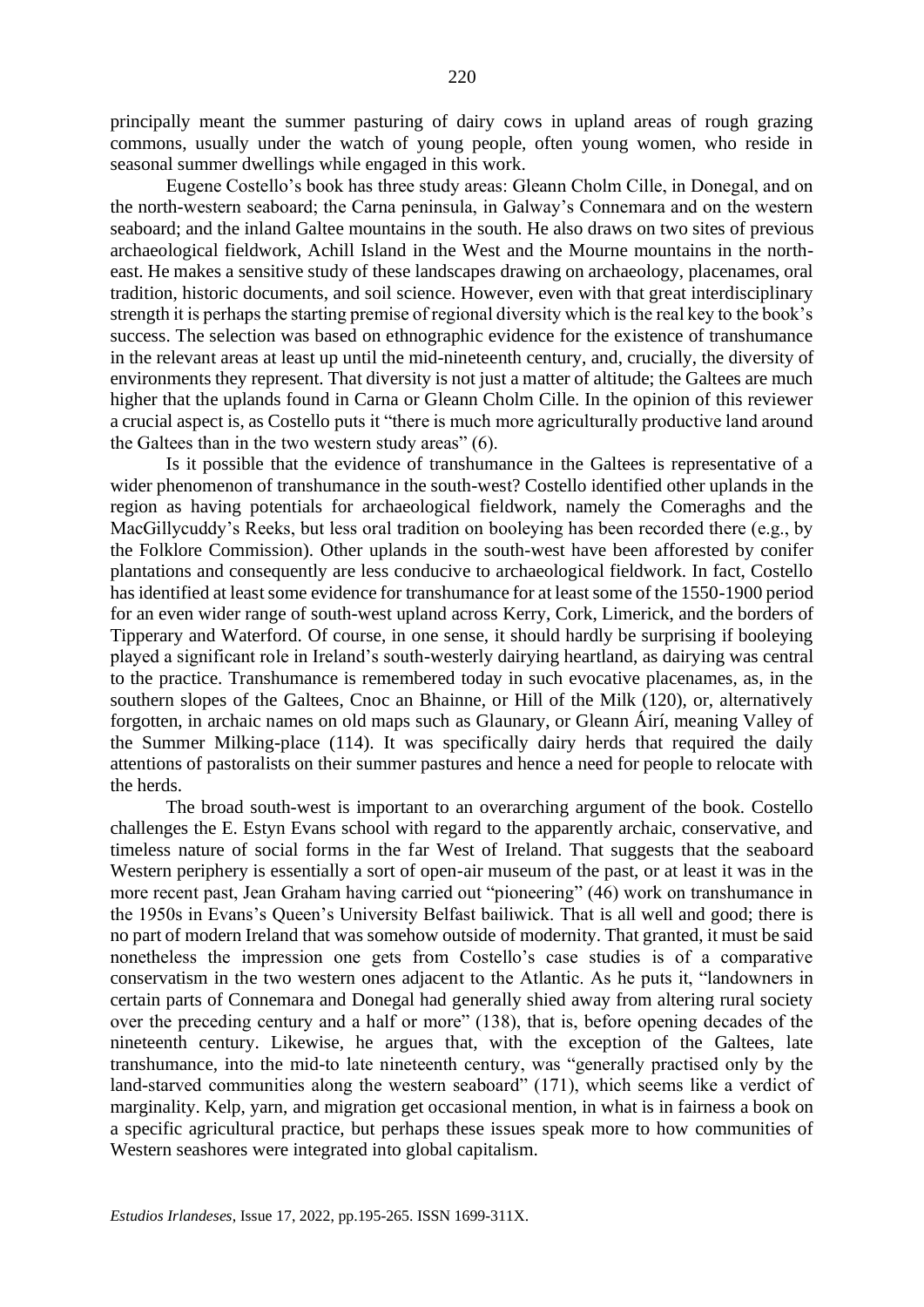The south-facing slopes of the Galtees were altogether a more dynamic social environment, probably because of the presence in the adjacent valley of "much more agriculturally productive land" (6) than in the two western case-studies. These rich lands were subject to the so-called improving attentions of the Kingston and O'Callaghan estates, quite the contrast with the comparative lack of attention the Conolly estate bestowed on south-west Donegal. While upland colonisation took place elsewhere, there were radical discontinuities in the Galtees as permanent settlement moved up the contour line, bringing with it booleying to new altitudes. This took the form of what Costello calls "planned settlement expansion," different from the more piecemeal organic expansion and targeted colonization of the other case-studies areas. This upland colonisation in the Galtees seems to have not been a matter of making permanent habitations out of booley sites, and, again, unlike the other case-studies, it created a new booley zone of dispersed seasonal settlement, dissimilar to the more clustered booley sites elsewhere, which themselves reflected the more nucleated pattern of permanent settlement in the West. It is not just a matter here of interventionist landlords. Booleying on the Galtees was part of an international butter trade, part of the south's successive salted beef, butter, and bacon export booms.

The sections on the Galtees are the shining strength of the book. However, it is of course necessary to illuminate that situation through comparative case-studies. Regarding which, it is worth mentioning that suitable attention is paid to the comparative secondary literature on transhumance in Wales, Scotland, England, and Scandinavia. In the case of the Galtees, Costello can draw on the work of historical-geographer William J. Smyth and prolific folklorist Caoimhín Ó Danachair; the latter remarkably recorded oral tradition of booleying on the Galtees in 1940. Undoubtedly, though, Costello adds greatly to our knowledge, bringing in how the upland archaeology of transhumance fits into the changing patterns of land holding and estate policies identified by Smyth.

Costello argues that the Galtees were an outlier in the south-west in having a later, midto-late nineteenth century, history of booleying. However, a great deal of evidence is not presented either way as to how much of an anomaly it was. A great deal seems to rest on the work of folklorist Ó Danachair, who, in the 1940s, established the presence in oral tradition of booleying in the Galtees and its absence in the hills of West Limerick. The latter was given over dry cattle by the nineteenth century (170). However, Ó Danachair does not seem to have been involved in a systematic research into transhumance across the region. Costello's other examples of nineteenth-century Munster uplands without dairy herds are from, at best, the fringe rather than the core of the dairying area, namely north Clare. On the other hand, the logic of his argument that booleying should be thought of as a modern adaptation rather than an archaic survival would suggest a greater presence in the primary territory of the dairy industry. On that note, as detailed above, Costello has in fact found a number of areas across the southwest where booleying was present, at least to some degree, over the 1550–1900 period. It seems to me, then, that he is in fact undervaluing his own research by postulating the case of the Galtees as anomalous, based on what seems a fairly geographically limited secondary literature. Certainly, the Galtees may have seen comparatively late booleying, yet still there may have more Munster transhumance at least into the nineteenth century. It is worth bearing in mind there is a one-hundred-year gap between period before the Great Famine and the commencement of organised collation of folklore and oral tradition.

There is tremendous detail here on how the landscape was shaped. Of the 16,200 hectares in the Galtees study-area the work identifies 4,000 hectares improved and enclosed between the Down and Civil Surveys of the 1650s and the 1840s Ordnance Survey. A notable contrast is found with lands on and outside the Kingston and O'Callaghan estates, with their acid brown earths abutting the less advantageous peaty gleys of their neighbours' land. Costello is attentive to the agency of the settlers in crafting this land: "Renegotiating the meaning of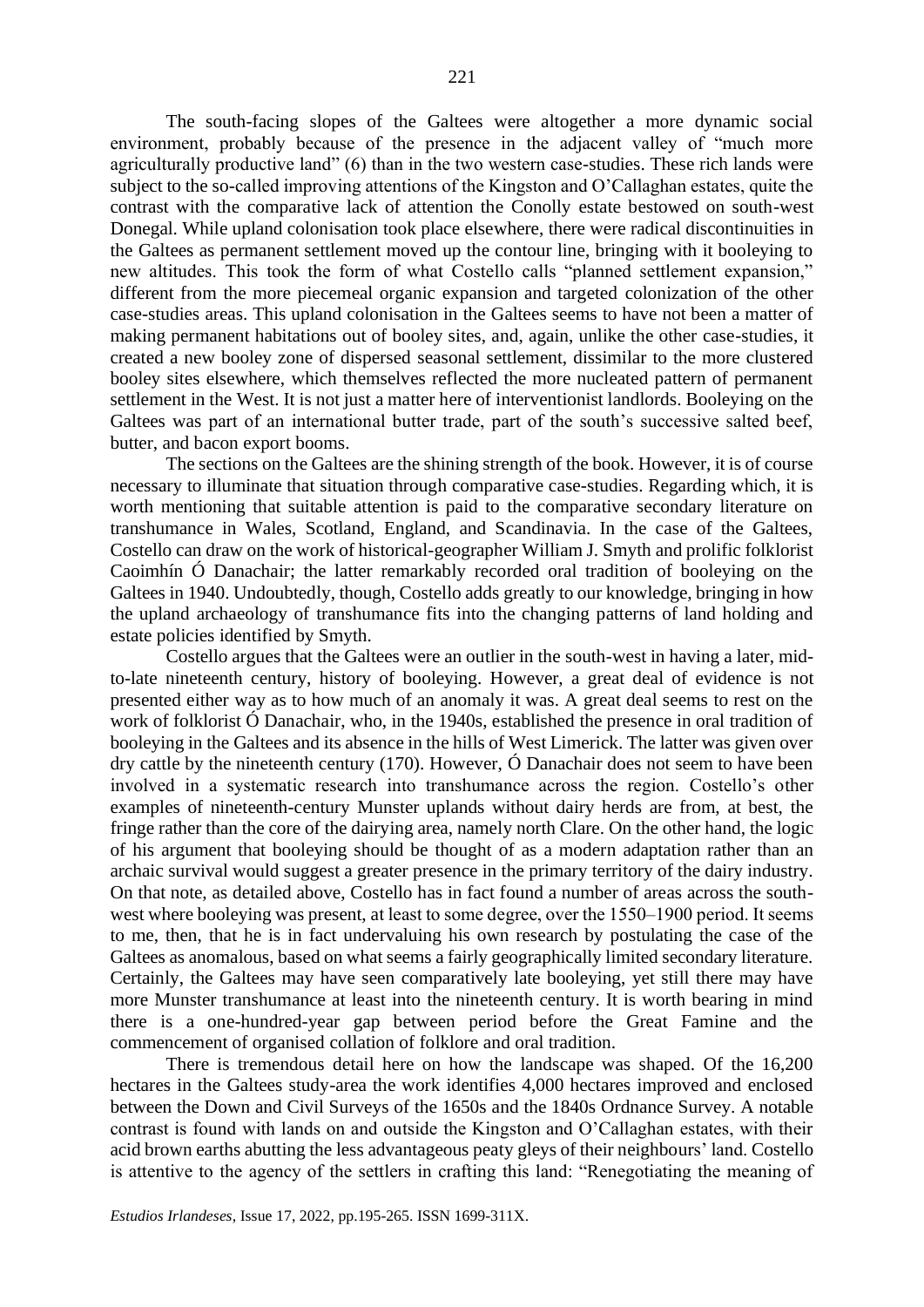these landscapes in reality involved a lot of back-breaking work: digging ditches, hauling limestone up from lower ground, building lime kilns to burn and spread the lime, beginning potato cultivation and, of course, setting up house" (121).

Reference is made to "Whiteboy agrarian disturbance" (139), but unfortunately missed is the opportunity to consider quite how a contested landscape south Tipperary, in particular, was. There was more population growth in Carna, and very much more in south-west Donegal, than in the parts of Tipperary and Limerick bordering the Galtees. The safety valve sought by landlords in upland colonisation was not for demographic pressure, per se, but for programs of farm consolidation in the lowland valleys, that is, for the creation of larger tenancies, often a central measure in the concertina of development known under the misleading rubric of improvement, a contested process of dispossession and resistance. There was more of this around the Munster case-study simply for the reason of the comparative high-value of the farmland the Galtees look out upon. Much of what we are seeing here is regional specializations driven by the "greater emphasis on surpluses after the medieval period" (11), which it is important to recognise is experienced as compulsion and coercion and which can be resisted or evaded. Indeed, the ending of booleying on the Kingston estate section of the Galtees was down to the imposition of a rent per cow in the upland grazing. Equally interesting end points were made in parts of the West, with the colonisation of commons by more marginalised tenants or with the emigration of the young women (176-7). There is scope here for bringing in more of the agency of subaltern social groups, in different ways, in expanding booleying into new altitudes in upland colonisation but also in how that relates to class relations and class conflict in the lowland, or in dissolving booleying either in enclosure from below or in escape to the New World.

**Terry Dunne** is currently Laois Historian-in-Residence under the 2021 Decade of Centenaries Programme. He graduated with a PhD from the Sociology Department of Maynooth University in 2015. His doctoral research analysed a collection of threatening letters, which are among the earliest examples of a subaltern documentary record in the Irish context. He has published widely on agrarian social movement in the Irish past. He also works in horticulture.

*The Edinburgh Companion to Irish Modernism* Edited by Maud Ellmann, Sîan White, and Vicki Mahaffy Edinburgh University Press, 2021. 504 pages. ISBN: 9781474456692

**Reviewer:** Matthew Fogarty (University College Dublin)

*The Edinburgh Companion to Irish Modernism* represents a veritable treasure trove of sociohistorical and geopolitical revaluations, inventive theoretical insights, and cutting-edge approaches to modern and contemporary Irish literature. Comprised of an introduction and five principal parts, all of which are five-to-six chapters in length, the volume draws impetus from two distinct but closely related theoretical strands. On the one hand, it sets itself apart from "other handbooks and critical anthologies by highlighting the 'heresies' of Irish modernism, its trademark resistance to orthodoxy and tradition" (2). As evidenced by the structural arrangement of the main body − Part I: Heresies of Time and Space, Part II: Heresies of Nationalism, Part III: Aesthetic Heresies, Part IV: Heresies of Gender and Sexuality, and Part V: Critical Heresies − this approach establishes a key theoretical touchstone, which also lends the collection a suitably flexible coherency. On the other hand, these heretical inquiries are

*Estudios Irlandeses*, Issue 17, 2022, pp.195-265. ISSN 1699-311X.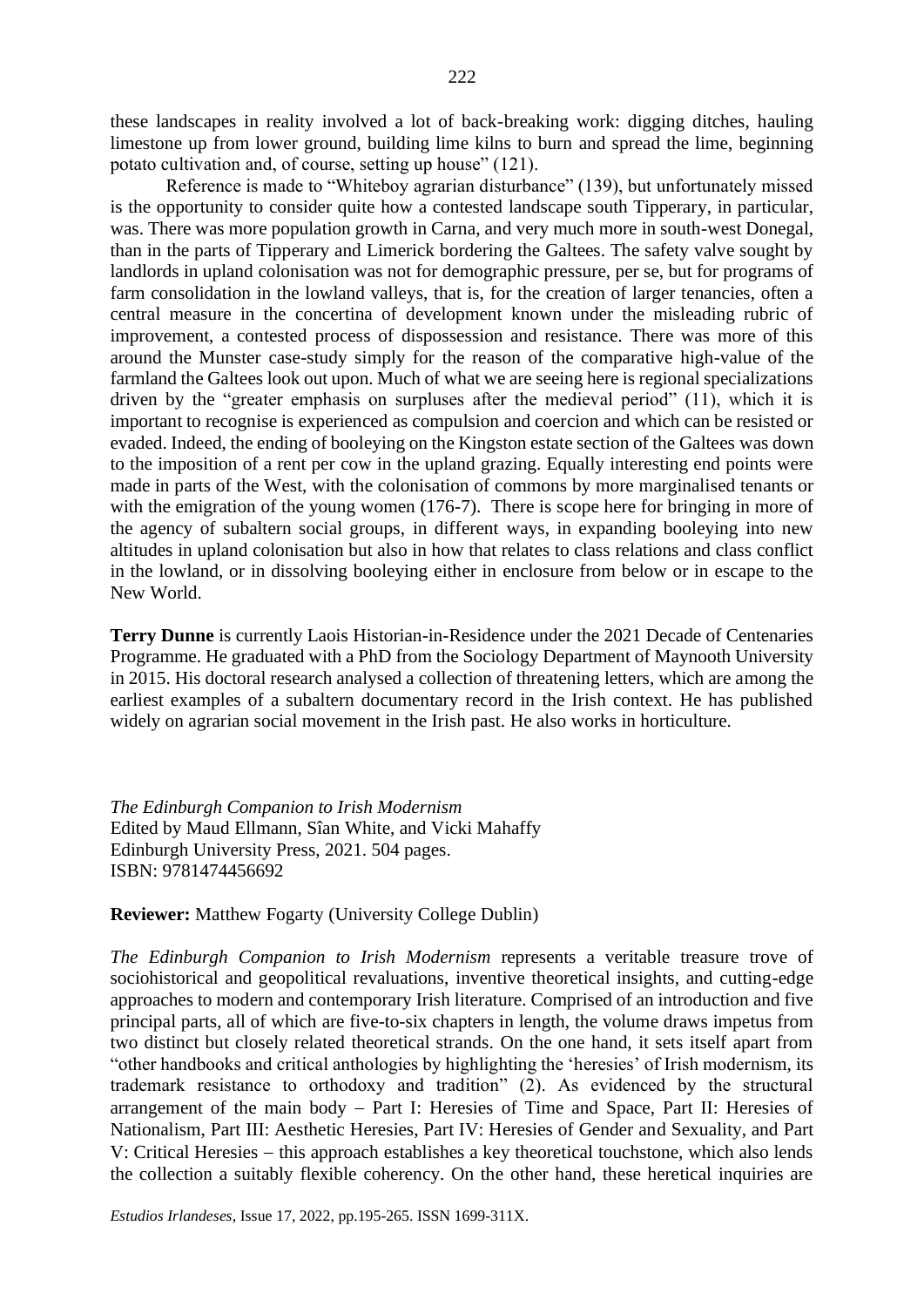frequently informed by the critical expansions described by Douglas Mao and Rebecca Walkowitz in their landmark 2008 essay, "The New Modernist Studies," that is, "horizontal" expansions, which open the door to writers working outside the metropolitan epicentres most closely associated with aesthetic modernism and to writers working outside of the 1890-1945 time period, and "vertical" expansions, which complicate the distinctions between high art and popular culture. The outcome is a multifaceted and timely meditation upon the backgrounds, complexities, and legacies of Irish Modernism which casts new light on those to whom the term "canonical" has long been applied and foregrounds the significance of authors left too long to languish in the canonical shadows.

Even when this edited collection revisits some of the Irish cultural contexts that are traditionally associated with modernist art and literature, it does so in a nuanced way that highlights under explored dimensions. Using the Ordnance Survey of Ireland (1824-42) to analyse W. B. Yeats's *The Dreaming of the Bones*, for example, Cóilín Parsons identifies a quasi-spiritual engagement with the 1916 Rising that blurs the boundaries between the local and the global and complicates what it means to be both "Irish" and "modernist." Juileann Veronica Ulin observes a similarly complex engagement with nationhood in her detailed exposition of the postage stamp in early-twentieth-century Ireland, noting how it was used to endorse Irish independence and promote Free State values in the decades before and after partition. The puritanical bent of the Free State provides a backdrop for Kelly Sullivan's critical overview of Irish visual culture, which ranges from the beginning of the Irish Arts and Crafts movement in the late-nineteenth century through to "The Emergency." Much as Parsons's and Ulin's contributions invite reflections upon the tensions between selfhood and nationhood, Catherine Flynn's analysis of the satirical *Cruiskeen Lawn* column, written in both Irish and English by Flann O'Brien, using the penname Myles na gCopaleen, for *The Irish Times* between 1940 and 1966, foregrounds a critique of Irish neutrality that invites correlations to be established between O'Brien's humour and the subversive strain that Sullivan identifies in the bawdiness of Harry Clarke's *Geneva Window*. Wendy J. Truman positions representation of the body in Yeats's late poetry as a response to this cultural context. For his part, Ed Madden brings this historical backdrop to bear on A. J. Stanley's under discussed 1940 play, *Troubled Bachelors*, and demonstrates how this text complicates conventional ideas around masculinity, even though the text itself is not formally or attitudinally unconventional.

Many of the chapters that look beyond these late-nineteenth and early-twentieth-century Irish cultural contexts offer new readings of familiar Irish literature. Emphasising the historical, geographical, and symbolic significance of the ocean, insofar as it operated as a conduit for imperial expansions, emigration, and insular images of "Irishness," Nels Pearson foregrounds new dynamics in the work of W. B. Yeats, J. M. Synge, James Joyce, and Seán O'Casey, including the relationships between some of their major texts. Using scripture as a critical lens, Vicky Mahaffey reads Synge's *The Playboy of the Western* as a blueprint for Irish Christian comedy that subsequently resonates in the humour of James Joyce, Samuel Beckett, and O'Brien, which establishes a heretical fraternity of sorts that revels in the mysteriousness that is often elided by orthodox religious worship. Likewise, in focusing on the gothic novels of Bram Stoker, Dorothy McArdle, and Scottish novelist, Neil Gunn, Luke Gibbons adopts a binocular approach that is informed by the lore of "second sight," shared by Irish and Scottish Celts, and the traumatic legacy of the Great War. In her analysis of *The Importance of Being Earnest*, Kathryn Conrad sets Oscar Wilde's text against a late-nineteenth-century backdrop that includes the activities of Irish revolutionaries and French anarchists, in particular the 1884 explosion at Victorian Station, and uncovers veiled textual allusions to this event that underscore the incendiary qualities that permeate Wilde's humour. With specific reference to the contemporaneous cultural debate around social degeneration, Seán Kennedy and Joseph Valente identify Max Nordau's *Degeneration* as a locus for Beckett's sustained engagement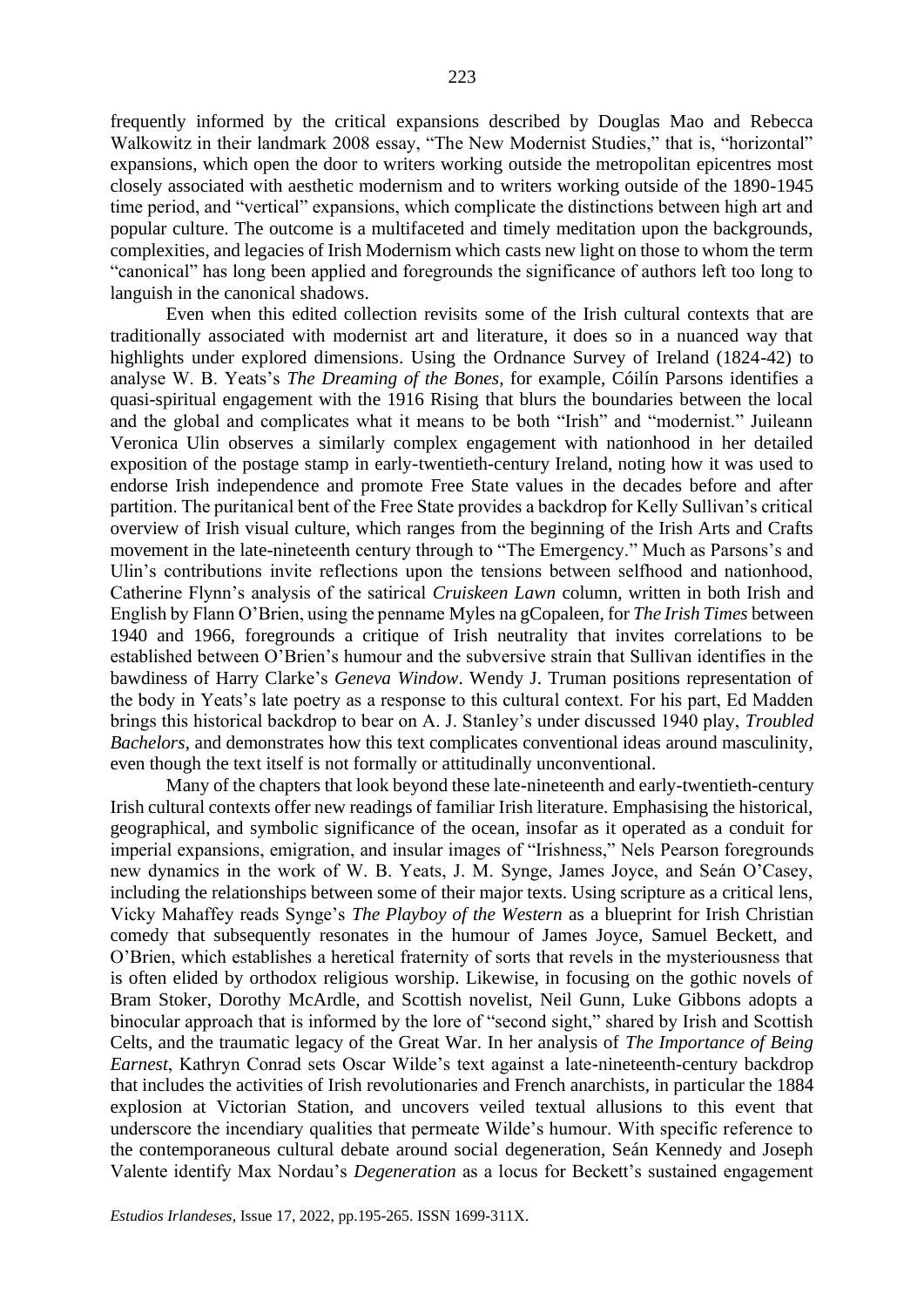with bodily and textual failure, citing Winnie's truncated repetitions in *Happy Days*, not as a marker of degeneration, as Nordau would have it, but as a vehicle to express that which is most brutal, overwhelming, and inexpressible.

There are also chapters that deploy a broad range of theoretical approaches to reinvigorate our understanding of familiar literary works. Taking a wide-angle approach to Elizabeth Bowen's fiction, for example, Maureen O'Connor brings new materialism into a productive critical dialogue with contemporary developments in nonhuman studies, which ultimately highlights new ethical dimensions within the depths of Bowen's literary worlds. Inspired by the notoriously fraught terrain of "commemoration," Paul K. Saint-Amour reads *Ulysses'* "Dublin's burning" passage as an untimely meditation upon the potential existence of alternative pasts, unrealised presents, and banished futures, one which connects the Easter Rising to comparable societal ruptures, both in Ireland and beyond, and disrupts the national narrative that is conveniently bolstered by the events of 1916. Noting that Joyce's 1907 essays, "Ireland at the Bar" and "Ireland, Islands of Saints and Sages," are premised by historical inaccuracies, Jeremy Colangelo positions these prose pieces as precursors for the central role performed by gossip and rumour in *Finnegans Wake*. Margot Gayle Backus also focuses on Joyce's writing, alongside that of Yeats, and demonstrates how their respective engagements with "stolen children" establishes a point of resistance to contemporaneous celebrations of British white supremacy. Claire Connolly looks at Yeats as well, setting his lesser discussed 1891 novel, *John Sherman*, alongside Mike McCormack's 2016 novel, *Solar Bones*. Through the lens of ecocriticism, Connolly shows how their respective descriptions of water and waterways offer a poignant snapshot of modernisation and its environmental costs.

There are undoubtedly scholars who might baulk at the prospect of a contemporary novel featuring in a companion to Irish modernism, although one might also question how judicious it is to preserve the integrity of labels, such as "modernism," if the price involves shutting down avenues of critical debate. Depending on where one stands in relation to this issue, the emphasis placed on literature published in the late-twentieth and twenty-first centuries is either perfectly in keeping with the volume's definition of Irish modernism as "heretical" or a testament to the importance of keeping open these avenues of critical debate. In her analysis of Eugene McCabe's "Victims" (1976), Benedict Kiely's *Proxopera* (1977), and Anna Burns's *No Bones* (2001), for example, Maud Ellmann plots a through line from Joyce's playful yet pointed reflections on partition in *Finnegans Wake* to contemporary concerns around Brexit and the future of the peace process in Northern Ireland. Likewise, in focusing on the legacy of modernist experimentation in Emma Donoghue's *Room* (2010), Eimear McBride's *A Girl is a Half-Formed Thing* (2013), and Anna Burns's *Milkman* (2018), Siân White explores how these contemporary writers mobilise literary form in a manner that reaffirms the credibility of survivors' first-hand testimonies in the context of the #MeToo movement. And in establishing how the constrictive values endorsed by the Irish Free State finds something of a corollary in contemporary capitalism, Ailbhe Darcy examines how the Irish-language poetry of Nuala Ní Dhomhnaill and Eiléan Ní Chuilleanáin rejects simultaneously the remnants of Catholic Ireland and its secular neoliberal counterpart.

There are, of course, essays that expand the horizontal and vertical parameters of modernism in less radical ways. In her examination of consumption in Molly Keane's 1980's writing, for instance, Lauren Rich observes both a belated representation of the Protest Ascendancy's decline and a mode of consolation for those intent on subverting the class and gender roles that bolster Big House culture. Shan-Yun Huang expands both the temporal and spatial boundaries of modernism by tracing Joycean echoes in Wan Wen-hsing's *Family Catastrophe* (1972), and in doing so identifies comparable strands of debate around modernisation and cultural nationalism in early-twentieth-century Ireland and post-war Taiwan. Others expand the vertical parameters of modernism by complicating the distinction between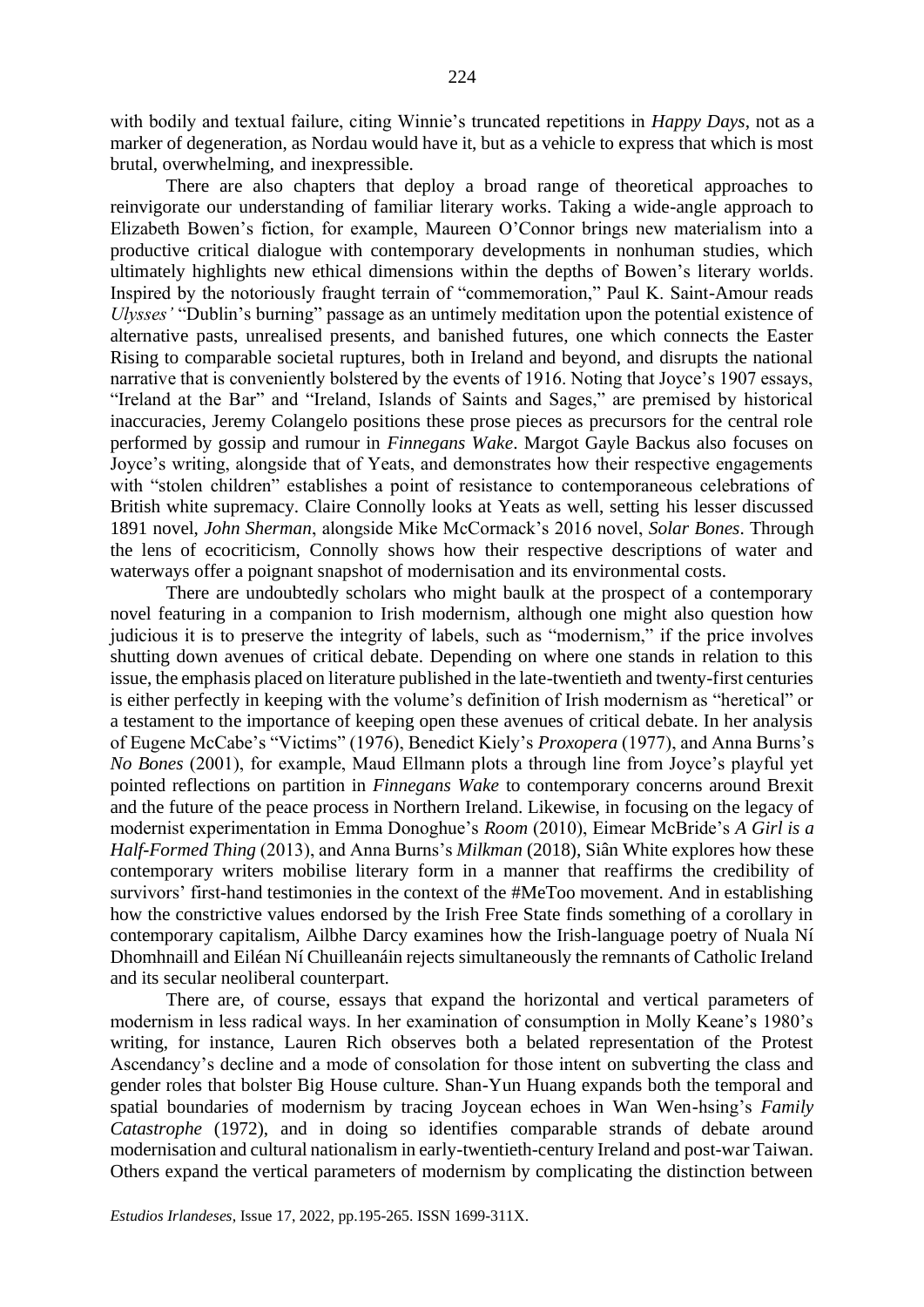"high art" and "popular culture," such as T. J. Boynton's detailed exposition of how the image of the pious female reader becomes an emblem of dissidence in the hands of Synge, Denis Johnston, Joyce, Flann O'Brien, and Beckett. Indeed, Matthew Brown further complicates this distinction by showing how the "insurgence romance," a popular genre in early Irish cinema, drew upon aspects of aesthetic modernism even as it sentimentalised revolutionary activity from the eighteenth and nineteenth centuries. Like Brown, Sarah E. McKibben takes Robert Flaherty's fictionalised documentary, *Man of Aran* (1934), as a starting point in a chapter that expands the parameters of Irish modernism to include the Irish-language prose fiction of Pádraic Ó Conaire. Others further complicate the trajectory of modernism in Ireland. Sarah L. Townsend, for example, highlights how the early twentieth-century realist dramas of Rutherford Mayne, Padraic Colum, and T. C. Murray reject Revivalist romanticism. Turning to mid-twentieth-century Irish poetry, Eric Falci observes how long poems penned by Patrick Kavanagh, Brian Coffey, and Sheila Wingfield occupy an experimental liminal space between the lyric and the epic.

In all of these and many other ways, *The Edinburgh Companion to Irish Modernism* makes a vital contribution to the ever-expanding field of Irish modernism. However, it also speaks to a plethora of topics which resonate with our contemporary cultural moment, both in Ireland and beyond, such as white supremacy, climate change, neoliberalism, precarity, misogyny, and the fragility of peace, to name but a few. In doing so, this collection serves a timely reminder that heretical resistance is both a vital and incredibly potent transformative tool.

**Matthew Fogarty** is an Associate Lecturer at the School of English, Drama and Film in University College Dublin. He has published articles in the *Irish Journal of Gothic and Horror Studies* and the *Journal of Academic Writing*, and has articles forthcoming in *International Yeats Studies* and *Modern Drama*. Matthew's first academic monograph, *Nietzschean Constellations: Subjectivity and Nationhood in Yeats, Joyce, and Beckett*, is under contract with Liverpool University Press.

[matthew.fogarty@ucd.ie](mailto:matthew.fogarty@ucd.ie)

*The Golden Thread: Irish Women Playwrights, Volumes 1 and 2* Edited by David Clare, Fiona McDonagh, and Justine Nakase Liverpool University Press, 2021. 560 pages. ISBN: 9781800856165

**Reviewer:** María Gaviña-Costero (Universitat de València)

When bringing together essays on such a long period of Irish literature (1716-2016) there is always a risk of lack of coherence and completeness. The present work, divided into two volumes due to the size of the enterprise, attempts to counter this with the metaphor of the "golden thread" from Lady Gregory's play *Grania* (1912), a mystical line linking in time the artistic output of a kind of sisterhood made up of Irish women playwrights, as well as the use of chronological order to present each play under discussion. The disparity in the number of plays for which sufficient archival material is available has forced the editors to offer two quite different volumes: the first covers 1716 to 1992, almost three centuries, and the second 1992 to 2016, just over twenty years. This, of course, reflects the state of both theatre-based research

*Estudios Irlandeses*, Issue 17, 2022, pp.195-265. ISSN 1699-311X.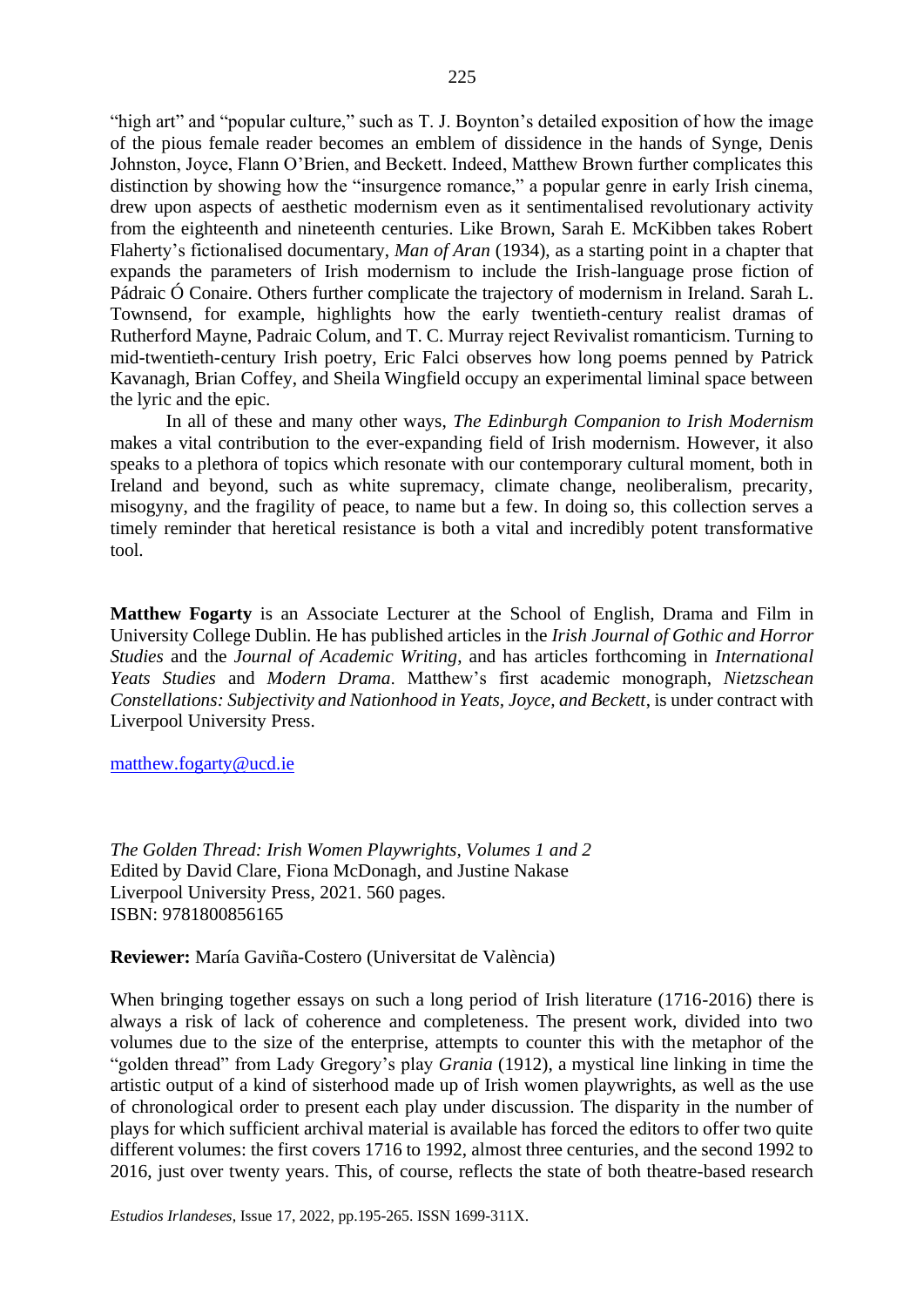created by women and, more generally, Irish women's writing for most of our history. However, despite this asymmetry – a consequence of greater gender inequality in the past – the wealth of plays covered in the second volume undoubtedly provides a glimmer of hope for future theatre practice and scholarship.

This being the case, such a publication cannot help but produce the impression that the plays studied may not always be the most representative of the respective authors. Nevertheless, its undeniable value lies in the effort to cover a very long period and to recover many valuable plays from a genre-induced oblivion, even if the information has to be accessed from newspapers and archives because the original plays were not published and have inevitably been lost, as editors Clare, McDonagh, and Nakase state when describing the position in which these playwrights have been placed with respect to the canon: "Over the years they have been exiled from their own stages, neglected in academic criticism, and often excluded from the narrative of 'Irish theatre' altogether" (1).

The introduction to the first volume describes the three causes that have led to the canonical exclusion of women playwrights in Ireland: the difficulties in getting their plays produced in their time; the fact that most of them could not get published, which meant that they were erased from literary history; and −unfortunately still the case today− the absence of revivals of their plays, even when they were commercially successful. In the introduction to the second volume, the editors outline its timeframe: from Glasshouse Production's 1992 "There Are no Irish Playwrights" showcase, to the 2016 #WakingtheFeminists campaign, sparked by the under-representation of women playwrights in the "Waking the Nation" programme for the centenary of the Easter Rising at the Abbey Theatre. They also illustrate the urgency and necessity of this collection considering that, after the shake-up of the 1992 showcase, everything reverted to the status quo. Therefore, with this book the editors hope to raise the visibility of the plays of these contemporary women playwrights and thereby encourage revivals, publications, and critical discussion. However, I find in both introductions some regrettable oversights in terms of pioneering academic publications in the study of Irish women playwrights: on the one hand, Lisa Fitzpatrick's works, both the landmark book *Performing Feminisms in Contemporary Ireland* (2013), and her recent monograph on the representation of gendered violence on stage, *Rape on the Contemporary Stage* (2018); and, on the other, *Political Acts: Women in Northern Irish Theatre (1921-2012)*, by Fiona Coleman Coffey, a comprehensive survey of theatre written and produced by women in Northern Ireland. That said, because of the length of the work, I deem it necessary to divide the review into two parts corresponding to the two volumes.

### **Volume 1 (1716-1992)**

In the inaugural chapter of this volume Marguerite Corporaal asserts Mary Davys's rightful place as a pioneer of Irish drama written by women, even though the play she discusses, *The Northern Heiress; Or, the Humours of York* (1716), is neither set in Ireland nor has Irish characters. On the other hand, Conrad Brunström's reappraisal of Frances Sheridan's dramatic work, overshadowed by her son's theatrical success, sparks interest, as does his appreciation of Sheridan's sentimental comedy *The Discovery* (1763). In her article, Clíona Ó Gallchoir sets out to prove that Elizabeth Griffith's *The Platonic Wife* (1765) is a nationalist play. She makes an illuminating comparison between the manuscript and the published play to show how its poor reception led to changes to make it more commercial.

The next chapter is a very engaging review of a youth play by Maria Edgeworth, *The Double Disguise* (1786), in which Sonja Lawrenson shows how the writer plays with disability as a political metaphor in the figure of the protean soldier Westbrook. Fiona McDonagh and Marc Mac Lochlainn are Theatre for Young Audiences (TYA) practitioners, and their chapter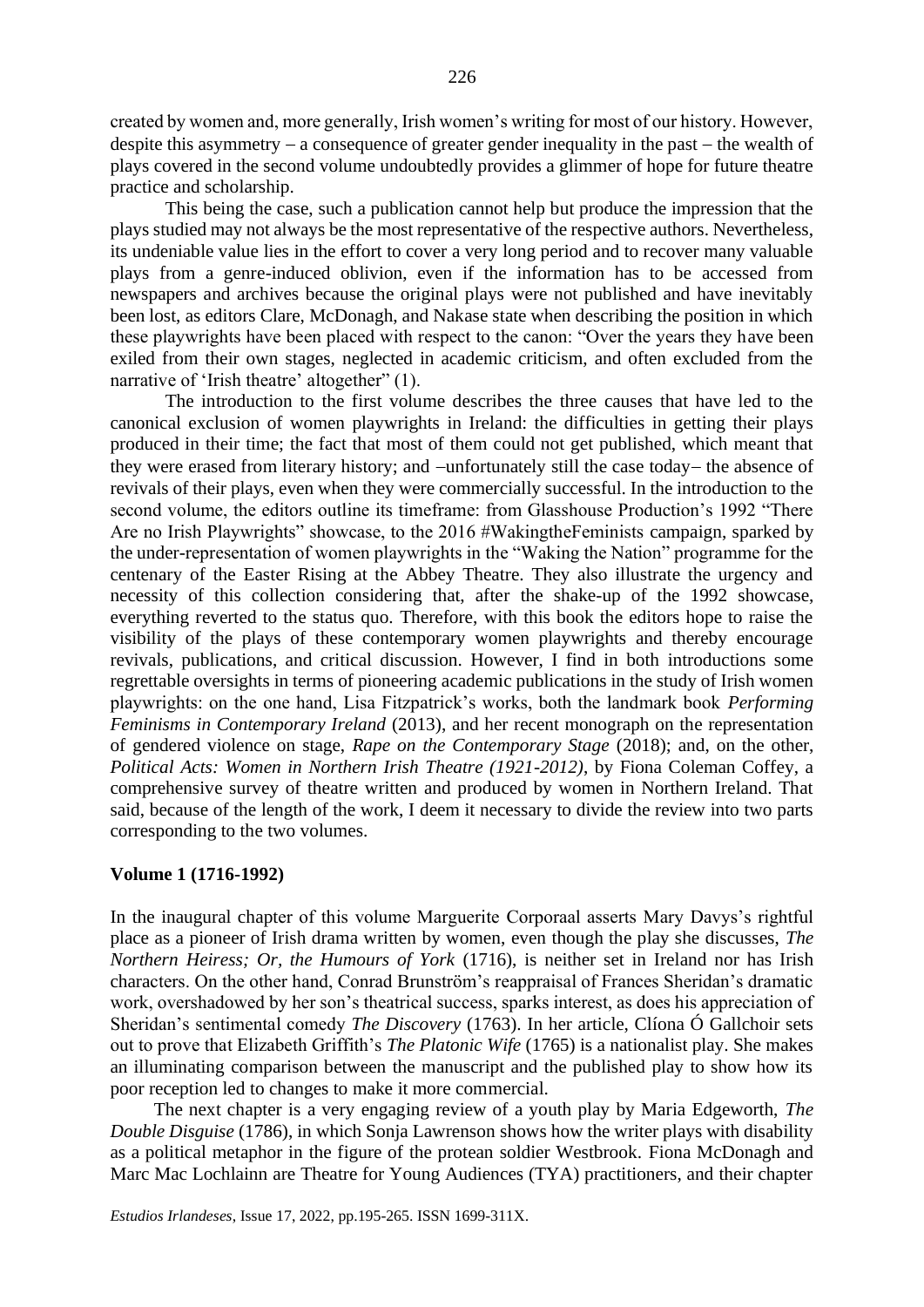proposes an adaptation of Edgeworth's *The Knapsack* (1801). It is a compelling project that makes us wonder why it has not yet been staged.

David Clare's chapter demonstrates in rich detail the reason why Mary Balfour's *Kathleen O'Neil* (1814) should be considered a significant text in Irish studies, as it is the first play to use Irish mythology as a plot source. Ciara Moloney, also drawing on mythology, applies the archetype of the triple goddess − maiden, mother, and crone − to the character of Mabel in Anna Maria Hall's *Mabel's Curse* (1837) to reveal the play's complexities.

The author of the next chapter has perhaps the least in common with the other contributors. Mark Fitzgerald is a musicologist and, as such, has focused on women's participation in nineteenth-century Irish opera. Unfortunately, his research has necessarily been based on secondary sources, as there is no written record of the three comic operas composed by Elena Norton and Mary Heyne between 1876 and 1879. For her part, Justine Nakase discusses how Clotilde Grave's *A Mother of Three* (1896) exposes a curious case of crossdressing in the cultural context of the late-nineteenth century in which clothing acts as a political and social symbol.

In performance studies, reception is too often neglected. This is not the case with the next chapter, in which Anna Pilz describes the public response to Lady Gregory's *The Rising of the Moon* (1903) and its history prior to its premiere at the Abbey theatre, as an amateur performance in London and its publication in an Irish American magazine. Still discussing Lady Gregory, the next chapter deals with *Grania* (1912), which, although considered by some to be her best full-length play, and despite the playwright's pivotal role at the Abbey theatre, it has never been performed there. Shirley-Anne Godfrey believes that this is because her protagonist is a woman who is open about her sexual needs. Godfrey debunks the myths surrounding both the playwright and the play.

We are now into the twentieth century, where the change in the status of women becomes apparent in the number of plays available for consideration: the book contains nine chapters in total for the eighteenth and nineteenth centuries and twelve for the twentieth century. Moreover, as can be seen in the article by the scholar and theatre director Thomas Conway, productions begin to engage openly with politics; indeed, Conway draws on the political stance of the suffragette playwrights Geraldine Cummins and Susanne R. Day to support the claim that their play *Fox and Geese* (1917), despite its ostensible comedy, was in fact a proto-feminist play aimed at the intellectual audience of the Abbey Theatre. Ruud van den Beuken, for his part, provides an illuminating analysis of Mary Manning's play *Youth's the Season*–*?* (1931) in which he addresses the liminal position of a doomed social class in the Free State, that of affluent young Protestants.

The next chapter presents for the first time in the book the analysis of the adaptation of a play, with a rigorous study of the elements used in the transformation of Teresa Deevy's *The King of Spain's Daughter* (1935) into a vehicle for exploring the double discrimination suffered by Irish deaf women. Úna Kealy and Kate McCarthy describe the interpretation by Amanda Coogan and the Dublin Theatre of the Deaf under the title *Talk Real Fine, Just Like a Lady* in 2017. Ciara O'Dowd describes, based on archival information, the premiere of Elizabeth Connor's (Una Troy) *Mount Prospect* (1940). O'Dowd argues that this should be considered a "national" play, that is, "a play composed to speak to the hearts and minds of the nation" (213).

In the following chapter, Kevin O'Connor draws a connection between the play *Tankardstown* (1948) by one of Gate's patrons, Christine Longford, and the Celtic Tiger. O'Connor argues that this is her most celebrated work and that it is prophetic in its denunciation of the country's corruption. Still discussing plays related to the Gate Theatre, Cathy Leeney and Deirdre McFeely consider that Maura Laverty's "Dublin Trilogy" (1951-1952) has long been neglected despite the importance of the first two plays, *Liffey Lane* (1951) and *Tolka Row* (1951), to the Dublin stage of the 1950s and the Gate Theatre's economy. Leeney and McFeely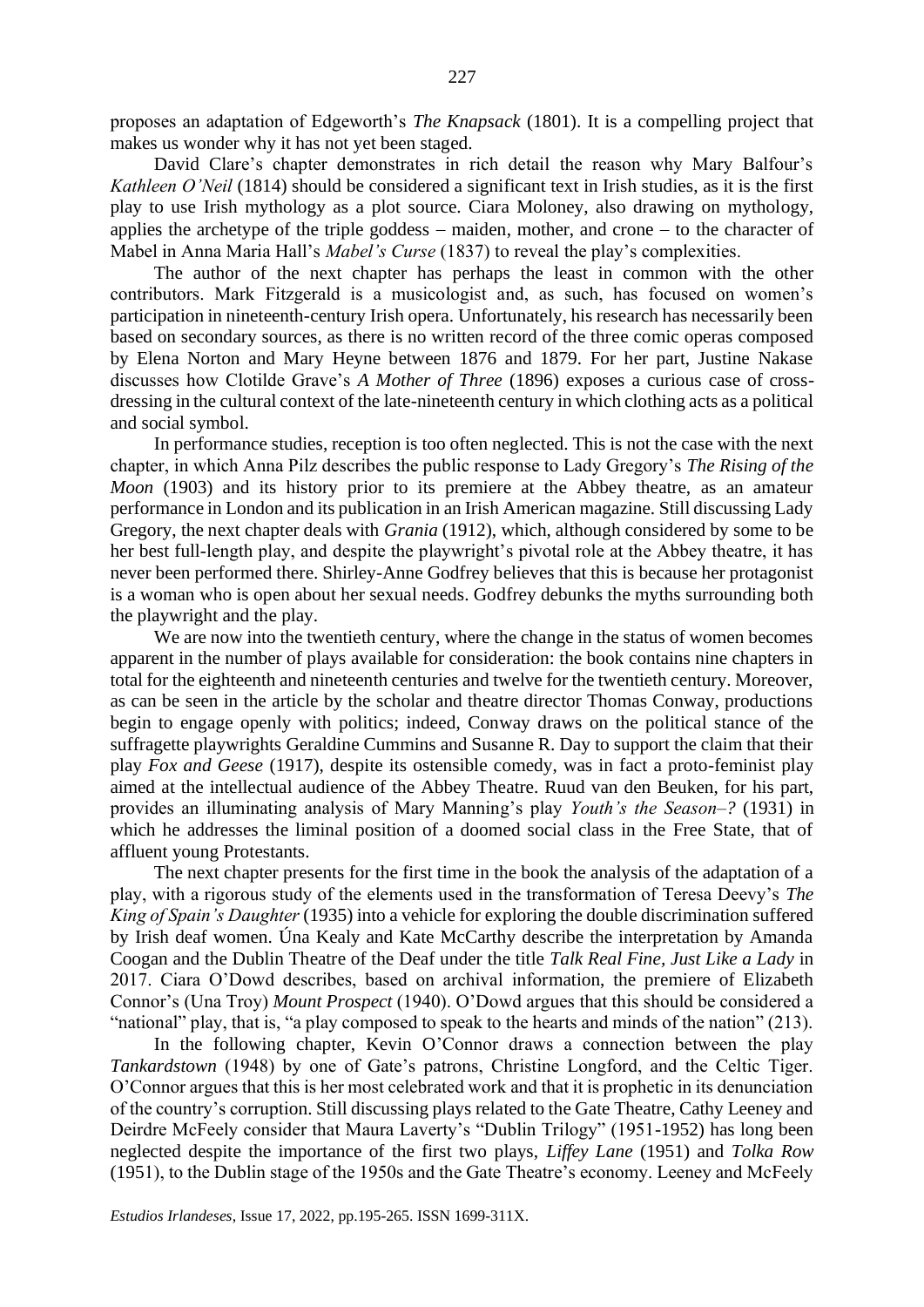highlight the originality of Laverty's approach, engendered by her own political agenda. For his part, Feargal Whelan blames the inclusion of Máiréad Ní Ghráda's play *An Triail/On Trial* (1964) in the A-level Irish language syllabus in Northern Ireland and in the Leaving Certificate in the Republic for its lack of resonance, as, in his view, this inclusion has meant the categorisation of the play as an object of study for young adults, and therefore of little interest.

The three chapters which close this volume examine plays that deal with traumatic events in Ireland's recent history: the Troubles in Northern Ireland and the scandal of the Magdalene Laundries in the Republic. Emilie Pine analyses the uses of memory in Northern Irish playwright Christina Reid's three plays: *Tea in a China Cup* (1983), *The Belle of Belfast City* (1989), and *My Name, Shall I Tell You My Name?* (1989). Pine argues that the plays show the binding yet dissolving power of memory in family and community. Anne Devlin is, along with Reid, the most important Northern Irish playwright of the twentieth century, although she has only performed two plays on stage; however, she has written extensively for radio, a medium she considers well suited to an intimate experience of the spoken word. Megan W. Minogue looks at one of her least-known plays, *The Long March* (1984), which was first broadcast as a telefilm and has recently been recovered in a publication alongside *Ourselves Alone* (1985). Taken together, these two plays have in common different perspectives on the Troubles depending on the gender of the characters. Finally, we find a study of the first staging of a witness to the inhumane practices that took place in the Magdalene Laundries. Patricia Burke Brogan's *Eclipsed* (1988/1992) is considered a brave document by Patricia O'Beirne, especially as it dares to grant a voice to the nuns who worked and ran the place.

In the coda concluding the first volume, Cathy Leeney explores the reasons for the invisibility of theatre written by women, even when the play has been successful, because commercial success does not usually mean revivals. She presents as one of the reasons the way in which women have adopted the male gaze and demonstrates with Susan Glaspell's play *Trifles* (1916) how women do see differently.

#### **Volume 2 (1992-2016)**

The second volume begins with Fiona McDonagh's exploration of one of Marie Jones's plays for children, *Don't Look Down* (1992), in which the playwright addresses disability. McDonagh praises the play as ground-breaking, although she is careful to expose its shortcomings as seen from today's perspective on the handling of disability. Still focusing on non-normative communities in the late-twentieth century, the next chapter takes on Emma Donoghue's stage adaptation of the coded diaries of a Regency woman, Anne Lister, *I Know My Own Heart* (1993), which depicts the double exclusion of lesbian women. Shonagh Hill examines how the playwright counters heteronormative discourse with a subversion of theatrical realism.

Nelson Barre's article on Gina Moxley's *Danti-Dan* (1995) argues that the play goes beyond the depiction of women's oppression in puritanical 1970s Ireland to address society's culpable ignorance of teenage sex and the terrible consequences of that ignorance. From the localism of the previous play, we move on to cultural globalisation with this chapter by director Sarah Jane Scaife on her experience of staging Marina Carr's *By the Bog of Cats...* (1998) for a Chinese audience. She details the whole process of translation and negotiation of meaning and the difficulties encountered due to cultural and linguistic interference. These are already the years of Celtic Tiger's once-celebrated economic success, which has had a corresponding representation on the Irish stage. Shane O'Neill examines the ways in which it can be traced in Ursula Rani Sarma's *Blue* (2000).

As can be seen, the chapters in this volume demonstrate the special sensitivity of the female gaze when representing marginalised groups. In her article, Mary Burke exposes a reality that has remained hidden for too long: the discrimination suffered by the Traveller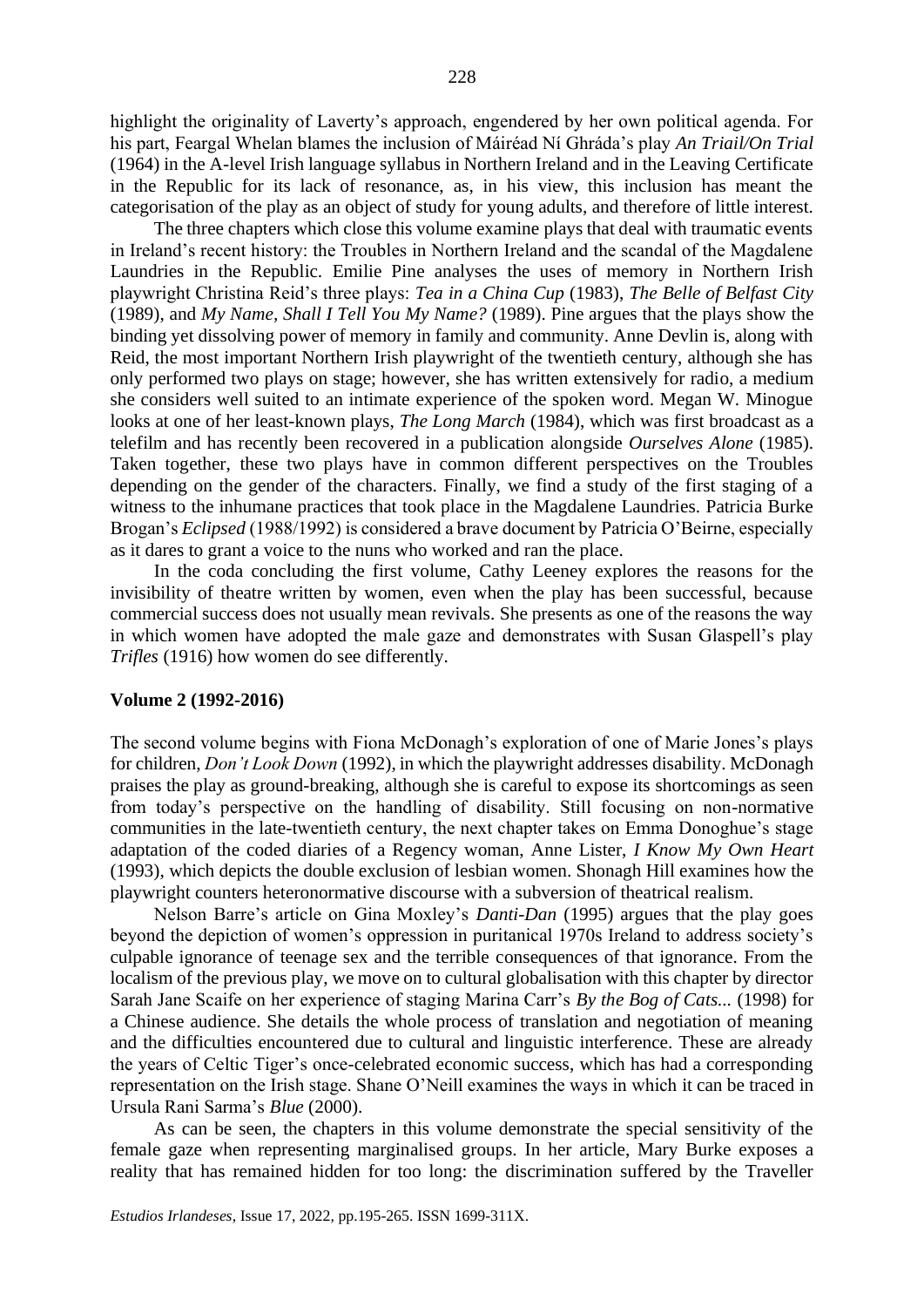community. Using Rosaleen McDonagh's *The Baby Doll Project* (2003), Burke discusses the difficulties faced by the Traveller population and, in McDonagh's case, exacerbated by two other factors of discrimination, her gender and her disability. On the other hand, and returning to the Celtic Tiger theme, Clare Wallace argues in her chapter that, although Stella Feehily's *O Go My Man* (2006) is an accurate portrayal of the creative class during the Celtic Tiger years, as a social indictment it is somewhat flawed. The next play discussed is at the opposite in tone and subject matter, since it deals with the Protestant working class in post-conflict Northern Ireland. Carole Quigley's article addresses "toxic masculinity" as depicted in Abbie Spallen's *Pumpgirl* (2006).

As might be expected, Marina Carr is the playwright most often featured in this volume. José Lanters compares her play *Woman and Scarecrow* (2006) with the body of medieval Christian texts *Ars Moriendi* (1415), to show how Carr's play is a reinterpretation from a feminine and secular point of view of the preparation for the good death. In the next chapter, the theme of minds on the edge is also addressed. David Clare's study of Lizzie Nunnery's *Intemperance* (2007) is certainly thought-provoking in its exploration of Irish-descended playwrights portrayal of Irish immigrants as mentally unstable. Clare's well-researched documentation demonstrates the fact that the Irish population in Britain suffers much higher rates of mental disorders due to hardship. Thus, in his opinion, both Nunnery and the rest of the playwrights mentioned are merely staging a truth with a very empathetic eye.

While volume 1 includes a study of one of Anne Devlin's little-known plays, another of her neglected works features in Graham Price's chapter in the second volume, an unpublished radio drama, *The Forgotten* (2009). Price explores the use of memory in this play as both necessary and traumatic for both the individual and the community. On a different note, Brenda O'Connell discusses the representation of three social invisibilities in Amy Conroy's *I (Heart) Alice (Heart) I* (2010), in which the characters are two older lesbian women. While O'Connell is keen to demonstrate the relevance of this mock-documentary play in revealing these marginalised positions and in the accurate representation of age and agism on the page, she is also highly critical of the director and playwright's choice to use young actors rather than actors closer to the ages of the characters.

The embodiment of the different faces of motherhood is the driving motif of Dorothy Morrissey's study of Deirdre Kinahan's *Moment* (2011). She argues that all three female characters are contained in one form or another in traditional tropes of motherhood, and that the playwright has created a "kitchen-sink" drama to subvert patriarchal tradition. The next chapter moves away from the naturalism of Kinahan's drama to explore the theme of disability anew, now by means of the freak as metaphor in Lynda Radley's *Futureproof* (2011). Siobhán Purcell contends that the performance of the play reveals how the audience's gaze in the theatre is similar to that of the freak show audience. And back to the study of family relationships, Mária Kurdi discusses the representation in Nancy Harris's *Our New Girl* (2012) of parental and marital failure, comparing the play to Marina Carr's *Portia Coughlin* (1996) and Martin Crimp's *The Country* (2000). Drawing on intersubjectivity theory, Kurdi delves into the different "new girls" exemplified in the stranger who subverts our understanding of the play.

"Toxic masculinity" is again the main theme in a play by another contemporary Northern Irish playwright, as evidenced by Justine Nakase's discussion of Stacey Gregg's *Shibboleth* (2015). Nakase bravely criticises director Pirie's decision in his 2015 performance to stage Wall's character in the play as female rather than as it appears in the text, since this characterisation places the blame for the violence of the male characters on women. Brian Ó Conchubhair's article repeats the accusation already noted of the double discrimination suffered by women playwrights writing in the Irish language when analysing Celia de Fréine's *Luíse* (2016). This chapter presents a difficulty for non-Irish speakers, as none of the quotations have been translated.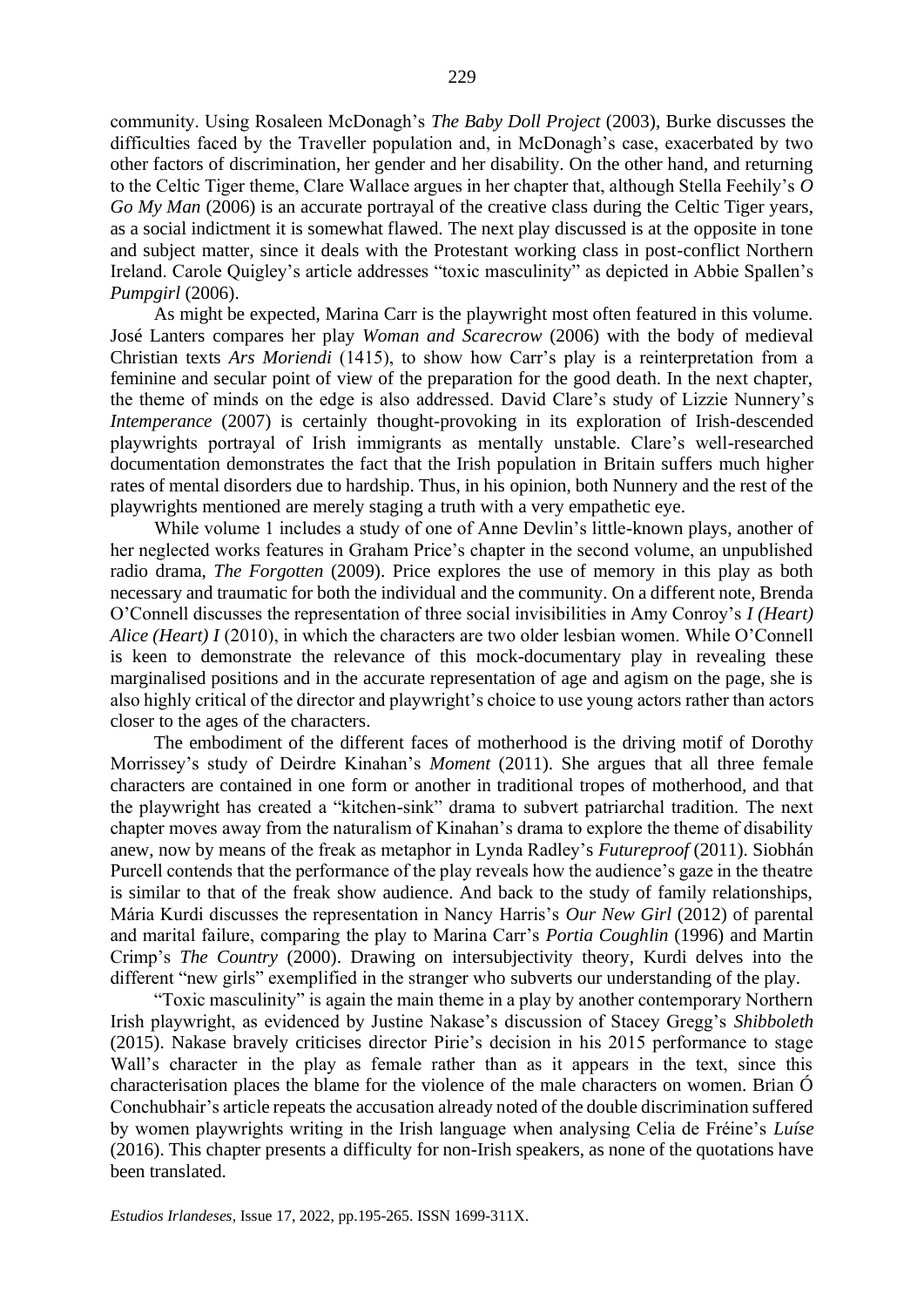The second volume also concludes with a coda, written by Melissa Sihra. She declares Lady Gregory the matron of this sisterhood of theatre professionals and, by relating her work to that of Marina Carr, develops the theory of the hag − the witch/wise woman − and her connection to the supernatural, a recurring theme in the works of many Irish women playwrights.

## **Conclusion**

This is one of those indispensable works that will influence the future of performance studies and feminist criticism. The number and variety of voices on display, the effort in the reconstruction of the canon by adding women playwrights who had been erased in the past, and the declared ambition to draw attention to and create the conditions for revivals and publications of plays created by contemporary women playwrights make this extensive compilation more than recommendable. Although from a very subjective perspective, I also find the use of the footnotes useful because, in my opinion, they help to facilitate the reading flow and allow us to benefit to the maximum from the large amount of data provided in such a diligent manner. All in all, a very enjoyable edition, which makes for a rewarding read and provides essential information.

# **Works Cited**

Coffey, Fiona Coleman (2016). *Political Acts: Women in Northern Irish Theatre, 1921-2012*. Syracuse: Syracuse University Press.

Fitzpatrick, Lisa (2013). *Performing Feminisms in Contemporary Ireland*. Dublin: Carysfort Press.

\_\_\_\_\_\_\_ (2018). *Rape on the Contemporary Stage*. London: Palgrave Macmillan.

**María Gaviña-Costero** is a lecturer in the Department of English at the Universitat de València, where she received her PhD with a thesis on the dramatic work of Brian Friel. Her main research interests are contemporary Northern Irish theatre, the relationship between literature and conflict, and the reception of Irish theatre in Spain. She has published several academic articles, both in Spanish and English, on contemporary Irish theatre and its reception in Spain. She has contributed a chapter to the books *Adaptations, Versions and Perversions in Modern British Drama; Ireland and Dysfunction: Critical Explorations in Literature and Film; Words of Crisis, Crisis of Words: Ireland and the Representation of Critical Times; Re-Thinking Literary Identities: Great Britain, Europe and Beyond* and *Non-Violent Resistance: Irreverence in Irish Culture*. In 2011, she published the book *Érase una vez Ballybeg: la obra dramática de Brian Friel y su recepción en España*, which introduces the playwright to Spanish audiences.

[maria.gavina@uv.es](mailto:maria.gavina@uv.es)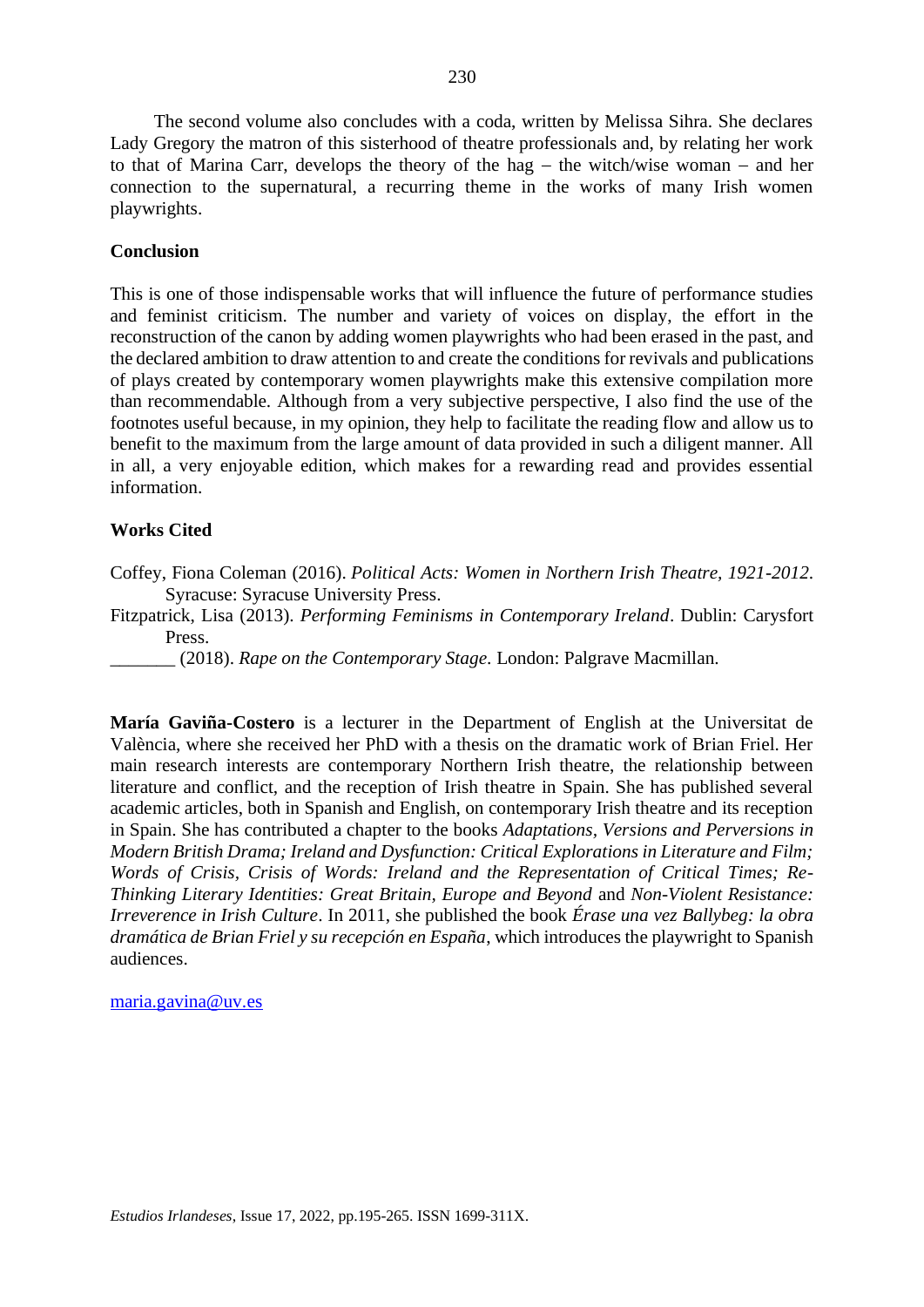*Irish Anglican Literature and Drama: Hybridity and Discord* David Clare Palgrave Macmillan, 2021. 153 pages. ISBN: 9781788551410

**Reviewer:** Mike Griffin (University of Limerick)

Part of the Palgrave Pivot series, which facilitates the publication of research "at its natural length" (somewhere between a long essay and a shorter monograph), David Clare's book on the Irish Anglican tradition in writing and theatre history is a concise, accessible, and effectively argued work which complicates and transcends the vague, addled, and obsolete term "Anglo-Irish." The term has long muddied the study of Irish literary history, giving as it did no nuanced account of differences in class, theology, or geographical location within the Irish Protestant population. Clare's key innovation here is to better define Irish Anglicans as a subset of Irish Protestants, separate from other Protestant cultures in Ireland such as those of Presbyterianism, Quakers, and evangelicals, but marked by its own class divisions and distinctions. Clare argues for a greater understanding also of the extent to which Irish Anglicans exist along a cultural spectrum between Irishness and Englishness. Some authors from the Anglican tradition saw themselves as English in Ireland or Irish in England or both, while others again saw themselves singly as Irish, no matter what others thought.

Clare begins his study by quoting Brendan Behan's amusing distinction between social classes as troubling that blanket category of Anglo-Irishness, implicitly conceived by some, then and since, as an essentially and intrinsically aristocratic part of the Irish population. Behan's comment on such racialised classism is an excellently chosen departure point:

The myth of the Anglo-Irish, and the attempt to drag writers (particularly those who happened to be Protestants) after the fox-hunt and the royalist inanity, would have us believe that the most rapacious rack-renting landlord-class in Europe were really lamps of culture in a bog of darkness, doing good by stealth and shoving copies of *Horizon* under the half-doors of the peasantry after dark and making wedding presents to the cottagers of Ganymede Press reproductions of Gaugin. (2)

Clare nuances Behan's "invective" with an allowance for Big House authors who were not as exploitative as the landlord class more generally tended to be; and, while some writers considered "Anglo-Irish" were rich, other Irish Anglican writers came from working-class backgrounds. Behan's suggestion that the term "Anglo-Irish" be reserved for Big House writers and that lower class Protestant writers should be considered simply as Irish was a view that, for Clare, elides "all that Irish Anglicans from every social class have in common with each other" (4). He argues, further, that there is and has been a "unique mindset" among Irish Anglicans that derives from their historical ascendancy over Catholics, dissenters, and Jews in matters political. Also important has been Irish Anglicans' connection to England specifically. In his introduction and its notes, Clare makes compelling arguments that relate his study to more contemporary hardenings and softenings of political attitudes on the island of Ireland, and to the mixings of viewpoints resulting from a separation of political worldviews from religious affiliations.

What follows in Clare's study is a series of essays/chapters on individual authors or clusters of authors from the Anglican tradition. The second chapter is a timely and engaging consideration of the work of Elizabeth Griffith, whose dramatic works were performed in London between 1765 and 1779. Her work, like many in the tradition that Clare delineates, was intended in the first instance for a London audience but, alert to metropolitan blind spots on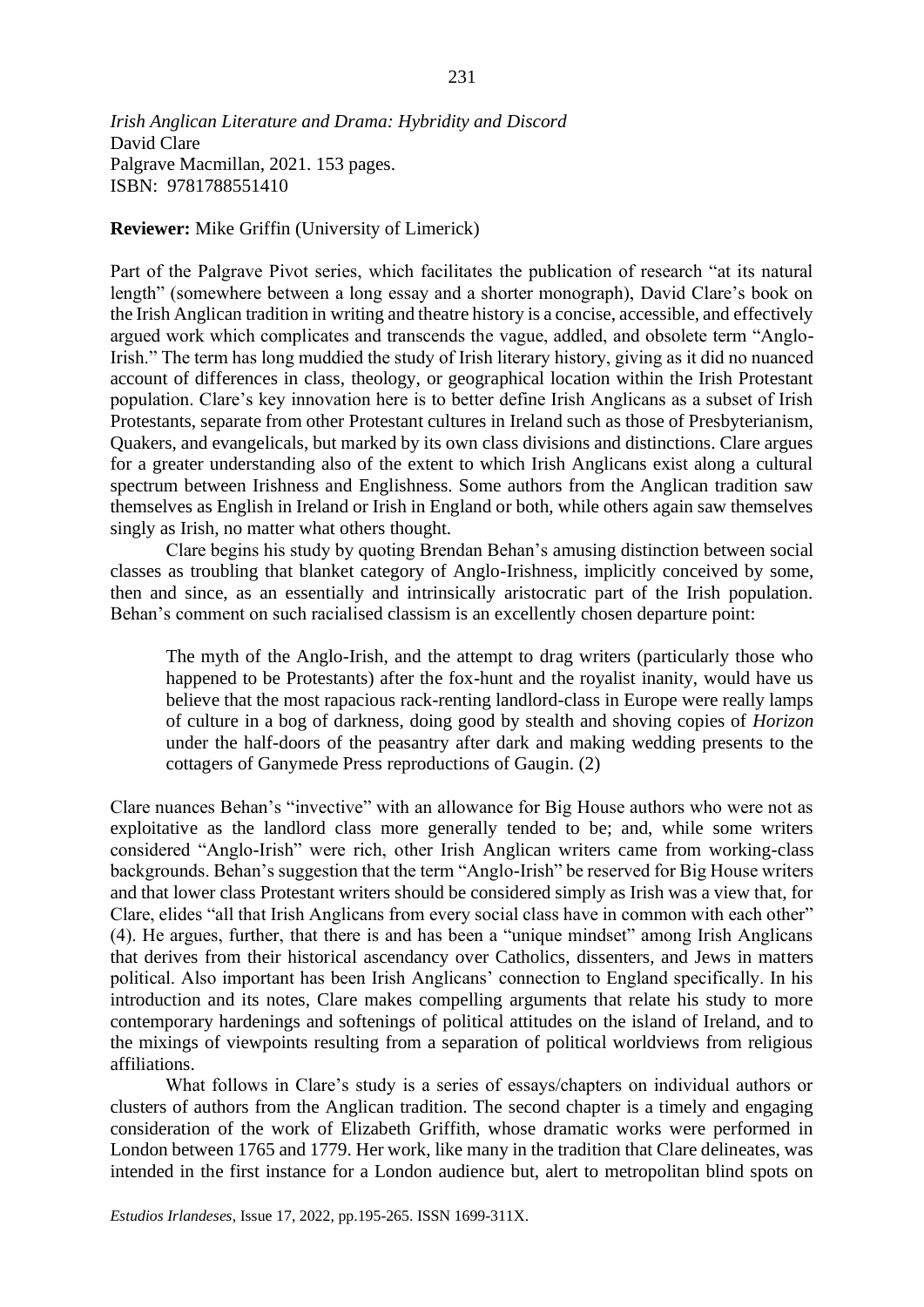Irish social and political matters, engaged that audience with an often critical outsider's perspective. Clare's considerable pedigree as a theatre historian is evident here: he gives an account of Griffith's work that alludes also to her Irish contemporaries and their reception in England. He reads her life and work as culturally hybrid, consisting of a duality that plays out in her plays' ironies and relationships, and convincingly proposes that her work deserves more attention that it has received up to now from scholars, and at least as much as has been dedicated to playwrights such as Arthur Murphy and Hugh Kelly. He may indeed be right, and proposes that the #WakingTheFeminists moment may be an opportune time to rediscover her work in live performance.

The following chapter spreads its concerns across the lives and works of three male authors − Dion Boucicault, Bram Stoker, and Erskine Childers − who wrote across genres but, again, primarily for English audiences. Ostensibly critical of English imperial attitudes and attitudes towards the Irish in particular, Clare argues that their works are more politically ambiguous, even inert, than their authors' reputations would suggest. Boucicault was a nationalist, Stoker a Home Ruler, and Childers ultimately a determined Republican. In the case of all three, however, Clare argues that, whatever their politics, the deliberate alienation of their intended audience might have been commercially counterproductive. The separation of these authors' convictions from their works is emblematic, in a sense, of the hybrid identities − one might even say imperatives − of some Irish Anglican authors in the later nineteenth and early twentieth centuries.

Returning to the (later) eighteenth century, the next chapter expands upon the work of Leith Davis and Lesa Ní Mhunghaile in its engaging treatment of the influence of Charlotte Brooke's *Reliques of Irish Poetry* (1789) on near contemporary and subsequent Irish Anglican authors Maria Edgeworth, Sydney Owenson, Mary Balfour, and Lady Gregory. The chapter begins and ends with Gregory and her conversion to cultural nationalist politics following the death of her bigoted, exploitative husband, William Gregory of Coole Park. Lady Gregory's conversion had its key precedent in the moment of Brooke's *Reliques*, which anticipated the antiquarian explorations of other notable Irish Anglican authors interested in and engaged with Gaelic culture. Brooke's contribution, concludes Clare, was to demonstrate "that it was possible to be (authentically) Irish in the English language" (79). Frank O'Connor proposed that Brooke found a path that Samuel Ferguson, James Clarence Mangan, and W. B. Yeats would follow, but Clare here diversifies that lineage to include the Irish female canon.

C. S. Lewis is the unexpected subject of the fifth chapter. Lewis thought of himself as Irish, though his career took place entirely in England. Often read in the light of an English tradition from Chaucer to the later English Romantics, Clare here teases out the influence on Lewis of several authors from the Irish Anglican canon. Lewis's first collection, *Spirits in Bondage* (1919), was heavily embroidered with Yeatsian motifs and images and featured characters from Irish mythology in common with Yeats's verse. Clare also proposes the conflicted influence of Shaw on Lewis's writing and gives an intricate account of Lewis's wrestling with Shaw's concept of the Life Force. The influence of James Stephens's *The Crock of Gold* (1912) is then adduced. From here, however, the study takes a somewhat counterintuitive chronological turn. Swift's *Gulliver's Travels* (1726) was frequently referred to in Lewis's work, and influenced elements of his fantasy writing. Clare suggests, and this is at the more speculative end of his interpretation, that Lewis read *Gulliver's Travels* with less of a sense of horror than Aldous Huxley, George Orwell, and D. H. Lawrence because he was, like Swift, Irish. On firmer ground, it is suggested that Lewis shared an anti-colonial perspective with Swift, evident in the former's *The Chronicles of Narnia* (1950–56) and *The Cosmic Trilogy* (1938–45). Lewis's Irish Anglican pantheon also included Goldsmith and Burke, whose conservative sensibilities were consistent with Lewis's moral traditionalism. The chapter takes another chronological turn back to the late Victorian milieu, and the influence of Oscar Wilde,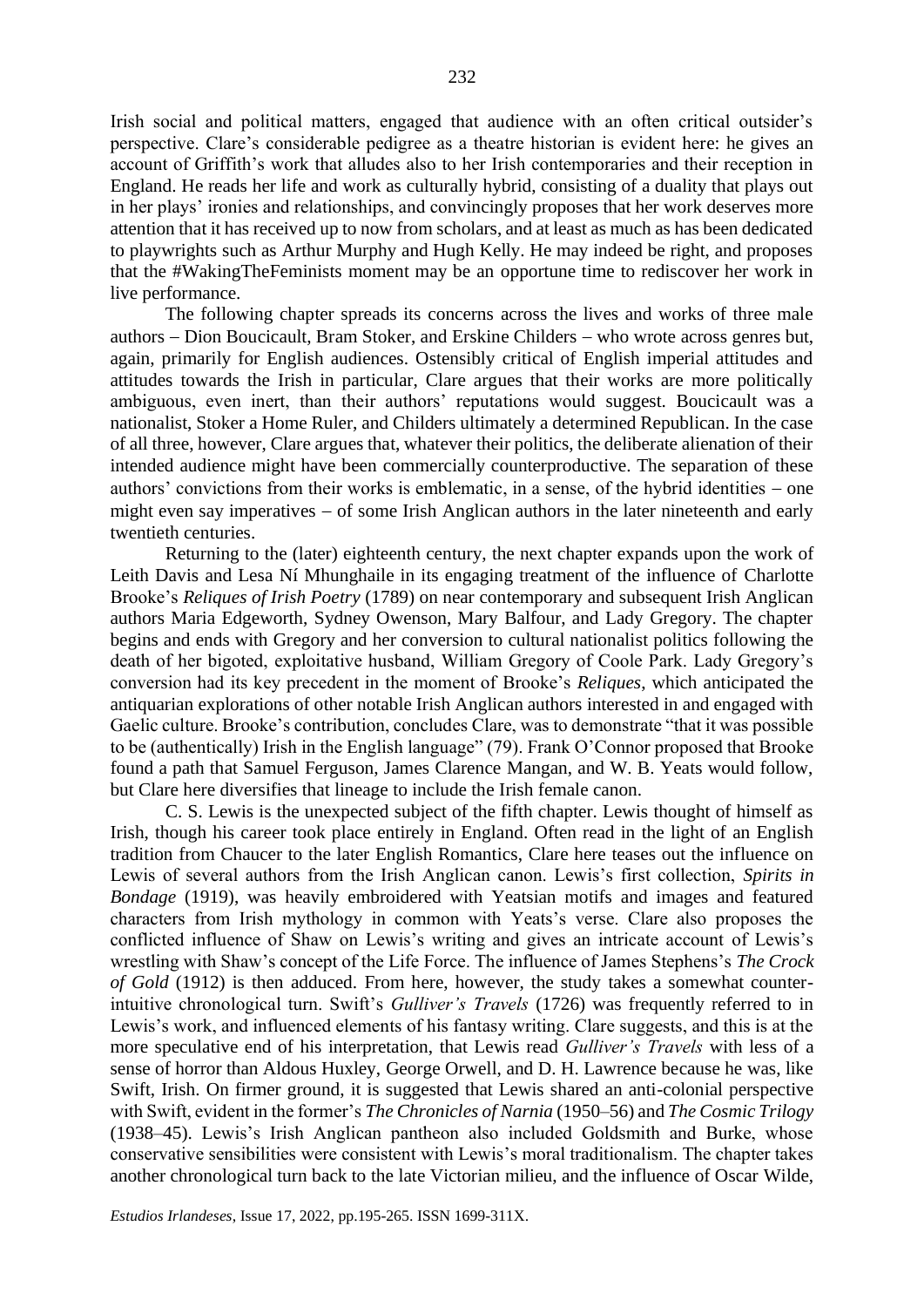before returning to the eighteenth century and the influence of Laurence Sterne and George Berkeley. The chapter on Lewis is absorbing, but might have been better served by a chronology similar to that of the chapter on Brooke's legacy.

Less diffusely, Chapter 6 deals with Leland Bardwell's 1977 novel *Girl on a Bicycle* in a very satisfying single text study. In Clare's sensitive reading, the novel portrays the internal diversity of Irish Anglicanism, from the world of the Big House Anglicans who retain a cultural affinity with England, and working class Anglicans from outside of Ulster whose Irishness is full and real however much Catholic nationalists might suspect it. The Protestantism of the novel's protagonist Julie de Vraie is of Huguenot derivation, stemming from that French artisanal and professional demographic which had been assimilated into Irish Anglicanism in the eighteenth century. Julie's Anglicanism is not aristocratic, nor does it separate her from the generally Catholic working class population. Her class background pulls her towards a liminal status between the aristocratic Anglican world and that of the labouring Catholic. She retains an element of cultural Britishness at the same time that she resists assimilation into the world of her aristocratic employees. The social and political suspicion of Protestants, no matter their place in this spectrum of hybridity, is a source of resentment in this, and in Bardwell's other novels. Throughout Bardwell demonstrates, in Clare's words, that "the nature and degree of an Irish Anglican's Irish/British hybridity varies, depending on where one is located on the social scale and where one resides" (134).

Concluding as he began, Clare relates his literary study to contemporary discussions of the nature of Irishness. A more nuanced awareness of the diversity within Irish Protestantism, to which this compelling study of Irish Anglican culture contributes, will be of assistance as Ireland embraces, in Clare's words, "more hyphenated identities," including those of "the 'New Irish' and, potentially, in due course, Ulster Protestants" (135). The phrasing "in due course" nods to contemporary shifting demographics and political change north of the border. There, Brexit is having a destabilising effect on the very identities that as a project it sought to consolidate; in a timely way, then, this excellent and concise study equips us with an insightful account of the historical and cultural ambiguities that imbue our present.

**Michael J Griffin** Associate Professor of English in the School of English, Irish, and Communication at the University of Limerick. He is currently editing a volume of Oliver Goldsmith's poetry, and is co-general editor (with David O'Shaughnessy of NUI-Galway) of a new multi-volume edition of Goldsmith's works for Cambridge University Press.

### [michael.j.griffin@ul.ie](mailto:michael.j.griffin@ul.ie)

*Novel Institutions: Anachronism, Irish Novels, and Nineteenth Century Realism* Mary L. Mullen Edinburgh University Press, 2019 (Paperback 2021). 264 pages. ISBN: 9781474453240

**Reviewer:** Elizabeth Grubgeld (Oklahoma State University)

Mary Mullen has produced an exhaustively researched, theoretically grounded, and systematically argued recalibration of the nineteenth-century Irish novel. Although the nineteenth-century English novel has been traditionally understood to reconcile its characters within the social and narrative frameworks of a liberal democracy based on colonial expansion, evangelical Christianity, and laissez-faire capitalism, Mullens demonstrates that it shares more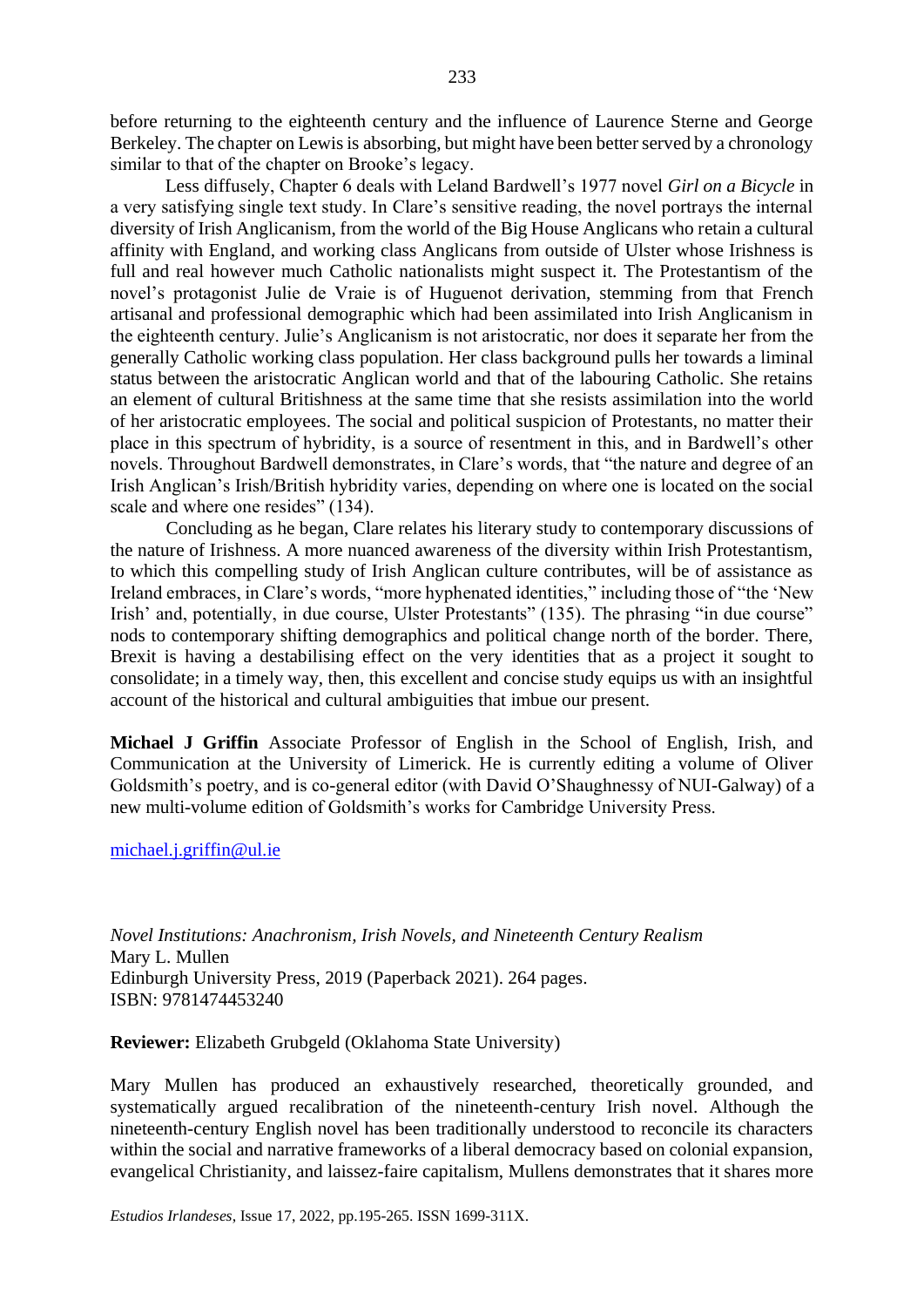in common with the unruly features of Irish fiction of the same period than one might suspect. Novels from either side of the Irish Sea, she argues, articulate both social integration and discordance, ideological consensus and contradiction, and, in place of a neat chronological trail of development, present a frequently disruptive and discontinuous sense of narrative and historical time. Seeking to break down the national literary histories that prevent our understanding how fully the Realist mode can undermine the institutions it purportedly supports, Mullen pairs Maria Edgeworth's *Castle Rackrent* with the novels of Jane Austen; Charles Kickham and William Carleton with George Eliot; and George Moore's Irish and English novels in comparison with one another and with the work of Charles Dickens and George Gissing.

Key to this analysis are the two terms *institution* and *anachronism*. Employing these terms in ways that differ from common usage, Mullen considers *institutions* as ways of thinking in addition to the more familiar sense of the word as signifying social organisations such as schools, factories, prisons, churches, and so forth. She is most concerned with how ideologically inflected understandings of historical time − particularly as involving notions of progress and development − become themselves institutions that affect the form of fiction and, in turn, fiction's reification of those concepts of time and the hierarchies of class, gender, race, and nation that they serve. Drawing from queer theory and postcolonial studies, she defines *anachronism* as competing understandings of time and historical sequence rather than mere errors or, as did George Lukács, arrangements that clarify the cultural dominance of the imperial novel and its readers over its subject matter: for example, Walter Scott's rendition of what historically would have been Scots Gaelic dialogue into modern English. Anachronisms may take the form of tantalisingly disjointed dates, such as that of the composition of *Castle Rackrent*, its fictional editor's position in time and that of the reader the editor anticipates, as well as the temporal placement of its narrator and the events of the historical past he relates. Anachronism might also take the form of characters who hold beliefs, habits, and appearances that reflect an earlier era than that of their contemporaries or whose narrative trajectories refute institutionalised expectations of social and economic progress. Plots may involve repetition, movement around and back in time, and developmental stasis. A striking example is George Moore's eponymous protagonist Esther Waters, who remains illiterate in an era of rapidly growing literacy rates among the urban poor, whose faith is yoked to the atavistic apostolicism of the Plymouth Brethren, and whose survival and moral triumph follows none of the models of upward mobility preached by social reformers in the late nineteenth century. A tale of repetitions and setbacks, her story concludes in a return to the place of her youth, where female friendship replaces the marriage plot as a completion of the narrative.

Although acknowledging the oppressive force of institutions, particularly in their insistence upon social consensus and the foreclosure of alternate futurities, Mullen distances herself from a Foucauldian condemnation of institutions to instead argue for their malleability and constructive potential. Similarly, while she notes the prevalence of allusions to racial, class, or ethnic others as vestiges of an earlier (and thus less developed) human state, she also traces in each novel those anachronisms that work differently to

show the discordant paces of historical change, propel the reader backward to "useless" pasts that do not continue into the present, and reveal ruptures within institutionalized narratives. Instead of reinforcing the necessity of a single, continuous line of development where the present emerges from the past, these anachronisms question the extent to which historical narratives depend upon a predetermined but exclusionary sense of what is necessary to achieve the future. (8)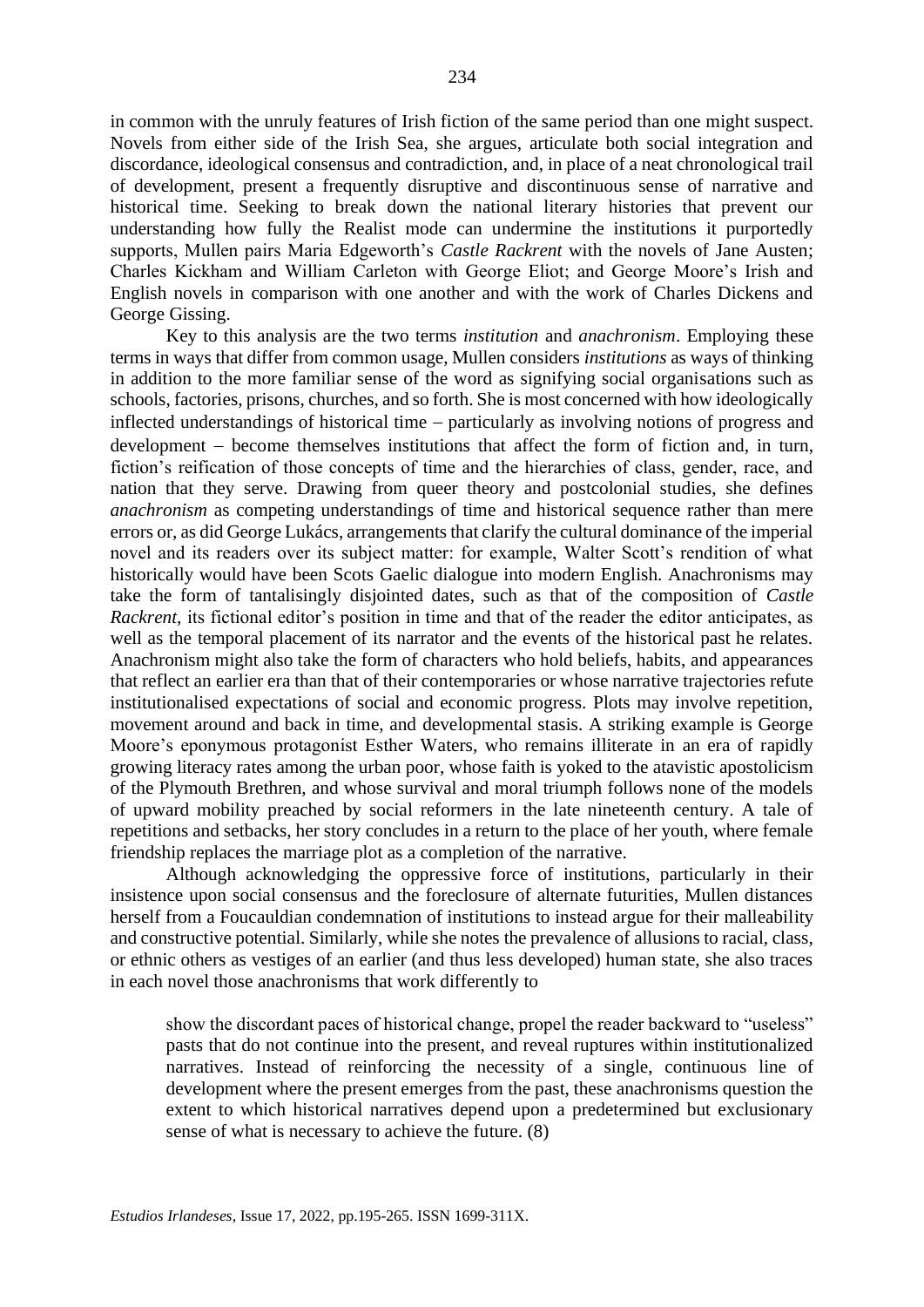This way of thinking about institutions and anachronism has shaped Caribbean studies in the twenty-first century, but has rarely, if ever, been brought to bear on the nineteenth-century English and Irish novel, and Mullen's reworking of literary history is deeply informed by the preoccupation with rethinkings of history and time pervasive in postcolonial, and particularly Caribbean, scholarship.

One of the many contributions of this distinguished book is its sheer bibliographical density, offering a vigorous discussion work from narrative theory, history, and postcolonial studies, as well as generous acknowledgement of earlier scholarship and the contributions of her contemporaries. The endnotes alone make many insightful contributions and offer leads for future research. If there is any criticism to be made of *Novel Institutions,* it is in the excessively abstract and sometimes obfuscating terminology and phrasing of the more theoretical sections of the study. The first chapter is uncommonly rich in its interplay of narrative and postcolonial theory, but a reader not already immersed in those disciplines could ask for more straightforward phrasing that would render the book more accessible. That is all the more important since the sections devoted to analysis of particular texts rely on the concepts laid out within the initial chapter, and yet at points those concepts are less than clear until we see them enacted through specific examples.

To mention just one of these examples, Mullen's analysis of George Moore's *A Drama in Muslin* is without question the finest examination of this important *Bildungsroman* currently in print. The iconoclastic Moore emerges as the hero of her study for the same reasons that he irritated so many of his contemporaries: his blanket rejection of institutions of all kinds (ideological, artistic, and particularly those of church and nation) and his development of a multi-layered irony that both works with and challenges a pessimism that sees one's fate as inborn and manifest in the idiosyncrasies of the human body. Long after Moore repudiated Naturalism (and the 1885 *A Mummer's Wife* is probably the only one of his novels that could be read as predominantly Naturalist), this conviction of an innate fatality endures, but counterposed always to his powerful recognition of the relativism of human perception and the potential to reshape our lives despite what we have been taught to be true. As Mullen argues, his writing in the last decades of the nineteenth century, whether the setting be English or Irish, draws upon anachronisms of history and narrative structure, as well as a systematic undercutting of the reconciliatory tropes with which both *A Drama in Muslin* and *Esther Waters* appear to conclude.

In short, this study accomplishes the formidable goal of rewriting the history of Irish and English Realism in the long nineteenth century. Each page is packed with original and exciting analyses that will cause those who read and study the Victorian novel to reconsider our fundamental assumptions about it.

**Elizabeth Grubgeld** is Regents Professor of English at Oklahoma State University and author of *Disability and Life Writing in Post Independence Ireland* (2020), *Anglo-Irish Autobiography: Class, Gender, and the Forms of Narrative* (2004), and *George Moore and the Autogenous Self: The Autobiography and Fiction* (1994), all of which received the Rhodes Prize for Literature from the American Conference for Irish Studies in their respective years.

[elizabeth.grubgeld@okstate.edu](mailto:elizabeth.grubgeld@okstate.edu)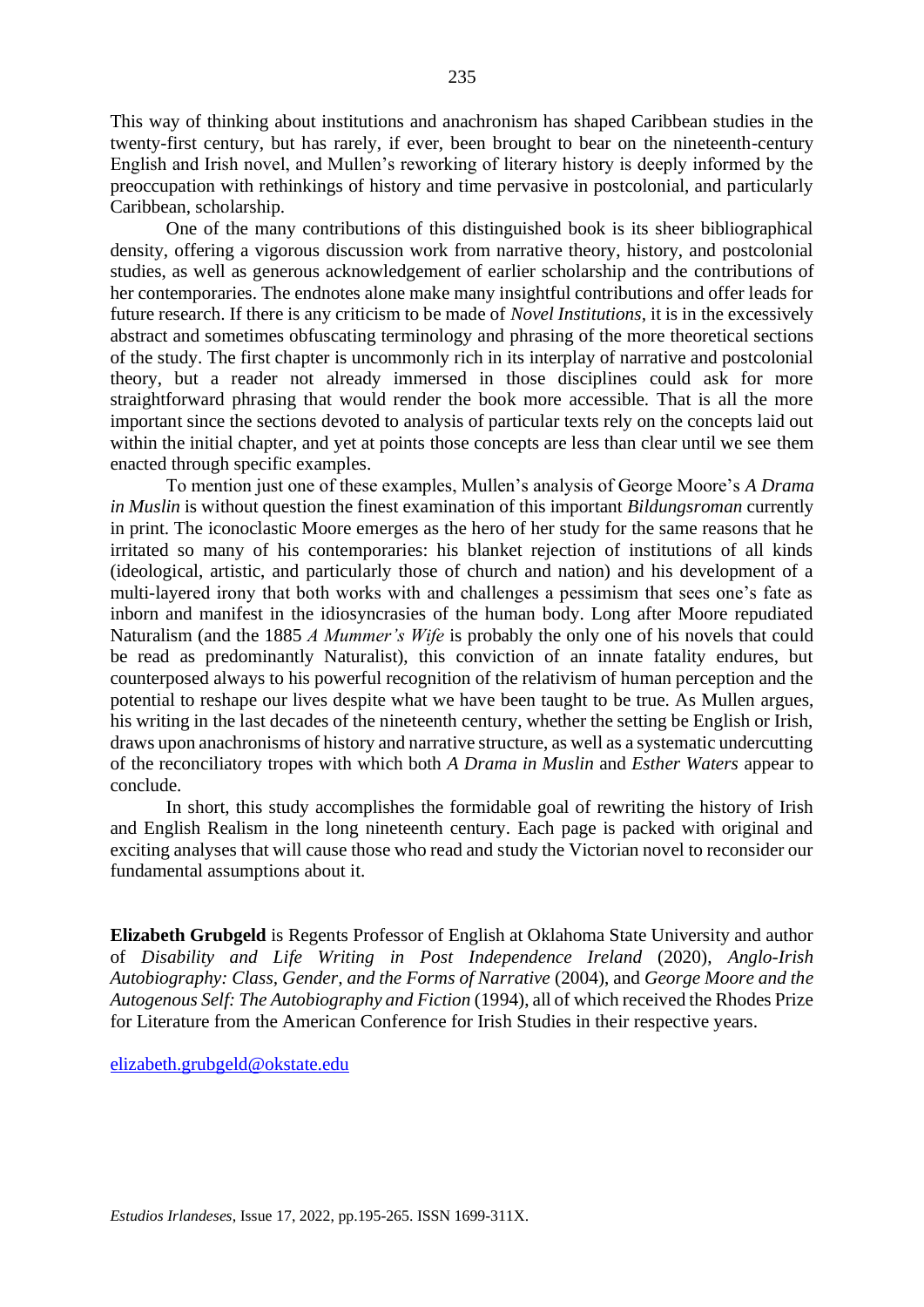*Art, Ireland, and the Irish Diaspora: Chicago, Dublin, New York 1893-1939: Culture, Connections, and Controversies*  Éimear O'Connor Irish Academic Press, 2020. 380 pages. ISBN: 9781788551496

**Reviewer:** Kathleen A. Heininge (George Fox University, Oregon)

In a visually pleasing treatise − it looks more like an art book than a monograph − Éimear O'Connor has provided a comprehensive review of the world of Irish art around the turn of the twentieth century. While the book may at times feel like a clumsy read, with much repetition and reiteration of already stated details, it is clearly meant to be read less as a narrative of the state of Irish art than as a compendium, with stand-alone chapters dealing with much of the arcana surrounding that world. As such, the book coheres less in its narrative than in its thorough examination of recondite details that helped shape both Irish art and the idea of Irishness, especially as it was presented in the United States.

O'Connor's overall project, then, is to address the way relations between Ireland and America helped to support and indeed create Irish art, and she does so by elucidating the connections between patrons, artists, exhibitions, fairs, reviewers, and collectors and consumers of that art.

In her first section, O'Connor connects art and industry, examining the influence of women such as Mrs. Alice Hart and Lady Ishbel Aberdeen who organised centres for activities such as spinning, weaving, knitting, sewing, and embroidery, teaching and exploiting what Hart referred to as "cottage crafts." In doing so, Hart created and stoked the desire for a kind of authenticity for such products through her marketing. Both women saw their work as a kind of charity, helping people to support themselves. The Irish Industries Association, established in 1886, was created to expand classes and to increase sales throughout Ireland, England, and the United States. As the work grew, so too did the desire to exhibit that work, and both women (somewhat controversially) became involved in efforts to export Ireland's authentic country charm to international venues, including at the 1893 Chicago World's Fair, where two separate "Irish villages" were on display. The example of the two women, each vying for such seemingly similar projects, served to demonstrate the heightened tensions surrounding Irish politics: it was increasingly difficult to separate questions of art and authenticity from the Home Rule question and the Nationalist movement. Donations to each project followed accordingly.

One of the details that becomes startlingly clear throughout the book, lest those of us who are not artists may have lost sight of it, is the vastness of the influence of, well, the influencers: the donors and the reviewers. As O'Connor recounts the networks between John Quinn, an Irish-American lawyer in New York, and those he supported, she forces a consideration of what Irish art might have become without someone such as Quinn. His tastes, his connections, his money, his love of art determined who came to the United States, who showed there, who met whom, and who was nearly assured of success. She does not imply his power was insidious, but merely far-reaching and extraordinarily generous, bringing Irish visual art to the attention of the international scene when what little Irish art was seen outside of Ireland was generally listed as "British," and therefore lacking in distinction. The point is reiterated later, when she discusses the Helen Hackett gallery, which offered another opportunity for Irish artists who may otherwise have gone unnoticed and unheralded.

One of the strengths of O'Connor's book is that her panoply goes far beyond the standards that are most often discussed when Irish visual art is mentioned: John Butler Yeats, Jack Yeats, Seán Keating, and the Hugh Lane controversy are rehashed, but O'Connor also references a number of lesser-known artists and their influence, including Marjorie Organ,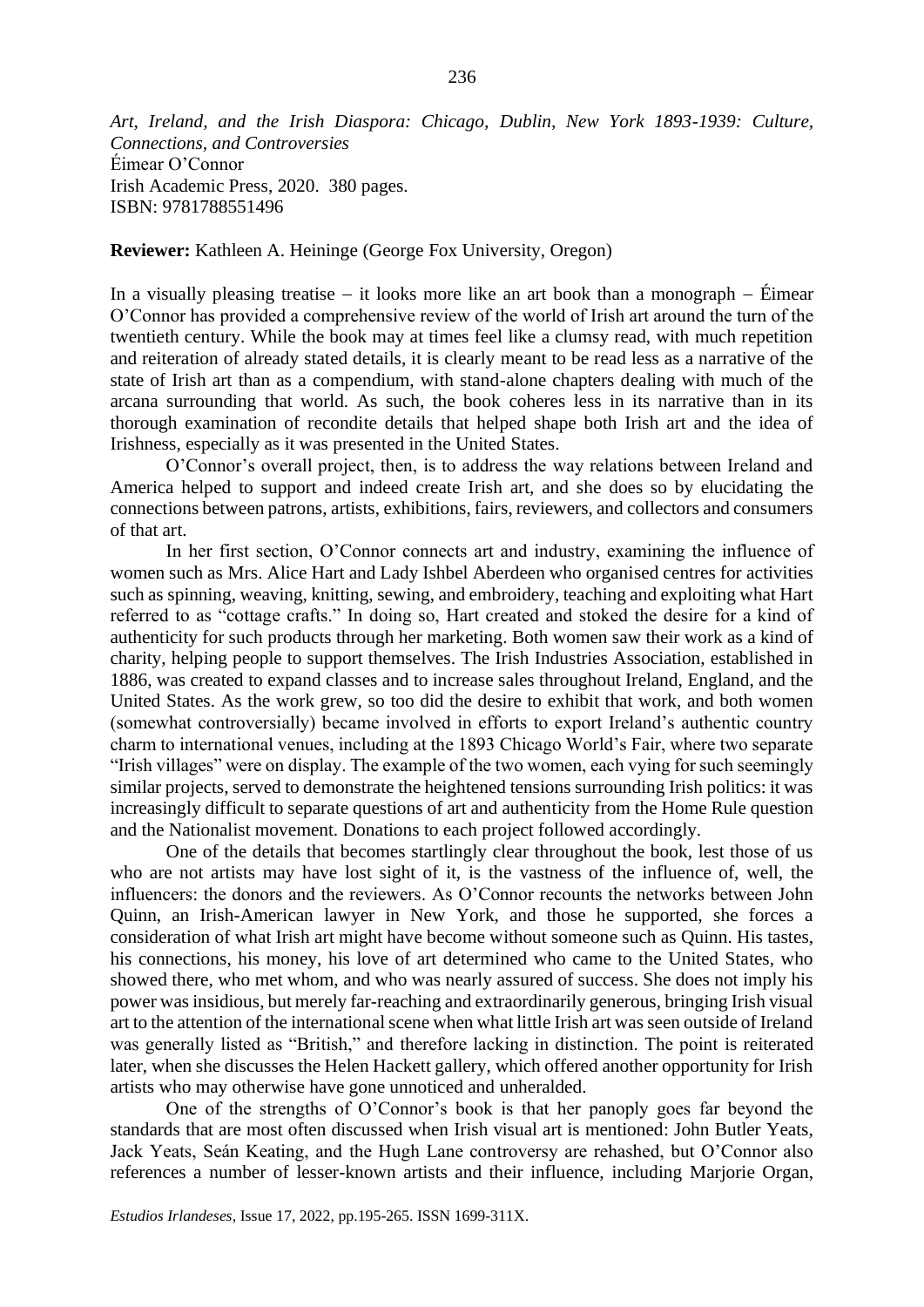Mainie Jellett, Patric Farrell, Leo Whalen, Sarah Cecilia Harrison, and others. As these more modern artists became better known, controversies arose. As Declan Kiberd notes in the introduction of this text, "Americans, too, were changing, but not at the speed of the Irish intelligentsia: hence the anger vented by Yankee Hibernians on certain radical forms of art from the old country when put on exhibition in the new. Perhaps, in their subconscious, many Americans wanted to keep old Europe old, if only to mark themselves off the more easily as modern" (xv). Those Americans continued to long for what they perceived as authentic representations of Ireland, while the artists fought against stereotypes and preconceived notions of Irishness.

Thus O'Connor effectively illustrates the way competing visions of Ireland, furthered through politics − Home Rule, the Lockout, wars − and personalities − John Quinn, Hugh Lane, Lady Gregory, George Russell, Helen Hackett − also exert control over the success of artists. The trajectory of individual artists and their reception, as O'Connor delineates it, is greatly affected by elements far beyond their control. When Quinn dies and when Hugh Lane's estate is encumbered, the public impression of Irish art shifts. When George Russell says, having visited a Post-Impressionist exhibit in Dublin, that "the only conclusion I can come to after looking at these pictures was that the painters were not decadent, but merely decrepit," people listen (118). When Helen Hackett opens a New York gallery and exhibits Irish art, having travelled throughout Ireland collecting items (her diary is quoted extensively − perhaps excessively so − herein), she helps to revive interest in Irish art. Culture, then, is deeply affected by every swing of such politics and personalities.

In the final diffuse section of the book, O'Connor takes on the filming of *The Man of Aran*. While the organising principle here seems to also reflect concerns with "getting it right" as Ireland is represented, the connection of this chapter to the rest of the book is much less obvious, though the section is interesting in its own right, discussing the production and casting processes, and photographic contributions of the director's wife, Francis Hubbard Flaherty. The transition in the same chapter to the New York World's Fair and the role of Irish art throughout the *World of Tomorrow* exhibition is murky at best, unless only to bring the thread back at the conclusion to yet another World's Fair, this time in 1939, to demonstrate that not much had changed over forty-six years.

As O'Connor notes,

Ultimately, and however problematic in retrospect, the construction of Irish identity in America in the closing years of the nineteenth century and the opening years of the twentieth century was very much influenced by those such as Lady Aberdeen, and indeed, Mrs Hart. […] Amid all the turbulence of the age, intricate connections between Ireland and America in general, and Dublin and New York in particular, established pathways between here and there that were to prove vital to the development of visual culture in Ireland. (89)

Such has been demonstrated throughout her book, though how effectively will depend on whether the book is approached as a cohesive argument or as a reference book.

**Kathleen Heininge** is Professor Emerita of English at George Fox University, where she also led the Women's Studies department. Her most recent publication is her memoir, *Working in Mysterious Ways: My Life through the Rosary*, in which she tells stories of her life through the lens of the Mysteries of the Rosary. She has also published *Reflections: Virginia Woolf and her Quaker Aunt, Caroline Stephen* and *Buffoonery in Irish Drama: Staging 20th Century Post-Colonial Stereotypes*, as well as numerous articles, mostly on Irish literature and culture. She is currently working on a book in which she shares her thoughts on reading the award winners,

*Estudios Irlandeses*, Issue 17, 2022, pp.195-265. ISSN 1699-311X.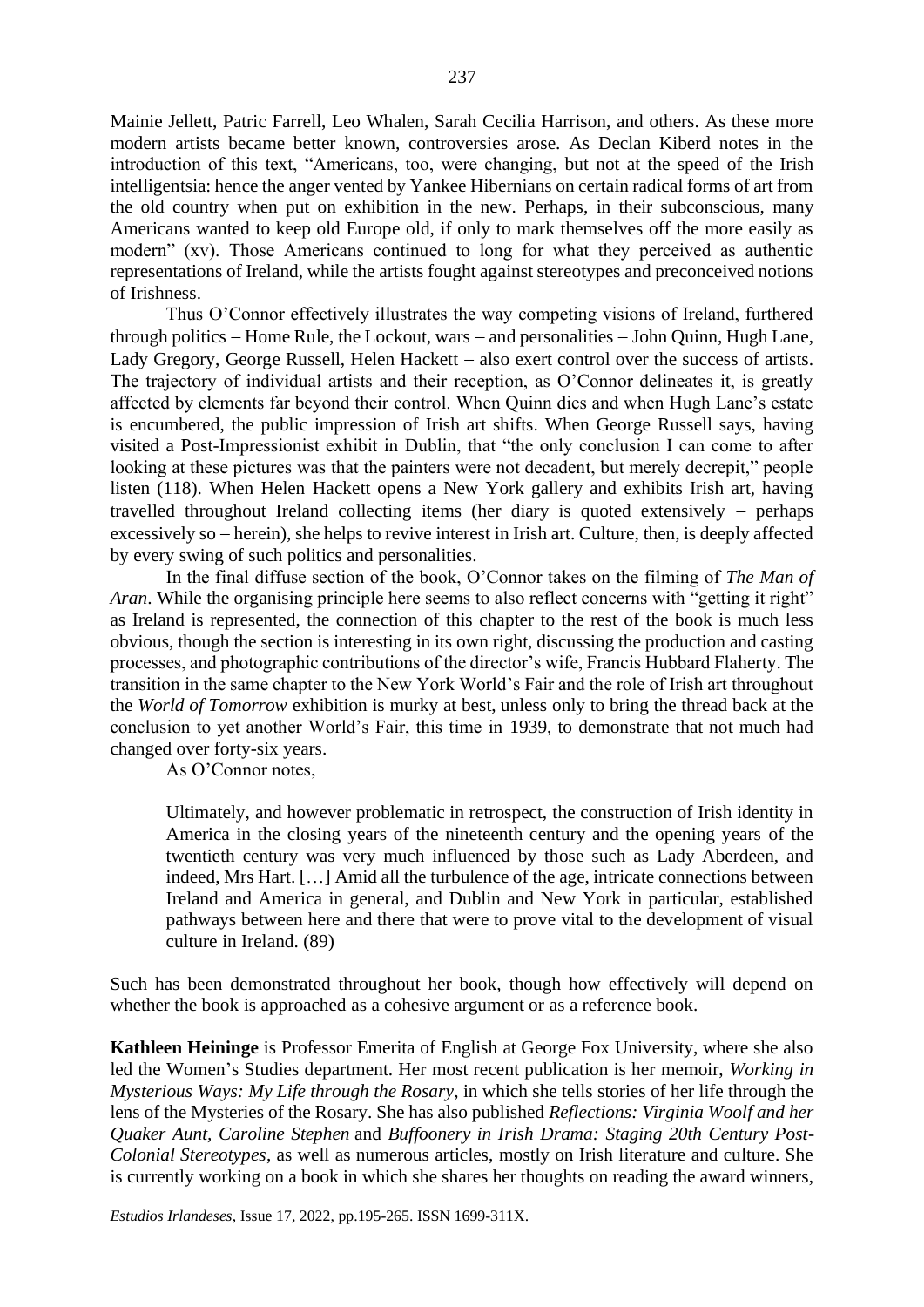having read ALL the winners of the Man Booker Prize, the International Man Booker Prize, the Pulitzer prizes in fiction and drama, and the National Book Awards.

*Coffin Ship: Life and Death at Sea During the Great Irish Famine* Cian McMahon New York University Press, 2021. 336 pages. ISBN: 9781479808762

**Reviewer:** Mark G. McGowan (University of Toronto)

It is not often that a book is published and immediately it is adopted as part of a course syllabus for students (in this instance, my students at the University of Toronto). Such is the case with Cian McMahon's masterful book that contributes greatly to the growing historiography of the great Irish Famine. Perhaps one of the principal strengths of McMahon's work is his ability to engage the historiographies of the Famine in Ireland, the United Kingdom, North America, and Australia so effortlessly and in elegant prose. Too often historians have done excellent microstudies of the Famine, but without much of an eye to how their work might engage the broader studies of the Famine in other geographic locales. Too often we are treated to excellent studies of particular Irish estates and assisted migration, but lose a sense of what actually happened to these travellers after they boarded vessels in Cork, Limerick, Derry, Sligo, or Liverpool. Sometimes it is as if they journeyed to join some faceless masses or simply just fell off the edge of the world. On the other hand, many North American-based historians have produced some excellent urban-based studies of the Famine Irish, but without much of a sense of from where or how these persons came. The "coffin ship" is assumed to be the mode of travel and death, and having read this book, I suspect incorrectly.

McMahon quite literally fills in a gap that has been much taken for granted by scholars of the famine: the oceans themselves, and the lives of passengers who could be at sea for six weeks or more if their destination was North America, or six months if it was Australia. While the book reveals that there were notable cases of horrific conditions on board ships, accompanied by high mortality of passengers and crew, McMahon is careful to point out that the "coffin ship" is too broad a category, and a misleading one, when examining Famine migration. In fact, he discusses how mortality rates were actually lower than has been assumed, and that the huddled masses who embarked on these journeys from 1846 to 1855 had more agency than credited to them by historians. One must not see the repeated violations of the Navigation Acts, during the British North American sailing season of 1847, as a measuring stick for all maritime passenger travel during the Famine years.

Based on very thorough mining of primary sources in archives on three continents, and online collections such as DIPPAM (Documenting Ireland: Parliament, People, and Migration), McMahon structures his book like a voyage itself – preparation, embarkation, life, death, and arrival. The two most ground-breaking chapters are "Embarkation" and "Life." In the former, Mahon maps out the various strategies used by the migrants themselves to make choices as to when and where they were travelling. Irish people are seen as information gatherers, using family connections, tapping pervious migration chains, soliciting emigration societies, reading emigrant guidebooks, and learning the rules and rights of travellers. They negotiate the best deals for themselves, and many are clear as to where they are headed and to whom. While McMahon acknowledges that there were landlord-assisted schemes, government assistance, and the involuntary migration of convicts, this chapter breaths considerable life into the Famine migrant as possessing agency, thus challenging better-worn tropes of victimisation.

*Estudios Irlandeses*, Issue 17, 2022, pp.195-265. ISSN 1699-311X.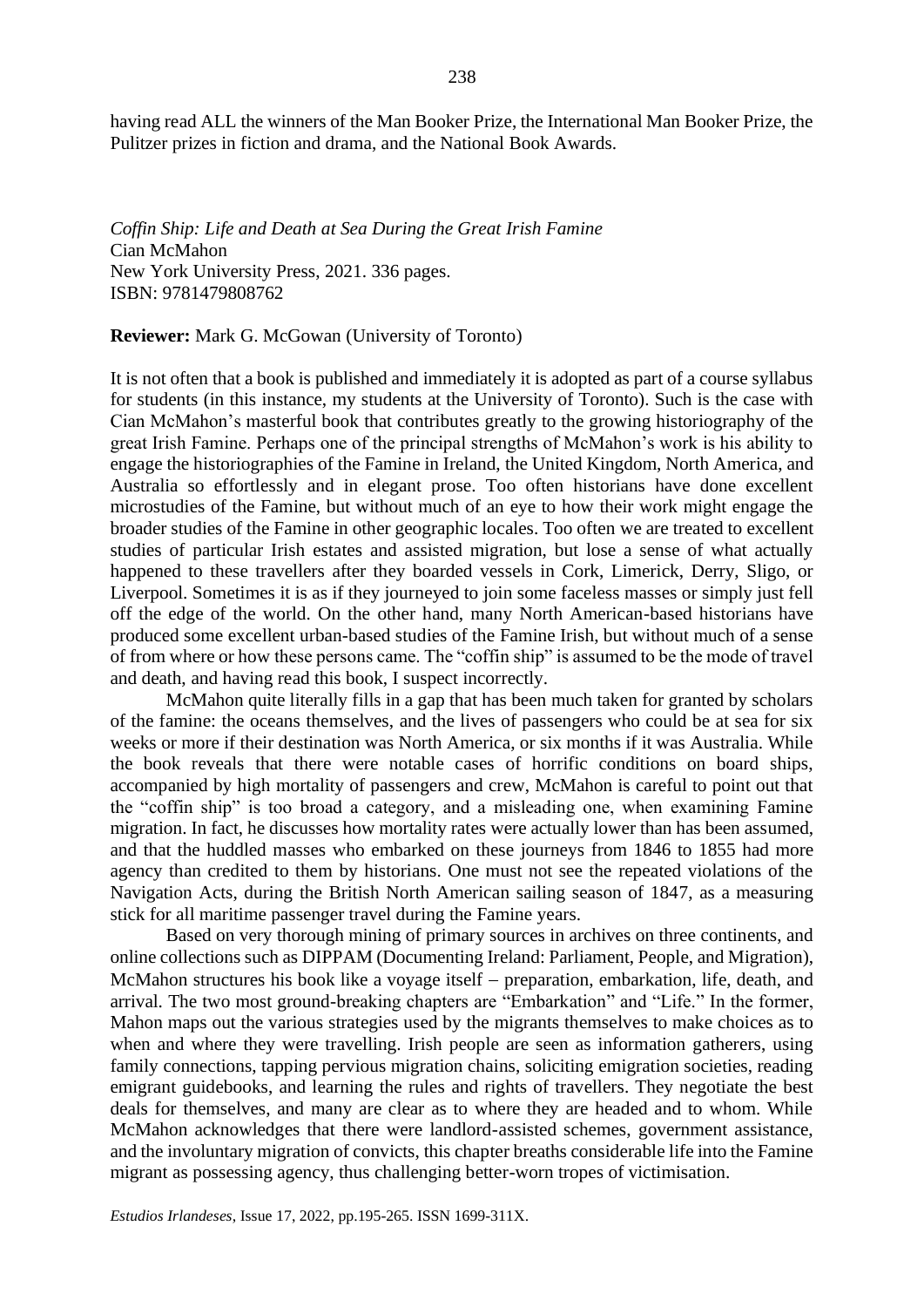Much the same could be said of the "Life" chapter in the way it brings to the fore the social life, celebrations, culinary experiences, cultural, and religious aspects of life at sea. While people do experience illness, and some die, what is emphasised here is the day-to-day life of passengers, a social history of those Irish who were experiencing life on the open ocean for the first time in their lives. Music and dancing are not necessarily the first things that come to mind when pondering what life may have been like on a voyage in the Atlantic or Indian oceans during the 1840s and 1850s, but they emerge here as significant elements of the experience.

The book is not without some problems. The chapter on "Death" leads off with a quotation from Michael Collins, the contemporary novelist and ultra-marathon runner, who makes a comment that is either taken out of context or based on facts that Collins has misinterpreted (146, 154-5). Most Canadian historians accept, with significant statistical evidence to support it, that one fifth of those Irish who left UK ports in 1847 did not ring in the new year in 1848. McMahon is correct in saying that far fewer died at sea or in quarantine that what this figure suggests, but those who cite it are also including the deaths in the Quebec Marine Hospital, Point St-Charles (Montreal), shed in Kingston, Bytown, Toronto, Hamilton, and Niagara, and points in between. When these places of sojourning are included, the figure Collins cites stands.

The book also repeats the now-disproven notion that Major Denis Mahon evicted tenants in 1847 and sent them to their deaths in Quebec. Here the confusion may well be in Father Browne's list, published in the *Freeman's Journal* in 1848, where he mixes the assisted tenants with the evicted ones on Mahon's estate. The 1,490 assisted migrants from Strokestown were given the choice to leave. In exchange for the surrender of their tenancies and termination of their leases, Mahon provided cancellation of the rent debt, compensation for crops and chattels, carts of provisions, and free passage to Quebec via Liverpool. While deaths on board the four ships used to transport them to Quebec were staggering, when the death records at Grosse Ile are matched with records from Mahon's own estate − and it is understood that not all passengers on the *Virginius*, *John Munn*, *Naomi*, and *Erin's Queen*, were from the estate − the mortality rates of "the 1490" were less than the general tally for the ships. The death rates were still higher than the seasonal averages calculated by the author, but the deaths were the result of an outbreak of typhus on each vessel, due in large part to the poor work done by the Robinson Brothers shipping agents, and the lack of perspicacity by port officials in Liverpool, who allowed the ships to sail. Port emigration officers such as Richard Lynch at Limerick, for example, were key to safe conditions on board ship. In 1847, ships departing Limerick for Quebec had the lowest rates of mortality for all UK ports.

I want to add, however, these specific criticisms are minor irritants to scholars of the Famine migration to Canada and should not detract from the overall importance or quality of this book, and its great contribution to Famine scholarship. This semester, my own students in Irish history will be beneficiaries of the tremendous research and myth-breaking offered to us by Cian McMahon in his *Coffin Ship*.

**Mark G. McGowan** is Professor of History at the University of Toronto, and Principal and Vice-President of the University of St. Michael's College. He is a specialist in the religious, social, migration, and education history in the North Atlantic world. He has written numerous award-winning books and articles on the Irish Catholic experience in Canada and has more recently focused his research on the Famine migration from 1846 to 1851. His forthcoming book is on the experience of over 1500 Famine orphans in Canada.

### [mark.mcgowan@utoronto.ca](mailto:mark.mcgowan@utoronto.ca)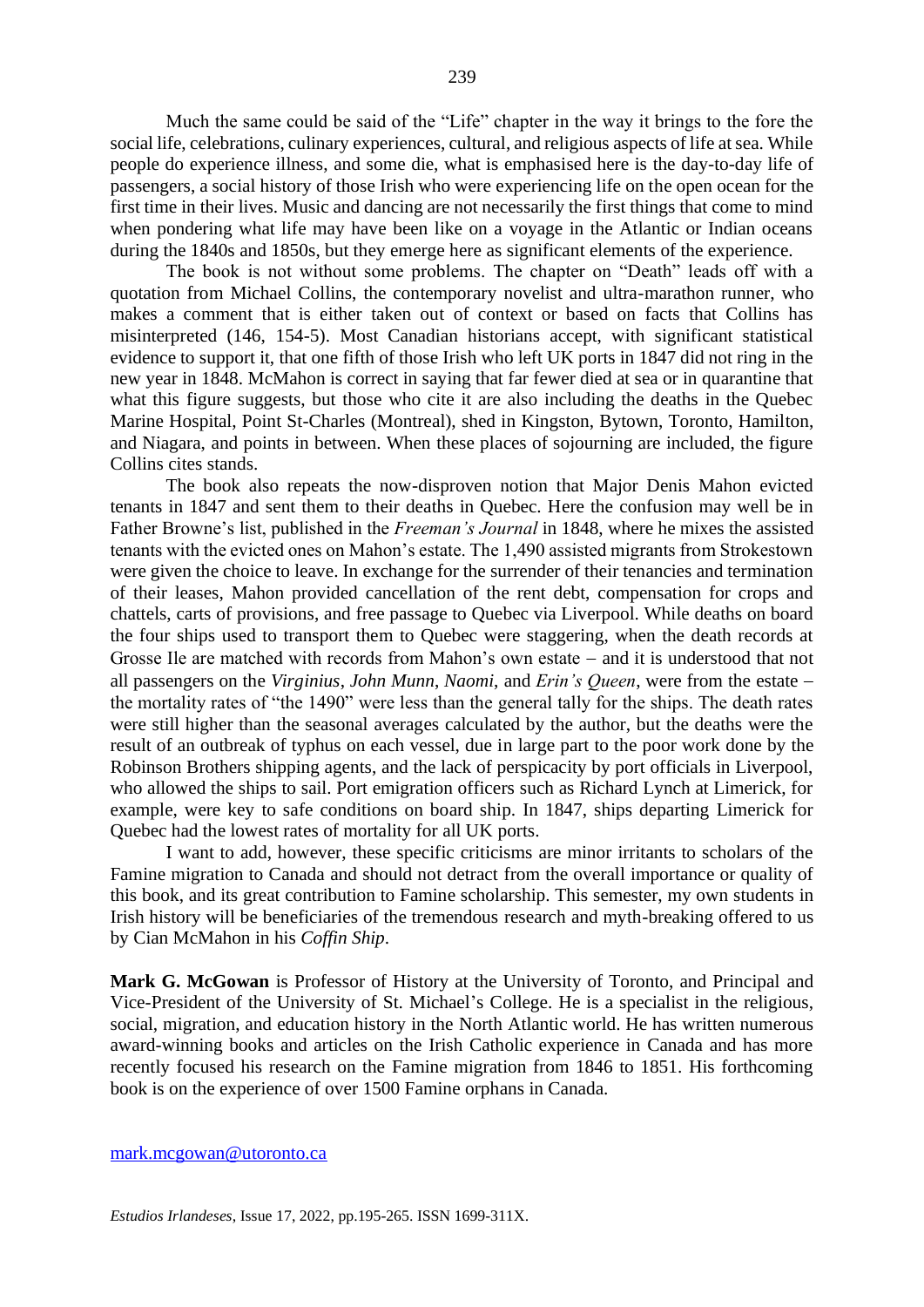*Beckett's Laboratory: Experiments in the Theatre Enclosure* Corey Wakeling Methuen, 2021. 213 pages. ISBN: 9781350153127

**Reviewer:** David Pattie (University of Birmingham)

Corey Wakeling's monograph, *Beckett's Laboratory: Experiments in the Theatre Enclosure,*  starts off from the welcome premise that Samuel Beckett's theatrical work is not, as is sometimes assumed, simply an exercise in the creation of performative objects, but is, rather, a type of dramaturgy which is as concerned with the plastic, evolving performance event as that of any of the other main practitioners of the twentieth century. He argues, in other words, that a fruitful way to examine Beckett's theatre is to work on the assumption that it is as much of a performance laboratory as Jerzy Grotowski's "Poor Theatre," albeit one that operates in a different relation to the performer, the scenography, and the text.

This is, to say the least, a welcome argument. Wakeling quotes Jonathan Kalb's muchrepeated phrase, that Beckett is "avant-garde to the conventional, and conventional to the avant garde," and Beckett's own comments to Colin Duckworth ("I simply produce an object"); the rest of the study provides ample evidence that neither statement quite holds true. Beckett's work for the theatre is, in Wakeling's analysis, a laboratory within which the nature of the self can be examined, but one in which a final summation of that nature will never be reached. This makes Beckett's work both ordered and contingent, rigorously structured yet porous, abstract and yet powerfully, viscerally corporeal. The nature of the Beckettian experiment is to create fragile, ordered structures in the midst of a disordered, not to say chaotic, reality. These experiments will fail, because no experiment in such a situation would succeed, but the information generated by that failure will then form the basis of future experiments.

To find ammunition for his argument, Wakeling looks in part to works that are sometimes thought of as minor parts of the Beckettian canon. In his first chapter, for example, he makes an interesting case for both *Act Without Words 1* and *2*. Very often regarded as rather unsubtle visual metaphors of the crises endured by more celebrated characters such as Winnie, *Godot*'s tramps and *Not I*'s Mouth, they are, for Wakeling, key performance texts, because they stage the moment when mimesis in Beckett's theatre fails. The protagonists' actions do not represent anything, because the process of action they are bound to is either circular or doomed to failure. In other words, the mimes answer the experimental question, what happens when a form predicated on the imitation of an action finds that it has no meaningful actions to imitate?

The rest of the study traces the working out of other experimental questions; what happens when both actor and audience are plunged into forms of sensory deprivation (as they are most strikingly in *Not I*); what happens when symbolic elements within the construction of the event have nothing clear to symbolise?; how does spectatorship operate, and under what conditions is it placed under strain?; how can performance recreate (or fail to recreate) altered states of mind?; and how can a politics of performance emerge from a laboratory exploration of the fragility of ideology?

Wakeling explores these questions in a series of chapters that are theoretically dense (indeed, if I have one criticism of the text it is that it covers a lot of theoretical ground very quickly) but which repay careful study. This is a text that requires close engagement; however, such an engagement is eminently worthwhile. The placing of Beckett in the performance history of the twentieth century has been a question that has interested Beckett Studies for as long as the field has existed. Wakeling's book might not contain a definitive answer to the question (indeed, given the complexity of Beckett's work, I am not sure that any one text could), but it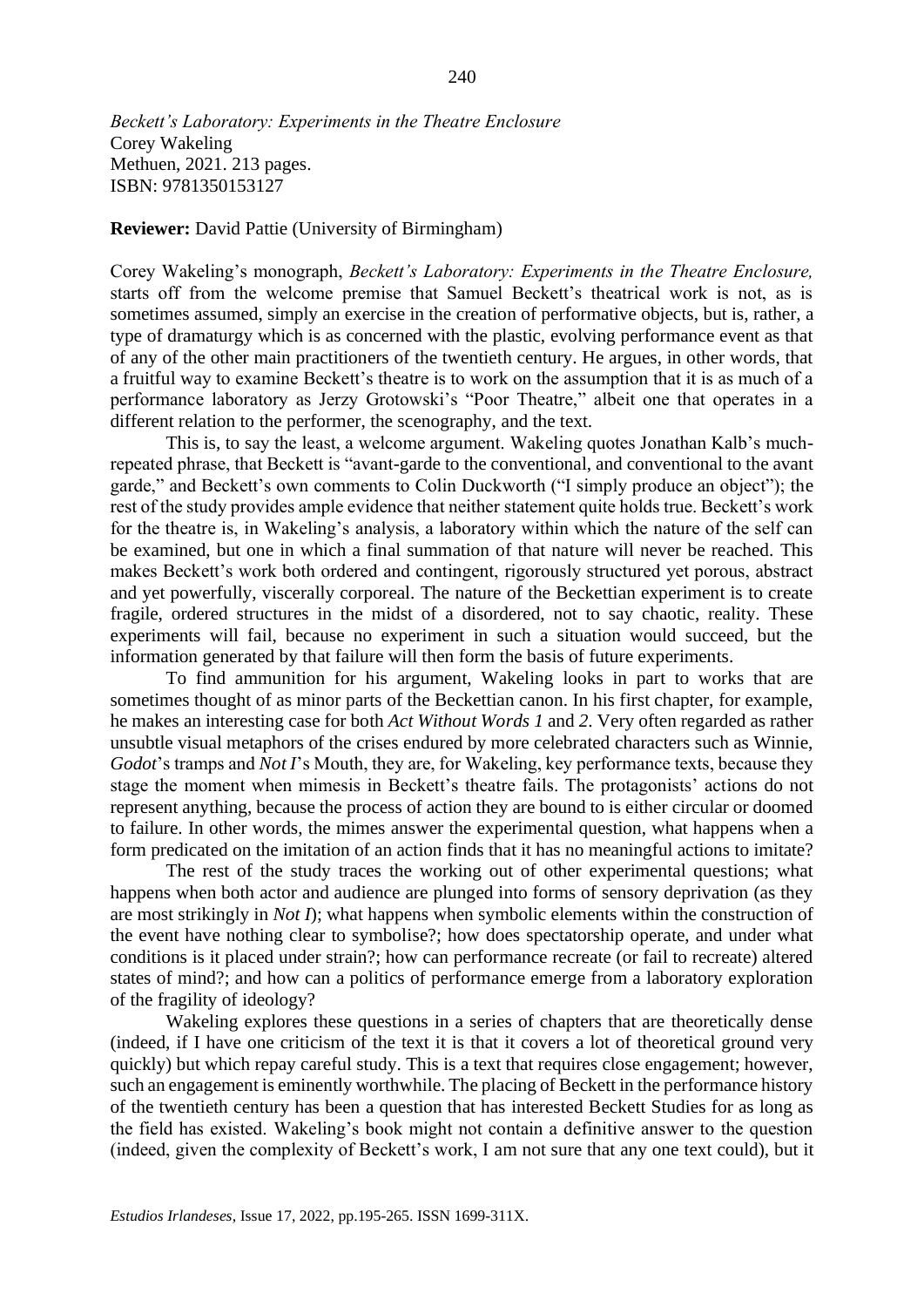does ask some very interesting questions about that relation, and it does provide, if not a final conclusion, then at least an interesting framework for further enquiry.

**David Pattie** is Senior Lecturer in Drama and Theatre Arts at the University of Birmingham. He has published widely on contemporary British and Scottish theatre, contemporary popular music performance, Samuel Beckett, and contemporary popular culture. He is currently working on a monograph on theatrical performance and popular music.

### [d.pattie@bham.ac.uk](mailto:d.pattie@bham.ac.uk)

*Irish Country Furniture and Furnishings 1700-2000* Claudia Kinmonth Cork University Press, 2020. 547 pages. ISBN: 9781782054054

**Reviewer:** E. Moore Quinn (College of Charleston, South Carolina)

Claudia Kinmonth's voluminous knowledge regarding the material culture of traditional Ireland shines forth in the pages of her latest work, *Irish Country Furniture and Furnishings 1700- 2000*. This is to be expected, for her effort extends by fifty years *Irish Country Furniture and Furnishings 1700-1950*, which she wrote in 1993 and published with Yale University Press that same year. The comprehensive and largely rewritten introduction not only provides a substantial overview of what the following ten chapters contain, it also sets the tone for the author's rich woodworking, folkloric, and poetic perspective on Ireland's cultural past. From the outset, readers are prepared to experience how that past was understood, preserved, stolen, and, increasingly in the present era, lost. For Kinmonth, the Irish house leads the way, influencing the kinds of furniture found within dwellings as simple as one-room cabins. In later times, when less tightly enclosed spaces could accommodate more furniture and a greater number of material cultural items, house adornment expanded accordingly.

The book is arranged according to type, not region, due to the uneven nature of the materials found in various counties and time periods. One finds, for example, that Scotland influenced Ulster's cutlery, by way of the horn spoon, and its sleeping accommodation, by way of the outshot bed. Styles like cupid's bows, hearts, shamrocks, and fiddle sides are discussed; so, too, are the characteristics of specific furniture pieces. The dresser's "sledge foot," for example, was designed so that it could be replaced when floor dampness caused it to fall into disrepair.

As in another of her earlier works, *Irish Rural Interiors in Art* (Yale University Press, 2006), Kinmonth draws from paintings, sketches, illustrations, engravings, pencil drawings, and even postcards to provide the visual accompaniment that is so welcome − nay, so needed − in a book of this kind. Repeatedly, figures and images align with and testify to the author's narrative; they are complemented further by evidence from diaries, inventories, governmental reports, and more. A key aspect of Kinmonth's methodology is her fieldwork: to acquire the data she so assiduously presents, she knocked on doors in the Irish countryside, seeking the types of extant pieces of furniture that could enlarge Ireland's woodworking story. She then studied and photographed what she viewed, a method that enabled her to detail the contextual features of furniture *in situ* as well as in use. This inspiring undertaking is a distinct boon, for although folk museums and other repositories of Ireland's material cultural past attempt to reconstruct that which was, they cannot compete with the ability to observe the actual placement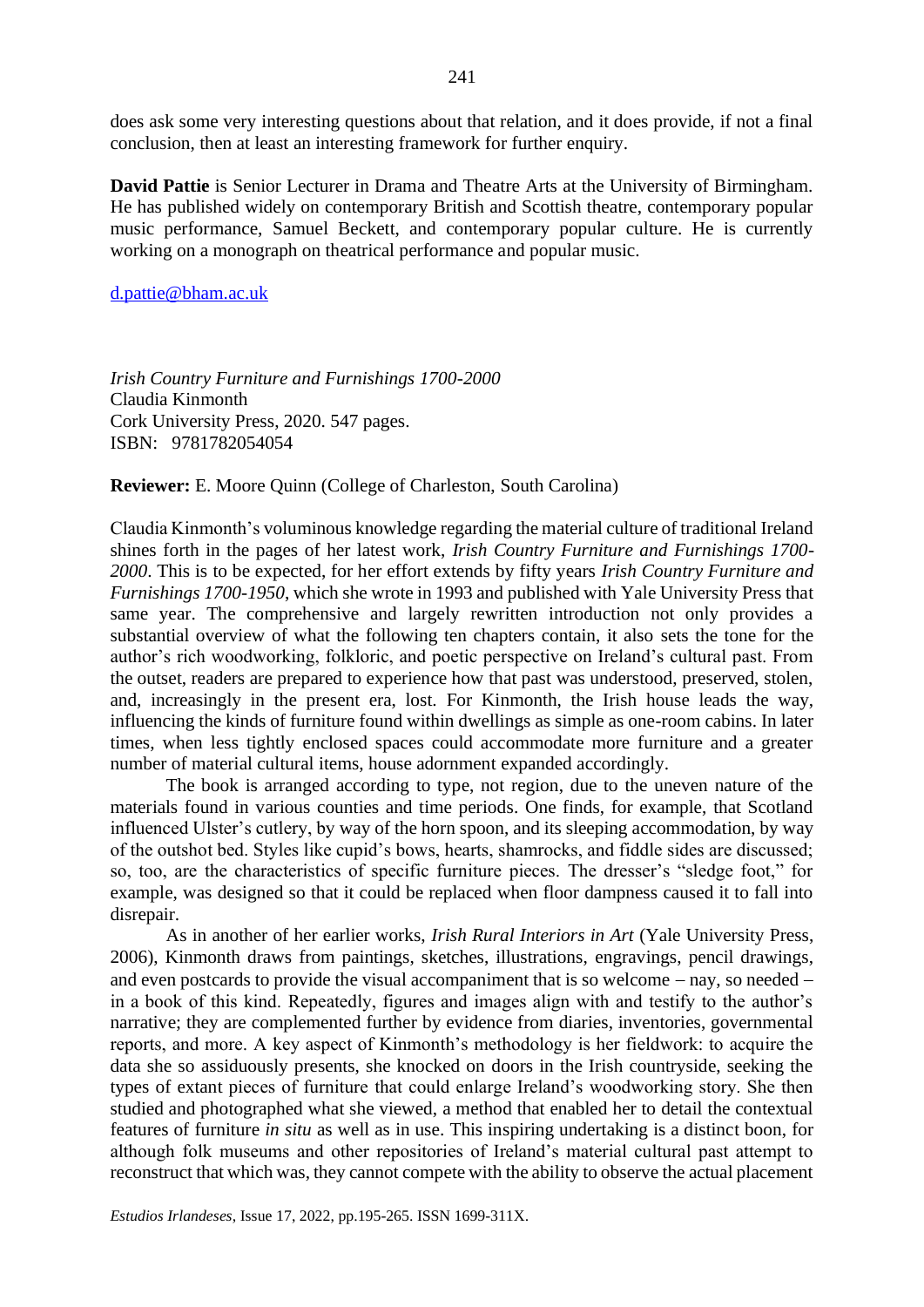of items − paired beds, built-in dressers, cranes, and keeping holes − located just as they were many years ago.

In addition to presenting the history of Ireland's furniture and furnishings, Kinmonth shares some of the major events that precipitated changes in them. These include the end of the Napoleonic Wars, when shifts occurred in agriculture; The Great Hunger (*An Gorta Mór*), when family members were forced to burn household goods for warmth; and the period of the Celtic Tiger, when transformations in Ireland's values took their toll on household design and decoration. What is left, Kinmonth reveals, is a treasure on the one hand but a vanishing trove on the other. "[T]he rejection of old houses," she writes, "inadvertently contributed to the wholesale destruction or exportation of the furnishings they once contained" (17). With statements like this, Kinmonth conveys the importance of preserving the materials that marked and defined Ireland's former ways of life.

One of the great strengths of *Irish Country Furniture and Furnishings 1700-2000* is that it can be approached from many angles. Although readers will be drawn to chapters that augment their personal knowledge and interest, it is worth emphasising that every chapter has something to offer. The aforementioned introduction supplies a blueprint for the entire work. Suggestive of their importance and provenance, the first five chapters cover stools and chairs, settles (including seats, beds and tables), dressers (with the author's finely tuned attention to display), storage of food and clothes, and beds. Chapters six to nine are devoted to press beds (and other disguised beds), cradles, tables, and hearths, and shrines. The final chapter considers small furnishings and utensils.

It was often the case that construction was motivated by availability. Unique furniture compositions of bog oak, often made of yew and fir, reveal the individuality of their makers. Other pieces were composed of rush, straw, willow, and even turf. "Wreck timber" or "wreck wood" − that is to say, wood recycled from shipwrecks − was put to good use. One outstanding example can be seen in the hearth of an early-eighteenth-century farmhouse; Kinmonth notes that "its brick smoke canopy, supported on timber from a shipwreck, was cracked when nearby mines exploded on a nearby beach" (124). It is this kind of additional contextual information that makes this book so engrossing.

Interesting is the fact that imagination played an important role in furniture creation; so, too, did imitation. Some of the woodworkers who observed the stylistic features in the decor of the more affluent copied what they saw, fashioning their own pieces with less expensive stock. The finished products resembled those made of mahogany and other more costly and/or imported woods, because craftsmen used saved pieces of hair combs, tire parts, and leather fragments as wood-graining devices.

Perhaps not unsurprisingly, most of the wooden pieces found in Kinmonth's book are unsigned, made by male members of households who produced "everything that people needed, from the cradle to the grave" (3). On the other hand, the author attends to professional woodworkers like Christopher Sullivan from Lauragh, County Kerry, Patrick Cronin from Skibbereen, County Cork, and several others whose reputations were well established. Evocative of the stuff of pure hilarity is Kinmonth's coverage of craftsmen like Cronin who not only made their own coffins but were also buried in them. Beforehand, however, some chose to stand their personal end-of-life creations upright in the corners of their shops, a decision that provoked humour as well as horror. Narratives like these are found throughout the book; collectively they goad readers to delve more deeply into the multiple ways that Ireland's domestic furniture was not only constructed but deployed. With her functional focus, Kinmonth notes that many items, including coffins, could double up, serving their original purpose but also provoking the folkloric imagination when the time was right.

Indeed, folklore is well represented throughout the work. A blessing written by Anonymous might be understood as a toast: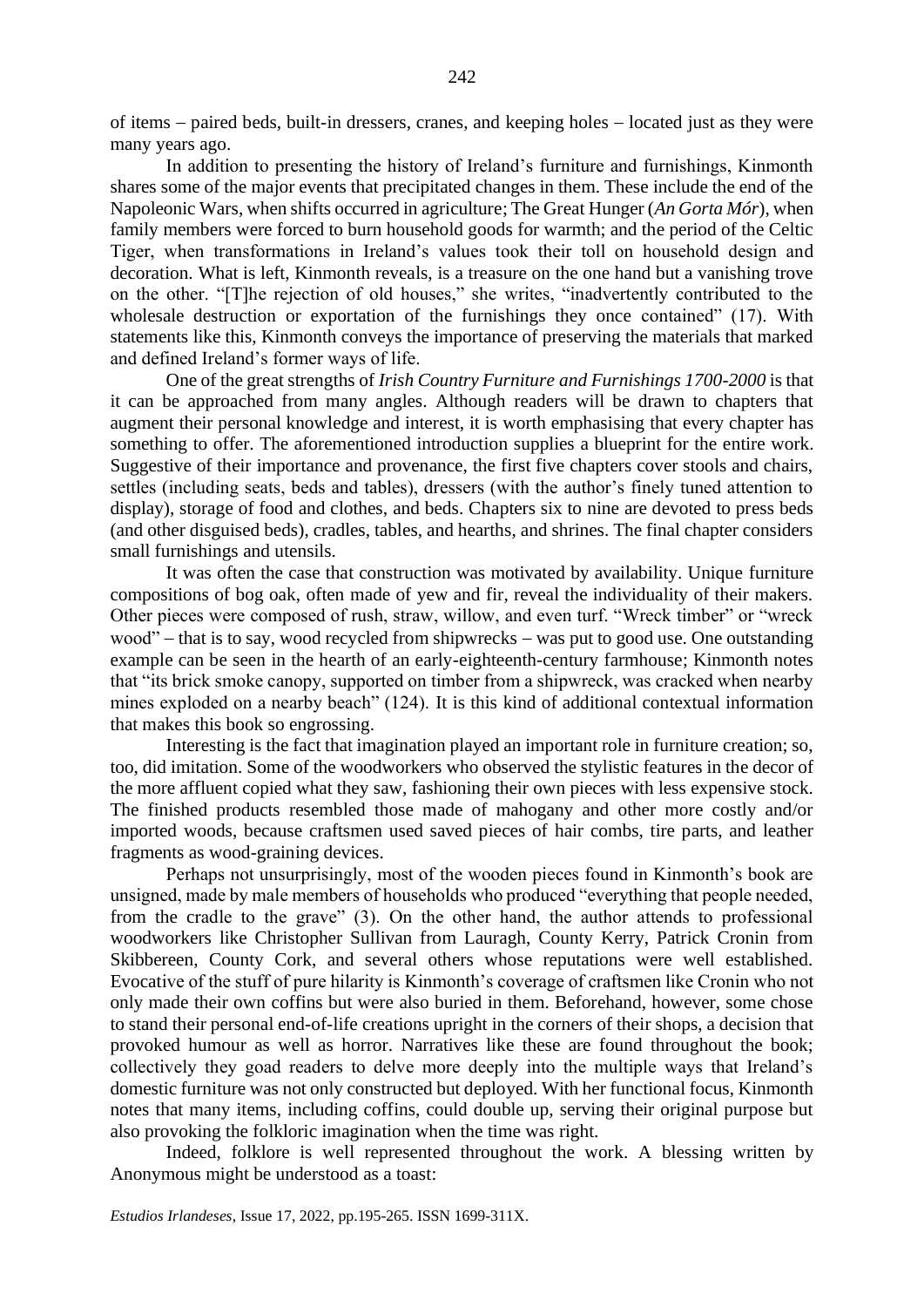Long may you live, happy may you be Blessed with little children, one, two, three, One to wash the dishes, one to sweep the floor, And one to rock the cradle if ye want any more. (349)

In addition to well-wishes like this, Kinmonth provides many examples of what certain items meant to the people who used them, how they regarded their home possessions, and how they cared for the things they owned. Readers will become acquainted with the socio-religious salience of holding annual "stations" in homes for the purpose of upgrading and improving from top to bottom a family's dwelling. They become privy to the fact that good luck could be obtained by placing the dresser opposite the hearth. They learn the importance of "the room." This little-used parlour, known in certain parts of Ireland as "the west room," was opened only for special occasions.

Irish language idioms and expressions are peppered throughout the book; one encounters terms like *poll an phaidrín*, a recessed space near the hearth for storing rosary beads. Also known as "the keeping hole," it could hold clay pipes as well. *An leaba théastair* is a tester or canopy bed. The word *sráideog* means a sleeping arrangement which was created in former times by spreading straw or rushes on the floor on a daily basis. Irish words with English language counterparts, like *cléibhi* (English clevy or clavy, a pair of hooked brackets for holding a spit over a mantelpiece), and *naigín* (English noggin, a straight-sided mug) aid readers' understanding of how linguistic items were interwoven with people's beliefs and behaviours.

If idioms, expressions, and actions highlight Kinmonth's displays of Irish material culture, so, too do stanzas of poetry and snatches of song. A verse from T. C. Irwin's *Versicles* speaks of "cracked delph full of flowers fair" (262), "delph" being a traditional way to refer to crockery, derived from the Dutch town Delft, known historically for its tableware. The author quotes lines from Séamus Heaney's "The Settle Bed" (150) and those from Robin Flower's "The Dance" (161). Although W. F. Marshall's lines "There's a low house, a thatched house / At the foot of Bantown lane" are cited, arguably it is Padraic Colum's poem "An Old Woman of the Roads" that fits the mood of Kinmonth's opus most admirably. Its opening lines establish a mood:

> O to have a little house! To own the hearth and stool and all! The heaped up sods upon the fire, The pile of turf against the wall! (397)

Nor does Kinmonth stop there; in another section, Colum's poem surfaces again:

A dresser filled with shining delph, Speckled and white and blue and brown! I could be busy all the day Clearing and sweeping hearth and floor, And fixing on their shelf again My white and blue and speckled store! (182)

This romantic image of Ireland's dwellings and the goods to be found therein is balanced with its alternative: the "hard row to hoe" reality of Irish life. Kinmonth provides multiple examples of the constant work − scrubbing furniture by lake and stream, twisting rope, stuffing upholstery, caring for brooding livestock – that occupied the days and nights of Irish women.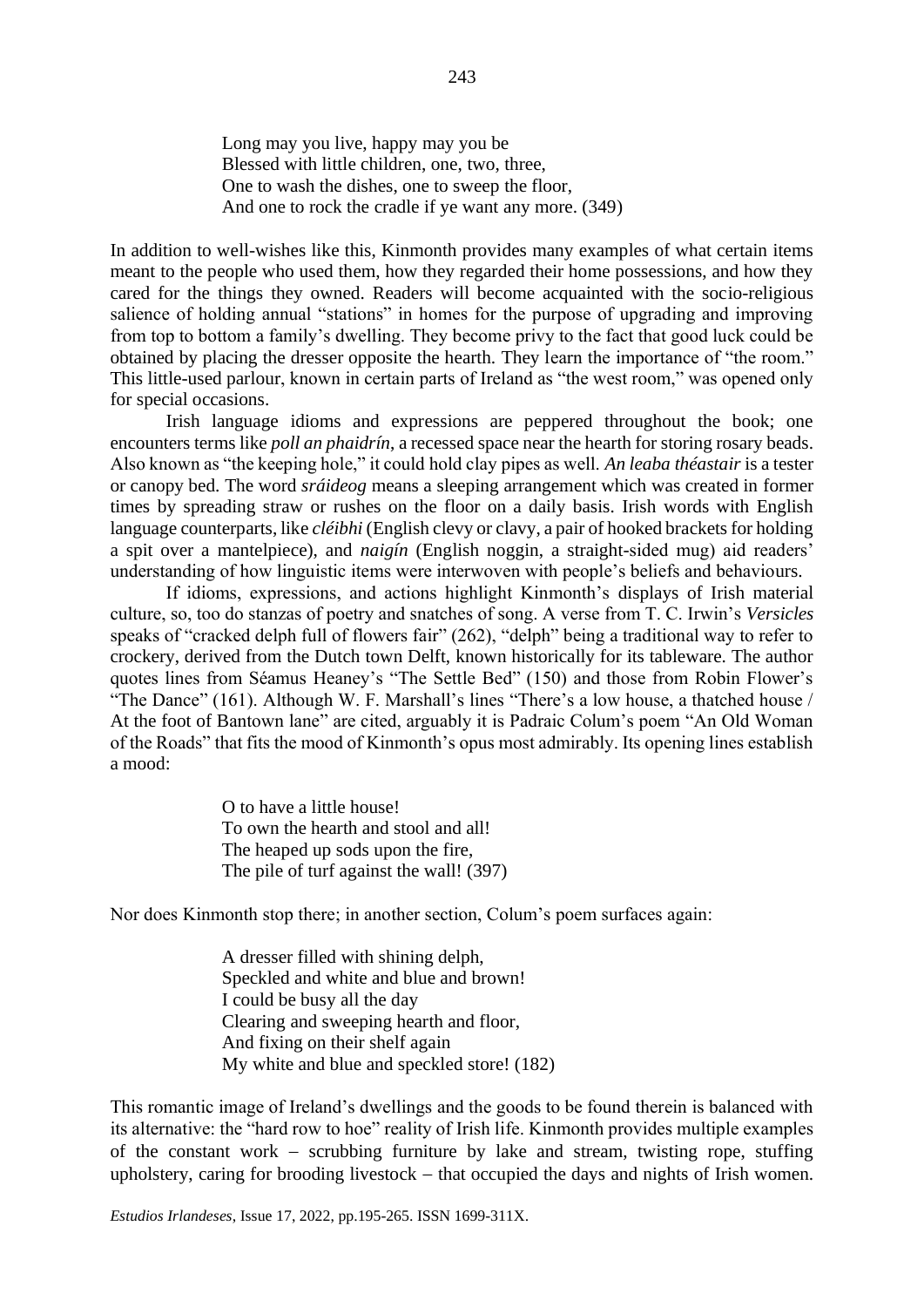She chooses lines from Oliver Goldsmith's "The Deserted Village" (337), a poem which laments the loss of a way of life.

With Anonymous's lines from "Lament for the Woodlands": "What shall we do for timber? / The last of the woods is down …" (17), Kinmonth informs readers not only of the dearth of suitable building material in Ireland but the reasons for it. She is forthright in her descriptions of antique dealers from abroad who "arrived complete with modern upholstered furniture with which to barter" for Ireland's material cultural furnishings (xviii). In an endnote, she divulges that the most insatiable of the thieving lot went so far as to hack out built-in dressers by cutting them in half, a move that caused traditional houses to be weakened "beyond repair" (477).

Kinmonth leaves readers wanting more. Despite the hefty size of the book, it would be of benefit if religious items like the altar or home shrine had been given their own chapter; the same is true for the hearth. Considering the latter's importance in Irish culture, especially prior to the coming of electricity − but even beyond that time in the west and northwest counties of Ireland − more coverage on the significance of the fireside and its folklore would have been welcome. Perhaps in the future, the author will devote an entire book to the Irish hearth.

In sum, although a discussion of each and every aspect of *Irish Country Furniture and Furnishings 1700-*2000 is precluded by space and word constraints, readers should be apprised of the fact that much more information is contained within the book's nearly five-hundred fifty pages. In the reading or perusing of them, woodworkers, scholars of folklore and memory, and the myriad others who long to know more about Irish material culture and gain a more substantive appreciation of Ireland's cultural past will be enlightened by the author's choices of images, figures, and comprehensive resources. They will realize that they are in the presence of a scholar as well as a practitioner, one whose remarkable respect for Irish vernacular furniture takes its place alongside the likes of E. Estyn Evans, Alan Gailey, Kevin Danaher, and many more.

**E. Moore Quinn** is Professor of Anthropology at the College of Charleston, Charleston, South Carolina, where she teaches courses in linguistic anthropology and the peoples and cultures of Europe, Ireland and Irish America. Author of *Irish American Folklore in New England* (Academica Press, 2009), Quinn maintains a strong interest in the oral traditions and verbal art of Ireland and Irish America. In 2018, she co-edited *Pilgrimage in Practice: Narration, Reclamation and Healing* (CAB International). She has served as the guest editor for several publications, including *Cultural Survival Quarterly* (2001), *Practicing Anthropology* (2007), *Irish Studies Review* (2010; 2015) and the *International Journal of Religious Tourism and Pilgrimage* (2018). As part of the Great Hunger Institute's publication series at Quinnipiac University, Quinn published on the effects of *An Gorta Mór* as revealed through the lore of Irish American women and children (2017; 2018). In the same series, she published on the experiences of Irish women as seasonal migrants to Scotland in the twentieth century (2020). Additional articles and reviews can be found in *Anthropological Quarterly*, *Éire/Ireland*, *New Hibernia Review*, and the *Irish Literary Supplement*. Quinn's most recent project, a work entitled *Women and Pilgrimage*, will be published by CAB International in 2022.

[quinne@cofc.edu](mailto:quinne@cofc.edu)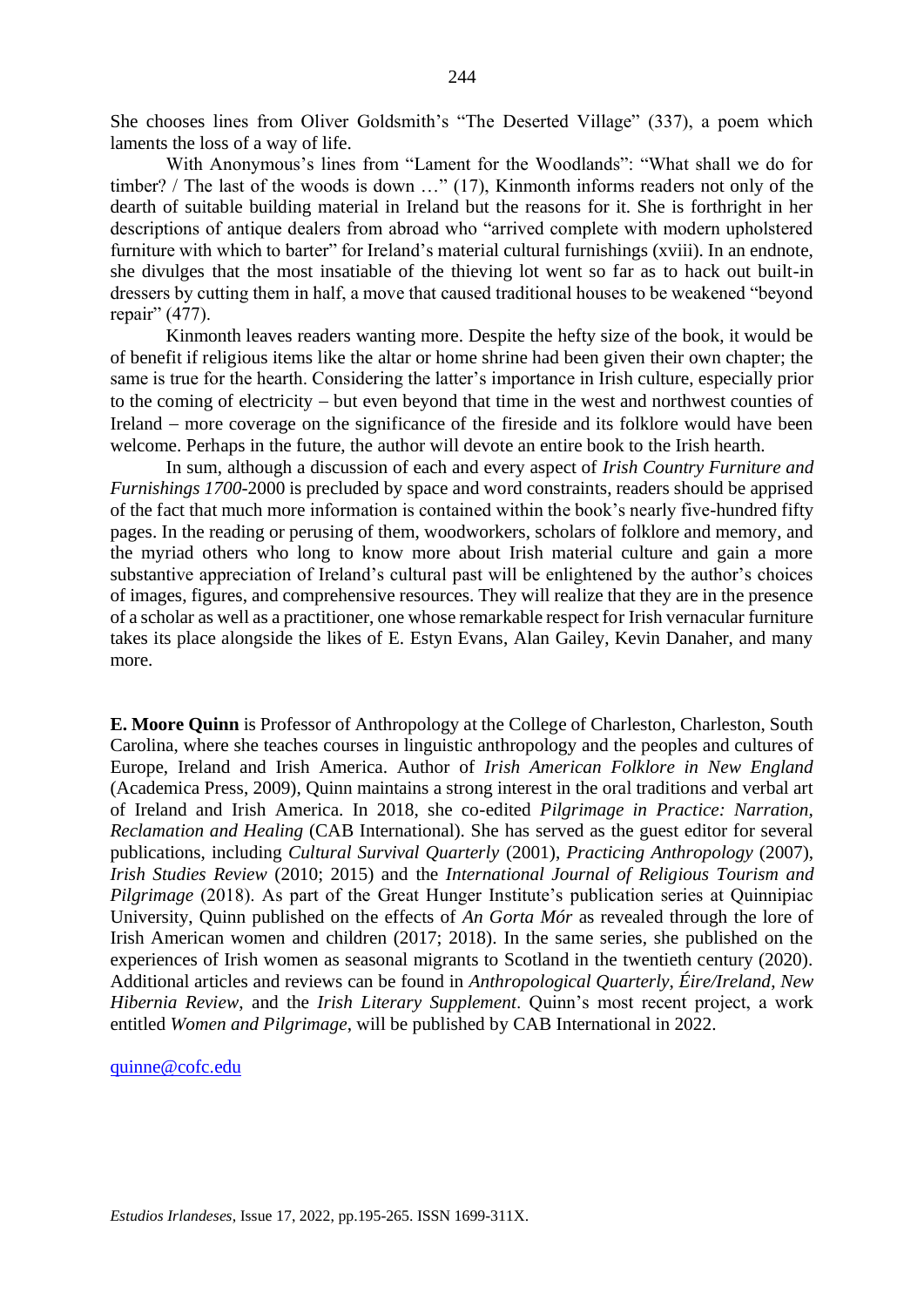*Look! It's a Woman Writer!: Irish Literary Feminisms, 1970-2020* Edited by Éilís Ní Dhuibhne Arlen House, 2021. 277 pages.

ISBN: 9781851322510

**Reviewer:** Jennifer Slivka (Virginia Weslyan University)

Recognition of pioneers in Irish feminist publishing begins immediately in *Look! It's a Woman Writer!: Irish Literary Feminisms, 1970-2020*. After the title page, in large font, editor Éilís Ní Dhuibhne declares, "We stand on the shoulders of giants," paying tribute to Catherine Rose, Eavan Boland, Dr. Margaret MacCurtain, Róisín Conroy, and Mary Paul Keane. The collection of twenty-one essays continues this project of recognition by showcasing covers and informational snippets about ground-breaking books, anthologies, and journals by feminist writers in Ireland from the 1980s and 1990s on certain verso pages. These visuals merely underscore the fact that Irish women writers have not received the kind of attention their male peers − aka "just writers"− received from publishing houses, critics, and even university syllabi. Indeed, the inspiration for assembling this collection of essays came to Ní Dhuibhne after the 2015 Waking the Feminists movement, which was created to "protest against the poor representation of women playwrights in the Abbey Theatre's programme commemorating the centenary of the 1916 Easter Rising" (13). Many of the complaints raised by the younger generation in the Waking the Feminists movement reminded Ní Dhuibhne and her "sister writers and friends, mostly aged sixty and over, of the points we had been making since the 1970s and 1980s" (13). Although they supported the movement's critique of gender inequality in the Irish theatre world, Ní Dhuibhne "felt that the earlier revolution regarding gender issues in Irish literature had already been largely forgotten" (13), as was the male-dominated literary landscape that women writers of the 1970s-1990s had to navigate, writers whose work paved the way for subsequent generations of female writers.

Ní Dhuibhne asked the contributors, who hail from both the north and south, write in Irish and English, and across various genres (i.e., fiction, drama, and poetry), about their journeys to becoming a writer. She believes "the change regarding gender representation which has occurred in the field of literature to be more revolutionary, profound and historically significant than anything else that has happened in the closing decades of the twentieth century. It is a story which needs to be told" by the writers themselves (14). These writers were born mid-century and came of age during the transformative decades of the 1960s and 1970s. One of the notable commonalties emphasised throughout the collection was the introduction of free secondary education in 1966 and the introduction of university grants in 1967. In the Forward, Martina Devlin states that "with secondary school education now freely available irrespective of gender and family circumstances, girls learned something with far-reaching consequences. The female mind was smart – every bit as keen as the male's [...] Those with the writing gene were given a fighting chance" (12). The Irish Women's Liberation Movement of the 1970s and '80s also heavily influenced the majority of the contributors in both their personal and professional lives.

There are common themes throughout the collection. Most of the contributors track their love of literature from a young age, most frequently citing the work of Enid Blyton and Jo March from Louisa May Alcott's *Little Women* as inspirations. This early reading sparked their interest in writing, and public libraries were often viewed as refuges for several writers. Yet, interestingly, several writers did not start to write until the economic downturn of the 1980s; it was a "now or never" moment. For example, Liz McManus found the economic recession liberating, as there was "no architecture work to be had […] and [she] became a full-time mother [...] and began to write seriously" (281). On the other hand, several writers felt as though they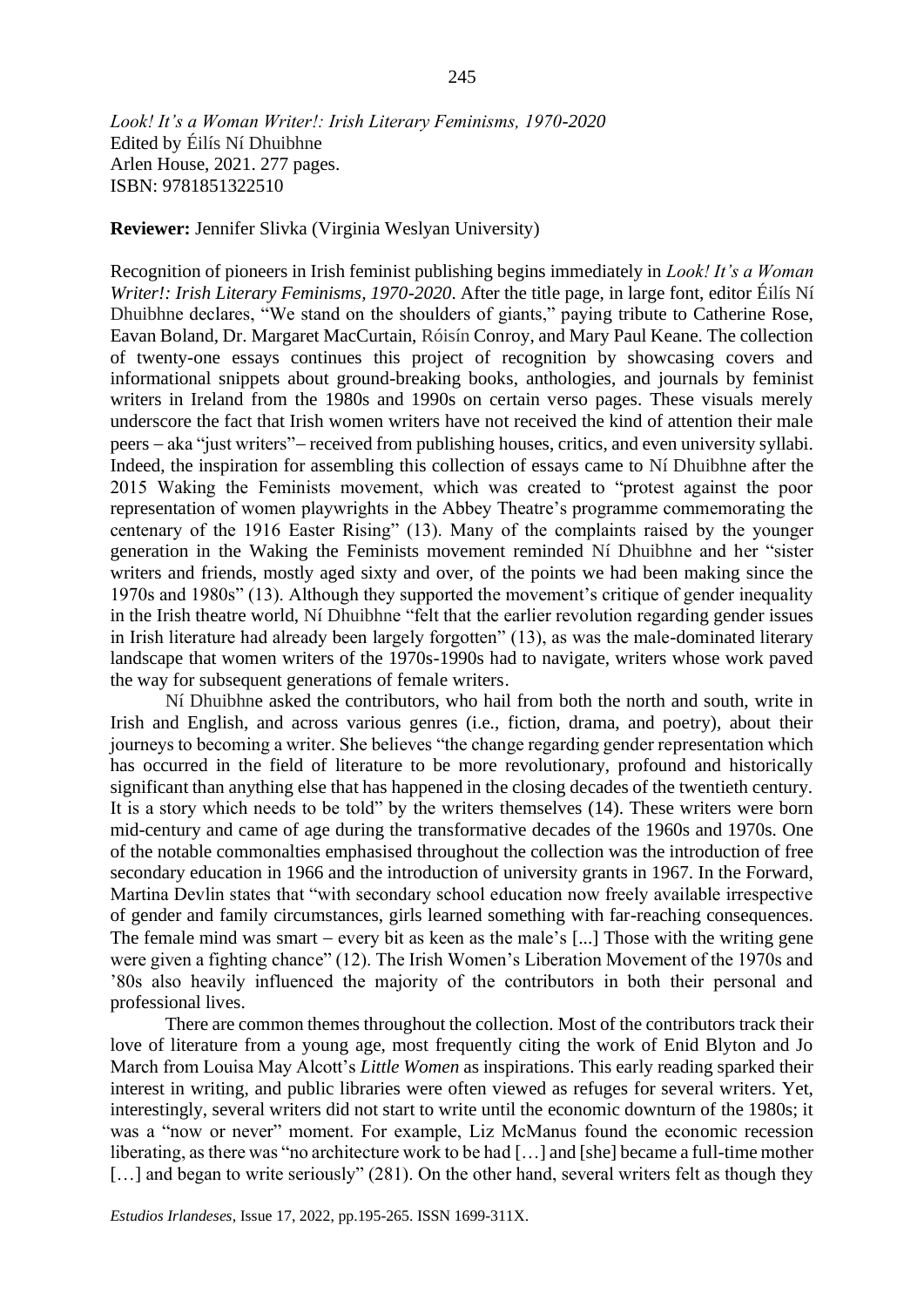had to choose between being a mother or a writer. The social and cultural mores that Irish women writers had to overcome, which were often internalised, feature significantly throughout the collection. Mary Morrissy calls this internal "virus of doubt" and failure, the "Cringe" (53). This self-doubt, which arises from internal and external expectations, manifests in questioning one's status as a writer; whether or not work deserves to be published or not; whether writing is worth it; or if a woman writer can make a living solely as a writer (all contributors say "no"). Catherine Dunne describes how writing began for her as a private act to help with the grief of a stillbirth, but turned into a "privacy laced with something that feels as toxic as shame" (114- 15). Dunne notes that "Mary Beard might have something to say about that: about how women work under the cultural constraints of silencings that are so pervasive we have almost ceased to notice them" (115). Mary O'Donnell echoes this when she describes her experience studying abroad in Germany in 1970: "A young victim of cultural inferiority, I am occasionally crushed by the feeling that nothing Irish is quite as good as things elsewhere" (156). Ageism only intensifies the Cringe, or what O'Donnell labels "the gendered perspective," which creates "an obscuring or ignoring of the written work of older female authors" and a "sneaking question in the minds of some people: but is women's writing any good? − invoking the perennial doubt about the mere possibility of female genius" (159). Like others in the collection, Mary Rose Callaghan addresses the double standard for older women writers, explaining that "age is not an impediment to writing but it could be to getting published […]. Age and appearance are considerations for women in ways that would never exist for men, who are always either writers or men, never men writers" (291).

Many writers sought to give an authentic voice to women's lived experiences through the act of writing, as Lia Mills did for survivors of sexual assault through her fiction, but many ran into difficulty when faced with the male-dominated publishing field of the late-twentieth century. Ceila de Friéne describes the poetry scene of the early 1990s as "being not only dominated by men, but that nature formed the theme of many poems which were, naturally, celebrated within a rural setting. There seemed little place in the canon for my poems which had an urban setting and which were surreal in style" (258). Most male editors were gatekeepers whose authority dictated what was considered not only publishable, but worthy of the label "literature." In the afterword of the collection, titled "Irish Literary Feminisms, 1970-2020," Alan Hayes, Arlen House publisher, outlines a condensed history of Irish women and publishing, and notes that the "publishing world continues to downplay serious literary writing by women under the frivolous chick-lit moniker" (346). In the subsection, "A Brief Snapshot of Mainstream Irish Publishing," Hayes identifies Poolbeg Press's first editor, David Marcus, as publishing "an impressive list which was developed not from a feminist consciousness but from his commitment to short fiction which didn't discriminate on gender grounds" (346). Indeed, the majority of contributors cite David Marcus as the editor who gave them their first publication. However, Evelyn Conlon, who had two short stories published by Marcus, draws attention to the fact that he was still a major gatekeeper. She notes that he was a "muchrespected figure, a person who came to have a lot of say in how the Irish short story would look from the 1970s onwards. Or at least the ones that were published – not to mention lauded and prized. But somehow, after those two were written my next endeavours were deemed not suitable" (185). According to Conlon, it is because her subject matter changed, "the literary view of women was not keeping pace with the real lives that I was watching. No pageant was being made of our actual thoughts and of how we saw our world" (185-186). But this is where the Irish feminist publishers stepped in.

Hayes highlights the contributions those five pioneers made to the field, and also maps out the literary landscape of the time period, specifically focusing on Irish feminist publishers founded during the 1970s and 1980s: Arlen House, Irish Feminist Information, Women's Community Press, Attic Press, and Women's Education Bureau. He notes how these feminist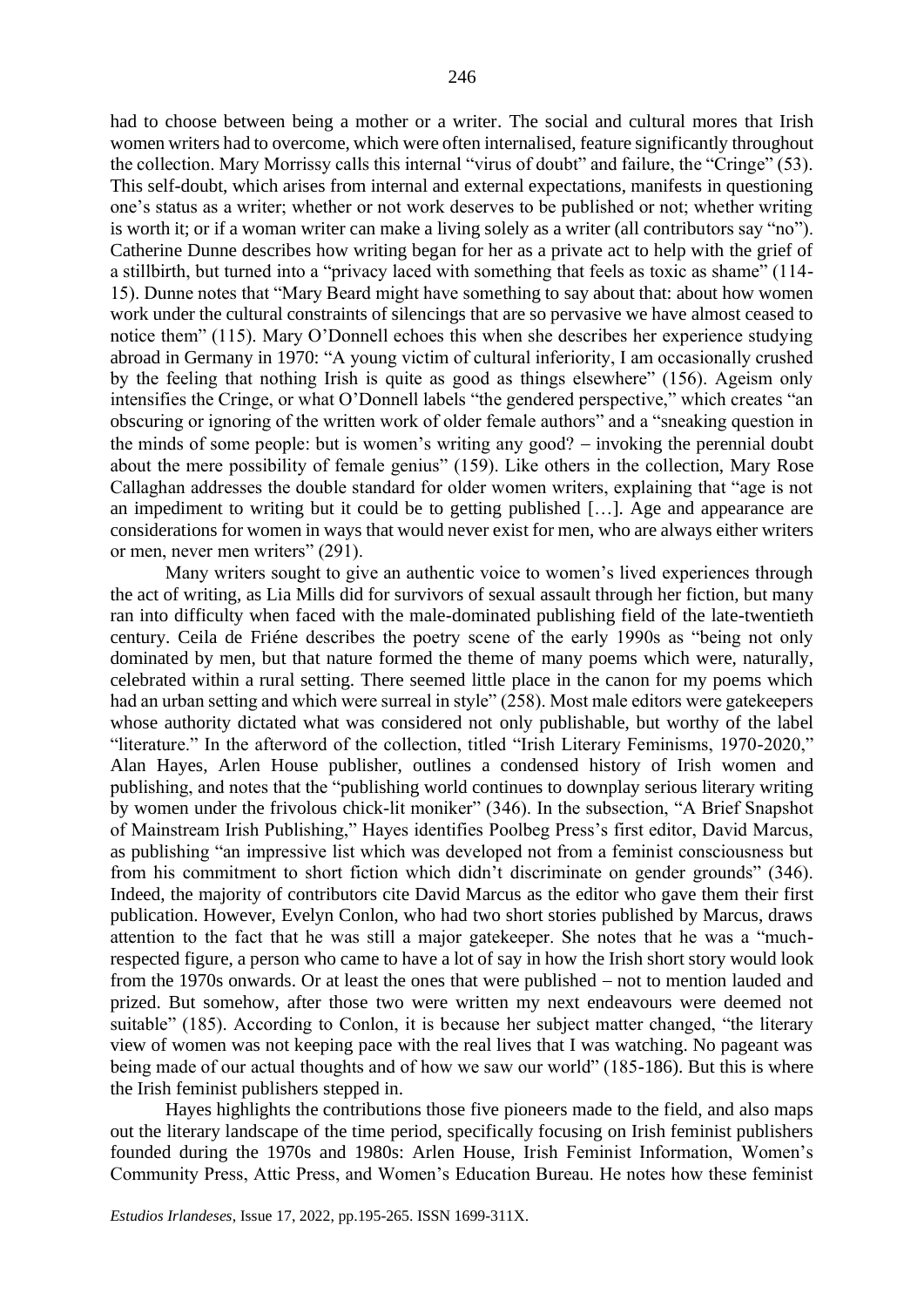presses "broke new ground, challenged authorities and markets, and created a new vision of Irish publishing. The repercussions of this continue to be felt today" (314). Many of the authors featured in the collection had their work published by at least one of these presses. Several of the contributors also acknowledge the importance of women-only workshops, most notably those spearheaded by Eavan Boland, which supported their continued development as writers.

Others from Northern Ireland had different experiences from their counterparts in the Republic, as the violent backdrop of the Troubles and sectarian politics were inescapable influences on their lives. This is seen first-hand in Anne Devlin's essay. Medbh McGuckian describes how she was the only woman at her first poetry reading in St Malachy's College, and "in the 1970s the whole scene became militarised, while the literature course at Queen's was even more colonial" (232-33). Both northern and southern contributors emphasise the lack of female writers on literature syllabi when they attended university. Although Sophia Hillan recounts how wonderful it was to be a student at Queen's University Belfast when Seamus Heaney was teaching there, McGuckian outlines the gender bias of the literature course where the only female writers included on the syllabi (Dickinson and Plath) were "portrayed as weird or suicidal" (233). University College Dublin was not much better. In the 1960s Máiríde Woods described the English syllabus as being "designed to put a young person off [...] read[ing] minor texts by dead authors" (269-70), and in the 1970s, Ní Dhuibhne states that only Jane Austen, Emily Brontë, and Emily Dickinson were covered during the three-year program. Mary Dorcey notes that it was not until her final year at school that she discovered Edna O'Brien and Elizabeth Bowen and, later, Kate O'Brien (242). These works along with the student politics of the 1960s and 1970s, greatly influenced Dorcey; she was one of the founders of the first gay rights group in Ireland.

Despite the commonalities in the collection, reading the essays is like dipping into twenty-one different memoirs. Each contributor approaches the topic in their own way, from Cherry Smith's numbered sections that take us through the stages of her writing life in a sort of modernist, stream-of consciousness style, to Mary Morrissy's essay written in the second person, to the more traditional autobiography that most writers in the collection use, though even that ranges from major milestones over the course of their literary and personal lives, to one or two impactful moments that informed their identity as a writer. There are also great differences around the topic of geography. For some writers like Moya Cannon, the rural landscapes of childhood were an inescapable muse, whereas for others like Mary O'Malley, "not being from Dublin or Northern Ireland was a far greater obstacle than womanhood" (170). Yet all of the contributors emphasise a similar point: they write for themselves, either because they want to or need to. Most of the authors cannot pinpoint an exact description of this creative urge, they only know that it is something they cannot ignore, and neither should we. This collection is supremely personal; yet these women's experiences are part of Ireland's national story. These parallel and often intersecting stories are crucial readings for those interested in twentieth-century Irish writing, and more importantly, in Ireland beginning to recognise the valuable literary contributions its women have made.

**Jennifer A. Slivka** is Associate Professor of English at Virginia Wesleyan University, where she also teaches in the Women's and Gender Studies Program and is the Director of the Office of Gender and Sexuality Equity. She researches the politics of identity, place, and trauma in twentieth century and contemporary Irish women's writing. She has published articles on Edna O'Brien, Kate O'Riordan, Jennifer Johnston, and Philip Roth. She is co-editor of an upcoming special issue of the *Journal of Medical Humanities* titled, "Epidemics and Disease in Ireland: Literature, Histories, Culture," and is a North American Representative for IASIL (International Association for the Study of Irish Literatures).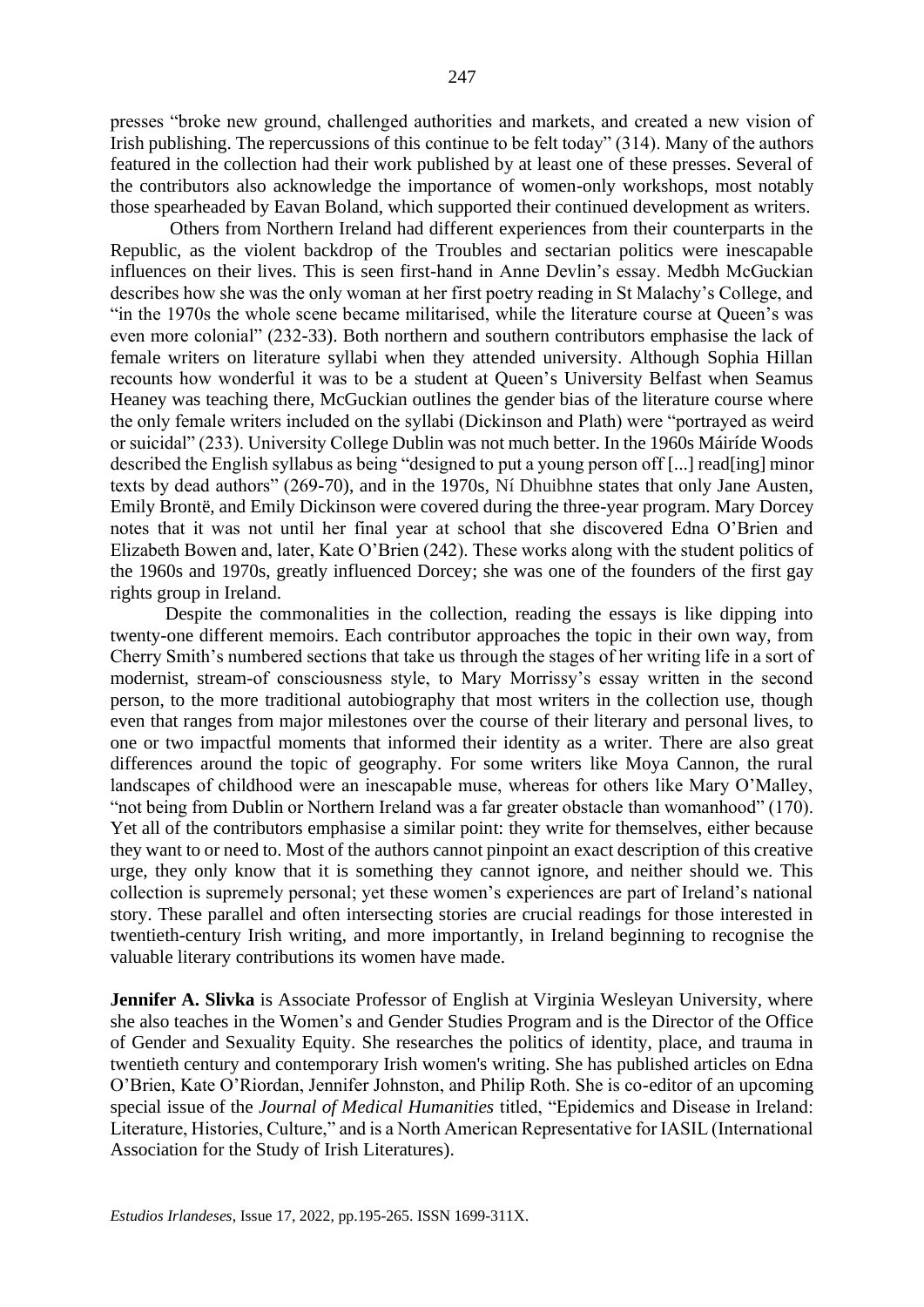#### [lslivka@vwu.edu](mailto:lslivka@vwu.edu)

*The First Irish Cities: An Eighteenth-Century Transformation* David Dickson Yale University Press, 2021. 320 pages. ISBN: 9780300229462

### **Reviewer:** Flicka Small (University College Cork)

I came to this book with two overriding interests: food and its commodity culture, and Cork City. I work in one and live in the other. However, nothing exists in a vacuum, and this book is packed so full of charts and comparisons that I became totally immersed in every part of the book. Invasion, settlement, colonisation, and shipping are all strong contenders for contributing to Ireland as we know her today, particularly the development of ports and urban areas of Dublin, Derry, Waterford, Drogheda, Belfast, Kilkenny, Limerick, Sligo, Galway, and Cork, which are all covered in this worthwhile publication. This is not a coffee table book but a very well researched analysis of the commerce and social life of the First Cities of Ireland replete with black and white photos, colour plates, maps, tables, and appendices and a comprehensive bibliography divided into sections. There are also copious footnotes.

Where to start, for the book is packed with interesting facts and figures, especially when comparing and contrasting the diverse range of influences and conditions of the given Irish cities. However, this book is divided not by city but by chapters that chart their development from walled enclosures through foreign trade, manufacturing, religious rivalries, urban improvements, print culture, and social conflict. Sometimes it is easy to forget the industries that are now lost or that went before, or why a city is renowned for its butter, for example, or why the small inland town of Kilkenny became a city. We know that we have plenty of grass for grazing and the resulting cattle trade, but could we enumerate all the industries that this grazing spawns, or the wealth that ensues from kitting out crews and ships on their way to Newfoundland or the Caribbean?

My first mistake was to turn to Chapter 8, "Food for Thought" (184), thinking it was a chapter about food. I was wrong. Food matters are in fact discussed in great detail in the chapter named "The Keys of the Kingdom" (54). "Food for Thought" is actually about learning and the significance of a book trade of which I was quite unaware. It is about the literary legacy of Ireland and the primacy of the book, symbolised by Trinity library, a "great warehouse rising out of the marshes," which was visible to mariners entering Dublin Port as early as 1732 (184). The other great library of the time was Archbishop Marsh's library, located next to St Patrick's Cathedral.

Dickson charts the transformation in size and function of the first cities of Ireland during the "long" eighteenth century, from the 1660s to the 1820s, and their active participation in trade and far reaching significance. He assiduously deals with issues of religious composition, education, economy, commerce, law and order, and social change. He also considers how the geographical ebb and flow of migrants to and from Ireland has impacted on the social and cultural diaspora worldwide. This book is not Dublin-centric, but having said that there is a massive emphasis on Cork. This is hardly surprising, having as it does such a deep water and safe harbour on the route from Africa to Bristol to the Caribbean, facilitating ships taking on board cargoes of salt bacon and butter en route. Cork was the larder of the British slave islands, controlling all aspects of the beef trade and the centre for butter exports (60). In the late seventeenth-century, three quarters of the vessels sailing from English ports to the Caribbean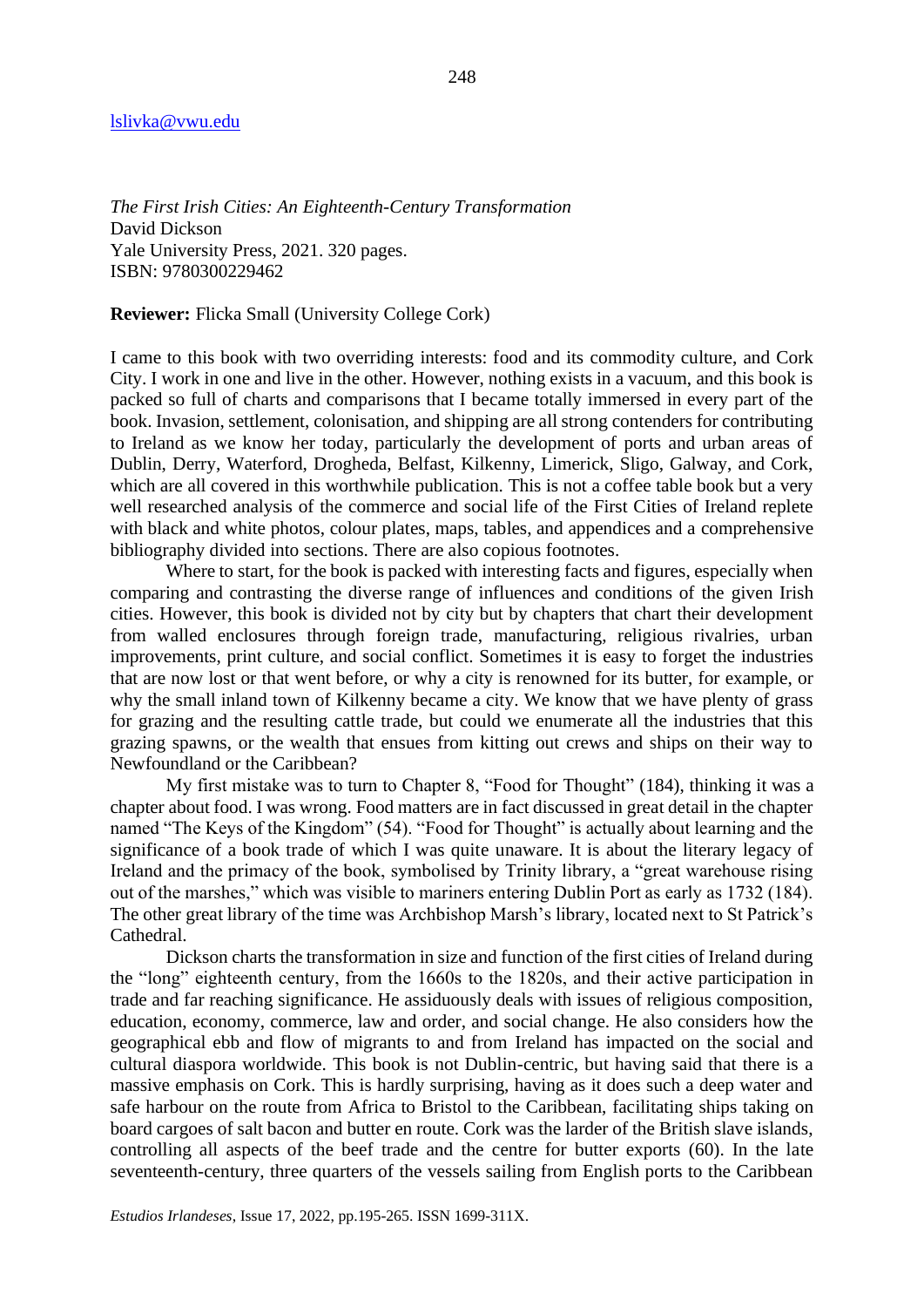stopped off either in Cork Harbour or Dublin. Similar to the fast fashion industry of today, there was a middleman, so that those making the profit from engaging with the slave trade were not the actual owners of the ships that transported the cargo.

Limerick benefited from Cork's pre-eminence, by proximity and filling the gap in supplies when Cork ran short (64). Indeed, several Limerick families became major traders in France and the Caribbean. One, David Creagh, bought a plantation in Barbados and in 1718 the *Prosperity* sailed into Barbados with 92 slaves (65). Limerick also traded with the Dutch whereas Waterford tended to trade with the European Continent. Cadiz in Spain had the largest Waterford colony anywhere on the continent (66). Waterford was also a stopping-off point between the West Coast of England and Newfoundland for the fishing on the Cod Banks, resulting in many Waterford firms having family connections in St Johns (67).

Belfast was not ideally positioned for trade with southern Europe or transatlantic trade stop-overs, but developed a linen industry taking delivery of flaxseed, rum, flour, sugar, and tobacco on ships returning from America. Transporting indentured servants from Belfast to North America was a form of human trafficking that also flourished in Derry. Kilkenny, the only inland city, was not lacking in commodities and services, and the growth of Dublin led to its vitality. A workshop economy based on textiles meant that worsted blankets were the staple manufacture up to 1820. Valuable agricultural land supported the growing of large quantities of wheat, making it the breadbasket of Dublin. In addition, coal was mined in Castlecomer and polished black marble was highly sought after for chimney pieces and tables (69). Kilkenny was strategically located on the main Cork, Waterford, Dublin road, which led to a flourishing business in wholesale beers and an influential provincial newspaper. Grocers, predominantly Catholic, dominated the retail trade, and there was a healthy service industry in the roadside inns (70). Drogheda was well placed for cross-channel trade, particularly with Liverpool. The trade in linen yarn was superseded by food exports of oats and oatmeal, wheat, and flour. By 1780 Drogheda had become the largest grain market in the country. However, this led to food riots directed at exporters and the ships on the quay.

This development of the cities through commerce and expansion led to advances in architecture and the arts. The 1720s saw the first shops to have glass windows and the introduction of a browsing space and display cases. The Wide Streets Commission, established in 1757, assumed the presence of shops and gave a European boulevard ambience to the city. Present-day friends of the Crawford will be interested to read that a short-lived group called The Cork Society for Arts and Sciences, engaged a local architect Daniel Murphy to produce a city map with proposals for new streets and bridges. He proposed to establish a street from Fenns Quay to the Custom House which would add beauty and health to the city, but it was never realized (166). The Custom House now houses the Crawford Art Gallery at Emmet Place. I also discovered that flooding in Cork is not a new phenomenon; a great flood occurred there in January 1789 (167).

By the nineteenth century, Irish cities were radically changing again. Firstly, by the Act of Union in 1801, which took away the need for the affluent and the influential to maintain their town houses, especially in Dublin, and to repair to London where the seat of government now resided, and secondly by famine. In one case, the Moira House on Usher's Island in Dublin, which had been a literary and political sanctuary under the patronage of the Countess in the late 1700s, became the Mendicity Institution in 1820 (241-47). Dublin was never to recover architecturally, and the buildings that came after were never as grand as those such as the Customs House or the Four Courts. Fortunately, there was a spread of skills in the technical sphere as artisanal people had to move onwards and outwards. Woollen weavers from Dublin and Cork were recruited to Mexico where they formed the basis of a royal manufactory. Waterford tanners settled in the Basque country, while mezzotint engravers brought their techniques to London; Irish wallpaper manufacturers could be found in Bordeaux and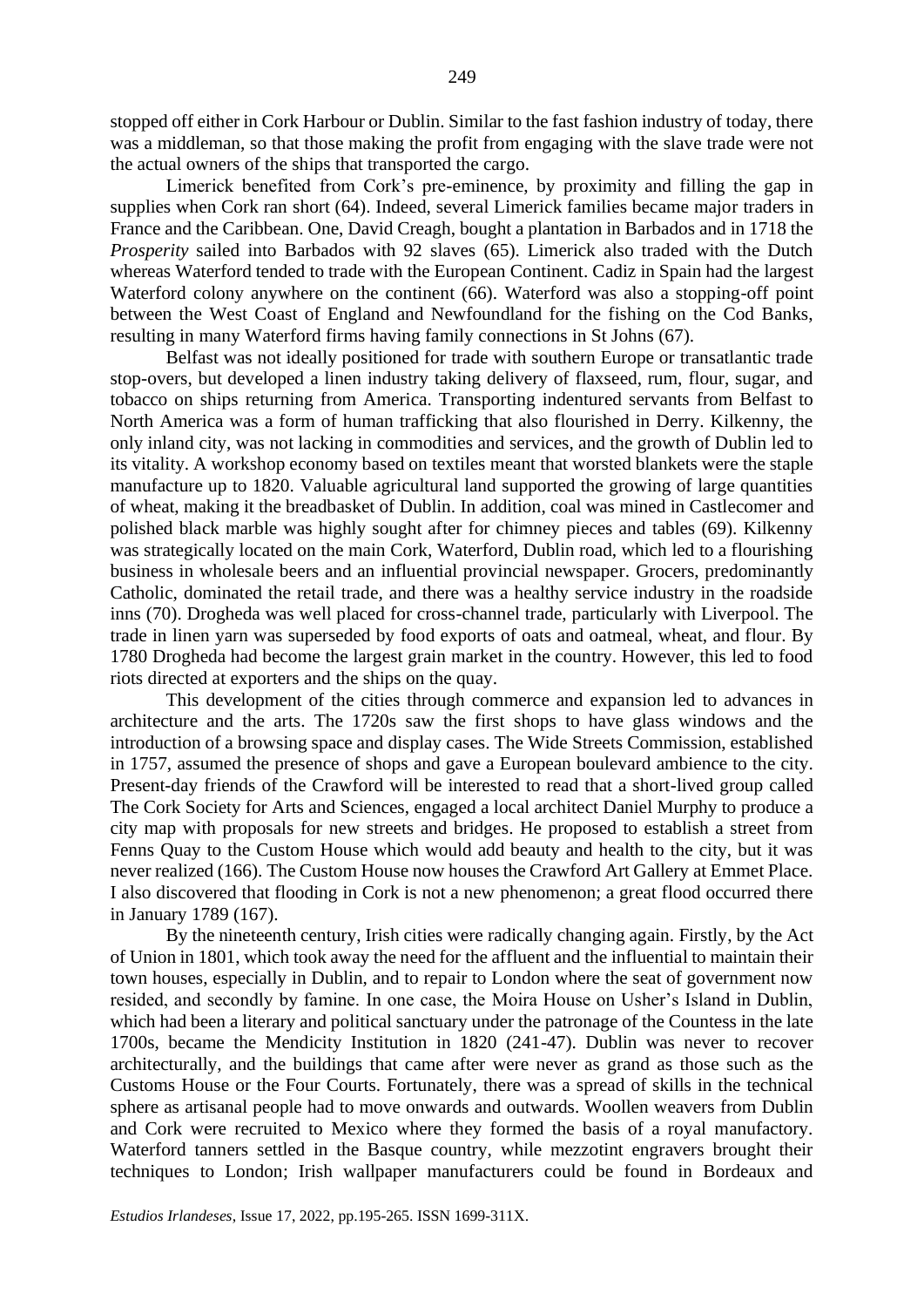Philadelphia; silk weavers and dyers moved to England. Training in the Dublin Society schools of design and architecture had far reaching influence such as James O'Donnell's New York brick houses, and the gridiron street scheme that distinguishes many older North American cities, but which originated in Limerick (253).

Events over the last decade have made us re-evaluate our cities. Recessions, Celtic Tigers, Brexit, and COVID have all had profound consequences on city life and affected the way we live in, or away from, them. The race to urban centres after the famine is only reflected in the exodus to the country when we could work from home. The 5km limit imposed in the early stages of the COVID pandemic either kept us within the city limits or alienated us from the city for nearly eighteen months. Personally, locked-down in Cork City with a job that eventually petered out, left me with time to roam deserted streets and harbour walls and appreciate the laneways and foodways that have made Cork a city of food. During a couple of months in the Liberties while I awaited the arrival of my first grandchild, I immersed myself in reading as much as I could about Dublin City. In conjunction with other publications − I am thinking in particular of Peter Sirr's *Intimate City: Dublin Essays* and *The Coastal Atlas of Ireland,* edited by Robert Devoy − David Dickson's overview of Irish urban development in *The First Irish Cities* has been a very valuable and intriguing resource that answered many questions and gave satisfying explanations.

**Flicka Small** has a PhD from University College Cork, Ireland, where she teaches in the School of English. Her research interests centre on the semiotics of food in contemporary literature and commodity culture, particularly in the writings of James Joyce. Flicka is co-curator of the Odysseys exhibition at the Crawford Art Gallery (2022) marking the centenary of the publication of James Joyce's Ulysses and the impact travel has on an artist's work. She is also producer of the short documentary Framed in Cork (2020) exploring James Joyce's Cork family roots. Flicka has also published chapters in the Atlas of the Iveragh Peninsular and the Reimagining Ireland series.

#### [flickasmall@hotmail.com](mailto:flickasmall@hotmail.com)

*Bohemian Belfast and Dublin: Two Artistic and Literary Worlds, in the Work of Gerard Keenan*  James Gallacher Edward Everett Root, 2020. 150 pages. ISBN: 9781911454625

### **Reviewer:** Kaitlin Thurlow (University of Georgia)

Gerard Keenan, also known as Joe Biggar and Jude the Obscure, seems to have circulated under the literary radar in Bohemian communities in his native Belfast. James Gallacher connects the author's literary strands of journalistic, critical, and creative writings into one volume, *Bohemian Belfast and Dublin: Two Artistic and Literary Worlds, in the Work of Gerard Keenan.* The collection sheds new light to the author's legacy, rescuing unpublished work from his later years and uncovers a wealth of essays and short novels produced over the course of his professional life.

Those unfamiliar with Gerard Keenan, or who will be re-introduced to him outside of his work as Jude the Obscure (a contributor to the *Honest Ulsterman*) will find a meticulously researched collection here. Gallacher weaves Keenan's critical and creative work together to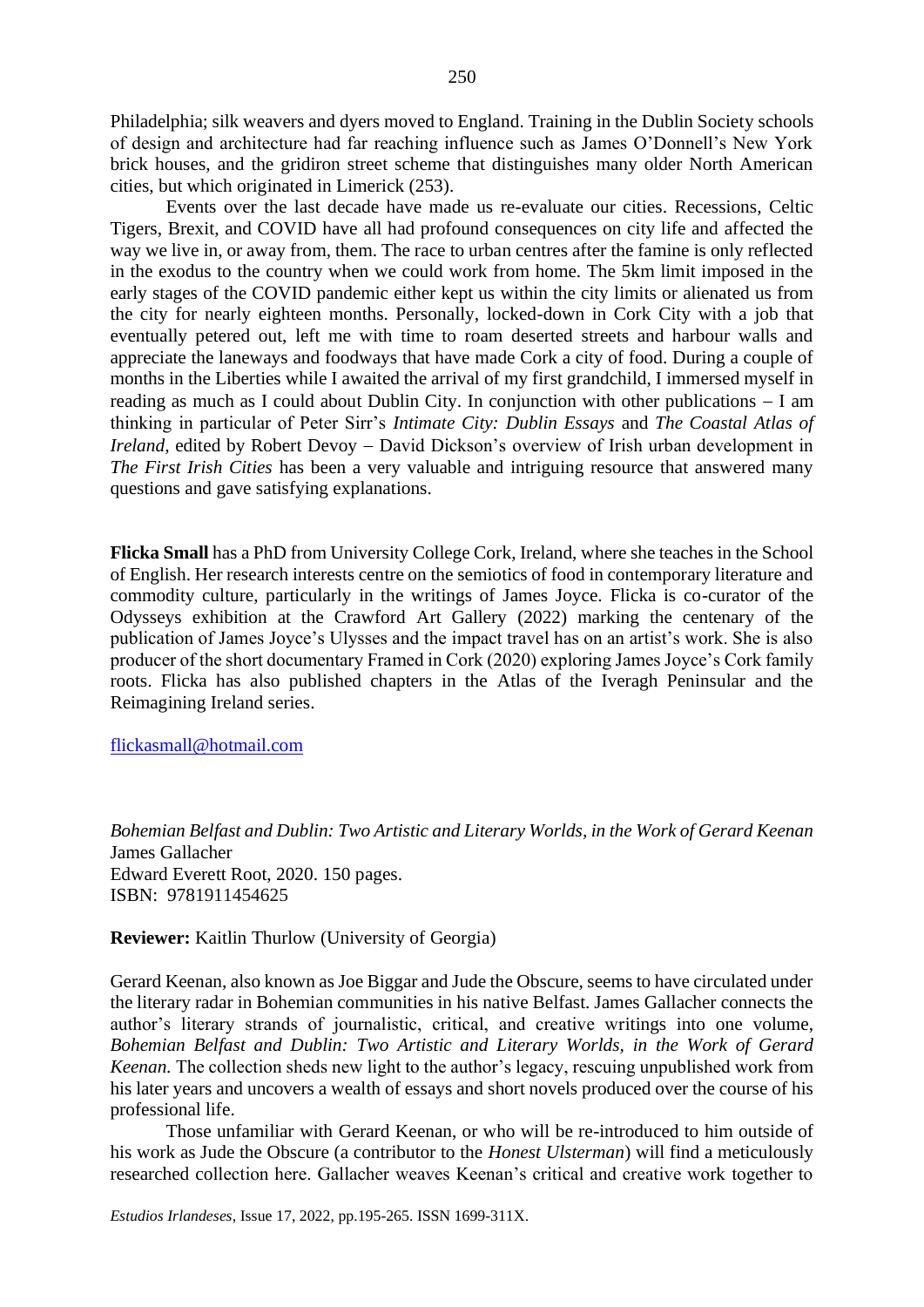position him as a leading figure moving between Bohemian Belfast and Dublin where he traversed artistic, literary, political, and social circles. Gallacher frames each selection chronologically with a richly detailed backstory in a well-researched introduction. Providing relevant historical context, he fills in biographical information and offers literary analysis of Keenan's experimental fiction.

Gallacher points out that Keenan, who adopted the pseudonym Jude the Obscure, became "a longstanding keynote columnist for long running Northern Irish literary magazine from 1971 until its final print issue in 2003" (1). Keenan published the column in the "The Business Section" of *Honest Ulsterman,* covering a range of cultural commentary, including a 1996 essay on Duke Ellington. In February 2016, *Honest Ulsterman* editors Michael Foley and Robert Johnstone profiled Keenan in the online magazine shortly after his death in October 2015. In the identity of Jude the Obscure, which he adopted from the 1895 novel by Thomas Hardy, Keenan may have found an allegiance. In 1971, the BBC adapted the 1895 novel into a TV mini-series, and Keenan perhaps saw a little of himself in Jude Frawley, the stonemason striving for a more scholarly life. Foley details how the fractured family circumstances in Keenan's youth affected in his later worldview:

But, regarding the critical essays he wrote for the *Honest Ulsterman* as Jude the Obscure, I think that the crucial influence was nothing artistic but the early death of his father, an accountant who provided his family with a comfortable middle-class lifestyle and status. Perhaps unexpectedly for an accountant, Keenan's father was cultured and well-read, and passed on a love of literature to his son, who would have expected a full education and a professional career, only to have his family suddenly plunged into poverty and be obliged to leave school at the age of fifteen to earn money in menial jobs.

In the remembrance, Johnstone added, "I suspected that his experience of losing his father at an early age and growing up Catholic in wartime Belfast had instilled in him a determination to provide for himself." The *Honest Ulsterman* formed as a print magazine was subtitled "A Handbook for Revolution," in response to which the Royal Ulster Constabulary raided the printers, failing to comprehend that a revolution might be a poetic rather than a Republican or Marxist one. The *Ulsterman* website describes the magazine as "created by the late poet James Simmons in May 1968, when Paris was teetering on the brink of revolution and Northern Ireland civil war."

In Dublin, Keenan published in the literary magazine, *Envoy,* a mid-century periodical with other notable contributors, Patrick Kavanagh and Flann O'Brien. In a 2015 *Irish Times*  profile Adrienne Leavy described *Envoy* as "The short-lived but influential magazine aimed to define a national cultural identity, whose enemy was perceived as native conservatism and isolationism rather than British imperialism." Scholarly interest in periodicals have called attention to the generative output from the Republic of Ireland, Northern Ireland, and the British Isles from the last century. As Claire Connolly contends in the forward to Malcolm Ballin's 2008 book, *Irish Periodical Culture, 1937–1972 Genre in Ireland, Wales, and Scotland*, "Periodicals strive for artistic permanence too: they have an affinity with the world of books, and are close cousin to the collected or uniform edition, with its claims to cultural prestige" (xi). According to Ballin,"As a 'thing' […] the periodical has a social and cultural life beyond the reach of any individual, group, or coterie" (xi). Periodicals serve as a cultural touchstone to Bohemian and underground communities in times of transition and upheaval. James Gallacher ushers Gerard Keenan from obscurity to endow him with a level of permanent distinction in this collection.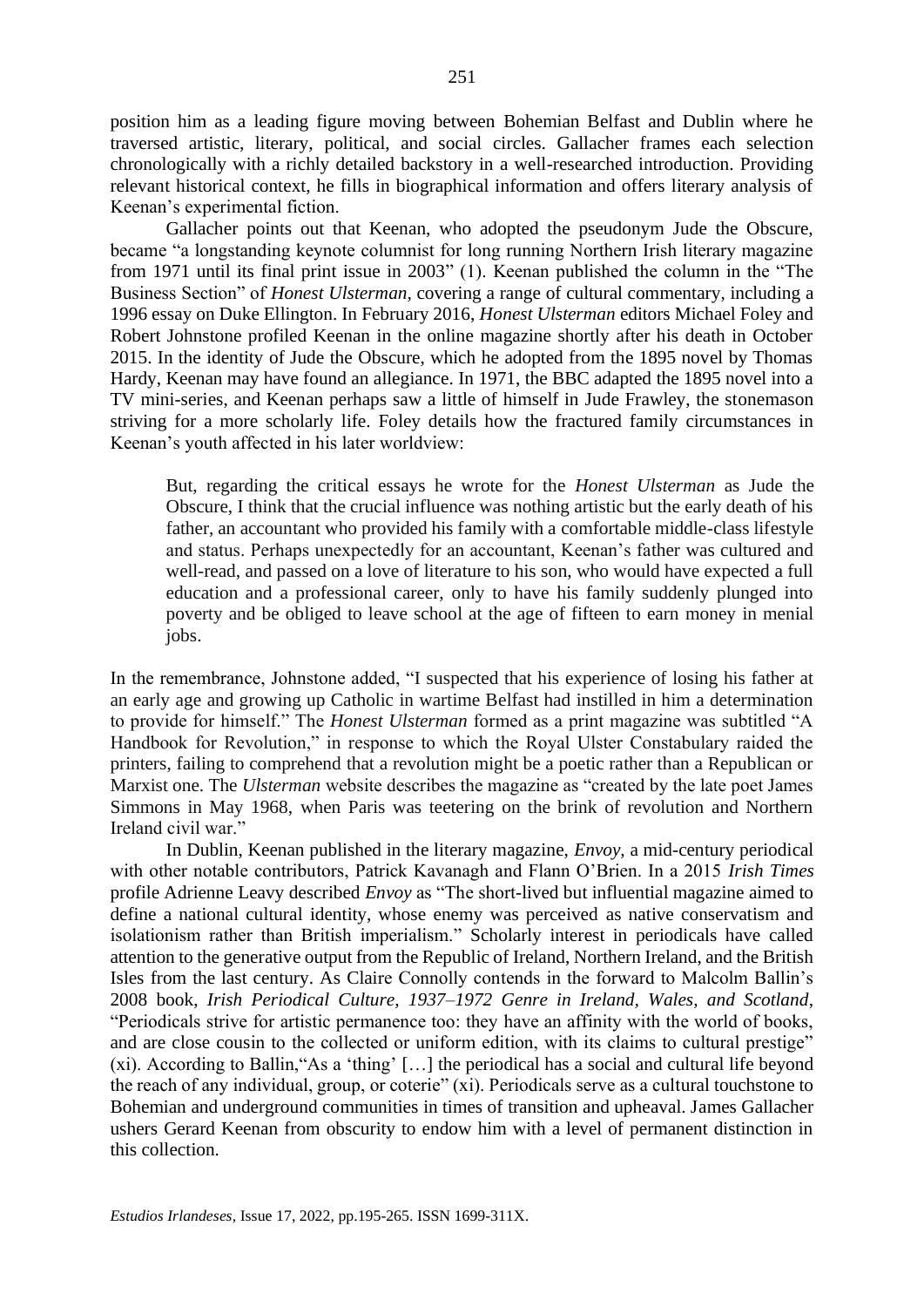In the introduction, Gallacher says of Keenan, born in 1927 to a Catholic family in North Belfast, that he "felt a profound dislocation regarding his surroundings, a theme returned to several themes throughout his work" (11). One of his earliest stories, "A Disappointing Day*,"* written in 1946, marks his first publication in *Lagan*, *A Miscellany of Ulster Writing.* In a letter to Anne Tannahill of Blackstaff Press, Keenan characterises his writing as "a social panorama of corner of Ulster society not often considered Ulsterish" [...] more of a Bloomsbury sort of decadence disguised as farce [...] this reader with see the city more clearly by having to break the code"  $(5)$ .

"The Changeling" (1950), a story published in *Envoy*, was an important breakthrough, drawing the attention of Patrick Kavanagh, whose "Diary" entries proved influential. Kavanagh's "entries for the magazine would come to represent the single most important influence on Keenan's style" (21). Gallacher, a Research Coordinator for the European Federation of Associations and Conferences of Irish Studies (EFACIS) at KU Leuven, Belgium first discovered the writer "during the latter stages of his doctoral studies at the University of Liverpool" (2). "The name Gerard Keenan" he contends, "is one in large part lost to Irish literary history" (1). "Researching the development of literary movements in the bohemia of post-war Dublin" (2) led him to *Kavanagh's Weekly* and eventually to a work of Northern Irish publications like the *Honest Ulsterman*.

"In Refugee from Mars," a critical piece published in the second issue of *Kavanagh's Weekly* on April 19, 1952, Keenan grows impatient yet hopeful in the city's stalled theatre renaissance and looks from examples in literature from P. G. Wodehouse and Graham Greene for motivation. He declares, "Rioting is dead in Belfast and it may never return, but I think dullness will always be its destiny" (29).

*Farset* is an unpublished novel completed around 1953 under Keenan's other pseudonym, Joe Biggar. According to Gallacher "an illuminating insight into the workaday culture of mid-century Belfast, the story charts Keenan's earliest literary stirrings, plotted as they are correspondingly with pitted acts of schoolboy rebellion, a low-level subversion of a rather stygian status-quo" (32). Here, Biggar disguises literary figures and other bohemian figures from his circle within the plot in a creative project in order to fulfill the "hidden subversion and intellectual endeavors, subterranean and concealed at the Farset river, underground tributary of the Lagan" (32). Gallacher notes, "The central pseudonymisation is that of the city of Belfast itself, which becomes transformed into Farset" (5).

In *Soundings*, a literary anthology of Irish writing, Jude the Obscure published a short story, "Parents and Priests" (51). The story reconciled some of the difficult themes of Keenan's childhood with a combination of bitterness and nostalgia. The narrator's ill father suggests the boy cheer himself by look for "*Tales of the Long Boy* ... You'll enjoy those stories. [He] said he would and went to the library straight from the hospital but without any luck; none of the Chesterton's was in" (56).

In *Anthony Cronin*, Keenan reviews the author's *Dead as Doornails*, weaving the main characters, "Behan, Kavanagh and Myles, then begins to reveal the interplay between them," clearly aligning himself with Cronin's style, "shadowy, withdrawn, never up-staging the heroes of this tale" (70). *The Sick Men of Sunday (Farset and Gomorrah)* is a serialised novella first published in the *Honest Ulsterman* from 1977-1978. In this series, Gallacher suggests that the now middle-aged Keenan is working through the central themes of his life and relationships: "As it moves from 1950s Belfast to 1970s London, the writing becomes preoccupied with Keenan's often fraught relationship with [Gerard] Dillon." Their relationship is an "encapsulate microcosm of the central and arguably irreducible contradiction of Keenan's entire career; that of reconciling his intellectual bohemianism with his sense of responsibility towards his family" (74). With his critical eye, Keenan maintained open-mindedness and tolerance of differences, remembers Johnstone in the *Honest Ulsterman.* About Gerard Dillon, his "attitude was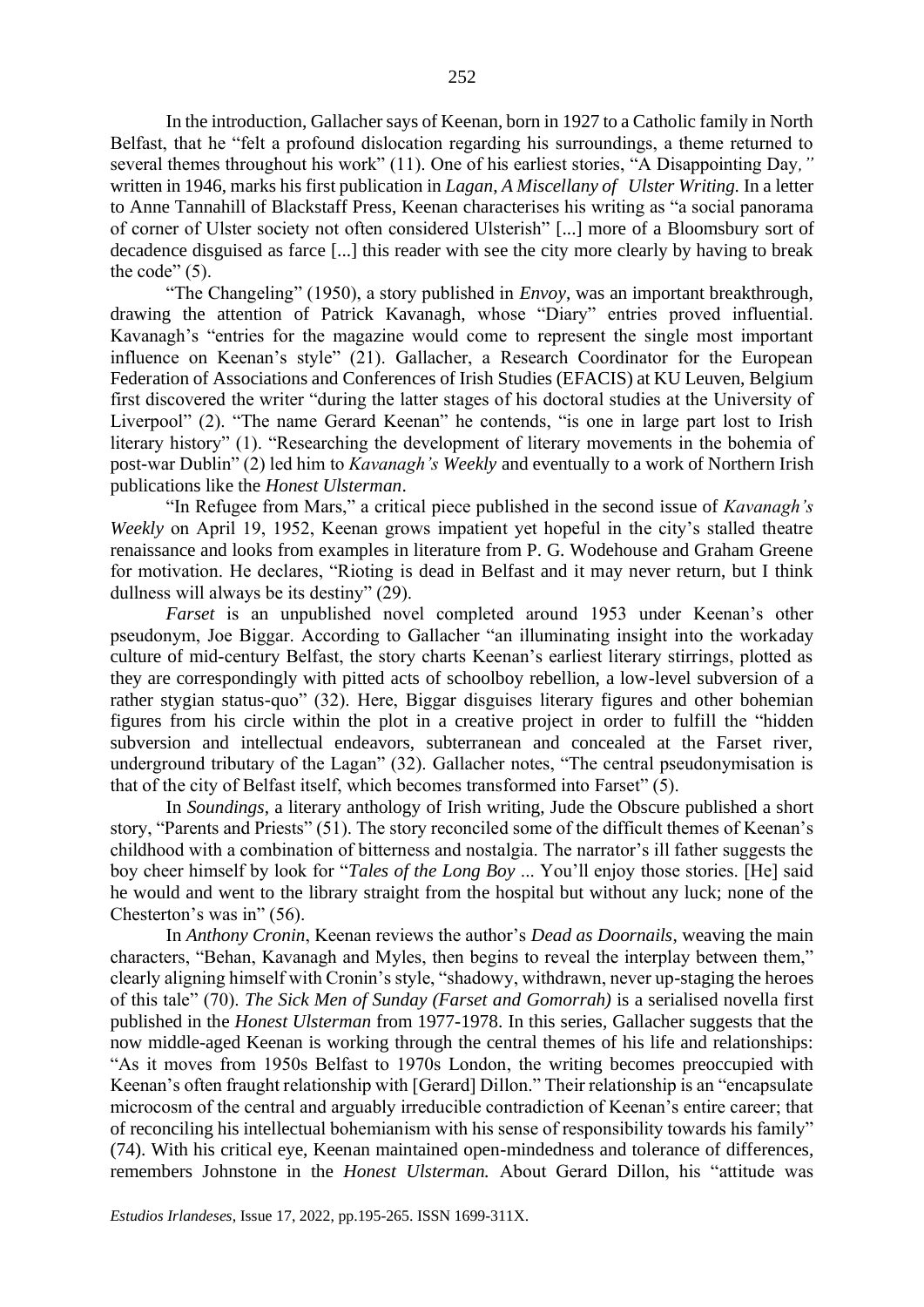impeccably enlightened" and his advocacy for women writers, citing, "One of the figures he revered most − along with Shakespeare – was George Eliot."

In "The Business Section," his debut as an *Honest Ulsterman* columnist, Keenan sets out to expose the right-wing leanings of "Kavanagh, Beckett and Myles." He writes

[T]he three have one thing in common, that none was a worker. Kavanagh was a small farmer and professional journalist; Becket was a university lecturer; Myles was a professional man in the Administrative Class of the Civil Service [...] The three were gentlemen and fitted easily into the aristocratic tradition which is one of the curses of Ireland wherein the worker is either held in contempt of is patronised. (100)

Keenan appears to have devoted his later years to fictional works including *Shelley Pain*, previously serialised in the *Honest Ulsterman* in 2000, and *Gerry and Bill*, an unpublished novel written between 1988 and 2000. The thirteenth selection, *The Streetwalkers of Pimlico*, may be the most stylistically bold inclusions in this volume. Gallacher concludes the book with an observation about Keenan's artistic frustrations, with an eye towards another life in London. *Streetwalkers* "offers a languid representation of 1950s Pimlico, a world of shaded artist's salons and hazy drunken picnics, offset always by Keenan's parallel workaday existence as a newspaper clerk" (51). One scene in the story satirises a discussion group, the author's account of the Belfast Labour Party. When a young woman named Della remarks on his reading of Christopher Isherwood's Sally Bowles, the narrator remarks, "She had would have been called a salty tongue, effing and blinding about capitalism and the rich as her audience of shipyard workers cheered her on" (153).

This volume will be of interest to scholars of Irish periodical culture and history and others interested in the workings of the Belfast and Dublin Bohemian life of the twentieth. century. Though Gallacher brings to light Keenan's collection of critical writings, his creative work may draw new attention, whether written under his various sobriquets or not.

#### **Works Cited**

- Connolly, Claire (2008). *Irish Periodical Culture, 1937–1972: Genre in Ireland, Wales, and Scotland*. Malcolm Ballin: Springer.
- Foley, Michael and Robert Johnstone. "Remembering Gerry Keenan, Jude the Obscure." *The Honest Ulsterman* (February 2016) [http://humag.co/features/remembering-gerry](http://humag.co/features/remembering-gerry-keenan-jude-the-obscure)[keenan-jude-the-obscure](http://humag.co/features/remembering-gerry-keenan-jude-the-obscure)
- "HU Spring 1996". *Honest Ulsterman Magazine Archive Network*. <https://www.huarchive.co/items/show/134>
- Leavy, Adrienne (2015). "Envoy, the literary magazine that sought to put Irish culture on the map." *The Irish Times* (17 August). [https://www.irishtimes.com/culture/books/envoy-the-literary-magazine-that-sought-to](https://www.irishtimes.com/culture/books/envoy-the-literary-magazine-that-sought-to-put-irish-culture-on-the-map-1.2319855)[put-irish-culture-on-the-map-1.2319855](https://www.irishtimes.com/culture/books/envoy-the-literary-magazine-that-sought-to-put-irish-culture-on-the-map-1.2319855)

**Kaitlin Thurlow** is a PhD student in English at the University of Georgia. She holds a master's degree in English Literature and a BFA in Painting from the University of Massachusetts. Her research interests include empathy, objects, and exile in modernist and contemporary Irish fiction and art. She has presented symposium and conference papers at American Conference for Irish Studies, the International James Joyce Symposium, the Modern Language Association, and the Kalamazoo Institute of Arts. Her publications include "Empathy in Exile: Edna O'Brien, Donal Ryan and the Contemporary Irish Novel," in *Studi Irlandesi: A Journal of Irish Studies*; and a forthcoming book chapter on the artist Sean Scully.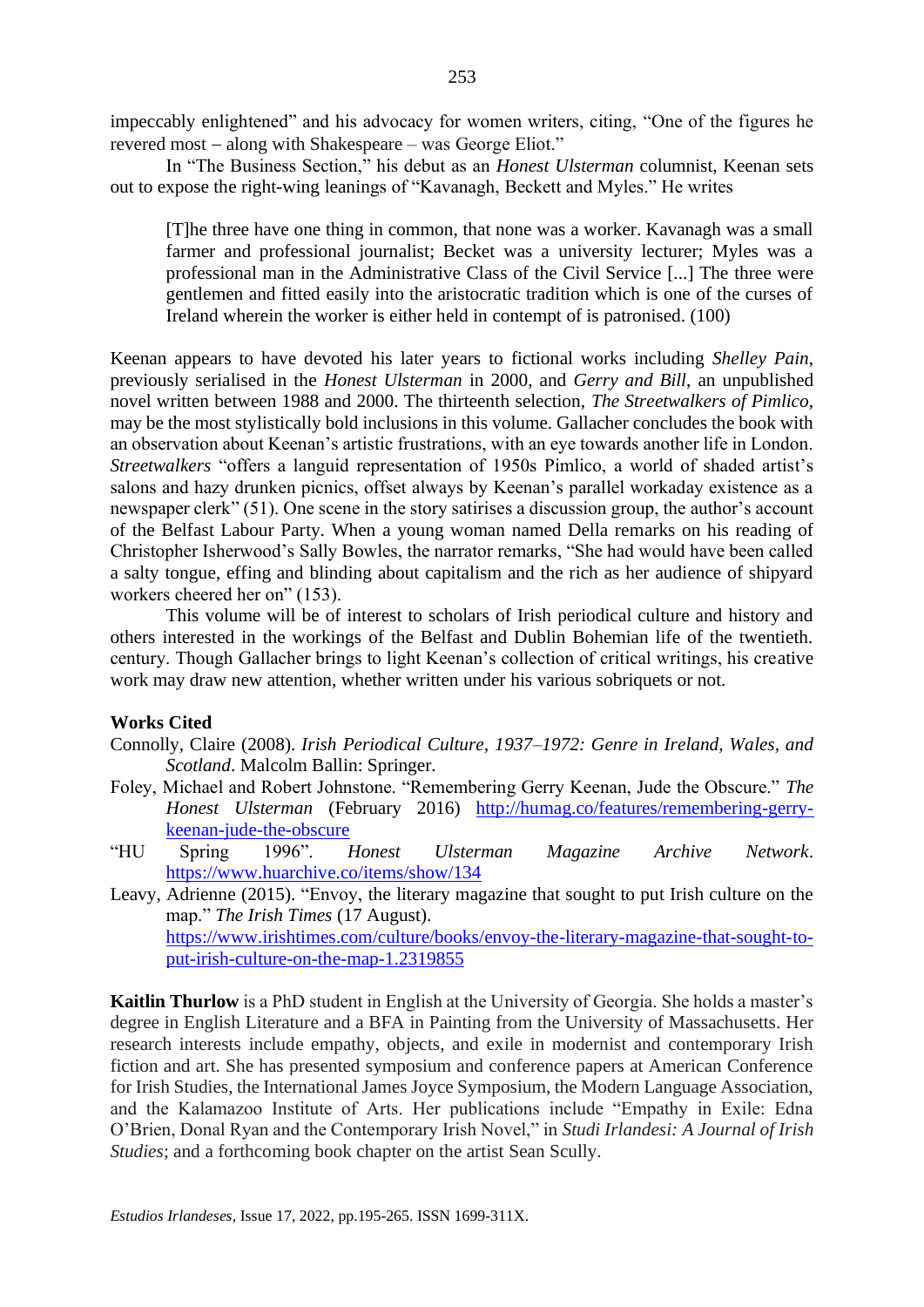#### [Kaitlin.Thurlow@uga.edu](mailto:Kaitlin.Thurlow@uga.edu)

*New Zealand's Response to the 1916 Rising* Edited by Peter Kuch and Lisa Marr Cork University Press, 2020. 268 pages. ISBN: 9781782054047

### **Reviewer:** Sonja Tiernan (University of Otago, New Zealand)

In an interview for a student newspaper in 2016, Bríona Nic Dhiarmada described the making of her highly acclaimed documentary series, *1916: The Irish Rebellion*, as an opportunity "to look at that [Easter Rising] event not only simply as Irish history or Irish-British history, but as part of actually world history."<sup>3</sup> The success of that series caused many to reflect on the events of Easter week from a global perspective. The centenary commemorations in 2016 were marked by Irish Embassies, community groups, and academics world-wide interrogating Irish emigrant involvement and reactions to the rebellion abroad. While commemorations occurred in England, Scotland, the United States, Canada, and Australia, many links were found in less obviously connected countries. On 22 March 2016, a two-day conference was held at Toitū, Otago Settlers Museum in Dunedin, New Zealand. The conference theme, "Yet no clear fact to be discerned," involved presentations from fifteen speakers examining New Zealand's response to the 1916 Rising. This volume, edited by conference organiser, Peter Kuch along with Lisa Marr, includes ten chapters stemming from this commemorative event.

The involvement of New Zealand troops during the six days of the rebellion, or indeed the responses to the insurrection against British rule as seen in New Zealand have, to this point, been vastly overlooked. Indeed, Kuch accurately claims in the introduction that this volume is the "first considered account." The ten essays are presented chronologically and together they weave an engaging, if not surprising, story of New Zealand responses to the Irish rebellion. There is unfortunately no focus on Māori in this volume, although the editors note that a call was made to include contributions relating to the indigenous population of New Zealand, who have many close ties with early Irish settlers. The ten chapters successfully cover a wide aspect of accounts including perspectives of women and the rising, literary and theatrical responses, media assessments, and religious interventions.

The first chapter details an often overlooked account of New Zealand troops who fought alongside British forces in Dublin to quash the rebellion. "'The Empire Strikes Back': Anzacs and the Easter Rising 1916," is by Jeff Kildea who, in his previous role as Professor of Australian History at University College Dublin, uncovered vital new research contributing to our knowledge of the Irish at Galllipoli during the 2014 centenary of World War One. This chapter does not disappoint, as Kildea assesses how New Zealanders got caught up the fighting in Dublin when British authorities marshalled all available troops in the area. Kildea describes how some New Zealand troops were on leave in Dublin when the fighting broke out and as members of the New Zealand Expeditionary Force they were called to action. This chapter is littered with interesting accounts such as that of Corporal John Godwin Garland who describes being shot at by Countess Markievicz travelling past him in a car as he stood on Sackville Street. Of course, as Kildea notes, this is most unlikely to have happened as Markievicz was by then stationed in the area of St Stephen's Green and later at the Royal College of Surgeons.

<sup>3</sup> Becker, Courtney. "Documentary reflects on 1916 Irish rebellion". *The Observer* (16 Apr. 2016). [https://ndsmcobserver.com/2016/04/1916-irish-rebellion-premiere/.](https://ndsmcobserver.com/2016/04/1916-irish-rebellion-premiere/)

*Estudios Irlandeses*, Issue 17, 2022, pp.195-265. ISSN 1699-311X.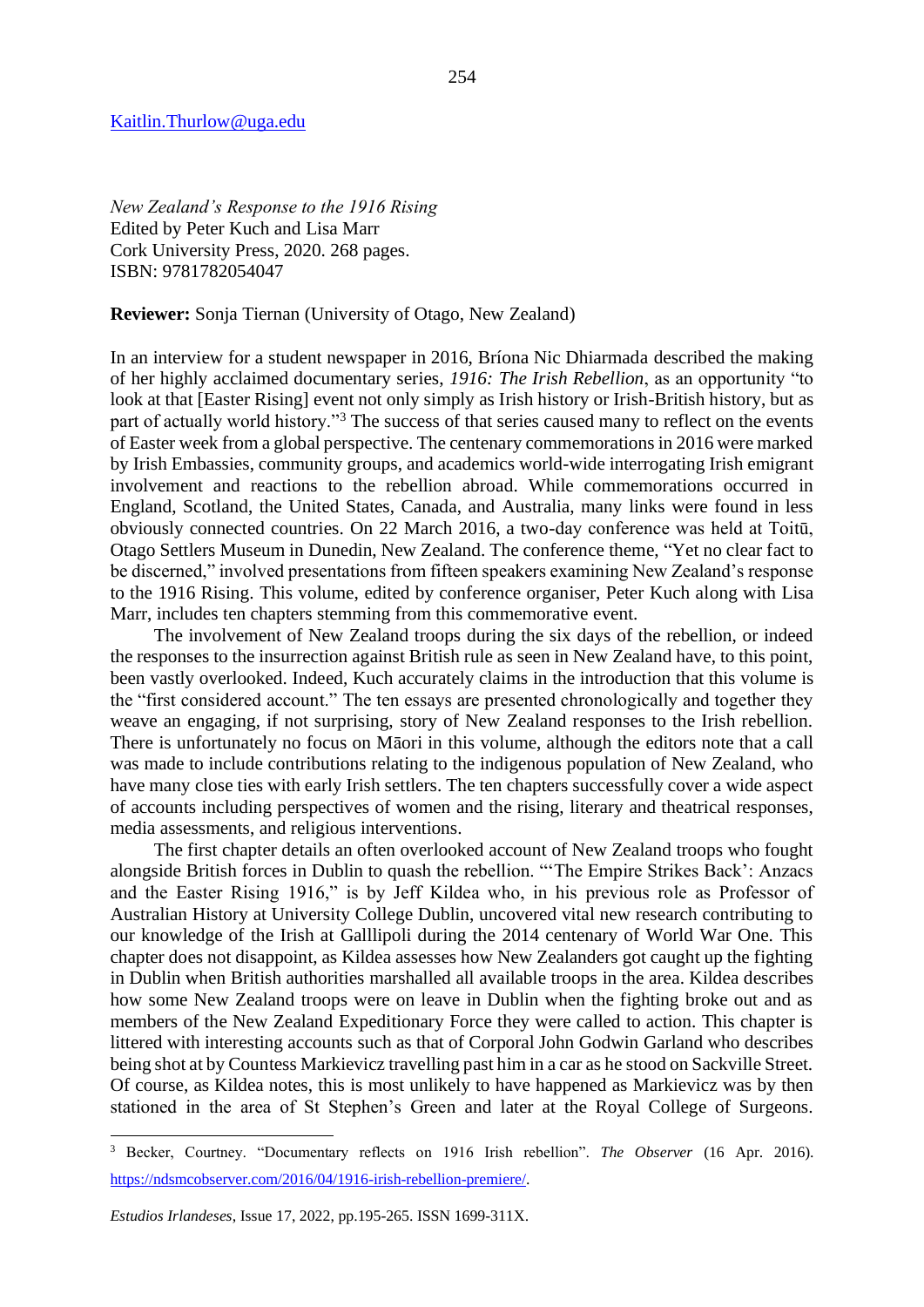Nonetheless, such witness accounts provide an insight into New Zealand troops' perceptions of the fight for Irish independence.

The following two chapters focus on women and the rising. The first of these focuses on a detailed assessment of Australasian press coverage of women involved in the rising written by Dianne Hall, an Irish historian based at Victoria University in Melbourne. Hall has written extensively on the history of the Irish in Australia, most significantly she co-wrote, with Elisabeth Malcolm, a *New History of the Irish in Australia* which offered a vital re-evaluation of this area. Hall's chapter is this volume provides an insightful overview of the changing attitudes towards Irishness and gender in Australia and New Zealand following the rising. Her assessment of newspaper reports provides interesting perspectives; she cites, for example, the New Zealand newspaper the *Otago Daily Times* who reported on the wedding of Grace Gifford and James Plunkett in the chapel at Kilmainham Gaol. The article describing the "Sinn Fein Romance" managed to find a New Zealand link, reporting that Grace's brother-in-law, Thomas MacDonagh, had attended school with Chaplain-Captain P. Dore of the Auckland Rifles, who was injured at Gallipoli.

In the following chapter, Lisa Marr provides an insightful assessment of New Zealand women's reaction to the rising. This chapter provides a deeper understanding of negative reactions in dominion territories to the Irish insurrection. As Marr aptly observes, news of the rising reached New Zealand the day following the first Anzac Day commemoration there, held on 25 April 1916. Anzac day remains a significant memorial day in New Zealand, most evident by a national public holiday marking the landing of the Anzacs, Australian, and New Zealand soldiers at Gallipoli. Women were at the centre of organising this first commemorative event and many women reacted with what Marr describes as shock and outrage at the news of the Easter Rising. One woman, named Elizabeth, wrote scathingly in the "Ladies' Pages" of the Dunedin newspaper the *Otago Witness*, hoping for a speedy execution of Roger Casement. As Marr attests, it was difficult for women to express views that would be considered disloyal to the British crown at a time when New Zealand was celebrating their loyalty to the Empire. However, when the executions and reprisals began in Ireland, many other women in New Zealand did become vocal, empathising with the plight of the Irish. This chapter is meticulously researched and offers the reader fascinating accounts.

Peter Kuch's article "Play v. Play: *The Otago Daily Times* and the Dunedin stage as a regional New Zealand response to the Easter Rising 1916," offers a welcome inclusion from a literary and theatrical perspective. His assessment focuses on one Dunedin newspaper which Kuch singles out as offering a markedly different approach to other New Zealand newspapers at this time. This approach works exceptionally well as Dunedin journalists were offered the opportunity to provide an assessment of the rising through the lens of productions of *Cathleen ni Houlihan* and *Peg o' My Heart*, staged in the city months prior to and following the rising. This chapter offers a wealth of information regarding not only *The Otago Daily Times* interrogations of Irishness but also provides an account of Irish influence on theatre in Dunedin following the influx of Irish settlers to the region, attracted partly by the goldrush of the 1860s and the ensuing development of the city.

This volume is packed with fascinating new information regarding the Irish in New Zealand at the time prior to and after the Easter Rising. The contributors have produced chapters imbedded with thorough research uncovering how Ireland was perceived by New Zealanders more broadly in the wake of the Irish strike for independence. Other chapters include Rory Sweetman's account of "Bishop Henry Cleary and the North King Street Murders." Cleary, originally from Wexford, was appointed as the Catholic Bishop of Auckland in 1910. After visiting the scene of the atrocities at North King Street, Cleary exposed his outrage through the pages of the *New Zealand Tablet,* a weekly Catholic newspaper. Veteran historian of Ireland, Brad Patterson, provides a most engaging account of the rise and fall of the Protestant Political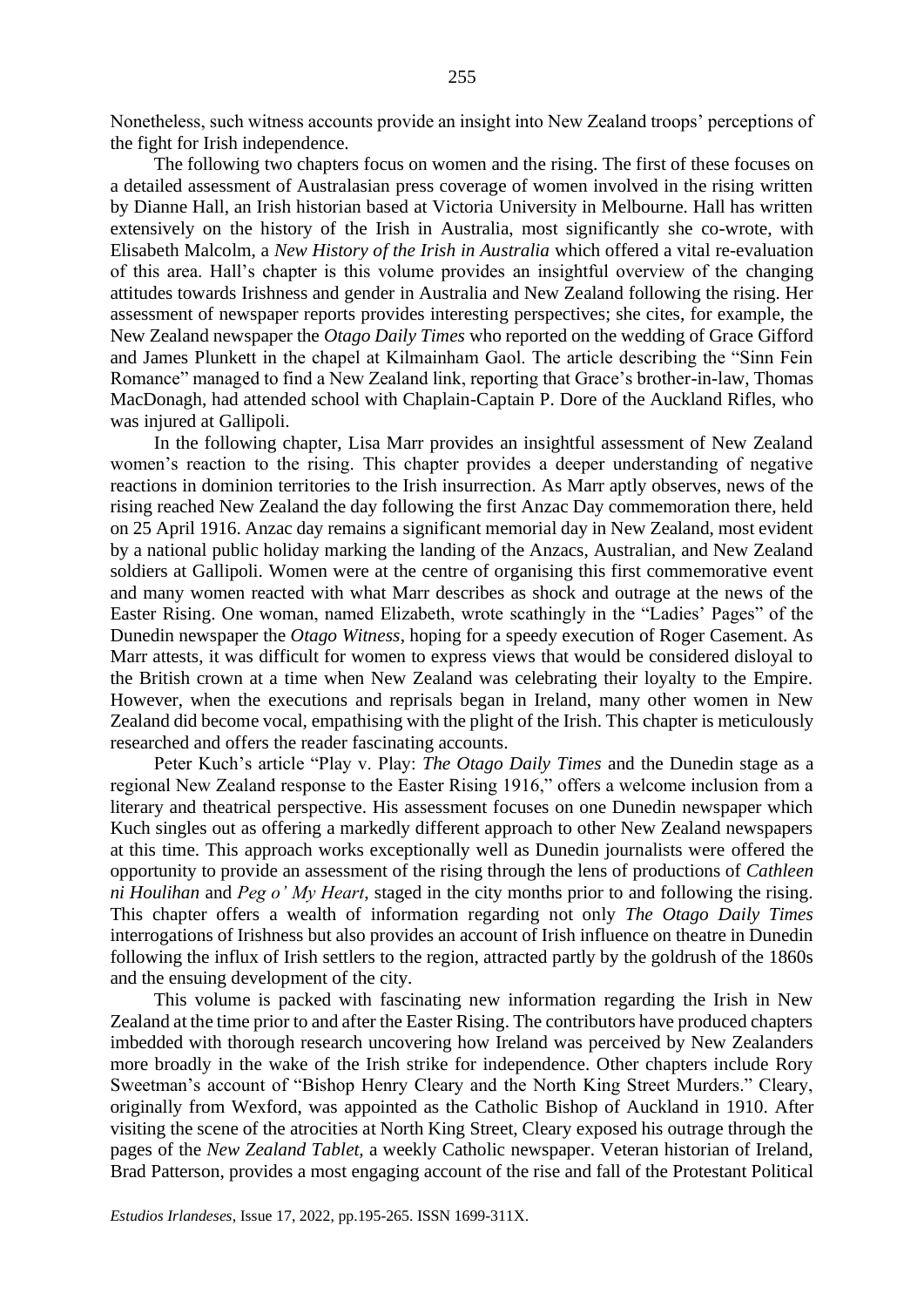Association in New Zealand in the wake of the rising. This chapter sheds light on sectarianism at this time and Patterson has produced a much welcome assessment of this often overlooked aspect of New Zealand: Irish history.

Other chapters include contributions by Jim McAloon who assesses *The Maoriland Worker*; Seán Brosnahan's extraordinarily detailed account of objectors to military conscription in New Zealand in the aftermath of the rising; Stephanie James's examination of the Irish-Catholic press in Dunedin and Adelaide in the three years following the rising; and Malcom Campbell's insightful assessment of reactions to the rising in the British Empire and the United States.

*New Zealand's Response to the 1916 Rising* is a welcome addition to the field of Irish studies in Australasia and will no doubt be of interest to this field globally. Peter Kuch and Lisa Marr have produced a volume brimming with new and engaging perspectives, showcasing fresh archival research.

**Sonja Tiernan** is the Eamon Cleary Chair of Irish Studies and co-director of the Centre for Irish and Scottish Studies at the University of Otago. She has published widely in modern Irish history, her latest book is *Irish Women's Speeches: Voices that Rocked the System* (UCD Press, 2021).

[sonja.tiernan@otago.ac.nz](mailto:sonja.tiernan@otago.ac.nz)

*A History of Irish Women's Poetry* Edited by Ailbhe Darcy and David Wheatley Cambridge University Press, 2021. 490 pages. ISBN: 9781108478700

**Reviewer:** Pilar Villar-Argáiz (University of Granada)

Editing a book which surveys the history of Irish women poets from earliest times to the present day is a challenging task, given the omissions and obscurity of many voices in the past. In the introduction, Ailbhe Darcy and David Wheatley acknowledge with admirable honesty the "incompleteness" of their own "narrative" of women's poetry, pointing out that the history they try to trace is full of "fragmentation, obscurity, and neglect," rather than being "linear" and consistent (8). In spite of this, the editors manage, with great efficiency, to depict a literary trajectory which is comprehensive, diverse, and inclusive.

The volume opens with two long introductions, the first by editors Ailbhe Darcy and David Wheatley, and the second one by Anne Fogarty, one of the major voices in criticism of contemporary Irish literature. In their introduction, the editors reclaim the importance and necessity of foremothers in Irish women's poetry, delineating a literary history of confluences and feedback associations both past and present. Figures like Jane Wilde, who wrote as "Speranza," for instance, exert tremendous influence on writers such as Eiléan Ní Chuileannain, given the former's ability to negotiate between feminine and national matters and her effective dealing with the limitations a public role entails. The editors also recognise the eighteenthcentury poet Eibhlín Dubh Ní Chomaill (with her iconic poem *The Lament for Art O'Leary*) as a meaningful precursor for many contemporary poets such as Doireann Ní Ghríofa. In the second introduction to the volume, Anne Fogarty eloquently revises some of the foundational images of the poet as male in the Irish tradition, and makes the polemical claim that Irish women poets are still disregarded "because they have not been read with any enduring regularity and

*Estudios Irlandeses*, Issue 17, 2022, pp.195-265. ISSN 1699-311X.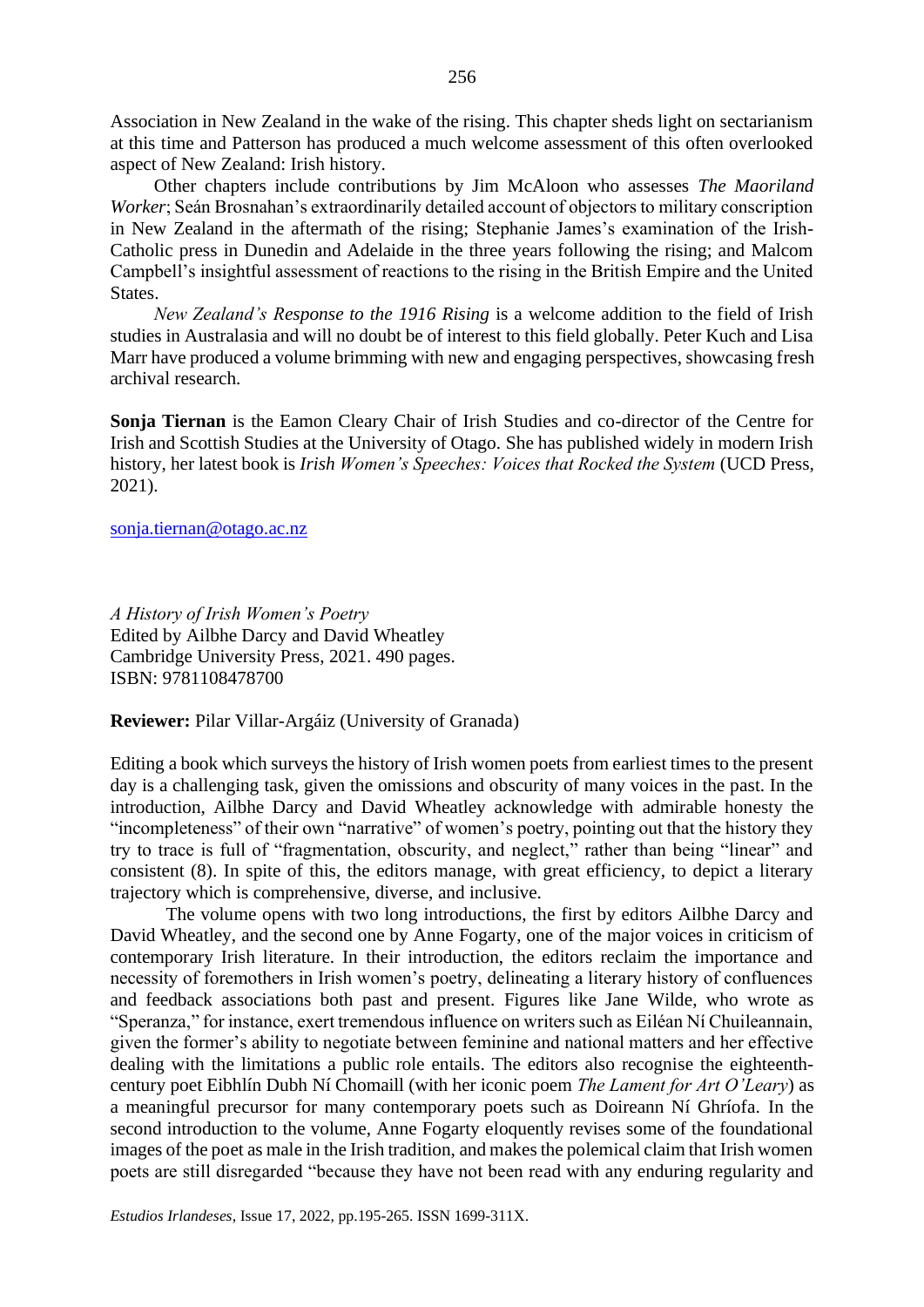consequently depth" (25). Unlike women poets in other countries such as the United States and the United Kingdom, they have infrequently been admitted to the nineteenth- and twentiethcentury canons. Fogarty also offers a concise and illuminating overview of anthologies from the eighteenth century to the present in order to highlight the omission of women poets, and provocatively concludes that there is less space devoted to their presence in twentieth-century anthologies published after the 1960s.

One of the achievements of this volume is the decision to describe the literary scene not only by drawing on well-known major figures but also by including often overlooked or underresearched writers, depicting a cultural panorama of complexity and multiplicity. The effect of this decision is observed in a number of chapters by well-recognised scholars, looking back into Ireland's poetic past and legitimising the work of women as important foremothers. In chapter 8, Matthew Campbell focuses on the long-eclipsed poetry of Dora Sigerson, a poet from the revolutionary period (and usually thought of as a Revival figure) who is claimed as predecessor for contemporary writers such as Medbh McGuckian. Campbell deftly examines the mixture of the domestic, the political, and the melancholic in her work, concluding that it is necessary "to bring into sharper view an idiosyncratic, distinctly odd, frequently angry, and sometimes plainly depressed poet" (170). Sarah Bennet also draws our attention to poets (i.e., Temple Lane, Kathleen Arnold Price, and Sheila Wingfeld) who have frequently been excluded from literary analysis in post-independence Ireland, given their exclusion from canonical accounts of neo-Revivalist and modernist poetry. Jaclyn Allen's essay centres on the Other "Northern Renaissance" of the mid-twentieth century. Her analysis challenges the dominant narrative of a predominantly male tradition of writing by incorporating four women poets as case studies: Elizabeth Shane, May Morton, Freda Laughton, and Celia Randall. These writers, as the author demonstrates, anticipate later poets by articulating the challenges involved in intersecting gender aspirations with the hegemonic discourses of poetry and nationhood. Moynagh Sullivan also recovers from history another forgotten name, that of the prolific poet Carla Lanyon, focusing on aspects of her fifty-two-year publishing career such as her ecological descriptions of the natural world and the influence that the changes in her life exerted on her poetic symbology. Another poet from the same period retrieved from neglect, this time by Daniel Tobin, is Lola Ridge, a poet shaped by the influence of her diasporic experience in the US, resulting in pervasively transnationally inflected work and a non-insular sense of Irish identity.

Overall, the volume follows a chronological approach from medieval Ireland to the present day. Chapter 1 by Máirin Ní Dhomnchadha reviews the difficulties faced by women in medieval Ireland as they tried to find a place of their own as poets. As Ní Dhomnchadha shows, this was a challenging task for women because the canons of Old and Middle English were mainly built by the requirement of specialised training for men. In Chapter 2, Danielle Clarke and Sarah McKibben attentively read questions of form, address, and genre in poetry produced by both Anglophone and Gaelic women in the Early Modern period, highlighting similarities in the way in which they exploit poetic tradition and differences with respect to relationships with hegemonic power. The next chapter by Tríona Ní Shíocháin surveys the richness of Irishspeaking women's oral traditions during the same period, including songs, laments (*caoineadh*), vernacular religious verse, and lullabies. Ní Shíocháin gives prominence to the oral performance aspect of such compositions over the written form, arguing that female practitioners had a key role in defying authority, exerting dissent, and exercising power or influence in Irish society. Chapter 4 complicates and deepens the understanding of Irish women's poetry in the eighteenth century by adopting an archipelagic framework which goes beyond national allegiances and identifies fluid interactivity. Sarah Prescott focuses on women poets not often explored, such as Dorothy Smith, Dorothea DuBois, and Jane Elizabeth Moore, revealing their politically engaged writing and enlarging our knowledge of literary culture in this period. Catherine Jones continues the discussion in the volume, by offering a concise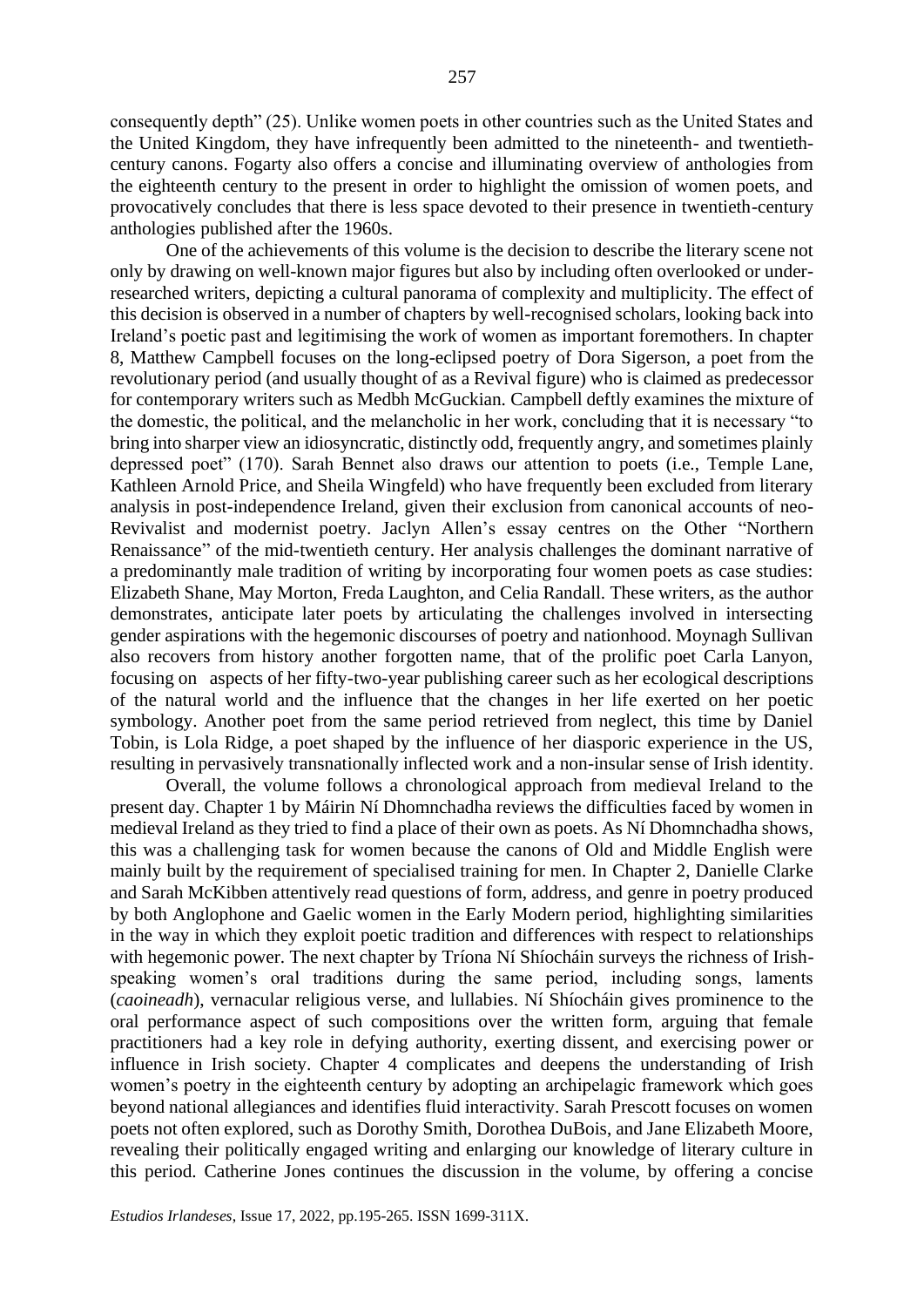overview of Irish women's poetry of the Romantic period. Challenging the claim that "there was 'no Romantic era' in early nineteenth century Ireland'" (105), this scholar brings to light the work of poets in this revolutionary era, analysing the ways in which it engaged with domestic and political matters. Chapter 6 by Stephen Behrendt deepens this exploration of the Romantic period in Ireland, offering an impressive account of Mary Tighe, arguably the bestremembered poet from this period. The post-Romantic period in modern Ireland is covered by Lucy Collins in Chapter 7, one of the strongest pieces in the volume. Collins argues that the male image (of the soldier, for instance) remains important in the poetic imaginary of Revivalist women poets such as Katherine Tynan or Winifred Letts. Collins reveals the connection between Irish and English literary networks during this period, underscoring ambiguous relations to national affiliations and the strong imaginative appeal these poets find in imagery of motherhood and the Irish landscape.

Four chapters in the collection centre on Irish-language poets over the last seventy years, in order to explore, in words of Daniel Theinová, how they "have responded to the central paradox of Irish as both moribund and undying" (239). While Theinová discusses wellrespected writers on the field such as Máire Mhac an tSaoi, Biddy Jenkinson, and Nuala Ní Dhomhnaill and less-studied, but increasingly well-known poets such as Ailbhe Ní Chearbhuigh and Aifric Mac Aodha, Patricia Coughlan dedicates a whole essay to the Irishlanguage poetry of Mhac an tSaoi, advocating for an increased awareness of the significance of her literary achievement. David Wheatley attends to questions of attachment and belonging in the writings of Jenkinson, while Kenneth Keating addresses the complexities of "linguistic and psychological bilocation" (286) for bilingual poets such as Ní Dhomhnaill, Celia de Fréine, Doireann Ní Ghríofa and Ní Chearbhuigh.

Any historical overview of Irish women's poetry would be incomplete without considering the legacy and impact that religion has exerted upon the country's culture. Catriona Clutterbuck examines how Catholic inheritance permeates the work of Irish women poets, allowing them to dramatize the binary tensions between "faith and doubt, collective and individual identity, and sacrifice and self-care" (318), using the figure of renewal to reconfigure the creative potential of this faith tradition. Irish women's poetry is also read through the prism of feminism and the political contexts in which poetry has been produced and received. Kit Fryatt's chapter on 1970s-1980s feminism offers an intelligent, scathing critique of Boland in the opening three pages; her discussion of this major poet, although brief, is pioneering in its challenge of this poet's monolithic view of history at a time when this concept was being vigorously interrogated by academic historiography, and in her apt identification of echoes of a Romantic mode of lyric subjectivity in Boland's work. The rest of the chapter surveys the work of other major poets, such as Ní Chuillenáin, McGuckian, Meehan, and Rita Ann Higgins in the contexts of feminism and publishing from the 1970s and '80s.

The following three chapters focus on well-established poets by examining in detail some of their most distinctive themes or motifs. While in chapter 19 Maria Johnson reads a selection of poems by Ní Chuillenáin with ideas of fabrication in mind, Guinn Batten examines Boland's poetics in her essay, centring on the poet's relationship with history from the perspective of Hegel's dialectic. Kathryn Kirpatrick engages with one of the central tenets of Paula Meehan's work: her interest in expressing in poetic form the lives of the working class, and how other themes emerge through this perspective, such as the rewriting of public and private spaces and the reclamation of an animistic vision.

The last three chapters in the volume cover the work of a younger generation of female poets in the last three decades. In Chapter 22, Tara McEvoy examines formal conservatism, artifice, and appropriation in the poetry of Colette Bryce, Leontia Flynn, Sinéad Morrissey, and Caitríona O'Reilly. In the following chapter Nerys Williams focuses on the opposing tendency observed among some contemporary Irish female poets: the experimental poetics and radical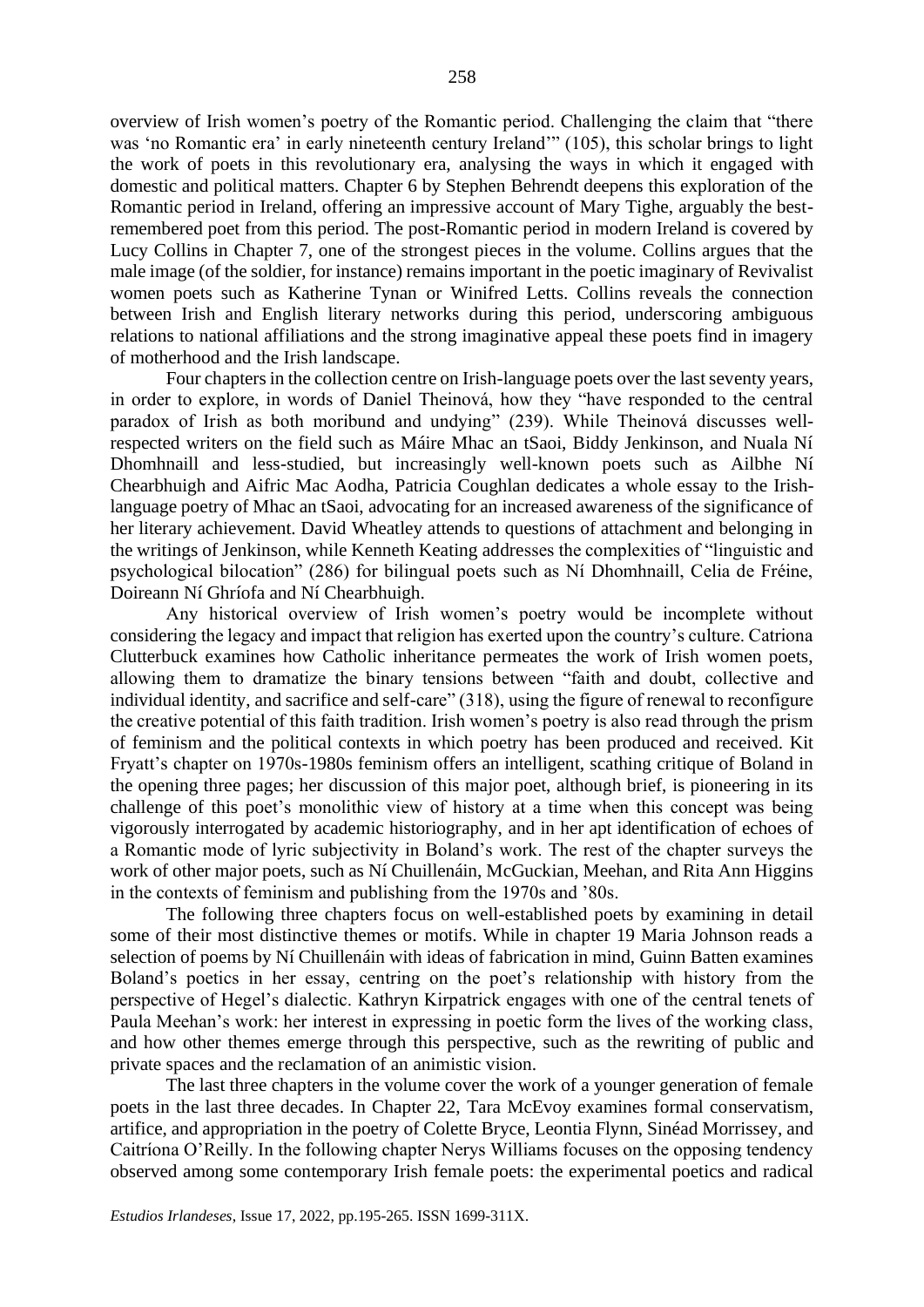259

compositional forms of writers such as Susan Howe, Maggie O'Sullivan, and Catherine Walsh. The collection closes with an essay by Anne Mulhall, which examines in comprehensive ways the changing, diverse, and lively atmosphere of the Irish poetic scene nowadays, with the emergence of work by black and minority ethnic poets, radical feminist platforms, and the growth of the spoken word and performance poetry scene.

Overall, this volume demonstrates the importance of challenging the history of marginalisation that for so long almost silenced the work of too many women poets. It both reaffirms and challenges the conception of a clear, straightforward line of development in a tradition of Irish women's poetry, suggesting a solid trajectory even as it reveals the diverse nature of Irish women's poetic praxis, while stressing the many gaps, omissions, and absences. The result is a compelling picture of a plural, heterogeneous Irish female voice in poetry from earliest times to the present day, one which shines with a brilliance of its own. Thanks to ground-breaking volumes such as this one, the radiant light of women's poetry will no longer be extinguished and obscured.

**Pilar Villar-Argáiz** is a Senior Lecturer of British and Irish Literatures in the Department of English at the University of Granada and the General Editor of the major series **"**Studies in Irish Literature, Cinema and Culture" in Edward Everett Root Publishers**.** She is the author of the books *Eavan Boland's Evolution as an Irish Woman Poet: An Outsider within an Outsider's Culture* (Edwin Mellen Press, 2007) and *The Poetry of Eavan Boland: A Postcolonial Reading* (Academica Press, 2008). She has published extensively on contemporary Irish poetry and fiction, in relation to questions of gender, race, migration and interculturality. Her edited collections include *Literary Visions of Multicultural Ireland: The Immigrant in Contemporary Irish Literature* (Manchester University Press, 2014), *Irishness on the Margins: Minority and Dissident Identities* (Palgrave Macmillan, 2018), *Secrecy and Community in 21st -Century Fiction* (Bloomsbury, 2021), the special issue of *Irish Studies Review* (entitled "Irish Multiculturalism in Crisis", co-edited with Jason King, 2015), and the special issue of *Nordic Irish Studies* (entitled "Discourses of Inclusion and Exclusion: Artistic Renderings of Marginal Identities in Ireland", 2016). Villar-Argáiz is currently the Chairperson of AEDEI (the Spanish Association for Irish Studies) and Member of the Executive Board of EFACIS (the European Federation of Associations and Centres of Irish Studies).

### [pvillar@ugr.es](mailto:pvillar@ugr.es)

*Ireland's Gramophones: Material Culture, Memory and Trauma in Irish Modernism* Zan Cammack Clemson University Press, 2021. 234 pages. ISBN: 9781949979763

**Reviewer:** Tom Walker (Trinity College Dublin)

Thomas Edison patented the phonograph in 1877. The following summer, Dubliners were able to see and hear the invention being displayed and demonstrated in a shop on Grafton Street. Those unable to make it there in person could nonetheless read in the *Weekly Irish Times* of how "the voice can be *embalmed* by the phonograph, and made to last indefinitely" (40). As Zan Cammack's *Ireland's Gramophones: Material Culture, Memory and Trauma in Irish Modernism* traces, such an attempt to reckon in print with the nature of the phonograph and its

*Estudios Irlandeses*, Issue 17, 2022, pp.195-265. ISSN 1699-311X.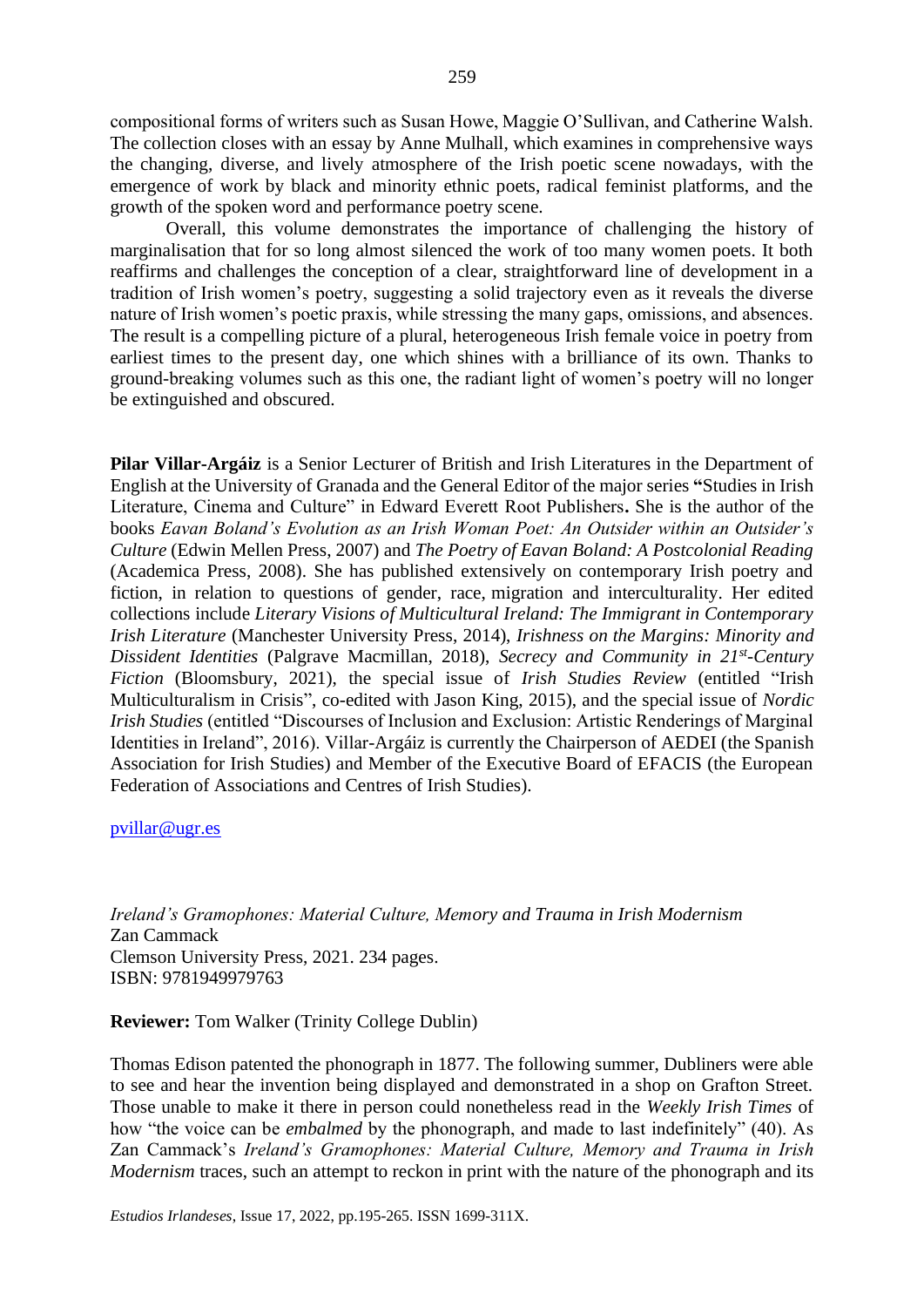close cousin the gramophone recurred across the century that followed. Starting with the much discussed, though fleeting, references to the gramophone in James Joyce's *Ulysses*, the study examines in detail the prominent role played by sound recording technology in a succession of Irish literary texts − Bram Stoker's *Dracula*, George Bernard Shaw's *Pygmalion,* Sean O'Casey's *Juno and the Paycock*, Elizabeth Bowen's *The Last September*, Lennox Robinson's *Portrait*, and *Flann O'Brien*'s *At Swim-Two-Birds* − from the 1890s through to the 1930s.

The specificity with which this book, as quoted above, documents the arrival of the Edison's invention is characteristic of its good use of historical sources to evoke the impact of the phonograph and later the gramophone in Ireland. Another strength is the alignment of such historical details to the machine's technical realities; this is a book that uses diagrams, graphs, and tables to considerable critical effect. Indeed, such realities somewhat complicate any sense of the aural immortality effected by the phonograph. The preservation and playback abilities of its recording cylinders were limited "since the wax recordings would rapidly wear down after several replays" (7). Hence the emergence a decade later of the flat disk of the gramophone, which was not only more enduring but could be mass reproduced. As the introduction further outlines, phonographs, and gramophones are also not just to be considered as mediums or instruments of sound. At times, they are shown to shift towards becoming quasi-human voices and subjects in these texts. They are also engaged with as material objects, made up of ornate horns and explosive spring motors, behaving − drawing on Bill Brown's influential theory of how objects transform into "things"– in distinction from their ostensible function.

This contextual and conceptual sophistication as regards the presence of the phonograph and gramophone in Irish literary texts is carried forward into each chapter's more focused analysis. The first chapter, "Gramophonic Trauma: Shattered Narratives and Undead Oralities," focuses on the role played in *Dracula* by the psychiatrist John Seward's phonograph. This is enlighteningly placed among the novel's provision of modern media technologies (telegrams, typewriters, cameras) and Cammack discusses how, relatedly, the novel's narrative "is constructed of myriad media types and formats, including shorthand journal entries, telegrams, letters, and newspaper clippings" (21). Equivalent in scale (36 percent) to the journal entry as a medium for plotting the story, the phonograph is also linked, via Seward's use of it, to the psychological and, more particularly, to "the novel's near obsession with memory and its failure" (22). Drawing on references to and resonances with contemporaneous theories of mind, the technology's mechanical workings and mnemonic limitations, and close attention to "the deeply problematic anachrony of the narrative" (35), the phonograph emerges as representing the compulsions and discontinuities of traumatic memory in the novel. The chapter then attempts to relate the novel's fictional and fantastic trauma to the broader traumas of postfamine Ireland, set against the emerging prominence of the preservation of oral folklore in Irish culture. Though containing much fascinating detail, especially as regards the role played by the phonograph in the collecting of folklore, this less directly links context to text, offering rather a series of suggestive parallels and resonances.

Stoker's novel also features extensively in the second chapter, "Gramophonic Gendering: Women, Phonographysteria, and the Political Machine." It opens with an account from an 1899 edition of the *Weekly Irish Times* of "Phonographysteria," a malady supposedly affecting female stenographers driven to hysteria by the effect on their nerves of having to listen to uncanny, disembodied voices. This offers a way of framing the way gender and trauma intersect in literary representations of the phonograph and gramophone. These associations are also placed against a period, from the 1890s through to the 1910s, in which rise of the New Woman and suffragettism intertwined with Irish nationalist politics. The chapter seeks to "suggest that the roiling undercurrent to this gendered object and Home Rule's specific political tensions subliminally captured the Irish literary imagination − perhaps even more specifically, the Irish male imagination" (59). Focusing on *Pygmalion* as well as *Dracula*, the chapter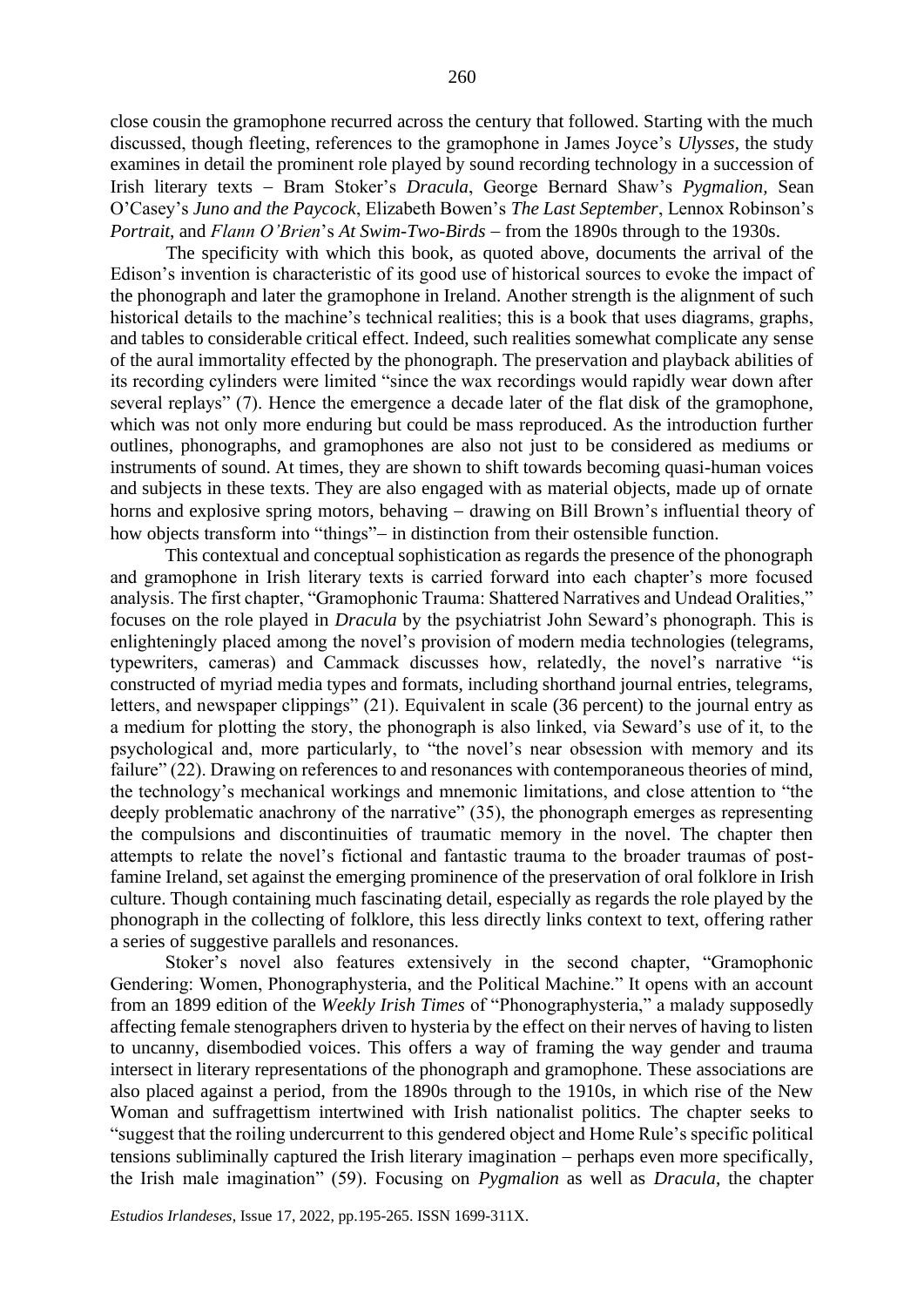convincingly tracks how Lucy Westenra and Mina Murray-Harker, as well as Eliza Doolittle, are sexualised in being associated with phonographs and gramophones in these texts. These three figures are also associated with Irish politics, starting with the "national implications" (62) of Lucy and Mina's surnames, and linking Eliza's declaration of autonomy to the passing of the Third Home Rule Bill (drawing on contemporary, pejorative descriptions of the Irish Parliamentary Party as gramophonic).

In focusing on two male authors in the chapter, Cammack explains, "The Irish New Woman authors, for instance, were less concerned with symbols, and especially not those that seemed to objectify and sexualize women, and were more interested in addressing women's issues head on" (59). Perhaps this is the case. It might, though, have been useful to know which authors Cammack has in mind, or quite what other issues were being addressed and how, not to mention how this chapter's argument might be related to broader critical efforts to connect technology and the New Women, who have often actually seen new technology, such as the bicycle, as a vehicle for female emancipation. The passing mention later in the chapter of the gramophone in Edith Somerville's 1919 novel *Mount Music* (and the whole related issue of the distinctly gendered role of the spiritualist medium in the period) felt like a missed opportunity in this respect. Here and elsewhere across the study, some kind of implicit, narrowing notion of an Irish canon seems to be in play. For instance, several of Molly Keane's novels are mentioned in passing in other chapters without being critically engaged with in any detail. It would have been more helpful too to have a greater range of less familiar texts engaged with from the 1890s through to the 1930s, instead of the closing coda's swift gallop through the gramophone's enduring literary role into the latter half of the twentieth century. This ends with a consideration of Brien Friel's 1971 play *The Gentle Island* and its use of the by now anachronistic gramophone as a manifestation of "the political and cultural strain left unresolved from the early part of the twentieth century" (17), a claim which this book does not have the scope to substantiate and think through to any satisfactory degree.

Related to this canonicity, seems to be the title's broader label of "Irish modernism." By this stage in its life, this term seems to have become ubiquitous for reasons that are as much promotional as heuristic. It allows a space to be cleared in the marketplace of the academy for the gathering of these texts, rather than offering any more tangible entry point for their analysis. At one point, for instance, we are told that *At Swim-Two-Birds* is "now considered a central work of Irish modernism, bridging the works of James Joyce and Samuel Beckett" (151). I am not sure what such a comment actually really tells us about this text or the broader nature of Irish cultural production in the period. At the least, some greater reflection on the term's uses and limitations, as well as some more concerted attempts to draw further related notions of period and mode into the discussion (the gothic, naturalism, expressionism and so on), would have helped draw out a more distinctive sense of these texts' differing yet, perhaps, interrelated attempts to represent and comprehend Ireland's shifting modernity. Lacking is much reflection either on the relationship between modernism, Ireland, and the study's other guiding terms, material culture, memory, and trauma. Appropriate too would have been a clearer sense of the intersections between Irish modernism and the recent turns made towards the material and the technological in modernist studies more generally. One also wonders if a too-ready conflation of politics in Ireland with the politics of Irish nationhood made some works too difficult to accommodate in this critical narrative.

Putting to one side such reservations, however, the final two chapters offer a compelling series of extended readings of how gramophones feature prominently in works that directly engage with the tumult of the Irish revolution, as well as the complexity of its aftermath into the 1930s. The third chapter, "Gramophonic Violence: The Gramophones of the Irish Revolution," pairs *The Last September* and *Juno and the Paycock*. It opens by situating the gramophone "in the broader scope of the global conflict of World War I, as well as its use in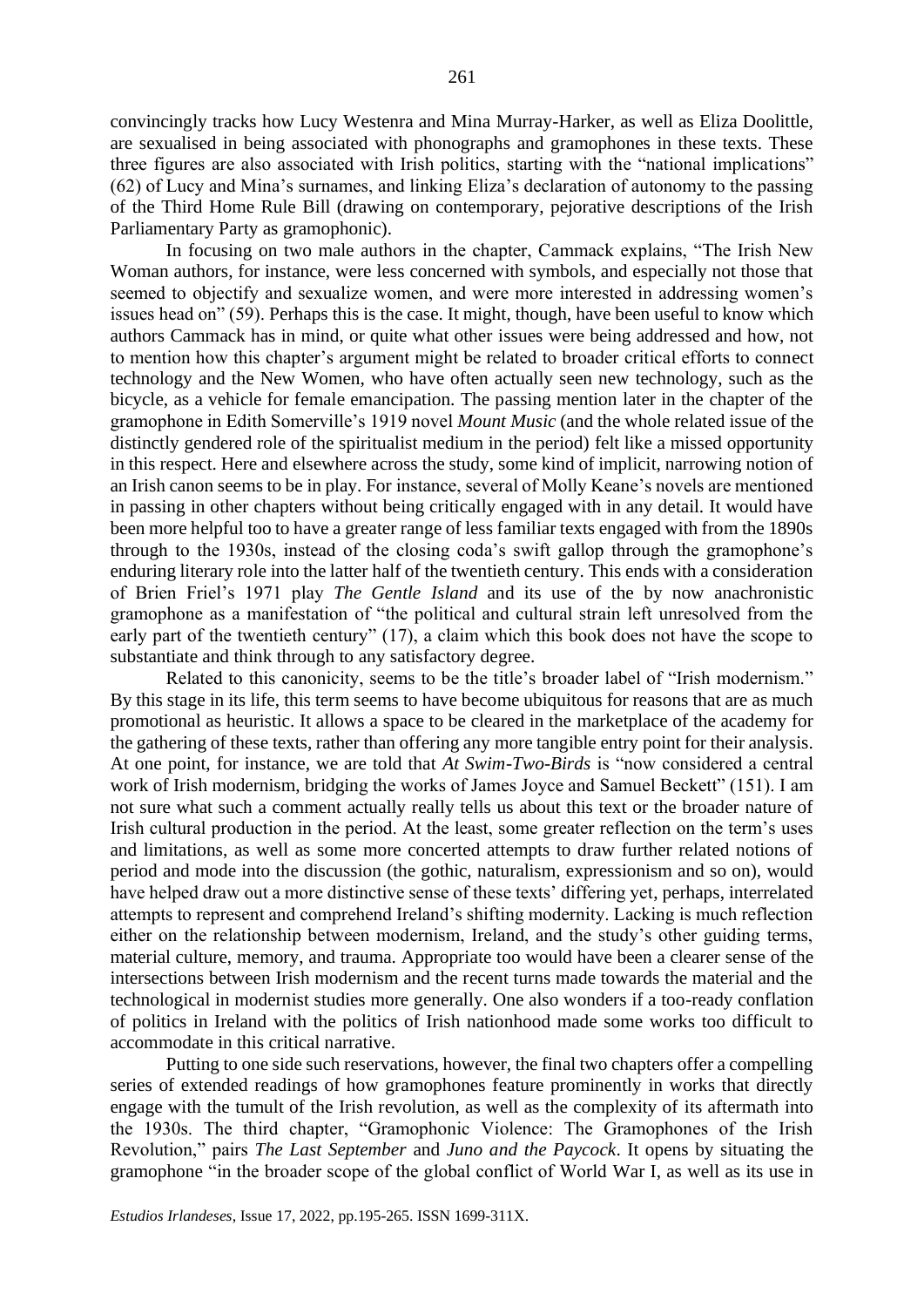describing and treating a larger psychology of the era" (95). This again draws on some fascinating historical material, such as the way in which the machine was specifically advertised to serving soldiers on the Western Front, and the contentious role it played in the treatment of shellshock. From this emerges an illuminating reading of how in Bowen's novel different relationships with the gramophone seem to signify diverging senses of conflict and trauma among the British and Anglo-Irish characters. In O'Casey's play, a still closer connection between the gramophone and violence is seen as occurring via the record-like body and mind of Johnny Boyle, whose traumas are described as "physical mnemonics for Ireland's cultural scars" (120). At the moment of the play's final fade into a halting, stunned admission of chaos, "the silent gramophone embodies Ireland's dead and its stunned and traumatized living" amid the horrors of civil war (128).

The fourth and final chapter, "Gramophonic Strain: Residual Tension in Post-War Literature," offers a welcome turn towards the non-canonical, in focusing on Robinson's underregarded 1925 play *Portrait*. This draws to considerable effect on the workings of the gramophone's mainspring mechanism, an understanding of which it shows to be key to the effectiveness of the play's shocking denouement. Important too is the way in which Cammack recovers the circumstances and responses to the play's original production, as well as the wider interest Robinson, as Abbey Theatre manager, showed in the gramophone's theatrical possibilities. The chapter also draws on a welcome degree of historical specificity in its analysis of *At-Swim-Two-Birds.* Thinking through the novel's suggestive time frames, intergenerational narrative, and use of myth in terms of both the history of Ireland and the gramophone itself yields a subtle sense of the novel's ending as politically and psychologically ameliorative. This important account will, I hope, gain significant traction in pushing the growing band of O'Brien scholars back towards the difficult task of engaging with the historical and political implications of this most elusive of writer's "meticulous details" (158). Indeed, in its marrying of careful textual analysis to historical detail and conceptual sophistication this lucid and engagingly written study should have a significant impact on future considerations of the intersection between technology and memory in Irish writing.

**Tom Walker** is an Associate Professor in Irish Writing at Trinity College Dublin. His publications on various aspects of Irish writing and modern poetry include *Louis MacNeice and the Irish Poetry of his Time* (Oxford University Press, 2015). He has recently co-edited a special issue of the journal *Modernist Cultures* on modernism's "Collaborative Poetics." He is also currently working on a book provisionally entitled "W.B. Yeats and the Writing of Art."

[walkerto@tcd.ie](mailto:walkerto@tcd.ie)

*How Ireland Voted 2020: The End of an Era* Edited by Michael Gallagher, Michael Marsh, and Theresa Reidy Palgrave Macmillan, 2021. 371 pages. ISBN: 978-3-030-66404-6

**Reviewer:** Timothy White (Xavier University, Cincinnati, Ohio)

*How Ireland Voted 2020* garners stellar contributions from the best scholars of Irish electoral politics. In addition to the analysis of leading Irish academics, this edited volume offers a glossary, list of abbreviations, chronology, and set of colour photos to begin the book. This background information is most helpful to those less familiar with the parties and personalities

*Estudios Irlandeses*, Issue 17, 2022, pp.195-265. ISSN 1699-311X.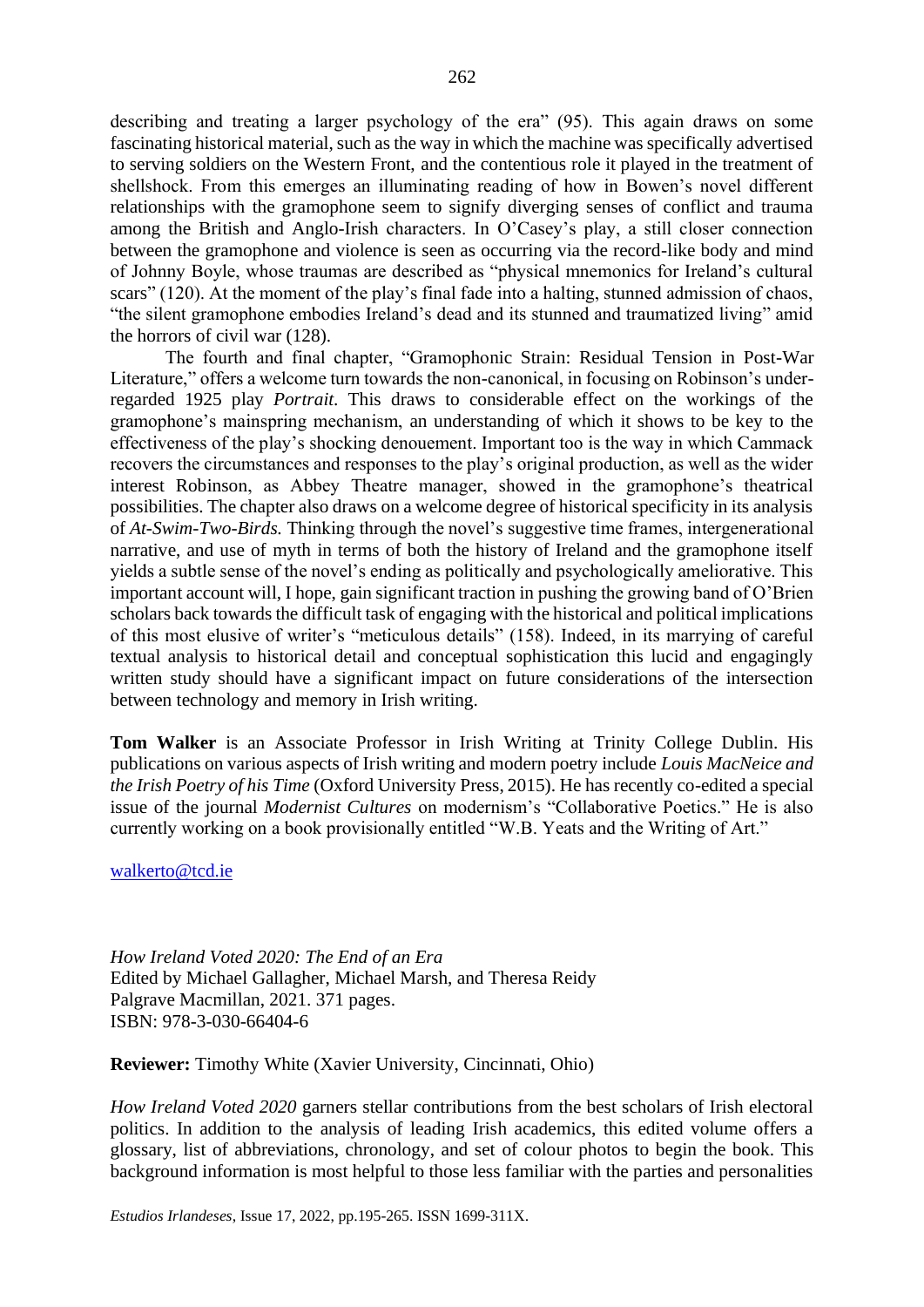associated with contemporary Irish politics. The appendices provide election results by constituency and some demographic information of those elected. Chapter 7 allows five successful, mostly young, candidates for the Dáil and one for the Seanad the opportunity to recount their campaign based on their personal experience. These first-hand accounts, and more importantly, the scholarly analysis explain the continuing flux of Irish partisan and electoral politics as the old Irish party system is gone and a new stable political dynamic has yet to materialise. As John Coakley stresses in the concluding chapter, the 2020 Irish election highlighted electoral volatility and party system fragmentation.

In the first chapter, Gary Murphy provides a useful overview of both the history of Irish party competition and the events that led to the collapse of the Fine Gael-led government that had come into power in 2016. This government was based on a confidence and supply agreement with Fine Gael's long-standing opposition, Fianna Fáil. A series of parliamentary losses in late 2019 precipitated Taoiseach Leo Varadkar to ask the President, Michael D. Higgins, to dissolve the 32nd Dáil and called for an election of February 8th of 2020. Varadkar had hoped to hold the election in the summer of 2020, but the political arrangement that allowed Varadkar to hold on to power was collapsing. He recognised that his party, Fine Gael, had not done well in by-elections in 2019 and hoped that his party support would strengthen before he called an election. His reading of the Irish electorate proved at least partially correct, as the election would remove his party from holding the most seats in the Dáil and would mean he would have to agree to be a lesser party in a Fianna Fáil majority coalition government. This was the first time in Irish history that these two parties, which had been the principal rival parties in Irish politics for generations, agreed to share power. Along with the decline in their overall support, Michael Gallagher contends that this signals the end of the era of partisan stability in Irish politics.

Perhaps more surprising that the arrival of a Fianna Fáil-Fine Gael coalition government in 2020 was the electoral success of Sinn Féin. It surpassed Fine Gael as the second largest party in terms of seats in the 33<sup>rd</sup> Dáil and had candidates frequently win on large first count surpluses throughout the country. Gallagher found that the average Sinn Féin candidate garnered more than twice as many first preference votes than either Fianna Fáil or Fine Gael. The electoral strength of Sinn Féin was highlighted by winning on early counts rather than requiring transfers, as had frequently been the case in the past. The party's success in the 2020 election was built from lesser but important success in the 2016 election. As Gary Murphy highlights, Sinn Féin's success was built on the collapse of Fianna Fáil in the 2011 election, the demise of the Labour Party in 2016, and the unpopular policy positions of the Fine Gael government on health care and housing. Instead of focusing on its historic call for Irish unity, Sinn Féin gained political traction coming into 2020 based on its call for greater government action on these social issues that were now at the forefront of Irish voters' concerns. Thus, despite a good record of economic and job growth, the Fine Gael-led government lost seats and power in the 2020 general election.

One of the potential reasons for Fine Gael's electoral decline in 2020 was that it did not fulfill its campaign pledges while in power from 2016 to early 2020. In their chapter, Rory Costello, Alice Sheridan, and Duncan Casey find that many of the most important items in the campaign manifesto of Fine Gael were implemented. Some of the campaign pledges were undermined by the necessity to gain support or at least the acquiescence of Fianna Fáil and some Independent TDs. However, some promises made in the campaign were not included in the program for government suggesting that the party was not intent on fulfilling those campaign pledges.

Kevin Cunningham and Michael Marsh account for the decline of Fine Gael and Fianna Fáil and the traditional party system to the changing socio-economic conditions in Ireland. Increasing levels of education, growing secularisation, and increased home ownership have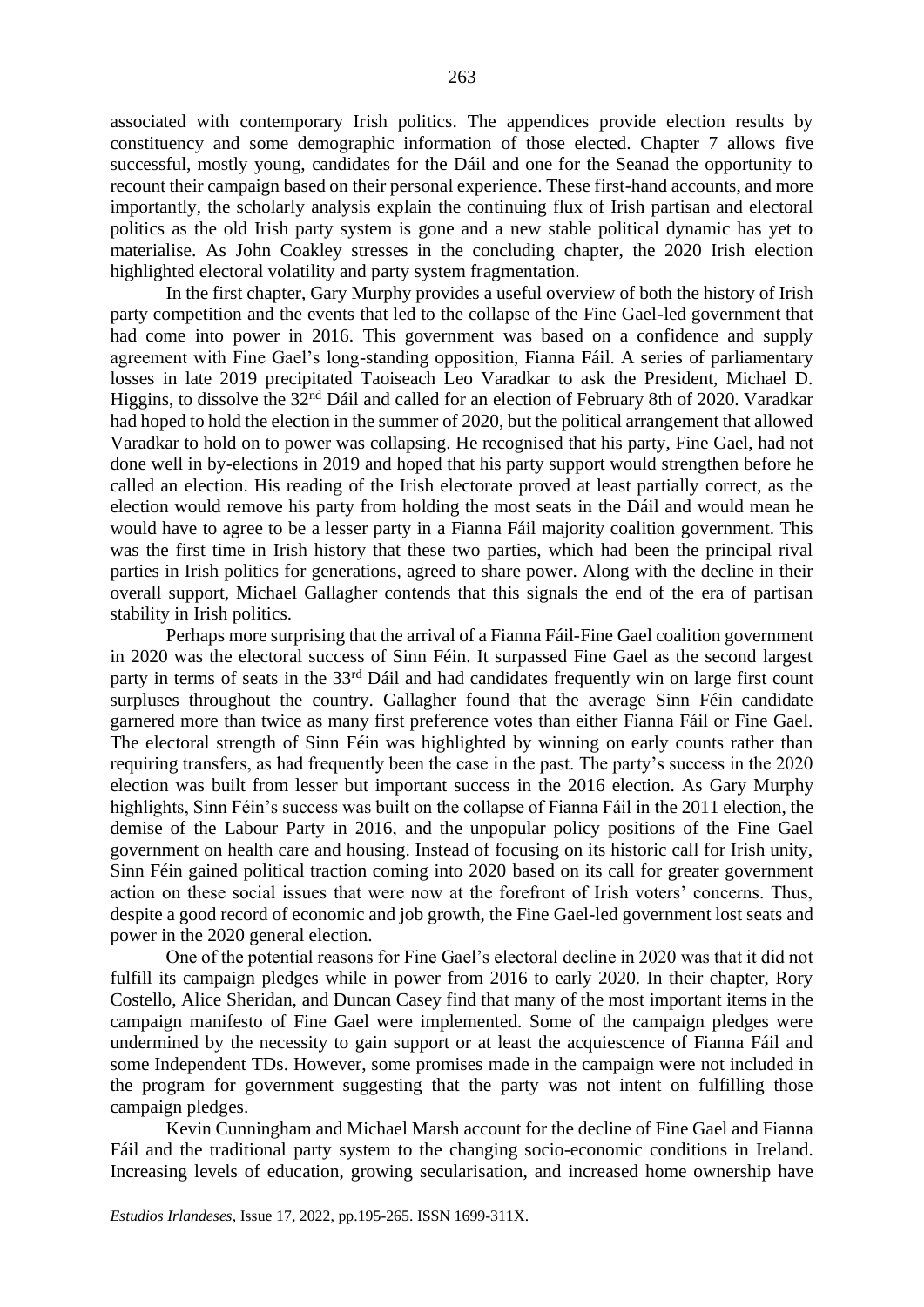created a much more sophisticated and demanding electorate who they claim is increasingly organised around traditional left-right ideological considerations. Parties that were vaguely center-left or center-right of the past (Fianna Fáil and Fine Gael, respectively) are increasingly giving way to a party that more clearly articulates a leftist agenda (Sinn Féin). Lisa Keenan and Gail McElroy found remarkable continuity in the left-right distribution of Irish parties over the last six elections. Thus, Irish voters have a clear understanding of the ideological differences between the parties. In the 2020 general election, Sinn Féin did better with working class, younger, and less religious voters. They also did much better with voters who expressed a populist orientation, a weaker trend in Ireland but still apparent in 2020 compared to previous elections. Cunningham and Marsh also find that Irish voters were less candidate centred in making their choices in 2020 and were more party focused. This allowed many new and less experienced Sinn Féin candidates to be surprisingly successful.

Teresa Reidy's exploration in the candidate selection process for 2020 is illuminating on what Michael Gallagher has previously identified as the secret garden of Irish politics. While much of Irish campaigning and electioneering is transparent, the process of determining who will be the party candidates in each constituency differs by party and over time by election mandates like gender quotas that went into effect in 2016. While the parties all made the 30% threshold of female candidates for the 2020 election, the Irish election law mandates that beginning in 2023, parties will need to achieve 40% female candidates or lose half of their public funding. This represents a challenge for Fine Gael, Sinn Féin, and Fianna Fáil in future elections.

Party leaders and members who select candidates are primarily interested in candidates who can win, maximise votes for the party, and assist other party candidates. Ireland's multimember constituencies and single-transferable vote election system provides a level of strategy not common in single-member district or list proportional representation election systems. Each party calculated who to select based on the goal of maximising the total number of seats won for the party. While some parties increased the number of candidates they ran across the constituencies, Sinn Féin chose to reduce their number of candidates from fifty in 2016 to fortytwo in 2020. This resulted in too few candidates in some constituencies where surprising surpluses from often new candidates could have supported another seat won for Sinn Féin. The major parties were able to draw incumbent TDs as the majority of their candidates for the 2020 election. Given the history of incumbent success in Irish elections, this is not surprising as were the large number of Senators and Councillors who formed the majority of non-TD candidates for the election.

 One of the themes of this edited volume is that the old politics of either Fianna Fáil or Fine Gael winning and leading Irish governments is gone. Fianna Fáil's demise was the result of the blame that Irish voters placed on this party for its handling of the economic crisis of 2008, a sentiment that determined the results of the 2011 election. While Fine Gael supplanted Fianna Fáil as the single largest party in 2011 and 2016, it did not lead to a new party system. Pat Leahy stresses how the 2020 election continued to bring change to the Irish political system by the emergence of Sinn Féin as a seeming near or co-equal with the traditional large parties.

One of the surprising non-issues of the 2020 campaign was Brexit. The United Kingdom's vote to leave the European Union (EU) had come after the formation of the previous (2016) Irish general election. The Fine Gael-led government had received praise and support from Fianna Fáil and most of the Irish public for its response to that particular crisis. However, the party was not rewarded for its handling of Brexit and the UK's withdrawal from the EU. This was important as part of the Dublin government's longstanding support of the Northern Ireland peace process. Mary Murphy's analysis based on exit polls emphasises that this issue was not of major concern to voter choice in the Irish general election of 2020. Ironically, this